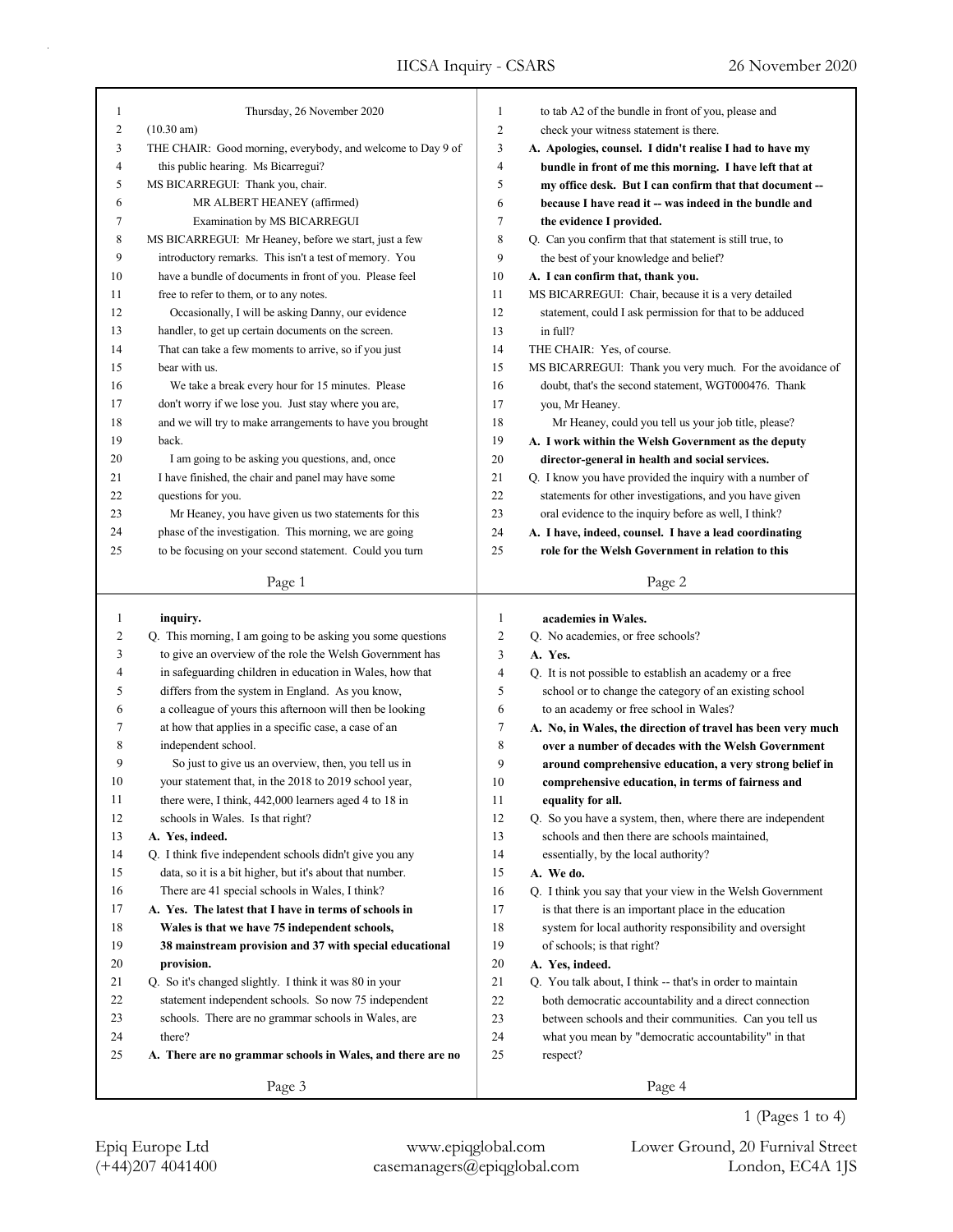| 1      | A. I think, in terms of democratic accountability, there's  | 1  | it that way, has a significant role and responsibility      |
|--------|-------------------------------------------------------------|----|-------------------------------------------------------------|
| 2      | a very strong belief in Wales that some things should be    | 2  | for education in Wales.                                     |
| 3      | national, so national standards, national procedures,       | 3  | Q. I think, from your statement, again, it was fully        |
| 4      | national safeguarding arrangements. But then, as we         | 4  | transferred in 2011; would that be right?                   |
| 5      | drive down within a nation, there are some things we can    | 5  | A. That was when -- as I journey onward -- and it is always |
| 6      | do well as a smaller country in a national capacity, but    | 6  | complicated at hearings like this. But the journey          |
| 7      | there are other things then that should be around           | 7  | forward then, devolution and the powers of devolution       |
| 8      | localism. The local community, we see schools really        | 8  | evolved that gave us more and more powers over the years    |
| 9      | being embedded within local communities and that kind of    | 9  | and, indeed, in 2011, new legislation created the           |
| $10\,$ | local democratic accountability comes through at a local    | 10 | foundation where we could go on and make new laws in        |
| 11     | government level, in terms of local government decisions    | 11 | some areas that previously we wouldn't have been able to    |
| 12     | that local councillors will make in terms of -- as          | 12 | exercise.                                                   |
| 13     | a Local Education Authority.                                | 13 | Q. So it's been a process, essentially, but key points in   |
| 14     | Q. I think a little bit later we will come on to look at    | 14 | 2002 and then 2011?                                         |
| 15     | the kind of oversight that local authorities have of        | 15 | A. Yes.                                                     |
| 16     | schools in Wales. So at that point we will look             | 16 | Q. I'd like to talk now about the Social Services and       |
| 17     | a little bit more at the detail.                            | 17 | Well-being (Wales) Act 2014. So this Act, I think, came     |
| 18     | Could you tell us, Mr Heaney, when responsibility           | 18 | into force in April 2016; is that right?                    |
| 19     | for the education in Wales was fully transferred to the     | 19 | A. It did indeed.                                           |
| 20     | Welsh Government?                                           | 20 | Q. You describe it in your statement as introducing         |
| 21     | A. Back in the '90s, you will be aware of the election that | 21 | strengthened safeguarding arrangements in Wales; is that    |
| 22     | took place in '99, and then the National Assembly for       | 22 | a fair characterisation?                                    |
| 23     | Wales, as it was called then, was created, and in 2002,     | 23 | A. Yes, that is. It's always, for the inquiry to be aware,  |
| 24     | through the Education Act and responsibilities, Welsh       | 24 | a process of evolution. We are constantly learning,         |
| 25     | Government then becomes the significant player, if I put    | 25 | learning from this inquiry, and developing and              |
|        | Page 5                                                      |    | Page 6                                                      |
|        |                                                             |    |                                                             |
|        |                                                             |    |                                                             |
| 1      | strengthening. The Act brought together arrangements        | 1  | So the statutory duty, the mandatory duty,                  |
| 2      | around the legal framework around safeguarding. Part 7      | 2  | section 130. As I understand it, that places                |
| 3      | of the Act aligned the statutory guidance. Volumes,         | 3  | a mandatory duty on a person -- we will come to who is      |
| 4      | then, of statutory guidance around general safeguarding     | 4  | covered in a minute -- who has a reasonable cause to        |
| 5      | duties and handling individual cases.                       | 5  | believe that a child is at risk of harm of abuse and        |
| 6      | The Act also created six regional Safeguarding              | 6  | neglect or other kinds of harm, to refer the matter to      |
| 7      | Children Boards with responsibility within those defined    | 7  | the local authority; is that right?                         |
| 8      | areas. It also created a National Independent               | 8  | A. Yes, indeed.                                             |
| 9      | Safeguarding Board that has a number of roles and           | 9  | Q. The duty is placed on what's described as relevant       |
| 10     | functions, one of which is advising Welsh ministers on      | 10 | partners. We are not going to go through that list of       |
| 11     | safeguarding arrangements.                                  | 11 | relevant partners, because I think we are going to look     |
| 12     | It also introduced a duty to report. I think, in            | 12 | at it just in the context of education, Mr Heaney. But      |
| 13     | its day, that was a major step forward. We are aware,       | 13 | before we look at that, can I just check, there is no       |
| 14     | as a government, from learning from this inquiry, that      | 14 | sanction in the legislation, is there? So if you don't      |
| 15     | that is a duty that we are reviewing, looking at the        | 15 | report, even though it is mandatory -- obviously that is    |
| 16     | areas in which we can strengthen, in light of               | 16 | a breach of statutory duty in itself, but there is no       |
| 17     | the discussions that have taken place during the course     | 17 | sanction in the legislation; is that right?                 |
| 18     | of this inquiry.                                            | 18 | A. Currently, that's one of the areas that we are           |
| 19     | Q. Actually, I would like to look at three aspects of that  | 19 | reviewing. At this moment in time, the sanction that we     |
| 20     | in respect of this investigation. I definitely want to      | 20 | would say applies is around fitness to practise, so we      |
| 21     | look at the section 130 mandatory duty to report, and       | 21 | see that very much in terms of the professional duties      |
| 22     | then a little bit about the National Independent            | 22 | and codes around the professionals within the               |
| 23     | Safeguarding Board and the six regional safeguarding        | 23 | safeguarding arena.                                         |
| 24     | boards. So those are the three aspects, I think, that       | 24 | Q. So for teachers, for example, in maintained schools,     |
| 25     | we will focus on, in terms of the schools.                  | 25 | that would lead to the Education Workforce Council          |
|        | Page 7                                                      |    | Page 8                                                      |

(+44)207 4041400 casemanagers@epiqglobal.com London, EC4A 1JS Epiq Europe Ltd www.epiqglobal.com Lower Ground, 20 Furnival Street

2 (Pages 5 to 8)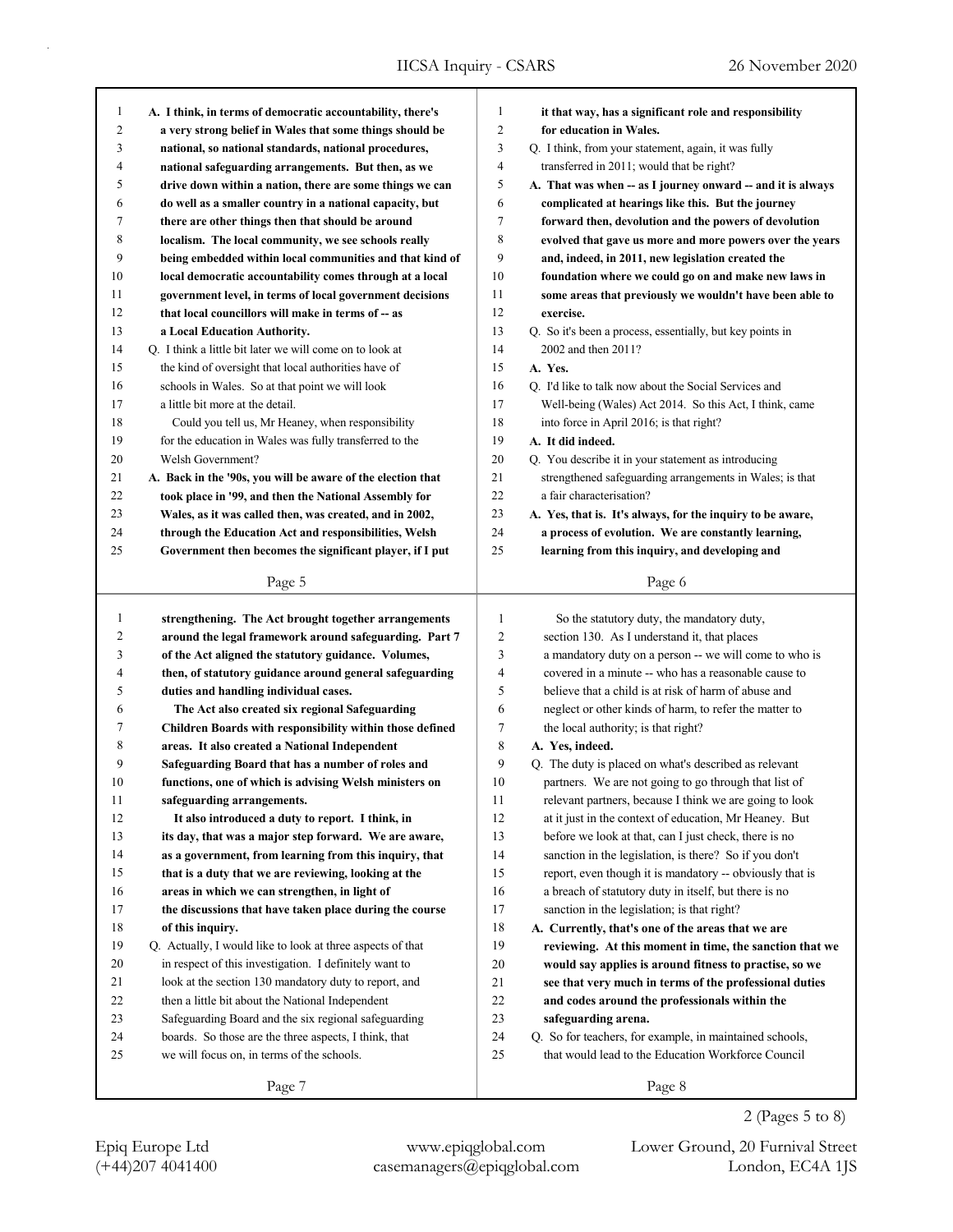| 1            | considering that as a sort of --                                                                               | 1                   | " must report to the local authority where there                                                                       |
|--------------|----------------------------------------------------------------------------------------------------------------|---------------------|------------------------------------------------------------------------------------------------------------------------|
| 2            | A. We see that being appropriate in the circumstances.                                                         | $\overline{c}$      | is reasonable cause to believe a child to be at risk of                                                                |
| 3            | Q. Danny, could we see INQ006375_030-031. Mr Heaney, this                                                      | 3                   | abuse, neglect or other kind of harm."                                                                                 |
| 4            | is the 2020 version of Keeping Learners Safe -- this is                                                        | $\overline{4}$      | So am I right in saying, then, that where a teacher                                                                    |
| 5            | the equivalent of Keeping Children Safe in Education in                                                        | 5                   | is employed by a local authority in Wales, there is                                                                    |
| 6            | Wales. If we could highlight "Reporting a child at                                                             | 6                   | a statutory duty to report, where they have reasonable                                                                 |
| 7            | risk", so from paragraph 3.31. This is the section 130                                                         | $\tau$              | cause to believe a child is at risk of abuse? Is that                                                                  |
| 8            | duty, Mr Heaney. If we could have a look at this. This                                                         | 8                   | right, Mr Heaney?                                                                                                      |
| 9            | is the guidance that would be for local authorities and                                                        | 9                   | A. Yes, that is right, because under the Keeping Learners                                                              |
| 10           | for schools. It says here that the 2014 Act places                                                             | 10                  | Safe statutory guidance, you know, this is formally                                                                    |
| 11           | a duty to report on local authorities and relevant                                                             | 11                  | issued by the Welsh Government. But also this guidance                                                                 |
| 12           | partners where they have reasonable cause to suspect                                                           | 12                  | applies to independent schools, proprietors of                                                                         |
| 13           | that a child is at risk. It says:                                                                              | 13                  | independent schools, as well. So there is a clear                                                                      |
| 14           | "Partners must inform the local authority where they                                                           | 14                  | expectation that, across the education community,                                                                      |
| 15           | have reasonable cause to believe a child to be at risk."                                                       | 15                  | referrals would be made, as expected, in line with                                                                     |
| 16           | And that is defined. 3.32 talks about relevant                                                                 | 16                  | safeguarding arrangements.                                                                                             |
| 17           | partners and tells us that they include education,                                                             | 17                  | Q. Danny, could we get up the next page, please, of this,                                                              |
| 18           | health, police, probation. I think this is the critical                                                        | 18                  | 031. What we see here at 3.34, if you could highlight                                                                  |
| 19           | part, from our perspective, in terms of teachers in                                                            | 19                  | that, please, for me, it says there:                                                                                   |
| 20           | schools. It says:                                                                                              | 20                  | "All other staff working in education settings who                                                                     |
| 21           | "Anyone working in an education setting and employed                                                           | 21                  | are not employed by the local authority, or any of                                                                     |
| 22           | by a local authority, local health board or trust,                                                             | 22                  | the other organisations  should take account of                                                                        |
| 23           | police or probation service "                                                                                  | 23                  | the Wales safeguarding procedures, which sets out the                                                                  |
| 24           | But I think for our purposes largely by a local                                                                | 24                  | duty to report should be considered as effective                                                                       |
| 25           | authority:                                                                                                     | 25                  | practice."                                                                                                             |
|              | Page 9                                                                                                         |                     | Page 10                                                                                                                |
|              |                                                                                                                |                     |                                                                                                                        |
|              |                                                                                                                |                     |                                                                                                                        |
|              |                                                                                                                | $\mathbf{1}$        |                                                                                                                        |
| $\mathbf{1}$ | Do you see that?                                                                                               |                     | should do it unless you have good reason not to. Then,                                                                 |
| 2<br>3       | A. Yes, indeed.                                                                                                | $\overline{2}$<br>3 | in Wales, you have this third category of "effective                                                                   |
| 4            | Q. So that suggests that, if you are a teacher who is not                                                      | 4                   | practice". It seems that effective practice is a lesser                                                                |
| 5            | employed by a local authority, there isn't a mandatory                                                         | 5                   | requirement than "should", isn't it, in the guidance?                                                                  |
| 6            | duty to report, is there; it's just perceived as                                                               | 6                   | A. From a safeguarding perspective, you know, effective                                                                |
| 7            | effective practice?                                                                                            | $\tau$              | practice, to us, is a requirement. I have previously                                                                   |
| 8            | A. I think that the two things where we would describe it                                                      | 8                   | consulted with our legal advice on this as well, and,                                                                  |
| 9            | in a different way. We would say that one relates to<br>the formal mandatory reporting within the              | 9                   | you know, we are very clear that the expectation is that<br>those referrals must take place. So, you know, I will      |
| 10           | Social Services and Well-being Act 2014, the section 130                                                       | 10                  | obviously take away from this inquiry any learning that                                                                |
| 11           |                                                                                                                | 11                  |                                                                                                                        |
| 12           | that you mentioned earlier, counsel. However, this is<br>formally issued as statutory guidance. So, you know,  | 12                  | comes from it, in terms of whether we need to sharpen                                                                  |
|              |                                                                                                                | 13                  | and make sure that we focus and get our -- you know,                                                                   |
| 13           | this is to be effective practice.                                                                              | 14                  | terminology is critical when it comes to implementation.                                                               |
| 14           | So, although one is not covered by one                                                                         | 15                  | But our expectation is clear that all of those partners                                                                |
| 15<br>16     | legislation -- and I did refer earlier that that is an                                                         | 16                  | should -- "should/must" -- must refer when it comes to                                                                 |
|              | area that we are reviewing -- the clear mandate here is<br>that those in other settings should refer to Wales' | 17                  | child protection, and I think -- I believe that the                                                                    |
| 17           |                                                                                                                |                     | All Wales procedures are very clear on that remit.                                                                     |
| 18<br>19     | safeguarding procedures and should, therefore, refer.<br>So that would be the view that we would hold from     | $18\,$<br>19        | Q. So it may be -- certainly it looks as though, Mr Heaney,<br>at the moment, doesn't it, like the mandatory duty only |
|              |                                                                                                                | 20                  | kicks in with teachers who are employed by local                                                                       |
| 20<br>21     | a Welsh Government perspective.<br>Q. Thank you. Danny, that can come down, thank you.                         | 21                  | authorities?                                                                                                           |
| 22           | Just so that I am clear, though, the guidance talks                                                            | 22                  |                                                                                                                        |
| 23           | about "must" and "should"?                                                                                     | 23                  | A. As I have said earlier, the mandatory duty under<br>section 130 of the Social Services Well-being (Wales)           |
| 24           | A. Yes.                                                                                                        | 24                  | Act, you know, has, in its day, been a major step                                                                      |
| 25           | Q. Clearly "must" is a legal requirement; "should" is, you                                                     | 25                  | forward in Wales. We are reviewing that now, in light                                                                  |
|              | Page 11                                                                                                        |                     | Page 12                                                                                                                |

(+44)207 4041400 casemanagers@epiqglobal.com London, EC4A 1JS Epiq Europe Ltd www.epiqglobal.com Lower Ground, 20 Furnival Street

3 (Pages 9 to 12)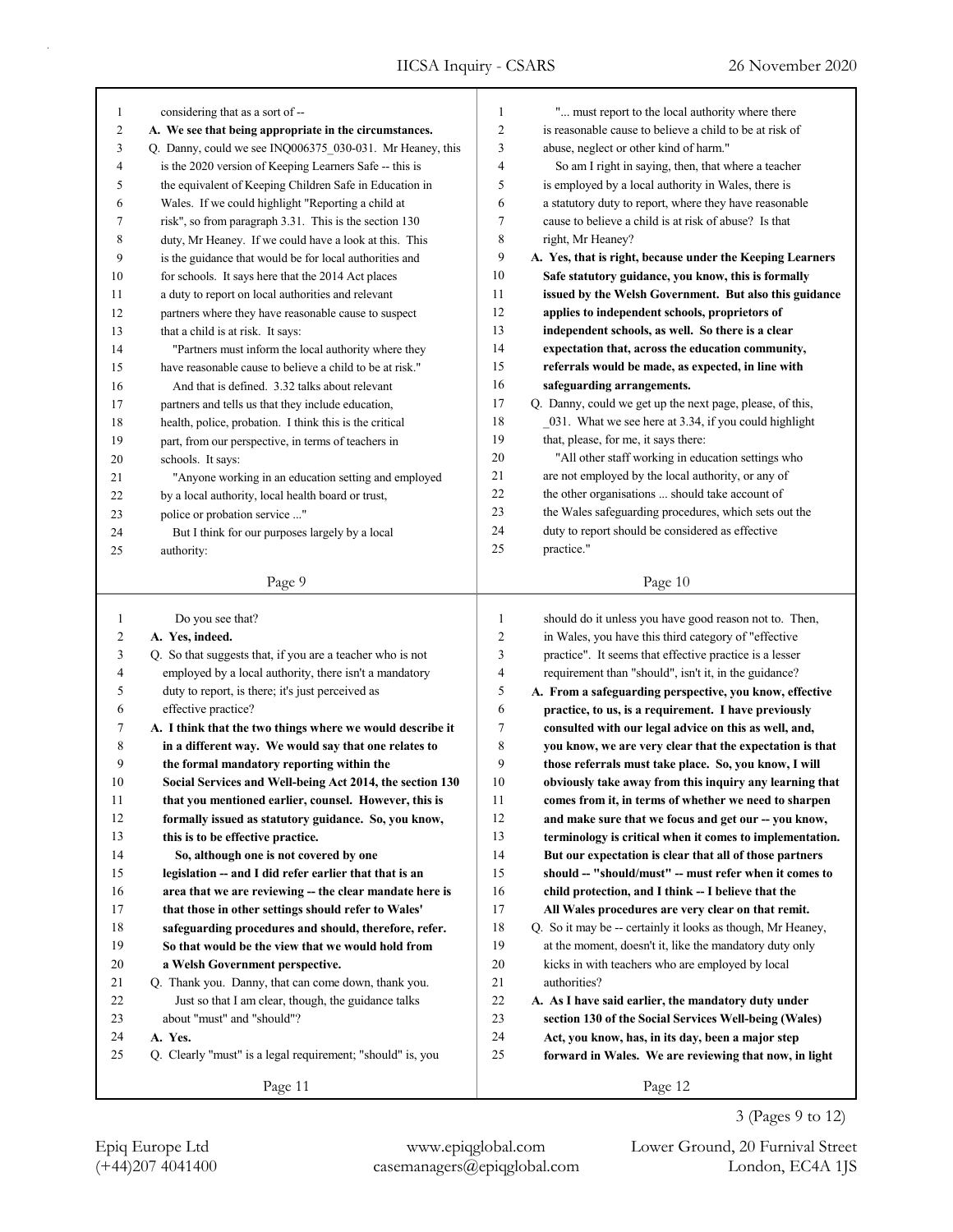| 1              | of our learning from this inquiry, from the discussions    | 1              | led to an increase in referrals? Has any piece of work      |
|----------------|------------------------------------------------------------|----------------|-------------------------------------------------------------|
| $\overline{c}$ | that were held in other parts of this inquiry, in terms    | 2              | been done about that?                                       |
| 3              | of duty to report. We see an opportunity to strengthen,    | 3              | A. We have looked at this previously in some detail, and it |
| 4              | to relook at the groups that are covered by that. So       | 4              | did not -- it has not led to a substantive change in        |
| 5              | that will be part of the Welsh Government's work           | 5              | practice. What we have cited previously from our            |
| 6              | programme that we are committed to taking forward.         | 6              | experience is that we have developed, as the Welsh          |
| 7              | But, at the same time, we are very clear that we           | 7              | community, around safeguarding over a number of decades,    |
| 8              | have very strong safeguarding arrangements in place,       | 8              | and our procedures went from being regional safeguarding    |
| 9              | with a very clear expectation that all educationalists,    | 9              | procedures into All Wales procedures. So our                |
| 10             | whether they're in independent settings or maintained      | 10             | operational practice has been at a level for a number of    |
| 11             | education schools, will refer and continue to be part of   | 11             | years where, you know, the expectation of referrals and     |
| 12             | that safeguarding world, and Keeping Learners Safe, this   | 12             | process is very well understood by all partners, with       |
| 13             | is statutory guidance to those partners as well.           | 13             | effective training and constantly, you know, updating       |
| 14             | Q. Indeed.                                                 | 14             | and refreshing as the need requires.                        |
| 15             | A. But I understand the point being made and will be happy | 15             | Q. I said we would look at three areas of the 2014 Act. So  |
| 16             | to take that away under further consideration.             | 16             | there's the mandatory duty, which we have looked at. It     |
| 17             | Q. Thank you. Because it does seem, at the moment, that    | 17             | also created a National Independent Safeguarding Board.     |
| 18             | some teachers are under a statutory duty and others        | 18             | That board -- what are its main duties, Mr Heaney?          |
| 19             | aren't. So I think that would be --                        | 19             | I think it sort of oversees the regional boards; is that    |
| 20             | A. We would say that the statutory duty comes from Keeping | 20             | right?                                                      |
| 21             | Learners Safe. But I hear (overspeaking) I will take       | 21             | A. Well, in part, and apologies, I will go through that now |
| 22             | that away, and I will take that away.                      | 22             | to try and clarify.                                         |
| 23             | Q. Has the Welsh Government done any work to find out what | 23             | So the National Independent Safeguarding Board, you         |
| 24             | the effect of the duty in section 130 has been since it    | 24             | know, we do believe that's a major strength. We think       |
| 25             | came into force in 2016? Do you know whether that has      | 25             | that is a real asset to us in Wales. It is there to         |
|                |                                                            |                |                                                             |
|                | Page 13                                                    |                | Page 14                                                     |
|                |                                                            |                |                                                             |
|                |                                                            |                |                                                             |
| 1              | provide support and advice to the safeguarding boards,     | 1              | independently. The panel itself has six members on it       |
| 2              | with a view to ensuring they're effective. What it         | $\overline{2}$ | with a range of skills from Social Services background,     |
| 3              | isn't, it isn't kind of, like, a hierarchical line         | 3              | safeguarding, education, you know, looking at a range of    |
| 4              | management. So it doesn't have the authority over them.    | 4              | backgrounds where professionals have been involved,         |
| 5              | They are responsible as a statutory board, the regional    | 5              | health background and also voluntary sector partners as     |
| 6              | safeguarding boards are responsible in their own right.    | 6              | well; a range of real expertise.                            |
| 7              | But it also has a view to look at the adequacy and         | 7              | So they're often leading figures in the child               |
| 8              | the effectiveness of the arrangements to safeguard         | 8              | protection community, but the important thing of a panel    |
| 9              | children and adults in Wales, and to make                  | 9              | is having a range of expertise. So it's not led by one      |
| 10             | recommendations to Welsh ministers as to how those         | 10             | particular sector, it's a blended skill mix.                |
| 11             | arrangements could be improved.                            | 11             | Q. The six regional boards. So you moved away from the      |
| 12             | So the National Independent Board produces an annual       | 12             | Local Safeguarding Children Boards into a more regional     |
| 13             | report, and in their annual report, they are very clear    | 13             | structure. What was the thinking behind that, moving --     |
| 14             | on recommendations, where they feel we, as the Welsh       | 14             | A. Yes, thank you. Thank you very much. The thinking        |
| 15             | Government, could take responsibility in strengthening,    | 15             | behind that at the time was very clear, was that, you       |
| 16             | and some of those will, of course, from time to time,      | 16             | know, we had the basis for 22 Local Children's              |
| 17             | include education.                                         | 17             | Safeguarding Boards in Wales. You know, common              |
| 18             | Q. If I could just stop you there briefly, Mr Heaney. What | 18             | procedures, common practice, training, you know, really     |
| 19             | types of professionals sit on the National Independent     | 19             | crossed areas. They weren't unique to one particular        |
| 20             | Safeguarding Board? Who is it who is sort of forming       | 20             | local authority boundary. You know, we did wide             |
| 21             | this board and advising the Welsh Government?              | 21             | consultation and then moved into the basis of six.          |
| 22             | A. Good question. So the range of professionals, they're   | 22             | We believe that also strengthens the ability for            |
| 23             | often lead standing figures in the child                   | 23             | challenge, it strengthens the ability for partners to       |
| 24             | protection/safeguarding world. They will come from         | 24             | work together and get consistency across communities,       |
| 25             | a range of professional groups. They're appointed          | 25             | across wider perspective. It gives, then, economies of      |
|                | Page 15                                                    |                | Page 16                                                     |

4 (Pages 13 to 16)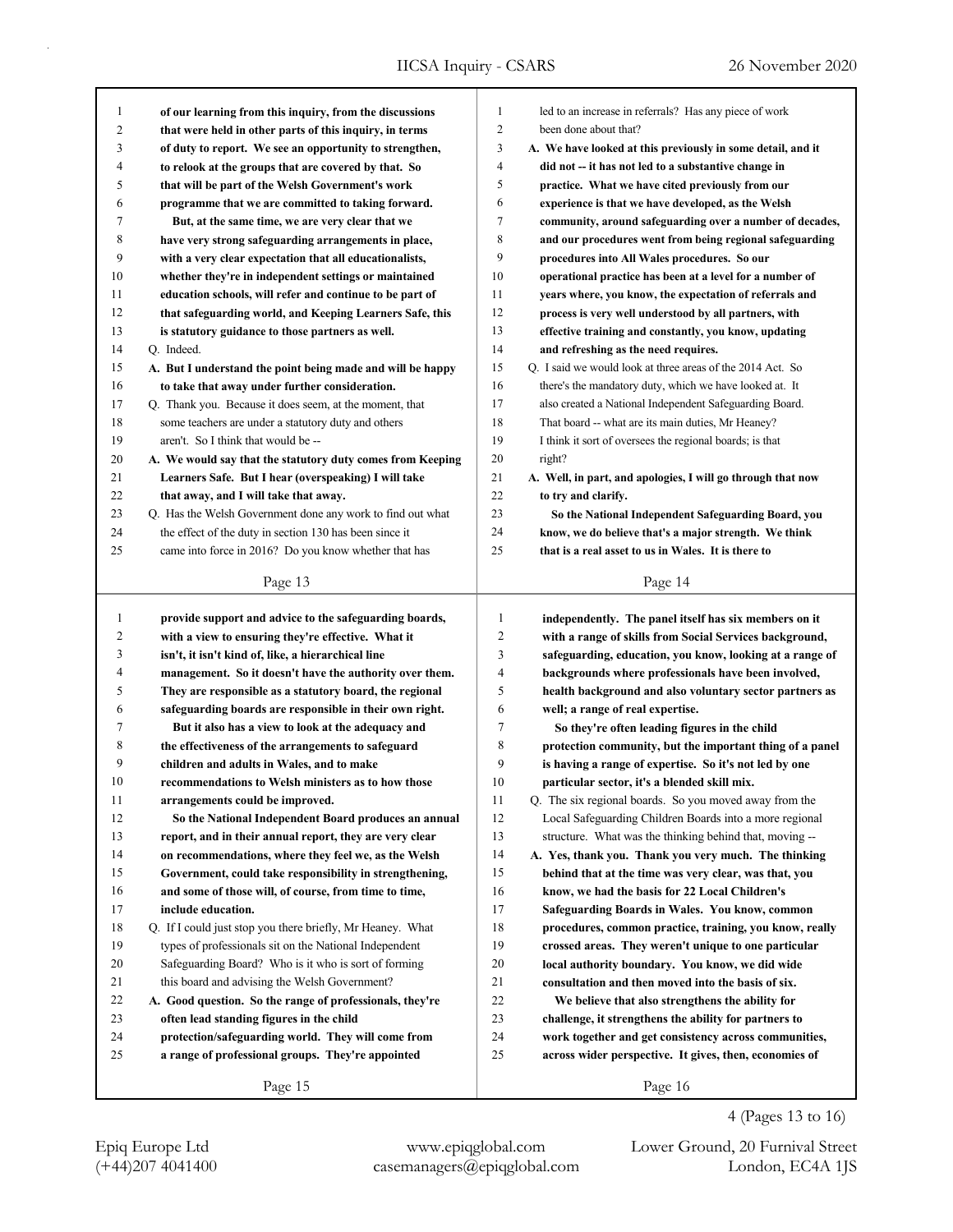| $\mathbf{1}$   | scale around training and development of staff groups as    | $\mathbf{1}$ | do child practice reviews and other functions that you                                 |
|----------------|-------------------------------------------------------------|--------------|----------------------------------------------------------------------------------------|
| $\overline{c}$ | well.                                                       | 2            | would expect as a regional safeguarding board.                                         |
| 3              | Certainly, from our perspective, we have seen a very        | 3            | The important thing is about having effective                                          |
| 4              | good working relationship. We meet regularly, as the        | 4            | policies and procedure in place and then ensuring that                                 |
| 5              | Welsh Government, with those safeguarding boards. They      | 5            | the practice in place is responding. So, you know, some                                |
| 6              | produce their annual reports. And so, again, we have        | 6            | of the Local Education Authorities will have then                                      |
| 7              | a very close, effective working relationship to make        | 7            | complementary arrangements in place, where they will                                   |
| 8              | sure then that we are developing effective arrangements     | 8            | have, you know, senior safeguarding -- education                                       |
| 9              | for safeguarding children and young people in Wales.        | 9            | safeguarding managers, who will work with local schools                                |
| $10\,$         | Q. Practically, if I'm a teacher in a school in Wales, what | 10           | to make sure that knowledge and arrangement is also at                                 |
| 11             | will I be looking to the regional safeguarding boards       | 11           | a local level, so that both teaching staff and, of                                     |
| 12             | for? Are they delivering training? Are they                 | 12           | course, the very important governing bodies as well are                                |
| 13             | responsible for monitoring the level of training?           | 13           | part of being regularly refreshed and updated in terms                                 |
| 14             | A. They will be responsible for a number of things. So      | 14           | of the arrangements that are in place to safeguard                                     |
| 15             | they will have, you know, a clear duty to work together     | 15           | children.                                                                              |
| 16             | across professional boundaries, inter-agency, to have       | 16           | There are a number of -- again, I mentioned                                            |
| 17             | planning processes, to make sure there's effective          | 17           | complementary. You know, Wales is going down very much                                 |
| 18             | arrangements, to actually -- the prevention of child        | 18           | a whole-school approach, working together within that                                  |
| 19             | abuse, but also then the agencies' response to              | 19           | community to develop support services for mental health                                |
| 20             | child abuse. So from an education basis, the Director       | 20           | and well-being for children and young people within an                                 |
| 21             | of Education will sit on those boards, so very clearly      | 21           | education setting. We see that being all part of our                                   |
| 22             | has that interface. Then those boards will assist in        | 22           | response, at lower-level concerns, to be able to respond                               |
| 23             | learning, in development, in training, in making sure       | 23           | to children and young people's needs, whether that's                                   |
| 24             | there's consistency across both that region, but also       | 24           | through a school's counselling arrangements that are in                                |
| 25             | linking across other regions, so they have got duties to    | 25           | place for secondary schools and year 6 within the                                      |
|                |                                                             |              |                                                                                        |
|                |                                                             |              |                                                                                        |
|                | Page 17                                                     |              | Page 18                                                                                |
|                |                                                             |              |                                                                                        |
| $\mathbf{1}$   | primary sector.                                             | $\mathbf{1}$ | dated August 2020. This is written by the Welsh                                        |
| $\overline{c}$ | Q. I'd like to move on to look at the status of the United  | 2            | Parliament, or the Senedd. They considered how well the                                |
| 3              | Nations Convention on the Rights of the Child in Wales,     | 3            | measure was working because it was nearly ten years,                                   |
| $\overline{4}$ | because Wales has passed the Rights of Children and         | 4            | I think, since it was passed, and so they decided to                                   |
| 5              | Young Persons Measure in 2011, so that now incorporates     | 5            | look at it. The Children's Commissioner for Wales told                                 |
| 6              | the ECRC into Welsh law. Is that right?                     | 6            | us in her evidence that this report was due to be                                      |
| 7              | A. That is correct. From 2011. It means, in practice,       | 7            | published. Danny, if we could go to 008, this is part                                  |
| $\,$ 8 $\,$    | that Welsh ministers must give the appropriate              | 8            | of the preface, and the third paragraph down says:                                     |
| 9              | consideration and regard to the United Nations              | 9            | "Our inquiry on children's rights has led us to                                        |
| 10             | Convention in weighing up decisions that they are making    | 10           | conclude that there is still progress to be made. We                                   |
| 11             | in relation to children's rights. We have developed         | 11           | heard clear frustrations from stakeholders about the                                   |
| 12             | a children's right impact assessment which officials        | 12           | pace at which the measure has influenced policy and                                    |
| 13             | then consider in the policy, in the legislative context,    | 13           | spending. There is a lack of reference to children's                                   |
| 14             | in any proposals that ministers are considering, in         | 14           | rights in key strategic documents and insufficient                                     |
| 15             | terms of the impact of those proposals on children and      | 15           | evidence that the duties in the measure are being                                      |
| $16\,$         | their rights.                                               | 16           | considered and exercised across the whole of the Welsh                                 |
| 17             | Q. So the idea was that any piece of legislation, primary   | 17           | Government. Some of the tools "                                                        |
| $18\,$         | or secondary, would have regard to children's rights        | $18\,$       | I think you have just described the children's                                         |
| 19             | when it was going through the process with the Welsh        | 19           | rights impact assessments are produced far too late in                                 |
| 20             | Government?                                                 | $20\,$       | the policy development process:                                                        |
| 21             | A. Yes.                                                     | $21\,$       | "This demonstrates to us that children's rights are                                    |
| 22             | Q. Thank you. Danny, could we get up INQ006367_001. This    | 22           | not driving the Welsh Government's decision-making as                                  |
| 23             | is a document that you will know, Mr Heaney.                | 23           | the legislation intended."                                                             |
| 24<br>25       | A. Yes.<br>Q. It's called "Children's Rights in Wales",     | 24<br>25     | Danny, thank you, that can come down.<br>I think there's still quite a lot to be done, |

Page 19

(+44)207 4041400 casemanagers@epiqglobal.com London, EC4A 1JS Epiq Europe Ltd www.epiqglobal.com Lower Ground, 20 Furnival Street

5 (Pages 17 to 20)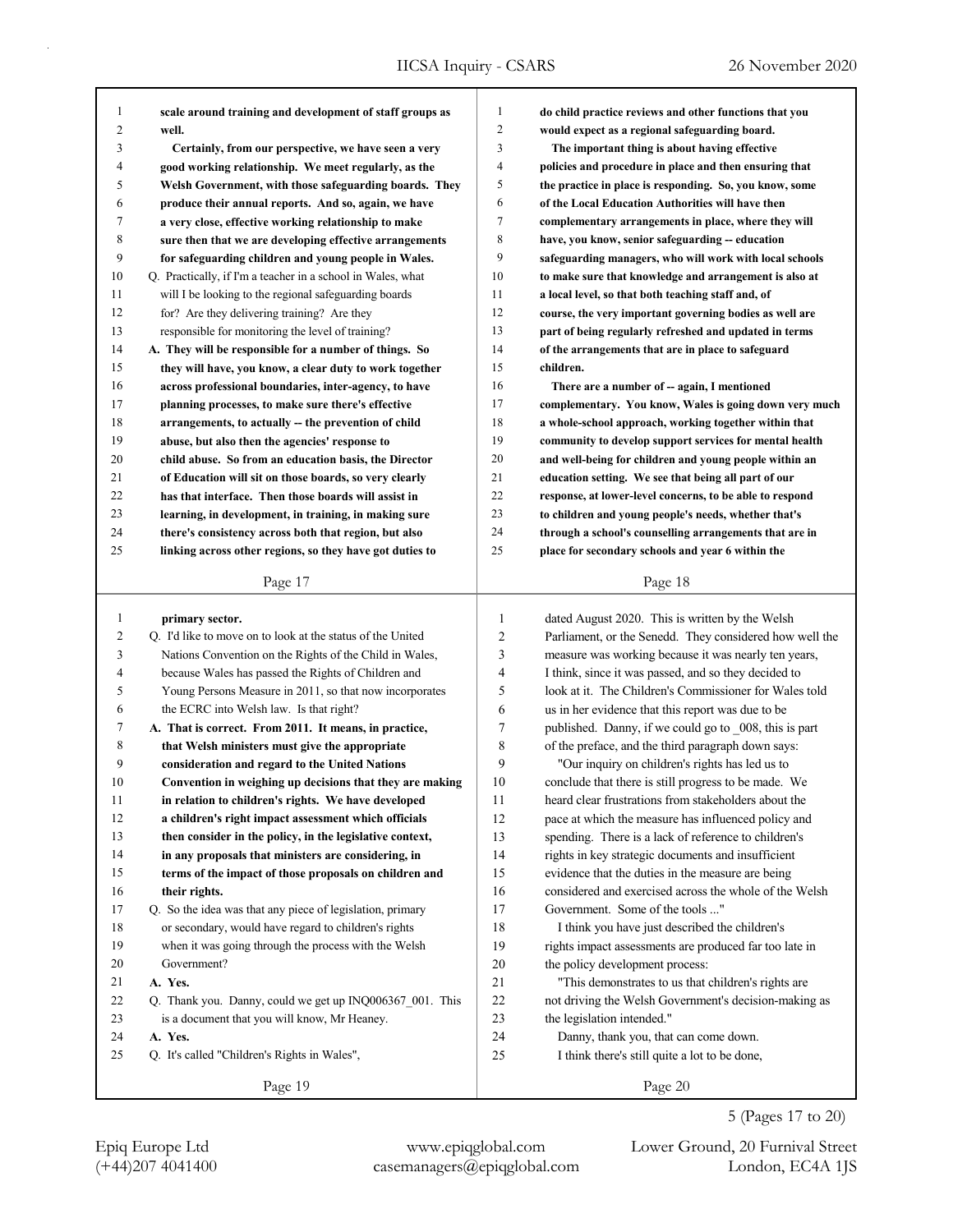| $\mathbf{1}$   | I suppose, would be the sort of takeaway, possibly, from  | $\mathbf{1}$   | of the challenges that this report clearly highlights,      |
|----------------|-----------------------------------------------------------|----------------|-------------------------------------------------------------|
| $\overline{c}$ | this report. Would you agree with that, Mr Heaney?        | $\overline{c}$ | they recognise that the measure had resulted in greater     |
| 3              | A. Yes, and the Deputy Minister for Health and            | 3              | visibility for children's rights in policy processes        |
| $\overline{4}$ | Social Services has responded to that report, accepted    | 4              | undertaken by ministers and officials.                      |
| 5              | many of the recommendations. I know one of those          | 5              | They also said -- found in this research, you know,         |
| 6              | recommendations is in relation to publicising the         | 6              | it had a positive impact on the way policy is being         |
| 7              | children's rights impact assessment. Since the            | 7              | undertaken by the Welsh Government. Importantly, they       |
| 8              | beginning of January of this year, our Welsh Government   | 8              | say the duty, the regard, you know, duty has established    |
| 9              | is publicising all of those. That will also ensure        | 9              | a new framework for policy development, which gives         |
| 10             | transparency but ensure some of those issues around       | 10             | greater attention and visibility.                           |
| 11             | timeliness. The Welsh Government is absolutely            | 11             | So whilst, yes, we accept that there is a journey to        |
| 12             | committed to ensuring that children's rights are          | 12             | go on and that Welsh ministers have committed to that       |
| 13             | incorporated within our policy making.                    | 13             | journey, I think it's already been a good stepping          |
| 14             | One of the policy challenges often within                 | 14             | stone. So having that legislation I think is a very         |
| 15             | governments is ensuring that impact assessments are       | 15             | good, purposeful -- indeed, young people have told us       |
| 16             | completed at the beginning of a journey, and that is      | 16             | themselves that they have also resulted in increased        |
| 17             | very much where the Welsh Government subscribes, so       | 17             | opportunities to engage with ministers in the Senedd and    |
| 18             | there has been a positive response to this inquiry        | 18             | to be involved in that process as a part of this measure    |
| 19             | report and we are looking to strengthen -- there are      | 19             | as well.                                                    |
| 20             | other areas that, you know, I think that it has made      | 20             | Q. I think one of the suggestions is that children are able |
| 21             | a difference and I think it's important to say that.      | 21             | to engage more actively with the Welsh Government.          |
| 22             | So, you know, I think, whilst we recognise the            | 22             | That's one of the suggestions that comes out of it.         |
| 23             | challenges and the journey to go, we know that the        | 23             | I think the point that the Children's Commissioner          |
| 24             | Equality and Human Rights Commission looked at this,      | 24             | makes is that it mustn't sort of -- there might be          |
| 25             | commissioned research on it. Whilst they recognise some   | 25             | a degree of complacency because Wales has actually put      |
|                |                                                           |                |                                                             |
|                | Page 21                                                   |                | Page 22                                                     |
|                |                                                           |                |                                                             |
|                |                                                           |                |                                                             |
| $\mathbf{1}$   | a measure into domestic law and it shouldn't be the       | 1              | from England in relation to that.                           |
| $\overline{c}$ | high-water mark. But I think, Mr Heaney, am I right,      | $\overline{c}$ | There was a 2015 version, I think, and recently the         |
| 3              | that we can see that this is a call to arms the Welsh     | 3              | 2020 version, which we have just seen. We looked at         |
| $\overline{4}$ | Government are certainly considering?                     | $\overline{4}$ | this a little bit in relation to the section 130, but       |
| 5              | A. I think, you know, one of the things that's important, | 5              | I don't know, can you help us with why -- so we have the    |
| 6              | and in an inquiry like this we learn from your findings   | 6              | "should" -- we have the "must" and the "should" in the      |
| 7              | and from -- I think, you know, at one level, you know,    | 7              | guidance and we have the "effective practice". Why was      |
| 8              | you can always look at, have you got good procedures and  | 8              | the decision made to have a sort of third level in the      |
| 9              | practice in place? Have you got All Wales procedures?     | 9              | guidance, which is "effective practice"?                    |
| 10             | And we can say yes.                                       | 10             | A. I think it was just by working together with colleagues  |
| 11             | The important area, then, is always how you               | 11             | that it was felt to be an important area and to be taken    |
| 12             | translate that into the culture of how practice is and    | 12             | forward, so it was clearly within a Welsh context, that     |
| 13             | how it takes place, and that is as appropriate for Welsh  | 13             | was felt to be the right way to go. As I have said          |
| 14             | Government practice as it is for anyone else's practice.  | 14             | earlier, we will take very much from these conversations    |
| 15             | So I certainly know that we are not complacent and see    | 15             | and learning from the inquiry whether, you know, that is    |
| 16             | very much that there is, you know, much benefit to be     | 16             | something that is helpful. We believe, at the moment,       |
| 17             | gained to listening and learning from children and young  | 17             | that Keeping Learners Safe has been very positively         |
| 18             | people and their experiences and understanding the past   | 18             | received. We have refreshed it and gone back out to the     |
| 19             | to inform us in terms of what we need to do for the       | 19             | sector and had discussions. We are looking at training      |
| 20             | future.                                                   | 20             | to support the practice around that.                        |
| 21             | Q. Thank you, Mr Heaney. I would like to turn now to the  | 21             | So I think, you know, in this conversation, I think         |
| 22             | Keeping Learners Safe guidance which we looked at, at     | $22\,$         | it is really important that I don't, you know, lose         |
| 23             | the beginning, in relation to the section 130 duty. So    | 23             | sight of the fact that, you know, Keeping Learners Safe     |
| 24             | this is the guidance which you issue under the            | 24             | I think is a really good document. I think it's really      |
| 25             | Education Act 2002, so separate guidance has been issued  | 25             | good in terms of the clarity that it brings and some of     |
|                | Page 23                                                   |                | Page 24                                                     |

(+44)207 4041400 casemanagers@epiqglobal.com London, EC4A 1JS Epiq Europe Ltd www.epiqglobal.com Lower Ground, 20 Furnival Street

6 (Pages 21 to 24)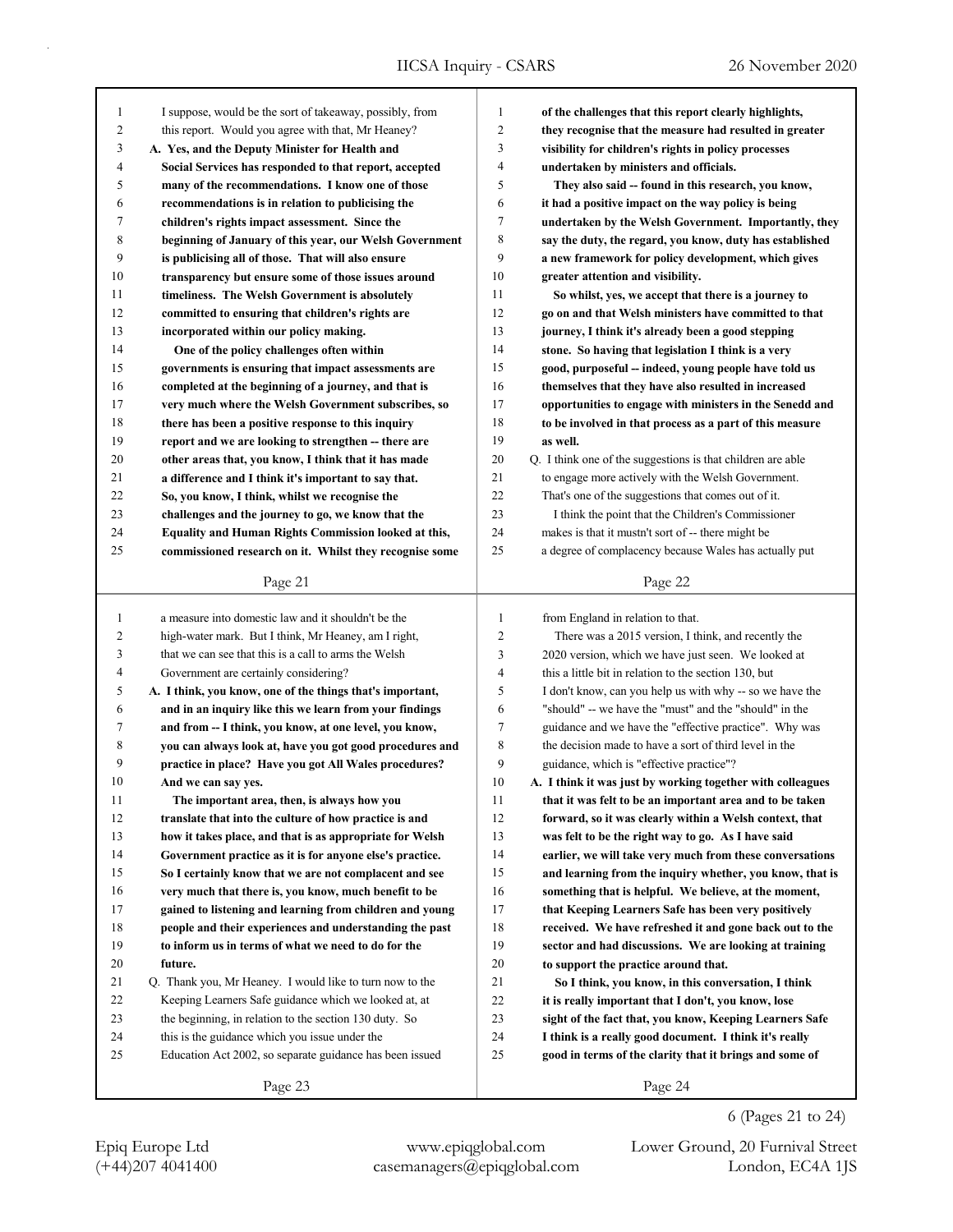٦

| 1              | the expectations, and it is, of course, a statutory                                                               | $\mathbf{1}$   | experiences to ensure that the attention is -- and the                                              |
|----------------|-------------------------------------------------------------------------------------------------------------------|----------------|-----------------------------------------------------------------------------------------------------|
| 2              | document as well.                                                                                                 | $\overline{c}$ | support provided by the professionals pays due regard to                                            |
| 3              | Q. I think it contains a specific section now on                                                                  | 3              | child victims' needs, support for their parents, support                                            |
| 4              | peer-on-peer abuse --                                                                                             | 4              | for them, and also responds constructively and                                                      |
| 5              | A. Yes.                                                                                                           | 5              | supportively for those who display harmful behaviours,                                              |
| 6              | Q. -- or harmful sexual behaviour between children. If we                                                         | 6              | to assist them and support them in, you know, change and                                            |
| 7              | could perhaps have a look at that. Danny, could you get                                                           | 7              | supporting their parents as well through a difficult                                                |
| 8              | up INQ006375_042. This is the most recent version,                                                                | 8              | time.                                                                                               |
| 9              | Mr Heaney, of Keeping Learners Safe. I think if we                                                                | 9              | Q. I think, when we look at the national action plan, which                                         |
| 10             | could go to the bottom half, Danny, please,                                                                       | 10             | we will come on to do, we are told by Her Majesty's                                                 |
| 11             | "Peer-on-peer abuse". This is something in particular                                                             | 11             | chief inspector, Mr Rowlands, that there are some                                                   |
| 12             | that we were looking at in phase 1 of this                                                                        | 12             | concerns that some of the advice focuses on the                                                     |
| 13             | investigation, Mr Heaney, but it is obviously something                                                           | 13             | perpetrator, if you like, of harmful sexual behaviour                                               |
| 14             | which continues. You have put in some guidance, but                                                               | 14             | rather than the victim. We will deal with that,                                                     |
| 15             | I think you signpost people to much more specific                                                                 | 15             | perhaps, when we come to look at the national action                                                |
| 16             | guidance; is that right? Is that how this document                                                                | 16             | plan.                                                                                               |
| 17             | works? It has an overview and then you signpost                                                                   | 17             | A. Okay.                                                                                            |
| 18             | schools, local authorities, governing bodies, to more                                                             | 18             | Q. In your statement, you tell us about the guidance in                                             |
| 19             | specific guidance on these issues?                                                                                | 19             | Keeping Learners Safe and the roles and responsibility                                              |
| 20             | A. Yes, indeed. We have commissioned additional work. We                                                          | 20             | of staff. Danny, could we have a look at that, it's                                                 |
| 21             | commissioned work guidance by NSPCC Cymru, Barnardo's                                                             | 21             | WGT000476_019. So this is your witness statement,                                                   |
| 22             | Cymru. That was, in a sense, a practice guide in                                                                  | 22             | Mr Heaney, and at the top -- Danny, if we could just get                                            |
| 23             | managing cases of peer abuse. The importance of that                                                              | 23             | the bullet points at the top. Thank you very much.                                                  |
| 24             | work is that, you know, the co-production of                                                                      | 24             | So, "Governing bodies are accountable for ensuring                                                  |
| 25             | working together with partners and young people's                                                                 | 25             | effective policies and procedures are in place " in                                                 |
|                | Page 25                                                                                                           |                | Page 26                                                                                             |
|                |                                                                                                                   |                |                                                                                                     |
|                |                                                                                                                   |                |                                                                                                     |
| $\mathbf{1}$   | accordance with guidance. There should be a designated                                                            | $\mathbf{1}$   | work that's emerged.                                                                                |
| $\overline{c}$ | governor. You talk about headteachers and principals of                                                           | $\overline{c}$ | Q. Is that going to be a consultation that will happen --                                           |
| 3              | all schools and colleges have responsibility for                                                                  | 3              | A. Well, there's a number -- during the course of this                                              |
| 4              | ensuring that all staff are aware of child protection                                                             | $\overline{4}$ | work, there was a number of areas, and, you know, we                                                |
| 5              | policies and procedures. And schools and colleges -- so                                                           | 5              | have, unfortunately, and very sadly, had to deal with                                               |
| 6              | it is not a DSL in Wales, it is a DSP; is that right?                                                             | 6              | COVID issues, and still are, today, in major work mode                                              |
| 7              | A. Yes, it is.                                                                                                    | 7              | around COVID response. It's a very challenging picture.                                             |
| 8              | Q. So those are the basic -- we recognise those                                                                   | 8<br>9         | A lot of Welsh Government resources -- this is not an                                               |
| 9<br>10        | responsibilities. Danny, if we could go down to                                                                   | 10             | excuse -- has had to deal with some of that. So there                                               |
|                | paragraph 118 on that page. We have talked about this,                                                            | 11             | are areas -- there are a number of areas where we would,                                            |
| $11\,$<br>12   | that schools are required to notify local authorities                                                             | 12             | I believe, by now, already have developed and<br>progressed, but those have been delayed because of |
| 13             | when allegations of child sexual abuse are made in line<br>with guidance, but it says they are not required to    | 13             | the impact of COVID. So there is a number of work                                                   |
| 14             |                                                                                                                   | 14             | streams that we have under way and in plan to strengthen                                            |
| 15             | notify the Care Inspectorate Wales, Estyn or the Welsh                                                            | 15             | arrangements, and, again, one of the areas here is to                                               |
| 16             | Government. We have been told by the inspectorates in<br>Wales that it would be useful to them if schools were to | 16             | look at what arrangements could be in place that ensure                                             |
| 17             |                                                                                                                   | 17             | then inspectorates are well informed and not just                                                   |
| 18             | report incidents to them. Is this something that the<br>Welsh Government has considered?                          | 18             | informed, you know, often -- either later when something                                            |
| 19             | A. Yes. This is something, you know, that's very                                                                  | 19             | has gone wrong.                                                                                     |
| $20\,$         | interesting. We understand the issue that Estyn are                                                               | 20             | Q. Danny, that can come down, thank you. The Wales                                                  |
| 21             | raising. It's a very helpful point to make. We would                                                              | 21             | safeguarding procedures. You have referred to them                                                  |
| 22             | want to look at arrangements where they are notified                                                              | 22             | a little bit.                                                                                       |
| 23             | appropriately and therefore have that information as                                                              | 23             | A. Yes.                                                                                             |
| 24             | part of their inspection process. So that is something                                                            | 24             | Q. These launched in November 2019, I think.                                                        |
| 25             | that we do intend to take forward from this particular                                                            | 25             | A. Yes.                                                                                             |

7 (Pages 25 to 28)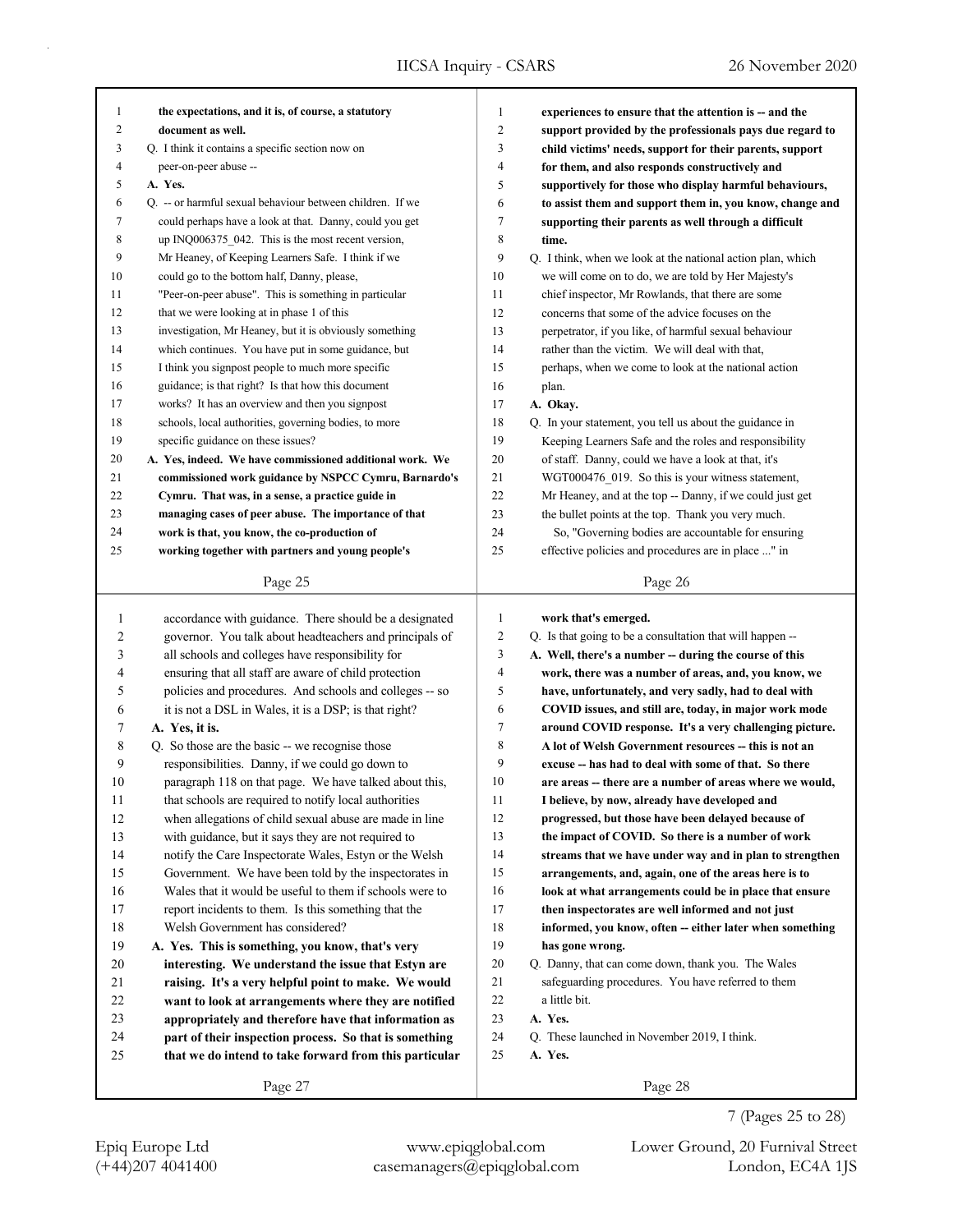| 1              | Q. You tell us in your statement it was the first time in   | $\mathbf{1}$   | for an educationalist, for a teacher in Wales, they will  |
|----------------|-------------------------------------------------------------|----------------|-----------------------------------------------------------|
| $\overline{2}$ | a single document which set out the sort of procedures      | $\overline{2}$ | know within their local education establishments who to   |
| 3              | for adults and children at risk to be safeguarded in        | 3              | turn to, who will be able to advise them and who to get   |
| 4              | Wales.                                                      | $\overline{4}$ | that support from. It is really important that it is      |
| 5              | A. Yes.                                                     | 5              | not just left to individual determinations. The           |
| 6              | Q. They are available, I think, even as an app on a mobile  | 6              | guidance is -- you know, has been published. But it is    |
| $\tau$         | phone; is that right?                                       | 7              | really about then ensuring through training, support and  |
| 8              | A. Yes, there is. So practitioners have -- you know, this   | 8              | the opportunity to have conversations about issues that   |
| 9              | is one of the developments using technology. We are         | 9              | that gives greater support and confidence to our          |
| 10             | very clear we wanted practitioners to be able to access     | 10             | educationalists, our teachers.                            |
| 11             | the information, and therefore it's been developed.         | 11             | Q. In practical terms, really, so you're not expecting    |
| 12             | Also, our partner, Social Care Wales, has all the           | 12             | teachers to have the Wales safeguarding procedures on     |
| 13             | information publicly facing on their websites as well.      | 13             | their phone; you think that they should really be         |
| 14             | Q. I suppose the question from this investigation's         | 14             | looking to Keeping Learners Safe?                         |
| 15             | perspective is, if I am a teacher in Wales and I'm          | 15             | A. Expectations -- for those that want to use the app,    |
| 16             | worried about a child being abused, do I look to Keeping    | 16             | then, you know, good professionals will always make       |
| 17             | Learners Safe as my first port of call or do I look at      | 17             | themselves as knowledgeable -- and knowledge is a great   |
| 18             | the Welsh safeguarding procedures?                          | 18             | asset to children and young people. The expectation is    |
| 19             | A. Well, I wouldn't suggest that they are separate and      | 19             | that all educationalists are familiar with our            |
| 20             | opposed, because that was the whole point of us             | 20             | procedures, they know how to use them and know when to    |
| 21             | refreshing Keeping Learners Safe, to make sure they were    | 21             | use them -- that's where the training and support comes   |
| 22             | aligned. So a very important point you raise. We            | 22             | in -- and know the mechanisms and the good processes      |
| 23             | believe they're aligned.                                    | 23             | within local educational establishments to be able to     |
| 24             | You also have your designated senior person. There          | 24             | work through.                                             |
| 25             | are people that you know where to go to. So, you know,      | 25             | It's very difficult -- what you don't want -- you         |
|                |                                                             |                |                                                           |
|                | Page 29                                                     |                | Page 30                                                   |
|                |                                                             |                |                                                           |
|                |                                                             |                |                                                           |
| $\mathbf{1}$   | want it to be a living process, where everyone works        | 1              | plan for preventing and responding to child sexual        |
| 2              | together as partners to safeguard children and young        | $\overline{2}$ | abuse, don't you?                                         |
| 3              | people.                                                     | 3              | A. Indeed.                                                |
| $\overline{4}$ | Q. This is another area, actually, where Her Majesty's      | $\overline{4}$ | Q. I know, Mr Heaney, that you have given evidence to the |
| 5              | chief inspector, Mr Rowlands, for Estyn is concerned        | 5              | inquiry for the investigation into institutional          |
| 6              | about an omission in respect of peer-on-peer abuse          | 6              | responses to the sexual exploitation of children by       |
| 7              | procedures. I think his concern is, again, that the         | 7              | organised networks, so I'm not going to ask you           |
| 8              | guidance focuses wholly on how to manage the needs of       | 8              | questions about that national action plan. But in the     |
| 9              | the perpetrator. That's something on which the Welsh        | 9              | evidence that we had in this investigation, again,        |
| 10             | Government is sighted and is going to do something?         | 10             | Her Majesty's Chief Inspector was concerned about the     |
| 11             | A. I think we already have. I believe we have already       | 11             | emphasis -- the plan put, if you like, on the parents     |
| 12             | responded by the work that Barnardo's Cymru and NSPCC       | 12             | and carers of those exhibiting harmful sexual behaviours  |
| 13             | Cymru have assisted us with. We are very clear that,        | 13             | but not so much on the child victims. Does that also      |
| 14             | you know, support to victims of child sexual abuse is       | 14             | come under -- has that moved on since we had the          |
| 15             | critical. They need the right level of support, whether     | 15             | statement in this inquiry?                                |
| 16             | that be therapeutic needs or understanding within           | 16             | A. I believe that it has. I'm very much aware that        |
| 17             | education establishments. They need to be looked at in      | 17             | supporting children through the national action plan      |
| 18             | their own right and supported in their own right and        | 18             | work on preventing, protecting, supporting applies to,    |
| 19             | alongside their parents. So we believe very strongly        | 19             | equally, those that have been victims of abuse and those  |
| 20             | that that is already part of our particular culture.        | 20             | who are displaying harmful behaviours.                    |
| 21             | I understand the comment about earlier guidance, but        | 21             | The ten objectives and the actions that fall under        |
| 22             | I think, as we move forward with the guidance from          | 22             | have continued to be developed at pace, and we will be    |
| 23             | Barnardo's and NSPCC, I think that takes us a helpful       | 23             | shortly publishing new guidance as well around child      |
| 24             | step forward in terms of our clarification.                 | 24             | sexual abuse. So from us, from our view, the majority     |
| 25             | Q. Would that apply -- in Wales, you have a national action | 25             | of the actions of the national plan focus on victims of   |
|                | Page 31                                                     |                | Page 32                                                   |

(+44)207 4041400 casemanagers@epiqglobal.com London, EC4A 1JS Epiq Europe Ltd www.epiqglobal.com Lower Ground, 20 Furnival Street

8 (Pages 29 to 32)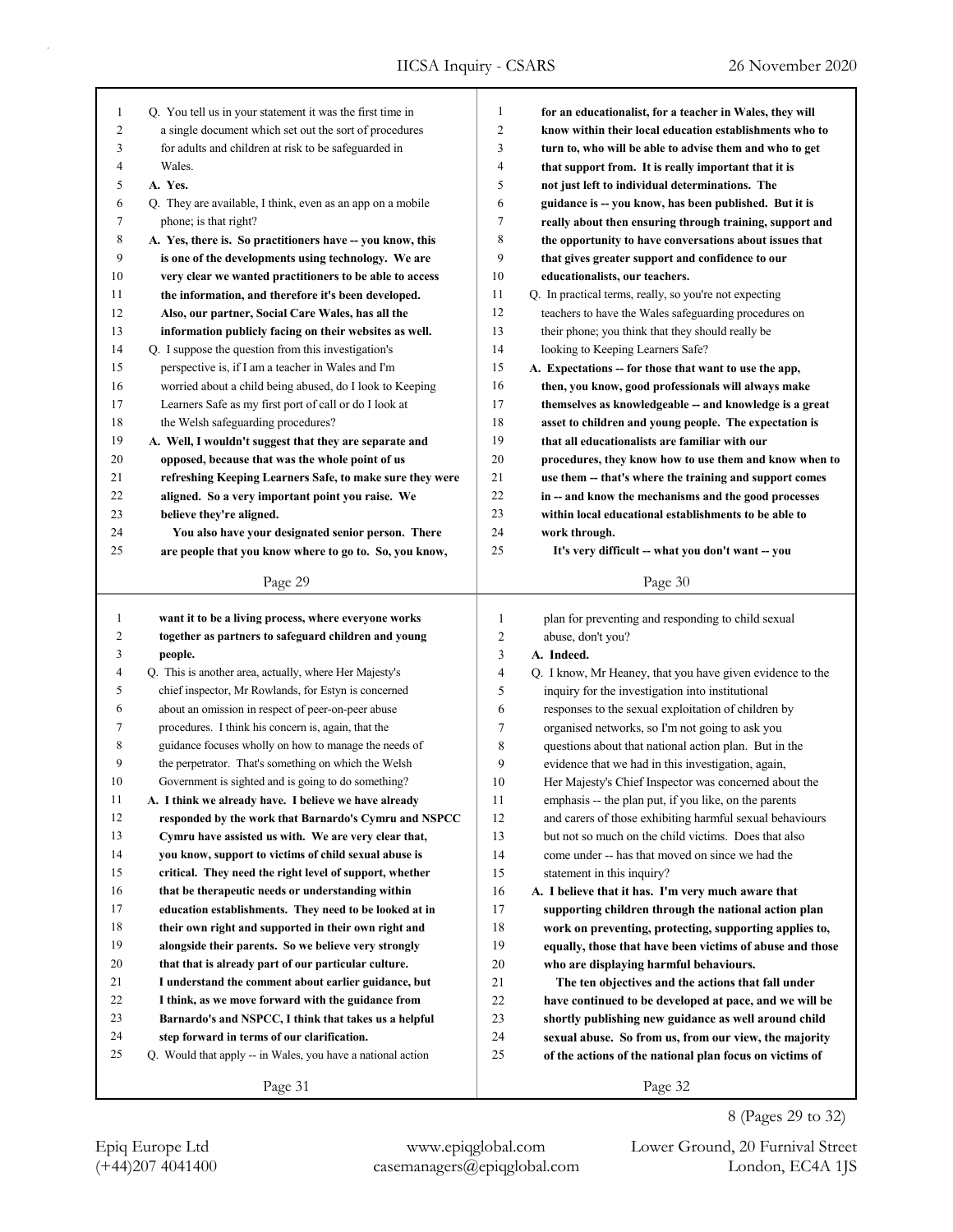| 1              | abuse, so I think that balance is there and that work is    | 1              | independent schools, don't they?                            |
|----------------|-------------------------------------------------------------|----------------|-------------------------------------------------------------|
| $\mathfrak{2}$ | very much at the heart of what we want to achieve in        | $\overline{c}$ | A. Yes.                                                     |
| 3              | Wales.                                                      | 3              | Q. So the standards are, the quality of education, the      |
| 4              | Q. Thank you, Mr Heaney. I'd like to turn now to the role   | $\overline{4}$ | spiritual, moral, social and cultural development of        |
| 5              | of the Welsh Government in inspection and monitoring.       | 5              | pupils, and the welfare, health and safety of pupils.       |
| 6              | We are going to be hearing evidence from Estyn and the      | 6              | Now, those standards in Wales haven't been reviewed         |
| 7              | Care Inspectorate Wales just after the break, so we are     | $\tau$         | since 2002, have they?                                      |
| 8              | definitely not going to look into the detail. But           | $\,$ 8 $\,$    | A. I can't confirm the year, because it's before my time,   |
| 9              | I would like to look at the particular role that the        | 9              | so apologies, counsel. But they haven't been reviewed       |
| 10             | Welsh Government has.                                       | 10             | in a length of time. But we are, and will be, reviewing     |
|                |                                                             |                |                                                             |
| 11             | Just very briefly, in summary, Estyn inspects the           | 11             | them.                                                       |
| 12             | educational elements, so not the residential element,       | 12             | Q. Certainly from -- again, Her Majesty's Chief Inspector,  |
| 13             | the educational elements, of all schools in Wales,          | 13             | in sort of moderate language, says it would be prudent      |
| 14             | doesn't it?                                                 | 14             | to do so as soon as possible.                               |
| 15             | A. Yes, indeed.                                             | 15             | A. We had -- we are committed to reviewing those standards. |
| 16             | Q. The Care Inspectorate Wales inspects the residential     | 16             | We believe strongly, and I can assure the inquiry that      |
| 17             | elements, so boarding schools, residential special          | 17             | there are areas to strengthen. We are aware of some of      |
| 18             | schools and those dual-registered.                          | 18             | those areas that need to be strengthened, and we will       |
| 19             | A. Yes.                                                     | 19             | and do plan to do so.                                       |
| 20             | Q. If we focus on your role, the Welsh Government's role,   | 20             | Q. So the statement we have from the Children's             |
| 21             | you are obviously responsible for primary and secondary     | 21             | Commissioner for Wales says that she was invited to         |
| 22             | legislation in respect of inspection and monitoring. So     | 22             | present information at a workshop on 31 March 2020.         |
| 23             | if we think about the Independent School Standards          | 23             | Now, that date will obviously be significant in a lot of    |
| 24             | (Wales) Regulations 2003, they provide specific             | 24             | people's minds because, of course, that was then            |
| 25             | standards that Estyn must inspect against for               | 25             | cancelled because of restrictions to do with COVID-19.      |
|                |                                                             |                |                                                             |
|                | Page 33                                                     |                | Page 34                                                     |
|                |                                                             |                |                                                             |
| 1              | Has that meeting now taken place, do you know,              | $\mathbf{1}$   | Education Act 2008 brought a standard of that nature in     |
| 2              | Mr Heaney?                                                  | $\sqrt{2}$     | in England, but there isn't anything of that -- about       |
| 3              | A. I can't confirm whether that meeting has taken place.    | 3              | leadership and management in Wales at the moment, is        |
| 4              | What I can confirm is that Welsh Government would have      | 4              | there?                                                      |
| 5              | taken forward the actions and commitments that it has.      | 5              |                                                             |
| 6              |                                                             | 6              | A. No, what we would want to do -- so I think there are     |
|                | I can confirm that we are committed to ensuring the         | 7              | a couple of things. One is, whilst we have good, strong     |
| 7              | review of those standards, and would have done so but       |                | safeguarding procedures, legislation, we need to            |
| 8              | for the very sad position that we found ourselves in in     | 8              | strengthen the standards considerably around, you know,     |
| 9              | relation to responding to COVID.                            | 9              | some of those areas you mentioned -- leadership -- and      |
| 10             | Q. So it's very much on the agenda for sort of close        | 10             | also we need to ensure, then, that, you know, where         |
| 11             | legislative amendments?                                     | $1\,1$         | regulatory activity is required to ensure those             |
| 12             | A. Yes.                                                     | 12             | standards are met, that we are able to enforce as well.     |
| 13             | O. It's on the front --                                     | 13             | So I think it's in part reviewing the standards as part     |
| 14             | A. If you ask me to call it, I don't think that workshop    | 14             | of review, and we acknowledge that that standard yet is     |
| 15             | has taken place, but I would just need to double-check,     | 15             | not in Wales, but we are certainly committed to             |
| 16             | counsel.                                                    | 16             | considering that.                                           |
| 17             | Q. I think the main thing that Estyn thinks is necessary is | 17             | My main point for this committee today is that one          |
| 18             | a separate standard that refers to the quality of           | 18             | of the areas that we will be looking at across the whole    |
| 19             | leadership and management.                                  | 19             | is about where we change our procedures that strengthen     |
| 20             | A. Yes.                                                     | 20             | around enforcement as well as having the safeguarding       |
| 21             | Q. We have heard a lot of evidence in this inquiry that     | 21             | standards in place.                                         |
| 22             | leadership and management -- the quality of that can        | 22             | Q. I suppose they are linked, though, aren't they,          |
| 23             | have a real impact on the safeguarding culture of           | 23             | Mr Heaney, because you can only enforce if the standards    |
| 24             | a school and, indeed, whether processes are followed.       | 24             | are not met. So if you don't have a standard, you can't     |
| 25             | So the absence of that standard -- I think the              | 25             | do any enforcing, can you?                                  |

9 (Pages 33 to 36)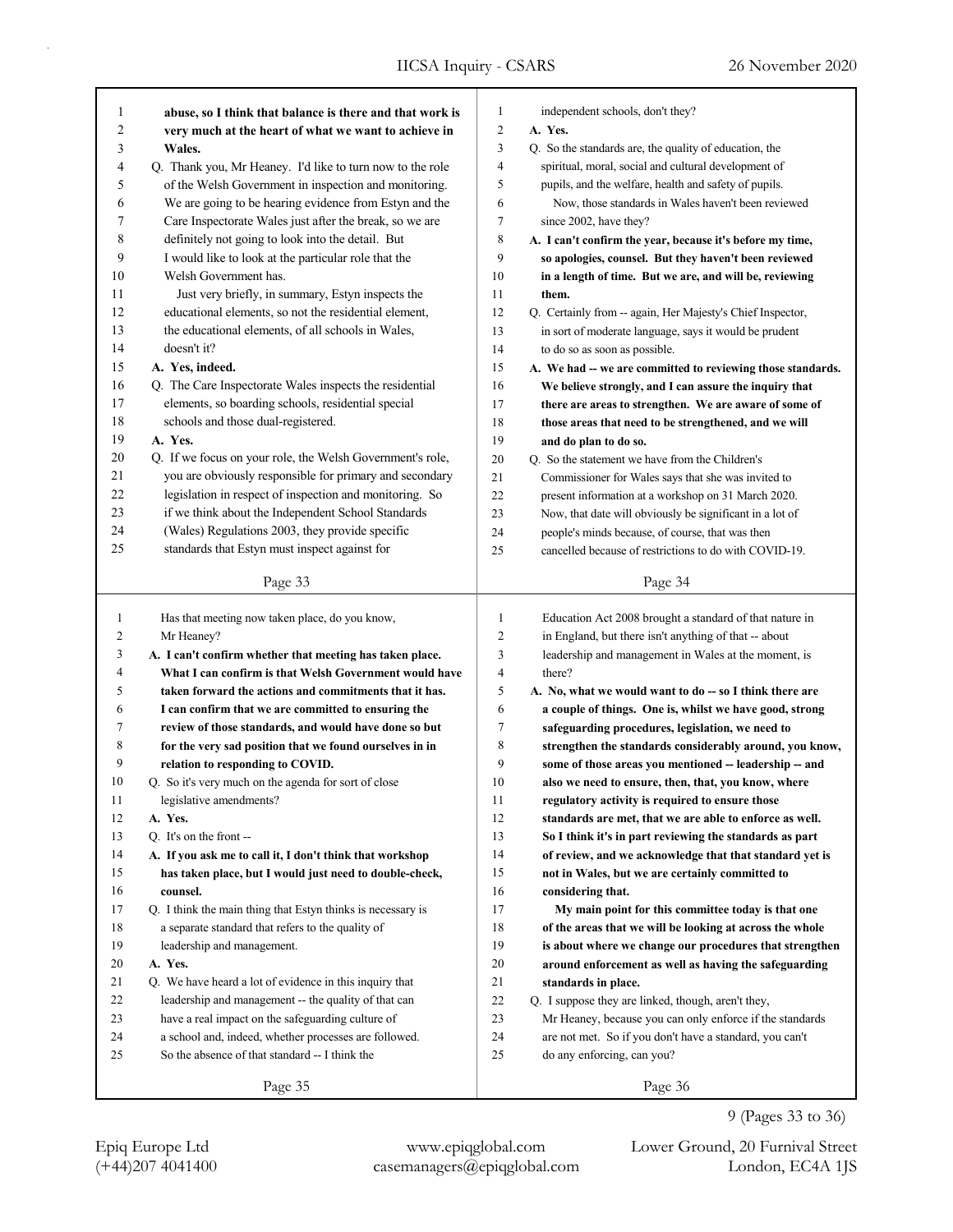| $\mathbf{1}$   | A. We do have standards. I would say that we do have     | $\mathbf{1}$   |
|----------------|----------------------------------------------------------|----------------|
| 2              | standards. But we take, you know, the views of many of   | $\overline{c}$ |
| 3              | our partners into account and we know that we now need   | 3              |
| $\overline{4}$ | to strengthen those standards and create new ones, as    | 4              |
| 5              | you say, where required, learning from England and       | 5              |
| 6              | others.                                                  | 6              |
| 7              | O. Indeed, I think we heard evidence from Her Majesty's  | 7              |
| 8              | Chief Inspector in England about the need not just --    | 8              |
| 9              | they have the leadership and management standard, but    | 9              |
| 10             | they are also looking for a standard which is to do with | 10             |
| 11             | governance, sort of open and transparent governance, so  | 11             |
| 12             | that proprietor-led schools -- so, yes, there are        | 12             |
| 13             | a number of things which could be improved, I think, in  | 13             |
| 14             | $terms of -$                                             | 14             |
| 15             | A. I can confirm to the committee we will be undertaking | 15             |
| 16             | a comprehensive review of the standards.                 | 16             |
| 17             | Q. In Wales, Estyn, I think, is -- also thinks that the  | 17             |
| 18             | need for a DBS check for proprietors, the Independent    | 18             |
| 19             | School Standards need to be strengthened, don't they, so | 19             |
| 20             | that it is carried out every three years, because        | 20             |
| 21             | there's concern that a proprietor gets a DBS check, they | 21             |
| 22             | don't tell you that there's been a change in proprietor, | 22             |
| 23             | and then there's no DBS check. Again, is that something  | 23             |
| 24             | which the Welsh Government is considering actively at    | 24             |
| 25             | the moment?                                              | 25             |
|                |                                                          |                |

## A. It is.

| 2  | O. Then if we could look at the National Minimum Standards. |
|----|-------------------------------------------------------------|
| 3  | The National Minimum Standards for residential special      |
| 4  | schools and for boarding schools. Again, these date         |
| 5  | from 2003, so they're 17 years old. Again, the              |
| 6  | information we have from the Care Inspectorate Wales,       |
| 7  | they don't say "prudent to change", what they say is        |
| 8  | they are outdated and not aligned to current models of      |
| 9  | education, care or support. Perhaps, Mr Heaney, you         |
| 10 | could tell us what the Welsh Government's intentions are    |
| 11 | in terms of the National Minimum Standards?                 |
| 12 | A. Well, with the National Minimum Standards, our intention |
| 13 | is to talk with our inspection partners -- Estyn, CIW --    |
| 14 | to look at what action we need to take. As you will         |
| 15 | have seen, there are a number of areas where we have        |
| 16 | tried to modernise from Social Services and Well-being      |
| 17 | (Wales) Act to bring it into All Wales procedures and       |
| 18 | there is a natural link then to making sure there are       |
| 19 | standards. There are many who think calling things          |
| 20 | "National Minimum Standards" is probably the wrong          |
| 21 | language in terms of how we approach things as well, so     |
| 22 | I think, from the inspectorate viewpoint, I'm well aware    |
| 23 | that they believe these are just the minimum of             |
| 24 | requirements and there may be some particular learning      |
| 25 | that we need to do in our revisions and refreshment.        |

## Page 38

| 1  | But I would certainly want to share with the               | 1  | inspection of Social Care Wales Act 2016.                   |
|----|------------------------------------------------------------|----|-------------------------------------------------------------|
| 2  | committee that, you know, we have been actively updating   | 2  | So what we are looking to do, what our intention is,        |
| 3  | and working on strengthening our safeguarding              | 3  | is to align that with that new legislation and to remove    |
| 4  | arrangements.                                              | 4  | the 295 days to create a situation where it is just         |
| 5  | Q. The Care Inspectorate Wales has got particular concerns | 5  | a regulated service.                                        |
| 6  | about residential special schools, where the pupils are    | 6  | What difference does that make? Well, I think it            |
| 7  | there for under 295 days. So if they are there for over    | 7  | makes a big difference in terms of --                       |
| 8  | 295 days, it's registered under the 2014 Act as a care     | 8  | Q. Sorry, Mr Heaney, I'm going to stop you. We don't have   |
| 9  | home. But if it is not -- if the children aren't there     | 9  | very much time. I'm actually going to be looking into       |
| 10 | for 295 days, then they are subject to the National        | 10 | that with the Care Inspectorate Wales in the next           |
| 11 | Minimum Standards. They say in their witness statement     | 11 | session, so if I could just stop you there.                 |
| 12 | that the Welsh Government was already considering          | 12 | So the Welsh Government, you are the registration           |
| 13 | removing the 295-day exception. Can you update us about    | 13 | authority and the regulator of independent schools in       |
| 14 | that, Mr Heaney? Has that exception been removed?          | 14 | Wales; is that right?                                       |
| 15 | A. No, because of the position that we have had with our   | 15 | A. Yes.                                                     |
| 16 | COVID response. I think it's really important that, you    | 16 | Q. I think from your statement I understand that the Welsh  |
| 17 | know, the inquiry is aware that a lot of our resources     | 17 | Government has not intervened or taken regulatory action    |
| 18 | have had to naturally respond to the COVID crisis that     | 18 | in respect of any independent school in the last ten        |
| 19 | we have faced. You know, and I -- you know, I'm always,    | 19 | years; is that right?                                       |
| 20 | you know, pleased to come to committee, to the inquiry,    | 20 | A. I think we haven't -- I think it depends how you look at |
| 21 | to share and to give evidence and to learn. We are         | 21 | intervention, because Welsh Government has, on a number     |
| 22 | committed to bringing that piece of legislation up to      | 22 | of occasions, asked the inspectorate to inspect, to go      |
| 23 | date, in terms of, you know, we actually think very        | 23 | in. There's been focused visits, a number of focused        |
| 24 | strongly that 295 days is now an artificial day and they   | 24 | visits. We have required 53 schools to produce action       |
| 25 | should be aligned to the new legislation, the regulation   | 25 | plans in the last five years, that is, alone. So            |
|    |                                                            |    |                                                             |

Page 39

Page 40

(+44)207 4041400 casemanagers@epiqglobal.com London, EC4A 1JS Epiq Europe Ltd www.epiqglobal.com Lower Ground, 20 Furnival Street

10 (Pages 37 to 40)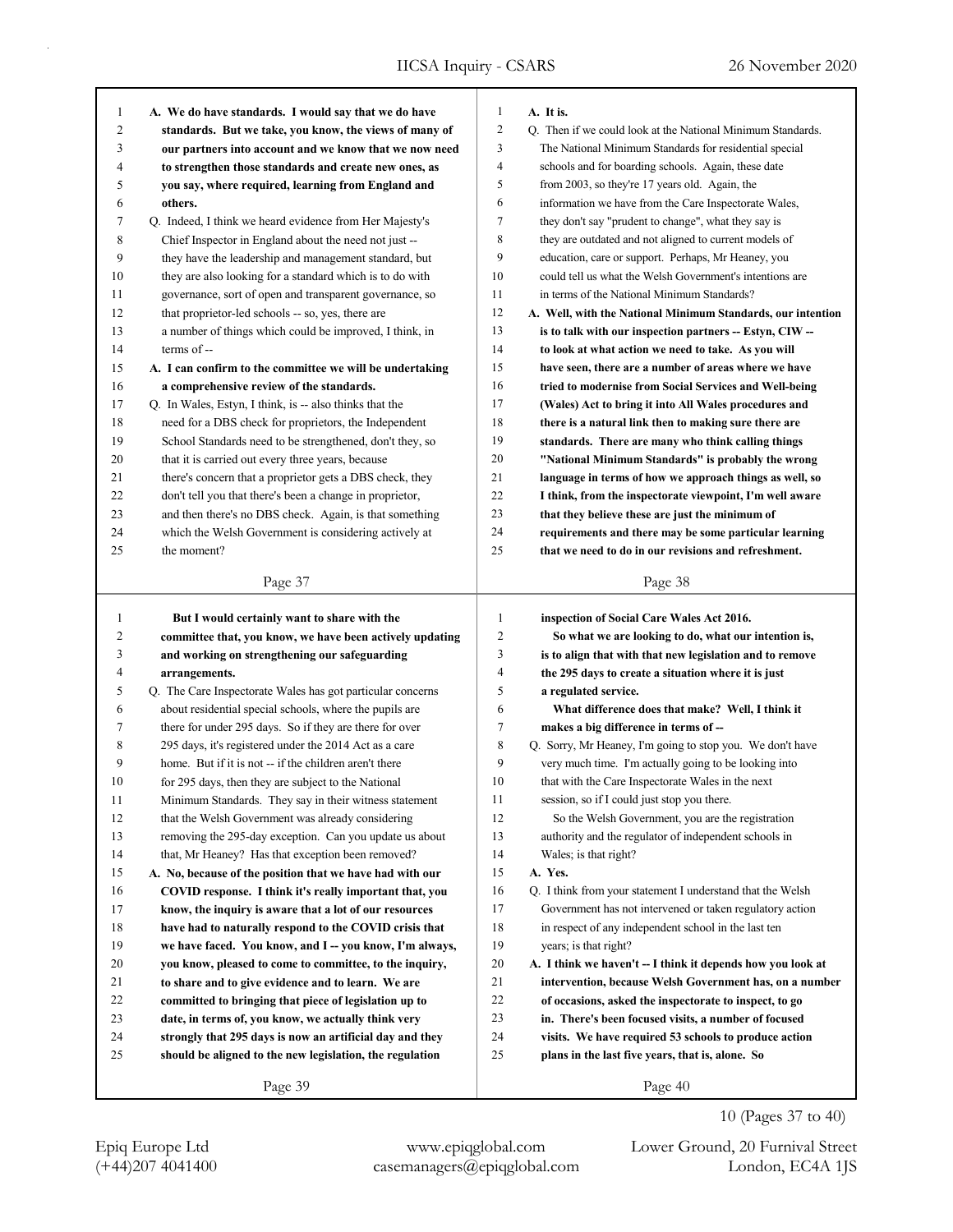| 1              | I think Welsh Government has been active.                      | 1              | with the Education Workforce Council.                      |
|----------------|----------------------------------------------------------------|----------------|------------------------------------------------------------|
| $\overline{c}$ | What Welsh Government, quite rightly, as you say,              | 2              | Q. There is a bit of a gap at the moment, I would suggest, |
| 3              | hasn't done -- I know we have no time now -- is has not        | 3              | Mr Heaney. The Independent School Standards need           |
| 4              | deregistered, so they haven't withdrawn registration,          | 4              | revising, the National Minimum Standards need looking      |
| 5              | because there are steps that have been taken before that       | 5              | at. If I'm a teacher in an independent school, I'm not     |
| 6              | really important point.                                        | 6              | subject to the section 130 duty, and I'm not required to   |
| 7              | Q. I think, again, Estyn thinks there is scope, perhaps,       | 7              | register with the Education Workforce Council, so it is    |
| 8              | for a wider range of enforcement powers where you could        | 8              | fair to say there is a fairly large gap at the moment,     |
| 9              | perhaps step in where the governors of an independent          | 9              | isn't there, in regulation of independent schools in       |
| 10             | school, for example, are not exercising their role. Is         | 10             | Wales?                                                     |
| 11             | that something, again, that's on the Welsh Government's        | 11             | A. Well, I think what I have said today is, I've openly    |
| 12             | list?                                                          | 12             | shared with the inquiry there are considerable important   |
| 13             | A. It is. It is indeed.                                        | 13             | areas that we wish to strengthen, but I do cite that we    |
| 14             | Q. Just briefly, to cover, lastly, a few things which have     | 14             | have got very clear procedures and expectations and I've   |
| 15             | come up, independent schools are not -- the teachers in        | 15             | referenced Keeping Learners Safe as statutory guidance     |
| 16             | independent schools are not required to register with          | 16             | that applies to the independent schools as well.           |
| 17             | the Education Workforce Council, are they?                     | 17             | So, yes, there are key areas that we have to               |
| 18             | A. No, and indeed there's a lot of actions that have to be     | 18             | strengthen and develop. But that's within a frame of       |
| 19             | done because, you know, you're quite right. The                | 19             | good areas and some good practice as well.                 |
| 20             | <b>Education Workforce Council provides a really important</b> | 20             | MS BICARREGUI: Thank you. Mr Heaney, I don't have any      |
| 21             | role. There is improvements taking place throughout the        | 21             | further questions for you. Chair, I don't know if you      |
| 22             | consultation on interim suspension orders. That                | 22             | or the panel have any questions for Mr Heaney?             |
| 23             | consultation closes in December. But in terms of               | 23             | THE CHAIR: Thank you, Ms Bicarregui. Ms Sharpling, do you  |
| 24             | registration, clearly, one of our intentions is to             | 24             | have any questions?                                        |
| 25             | review that with a view to strengthening registration          | 25             | MS SHARPLING: No, thank you, chair.                        |
|                |                                                                |                |                                                            |
|                | Page 41                                                        |                | Page 42                                                    |
|                |                                                                |                |                                                            |
|                |                                                                |                |                                                            |
| $\mathbf{1}$   | THE CHAIR: Mr Frank?                                           | $\mathbf{1}$   | MS SCOTT: Jassa Scott, strategic director with Estyn, the  |
| 2              | MR FRANK: No, thank you.                                       | $\overline{c}$ | inspectorate for education and training in Wales. Good     |
| 3              | THE CHAIR: And Sir Malcolm?                                    | 3              | morning.                                                   |
| 4              | PROF SIR MALCOLM EVANS: No, thank you, chair.                  | $\overline{4}$ | MS BICARREGUI: Good morning. Ms Poole, could I ask you to  |
| 5              | THE CHAIR: I have no questions either. Thank you very          | 5              | do the same?                                               |
| 6              | much, Mr Heaney.                                               | 6              | MS POOLE: Good morning. I am Vicky Poole. I'm the deputy   |
| 7              | A. Thank you very much, inquiry, Professor Jay, for            | 7              | chief inspector for Care Inspectorate Wales.               |
| 8              | inviting me today. Thank you.                                  | 8              | MS BICARREGUI: Thank you. Mrs Roberts, could I ask you to  |
| 9              | MS BICARREGUI: Thank you, Mr Heaney.                           | 9              | do the same, please?                                       |
| 10             | (The witness withdrew)                                         | 10             | MS ROBERTS: Good morning. I'm Lesley Roberts. I'm the      |
| 11             | MS BICARREGUI: Chair, would it be a good time to have          | 11             | senior manager for children's services and younger         |
| 12             | a break now?                                                   | 12             | adults in Care Inspectorate Wales.                         |
| 13             | THE CHAIR: Yes, we will do that and return at 11.45 am.        | 13             | MR MEILYR ROWLANDS (affirmed)                              |
| 14             | Thank you.                                                     | 14             | MS JASSA SCOTT (affirmed)                                  |
| 15             | $(11.30 \text{ am})$                                           | 15             | MS VICKY POOLE (affirmed)                                  |
| 16             | (A short break)                                                | 16             | MS LESLEY ROBERTS (affirmed)                               |
| 17             | $(11.45 \text{ am})$                                           | 17             | Examination by MS BICARREGUI                               |
| 18             | THE CHAIR: Ms Bicarregui?                                      | 18             | MS BICARREGUI: Before we start questions, just a few       |
| 19             | MS BICARREGUI: Thank you, chair. We are now going to be        | 19             | introductory remarks. This isn't a test of memory.         |
| 20             | hearing evidence concurrently from Estyn and from the          | 20             | There are a lot of documents associated with the           |
| 21             | Care Inspectorate Wales.                                       | 21             | evidence that you are giving. So you should have           |
| 22             | Good morning, Mr Rowlands. Could you give your name            | 22             | a bundle in front of you. Danny, our evidence handler,     |
| 23             | and job title, please?                                         | 23             | will also get information on the screen if we need it.     |
| 24             | MR ROWLANDS: Meilyr Rowlands, Her Majesty's Chief Inspector    | 24             | So that might take a few minutes to arrive. So bear        |
| 25             | for Education and Training in Wales.                           | 25             | with us.                                                   |

11 (Pages 41 to 44)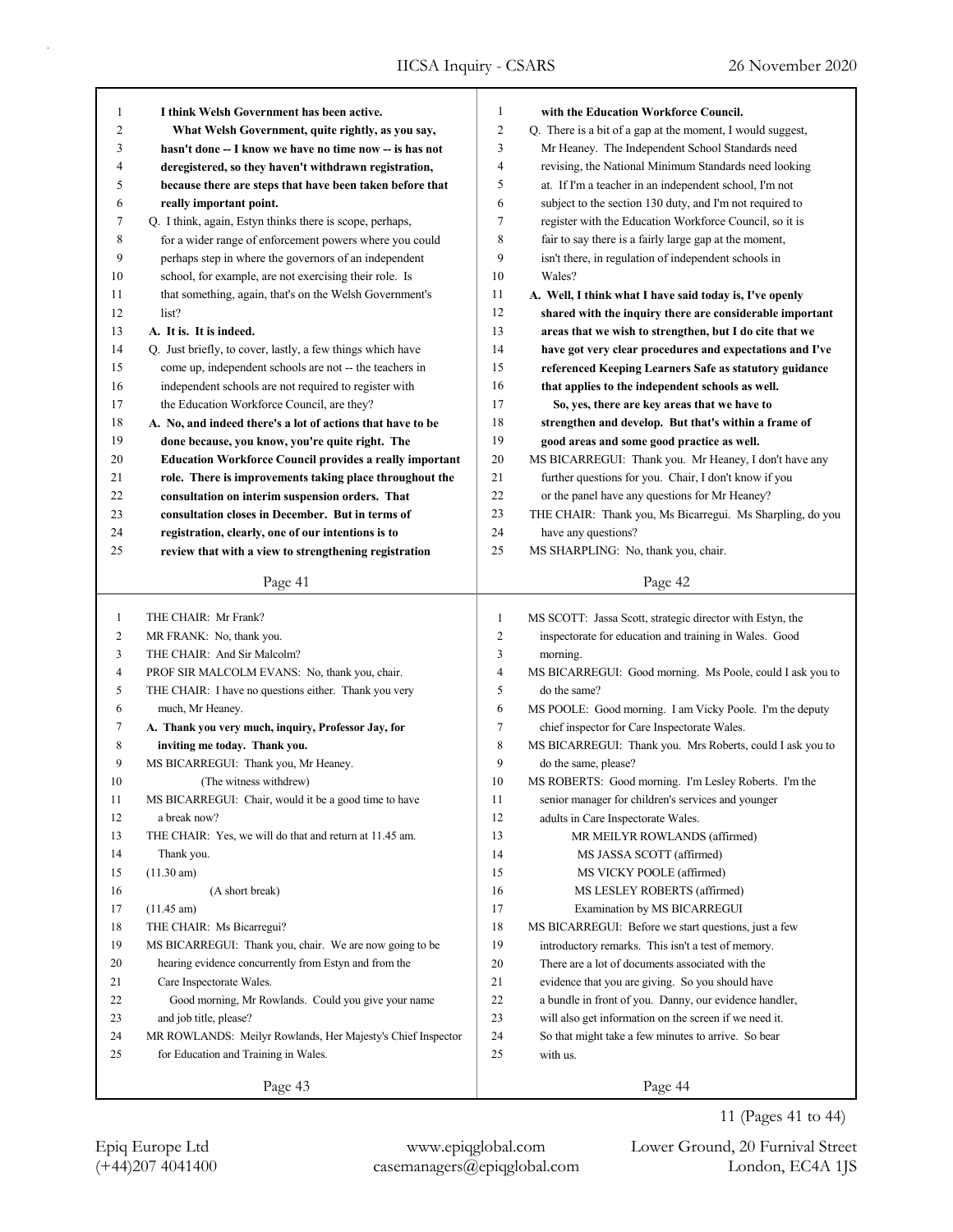| 1            | If we lose any of you, don't worry, we will get you         | $\mathbf{1}$   | MS ROBERTS: I do.                                          |
|--------------|-------------------------------------------------------------|----------------|------------------------------------------------------------|
| 2            | back again. It won't have escaped your attention that       | $\mathfrak{2}$ | MS BICARREGUI: Thank you. Mr Rowlands, you have also given |
| 3            | there are four of you, so when I'm asking questions,        | 3              | us two statements for this particular phase. But we are    |
| 4            | I will always try and remember to direct my question to     | $\overline{4}$ | going to be looking at one of those. So your statement     |
| 5            | one of you in particular. If it is the wrong person,        | 5              | should be at tab A4. Did you sign that statement,          |
| 6            | then feel free to say that and pass the question to         | 6              | Mr Rowlands?                                               |
| 7            | somebody else, but hopefully, mostly, it will be            | $\tau$         | MR ROWLANDS: Yes, I did.                                   |
| 8            | directed towards the right person.                          | 8              | MS BICARREGUI: Is it still true, to the best of your       |
| 9            | I'm going to ask questions, and then, when I have           | 9              | knowledge and belief?                                      |
| 10           | finished, I will hand over to the chair and panel.          | 10             | MR ROWLANDS: Yes, it is.                                   |
| 11           | Thank you very much for coming, and thank you for           | 11             | MS BICARREGUI: Ms Scott, I think at tab A6 you should have |
| 12           | your witness statements. I am not going to be going         | 12             | your statement. Did you sign that statement?               |
| 13           | through them line by line, but I would just like to         | 13             | MS SCOTT: I did.                                           |
| 14           | check with you -- Ms Poole, can you look at tab A1 in       | 14             | MS BICARREGUI: Is it still true, to the best of your       |
| 15           | the bundle in front of you. That should be your first       | 15             | knowledge and belief?                                      |
| 16           | witness statement. That's the witness statement we will     | 16             | MS SCOTT: It is.                                           |
| 17           | be concentrating on this morning.                           | 17             | MS BICARREGUI: Chair, as you can imagine, there is a great |
| 18           | MS POOLE: Okay.                                             | 18             | deal of detail in these witness statements, so I would     |
| 19           | MS BICARREGUI: Is that witness statement still true, to the | 19             | like to ask permission for these to be adduced in full.    |
| 20           | best of your knowledge and belief?                          | 20             | Thank you.                                                 |
| 21           | MS POOLE: It is.                                            | 21             | Just for the avoidance of doubt, those statements          |
| 22           | MS BICARREGUI: Mrs Roberts, could you have a look at A3 in  | 22             | are CIW000048, CIW000055, ETN000736 and ETN000770.         |
| 23           | the bundle. That should be your witness statement.          | 23             | Right. We are done, everyone. I will start asking you      |
| 24           | I would like you to confirm that its contents are still     | 24             | some questions.                                            |
| 25           | true, to the best of your knowledge and belief?             | 25             | Mr Rowlands first. We heard that you are                   |
|              |                                                             |                |                                                            |
|              | Page 45                                                     |                | Page 46                                                    |
|              |                                                             |                |                                                            |
|              |                                                             |                |                                                            |
| $\mathbf{1}$ | Her Majesty's Chief Inspector for Education and Training    | $\mathbf{1}$   | Inspectorate Wales. I think you were appointed in 2018.    |
| 2            | in Wales, and I think you have had that role since 2015;    | $\mathfrak{2}$ | Is that right?                                             |
| 3            | is that right?                                              | 3              | MS POOLE: No, 2014.                                        |
| 4            | MR ROWLANDS: Yes.                                           | 4              | MS BICARREGUI: 2014, thank you. Could you briefly describe |
| 5            | MS BICARREGUI: But you joined Estyn in 1999, so you've been | 5              | to us your professional background?                        |
| 6            | involved in inspections in Wales for a considerable         | 6              | MS POOLE: My professional background is I'm a registered   |
| 7            | period of time?                                             | $\tau$         | mental nurse by background, but I've worked in social      |
| 8            | MR ROWLANDS: Yes.                                           | 8              | care services for a long time. I'm one of two deputy       |
| 9            | MS BICARREGUI: Just briefly, Estyn isn't an acronym, is it? | 9              | chief inspectors in Care Inspectorate Wales and my         |
| 10           | Could you tell us what it means, please?                    | 10             | responsibility is the inspection of regulated services,    |
| 11           | MR ROWLANDS: It means to stretch or to help and support, so | 11             | early years in play and adult and children services, and   |
| 12           | it's got a combination of meanings.                         | 12             | the inspection of local authorities.                       |
| 13           | MS BICARREGUI: Thank you very much. Ms Scott, could you     | 13             | MS BICARREGUI: Thank you very much. Mrs Roberts, you have  |
| 14           | tell us your role at Estyn? I know you have told us,        | 14             | told us you are the senior manager for the children and    |
| 15           | but briefly your professional background?                   | 15             | younger adult services inspection team. Could you tell     |
| 16           | MS SCOTT: Yes. I am the strategic director. There's two     | 16             | us briefly your professional background, please?           |
| 17           | strategic directors in Estyn, so I have responsibility      | 17             | MS ROBERTS: Yes, I will give you a quick plotted history.  |
| 18           | for -- I work with independent schools, local               | 18             | I started my career in 1978 as a teacher in a special      |
| 19           | authorities, some other sectors. I also have overall        | 19             | education school. I worked within education for            |
| 20           | responsibility for safeguarding in the organisation, and    | 20             | 14 years and then I had a career change and went to work   |
| 21           | I've been with Estyn since 2007, where I inspected          | 21             | in social care. I am a trained social worker and I have    |
| 22           | across a range of sectors and, prior to that, I worked      | 22             | worked in social care now since 2013 and have held         |
| 23           | in local authority and in school.                           | 23             | various positions within social care, including a head     |
| 24           | MS BICARREGUI: Thank you very much. Ms Poole, you have      | 24             | of a local authority safeguarding service. I have also     |
| 25           | told us you are the deputy chief inspector of the Care      | 25             | worked as a regulatory inspector and I have been in CIW    |

12 (Pages 45 to 48)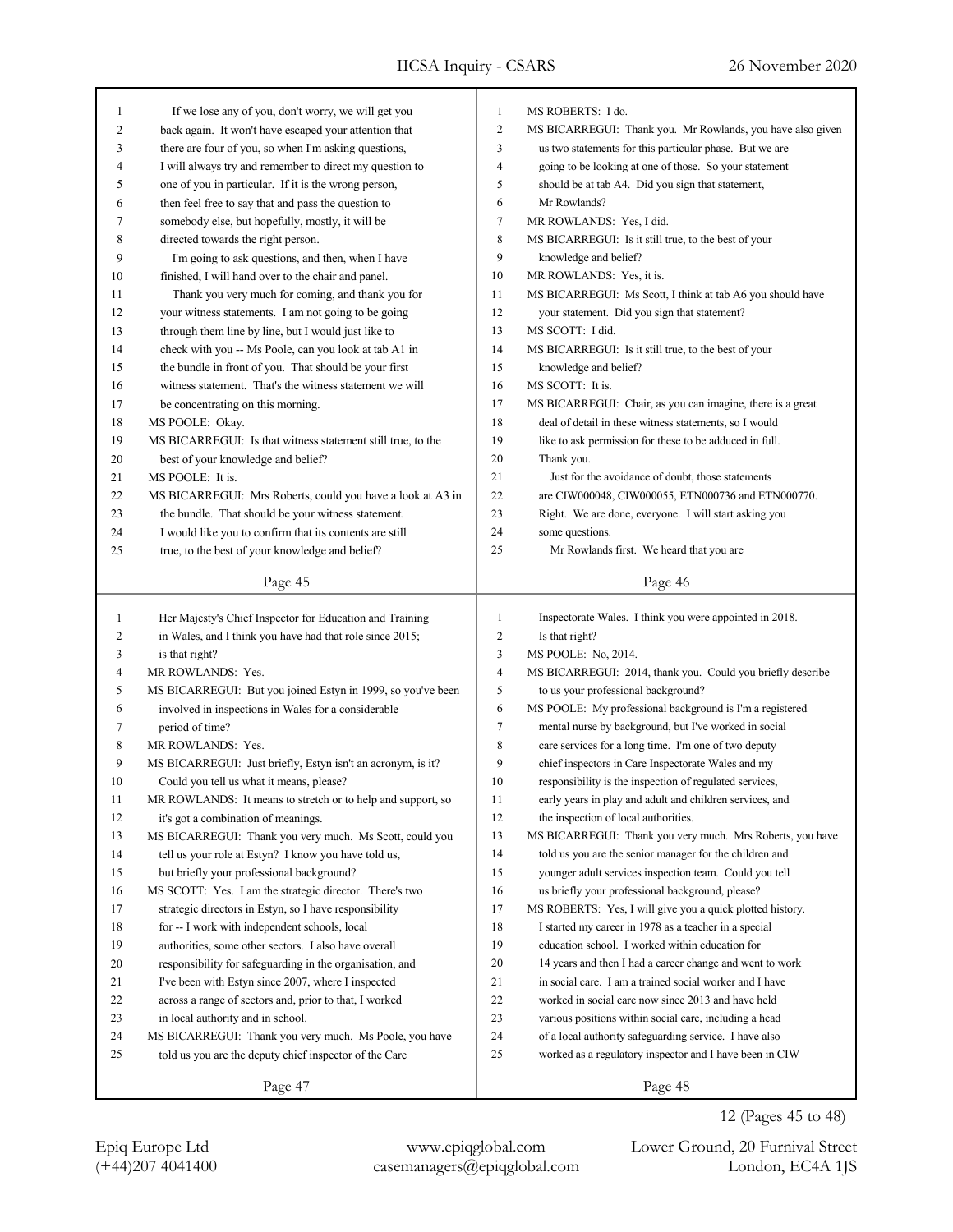| 1              | now since 2013 and been in my current post for three       | 1                | MR ROWLANDS: Yes. I think we think that the standards      |
|----------------|------------------------------------------------------------|------------------|------------------------------------------------------------|
| $\overline{c}$ | years.                                                     | $\boldsymbol{2}$ | should generally be updated, I think, in lots of ways,     |
| 3              | MS BICARREGUI: Thank you very much, Mrs Roberts.           | 3                | but that is a particular area that we think is really      |
| $\overline{4}$ | Mr Rowlands, Estyn is responsible for the inspection of    | 4                | important. You know, we'll be talking later about the      |
| 5              | the quality and standards of education and training in     | 5                | culture, the safeguarding culture, and the culture more    |
| 6              | all schools in Wales; that's right, isn't it?              | 6                | generally in a school, and that's very much related to     |
| 7              | MR ROWLANDS: Yes, it is.                                   | 7                | leadership, so I think the standards -- we can work        |
| 8              | MS BICARREGUI: We heard from Mr Heaney this morning there  | 8                | around the standards, but it would make our life much      |
| 9              | are no academies or free schools in Wales, so              | 9                | easier and make it much clearer if the standards helped    |
| 10             | essentially it is maintained schools and independent       | 10               | the process, and having something on leadership and        |
| 11             | schools; is that right?                                    | 11               | management would make it clearer where those               |
| 12             | MR ROWLANDS: Yes, it is. We inspect other sectors as well, | 12               | responsibilities lie.                                      |
| 13             | pupil referral units, FE colleges, and so on.              | 13               | MS BICARREGUI: Thank you. When you say you can work around |
| 14             | MS BICARREGUI: We will go into this in more detail, but    | 14               | them, is that because you have your common inspection      |
| 15             | when you inspect an independent school, you use your       | 15               | framework which has a range of things to look at?          |
| 16             | common inspection framework to look at the school, but     | 16               | MR ROWLANDS: Yes, indeed. And you can use some of          |
| 17             | you also have to inspect against the Independent School    | 17               | the current standards as well.                             |
| 18             | Standards; is that right?                                  | 18               | MS BICARREGUI: Thank you. Ms Scott, the 2017 common        |
| 19             | MR ROWLANDS: Yes, that's correct.                          | 19               | inspection framework looks at safeguarding in a number     |
| 20             | MS BICARREGUI: Again, we will look at the Independent      | 20               | of areas, I think. Danny, if we could get up               |
| 21             | School Standards, but just very briefly, I think it is     | 21               | ETN000736 012-013. I think, Ms Scott, this is              |
| 22             | your evidence that a standard about leadership -- not      | 22               | Mr Rowlands' witness statement which sets out the          |
| 23             | having a standard about leadership and management limits   | 23               | standards. There are inspection areas 2, 4 and 5,          |
| 24             | your ability to follow up with independent schools when    | 24               | I think, which all touch on safeguarding. We can see it    |
| 25             | there are shortcomings; is that right?                     | 25               | on the second page. Danny, if you could highlight the      |
|                |                                                            |                  |                                                            |
|                | Page 49                                                    |                  | Page 50                                                    |
|                |                                                            |                  |                                                            |
|                |                                                            |                  |                                                            |
| $\mathbf{1}$   | top part of the second page, that would be great.          | 1                | where we look at safeguarding in inspection area 4.        |
| 2              | Ms Scott, could you tell us a little bit how               | 2                | In more recent years, we have strengthened the focus       |
| 3              | safeguarding is inspected across these three areas,        | 3                | on safeguarding in inspection area 5 as well, which is     |
| 4              | please?                                                    | 4                | about leadership and management. This is something that    |
| 5              | MS SCOTT: Absolutely. You're correct in identifying we     | 5                | was strengthened in 2017. So now it is clearer that, if    |
| 6              | look at it largely across three areas. Inspection          | 6                | there are any shortcomings, or we have any concerns        |
| 7              | area 2 looks at learner well-being, and that's looking     | 7                | about leadership and management, there can be an impact    |
| 8              | actually at the outcomes for learners in terms of          | 8                | within inspection area 5.                                  |
| 9              | well-being. And we use our pupil questionnaires that we    | 9                | In the guidance that we are developing currently,          |
| 10             | ask pupils to complete prior to an inspection to help      | 10               | which will be from September '21, we have taken that       |
| $11\,$         | inform that, as well as talking to learners during an      | 11               | another step further under inspection area 5, so it        |
| 12             | inspection and looking at work and hearing about their     | 12               | actually does talk about culture more and it also talks    |
| 13             | experiences within school.                                 | 13               | about the evaluative processes that leaders and managers   |
| 14             | In inspection area 4, which is about care, support         | 14               | use to assure themselves that the policies and             |
| 15             | and guidance, we look at it in a couple of ways.           | 15               | procedures they put in place work.                         |
| 16             | There's a section on safeguarding, and within that we do   | 16               | So since 2010, really, we have continued to                |
| 17             | look at child protection as a subsection of that, but we   | 17               | strengthen at each stage how we focus on safeguarding.     |
| $18\,$         | also look at, broadly, how the school promotes that        | $18\,$           | For example, in 2012, we introduced a safeguarding         |
| 19             | culture of safeguarding, how it builds children's          | 19               | self-evaluation form that a provider needs to use before   |
| $20\,$         | knowledge and understanding of how to keep themselves      | $20\,$           | an inspection, or they can use something else that gives   |
| 21             | safe, how to behave responsibly with others, a focus on    | 21               | us a similar assurance, but that needs to be signed off    |
| 22             | children's rights, for example, respect and tolerance      | 22               | at a governor level. So that's part of us trying to        |
| 23             | and things like that, as well as the support it puts in,   | 23               | emphasise, as part of the inspection process, the          |
| 24             | perhaps, where children need it, how children can raise    | 24               | importance of safeguarding and the need for leaders and    |
| 25             | concerns, those kind of things. So that's the bulk of      | 25               | managers in a school to take ownership of it and to take   |

13 (Pages 49 to 52)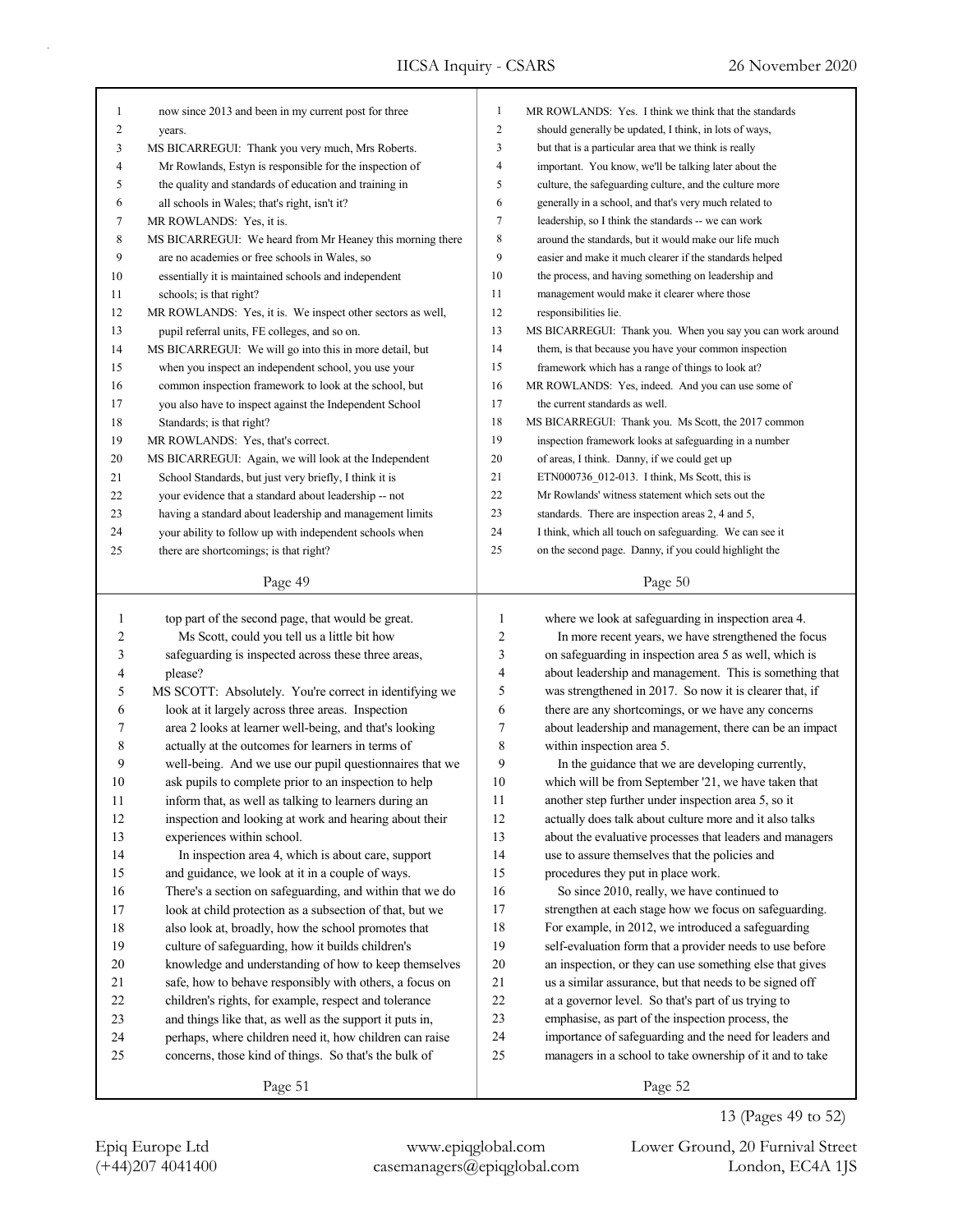| also do that. So the questionnaires we used beforehand,<br>those around safeguarding, again, that would trigger us<br>But the other things that we'd routinely do on an<br>inspection would be to look at the training records to<br>see when staff have last received training, we'd look at<br>reports to governors to see whether there are examples<br>that safeguarding is being talked about at that level<br>and that governors are aware of safeguarding, and then<br>we'd look at, obviously, the policies and procedures as<br>well and check that they do what they're meant to do.<br>MS BICARREGUI: How long, typically, would your inspectors<br>MS SCOTT: In a core inspection, they're on site for three |
|--------------------------------------------------------------------------------------------------------------------------------------------------------------------------------------------------------------------------------------------------------------------------------------------------------------------------------------------------------------------------------------------------------------------------------------------------------------------------------------------------------------------------------------------------------------------------------------------------------------------------------------------------------------------------------------------------------------------------|
|                                                                                                                                                                                                                                                                                                                                                                                                                                                                                                                                                                                                                                                                                                                          |
|                                                                                                                                                                                                                                                                                                                                                                                                                                                                                                                                                                                                                                                                                                                          |
|                                                                                                                                                                                                                                                                                                                                                                                                                                                                                                                                                                                                                                                                                                                          |
|                                                                                                                                                                                                                                                                                                                                                                                                                                                                                                                                                                                                                                                                                                                          |
|                                                                                                                                                                                                                                                                                                                                                                                                                                                                                                                                                                                                                                                                                                                          |
|                                                                                                                                                                                                                                                                                                                                                                                                                                                                                                                                                                                                                                                                                                                          |
|                                                                                                                                                                                                                                                                                                                                                                                                                                                                                                                                                                                                                                                                                                                          |
|                                                                                                                                                                                                                                                                                                                                                                                                                                                                                                                                                                                                                                                                                                                          |
|                                                                                                                                                                                                                                                                                                                                                                                                                                                                                                                                                                                                                                                                                                                          |
|                                                                                                                                                                                                                                                                                                                                                                                                                                                                                                                                                                                                                                                                                                                          |
|                                                                                                                                                                                                                                                                                                                                                                                                                                                                                                                                                                                                                                                                                                                          |
|                                                                                                                                                                                                                                                                                                                                                                                                                                                                                                                                                                                                                                                                                                                          |
|                                                                                                                                                                                                                                                                                                                                                                                                                                                                                                                                                                                                                                                                                                                          |
|                                                                                                                                                                                                                                                                                                                                                                                                                                                                                                                                                                                                                                                                                                                          |
|                                                                                                                                                                                                                                                                                                                                                                                                                                                                                                                                                                                                                                                                                                                          |
| days, and for an independent school -- it would depend                                                                                                                                                                                                                                                                                                                                                                                                                                                                                                                                                                                                                                                                   |
| on the size of the school, but typically that would be                                                                                                                                                                                                                                                                                                                                                                                                                                                                                                                                                                                                                                                                   |
| a team of four to six inspectors, maybe three in the                                                                                                                                                                                                                                                                                                                                                                                                                                                                                                                                                                                                                                                                     |
| very smallest independent schools which would only have                                                                                                                                                                                                                                                                                                                                                                                                                                                                                                                                                                                                                                                                  |
| a couple of pupils, maybe. Typically, within that, I'd                                                                                                                                                                                                                                                                                                                                                                                                                                                                                                                                                                                                                                                                   |
| say probably a day of inspector time, a whole day, would                                                                                                                                                                                                                                                                                                                                                                                                                                                                                                                                                                                                                                                                 |
|                                                                                                                                                                                                                                                                                                                                                                                                                                                                                                                                                                                                                                                                                                                          |
| safeguarding aspects, as opposed to looking across the                                                                                                                                                                                                                                                                                                                                                                                                                                                                                                                                                                                                                                                                   |
|                                                                                                                                                                                                                                                                                                                                                                                                                                                                                                                                                                                                                                                                                                                          |
| We do do other activities with independent schools,                                                                                                                                                                                                                                                                                                                                                                                                                                                                                                                                                                                                                                                                      |
|                                                                                                                                                                                                                                                                                                                                                                                                                                                                                                                                                                                                                                                                                                                          |
|                                                                                                                                                                                                                                                                                                                                                                                                                                                                                                                                                                                                                                                                                                                          |
|                                                                                                                                                                                                                                                                                                                                                                                                                                                                                                                                                                                                                                                                                                                          |
| MS SCOTT: It tends to be used more by parents. We have had                                                                                                                                                                                                                                                                                                                                                                                                                                                                                                                                                                                                                                                               |
|                                                                                                                                                                                                                                                                                                                                                                                                                                                                                                                                                                                                                                                                                                                          |
| example where a child has, but we have had a number of                                                                                                                                                                                                                                                                                                                                                                                                                                                                                                                                                                                                                                                                   |
| examples where children have made statements on their                                                                                                                                                                                                                                                                                                                                                                                                                                                                                                                                                                                                                                                                    |
|                                                                                                                                                                                                                                                                                                                                                                                                                                                                                                                                                                                                                                                                                                                          |
|                                                                                                                                                                                                                                                                                                                                                                                                                                                                                                                                                                                                                                                                                                                          |
|                                                                                                                                                                                                                                                                                                                                                                                                                                                                                                                                                                                                                                                                                                                          |
| Now, they're anonymous at the moment, but clearly                                                                                                                                                                                                                                                                                                                                                                                                                                                                                                                                                                                                                                                                        |
| we'd act upon that. So we did have a couple recently in                                                                                                                                                                                                                                                                                                                                                                                                                                                                                                                                                                                                                                                                  |
| a survey we'd done as part of a wider piece of work, not                                                                                                                                                                                                                                                                                                                                                                                                                                                                                                                                                                                                                                                                 |
| with an individual school, and we were able to pass that                                                                                                                                                                                                                                                                                                                                                                                                                                                                                                                                                                                                                                                                 |
|                                                                                                                                                                                                                                                                                                                                                                                                                                                                                                                                                                                                                                                                                                                          |
| least they could go to the school and follow it up, even                                                                                                                                                                                                                                                                                                                                                                                                                                                                                                                                                                                                                                                                 |
|                                                                                                                                                                                                                                                                                                                                                                                                                                                                                                                                                                                                                                                                                                                          |
| Obviously, prior to some school inspections, we have                                                                                                                                                                                                                                                                                                                                                                                                                                                                                                                                                                                                                                                                     |
|                                                                                                                                                                                                                                                                                                                                                                                                                                                                                                                                                                                                                                                                                                                          |
| something that's been said in those questionnaires.                                                                                                                                                                                                                                                                                                                                                                                                                                                                                                                                                                                                                                                                      |
| MS BICARREGUI: Thank you very much. I think we can deal                                                                                                                                                                                                                                                                                                                                                                                                                                                                                                                                                                                                                                                                  |
| quite briefly with the Independent School Standards.                                                                                                                                                                                                                                                                                                                                                                                                                                                                                                                                                                                                                                                                     |
| Mr Rowlands, we touched on this, and your view, I think                                                                                                                                                                                                                                                                                                                                                                                                                                                                                                                                                                                                                                                                  |
|                                                                                                                                                                                                                                                                                                                                                                                                                                                                                                                                                                                                                                                                                                                          |
| the Independent School Standards need to be reviewed                                                                                                                                                                                                                                                                                                                                                                                                                                                                                                                                                                                                                                                                     |
| now. It's been a long time since they were last looked                                                                                                                                                                                                                                                                                                                                                                                                                                                                                                                                                                                                                                                                   |
|                                                                                                                                                                                                                                                                                                                                                                                                                                                                                                                                                                                                                                                                                                                          |
|                                                                                                                                                                                                                                                                                                                                                                                                                                                                                                                                                                                                                                                                                                                          |
| MS BICARREGUI: I don't know if you heard, but I had                                                                                                                                                                                                                                                                                                                                                                                                                                                                                                                                                                                                                                                                      |
| one or two parents over the years. I can't recall an                                                                                                                                                                                                                                                                                                                                                                                                                                                                                                                                                                                                                                                                     |

(+44)207 4041400 casemanagers@epiqglobal.com London, EC4A 1JS Epiq Europe Ltd www.epiqglobal.com Lower Ground, 20 Furnival Street

14 (Pages 53 to 56)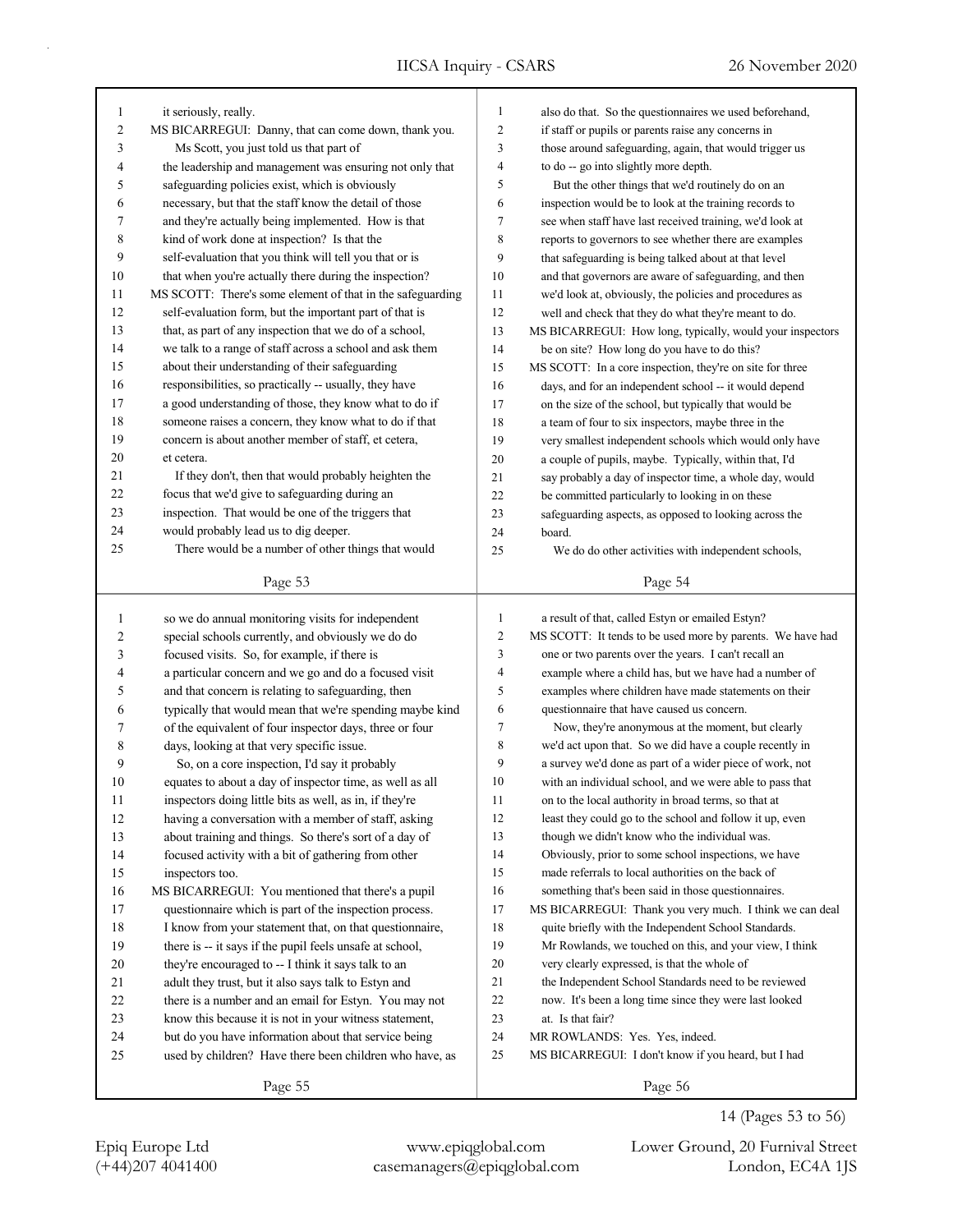| 1              | a conversation with Mr Heaney this morning, where he       | 1              | MS BICARREGUI: Thank you. Danny, could we get up            |
|----------------|------------------------------------------------------------|----------------|-------------------------------------------------------------|
| $\overline{2}$ | said that that was something which the Welsh Government    | $\overline{c}$ | CIW000048 006, please. Ms Poole, this is a table which      |
| 3              | had in mind. How quickly do you think this needs to be     | 3              | sets out primarily the education services. I know you       |
| 4              | done? Is this a safeguarding problem, as such, or do       | 4              | have a broader range of services that you look at, but      |
| 5              | you think it is more just that it is time that it needs    | 5              | just focusing on the ones that this particular              |
| 6              | to be done?                                                | 6              | investigation is looking at. So the school sector.          |
| 7              | MR ROWLANDS: I think, as you know, we have made several    | 7              | This describes, I think, the way in which -- the way you    |
| 8              | suggestions about how the system can be improved, and      | 8              | inspect or regulate differs. If we could just quickly       |
| 9              | I think none of those are absolutely decisive in           | 9              | have a look at this. For residential special schools,       |
| 10             | themselves, with the possible exception of                 | 10             | your role depends on whether pupils are accommodated for    |
| 11             | the registration by EWC. But they all add up to            | 11             | more than 295 days at the moment; is that right?            |
| 12             | a stronger system. So I think, you know, we would be       | 12             | MS POOLE: It does, yes.                                     |
| 13             | glad to see it happen.                                     | 13             | MS BICARREGUI: We can see here that if they are             |
| 14             | I think our concern is that you can review these at        | 14             | accommodated for more than 295 days, at the top box,        |
| 15             | different levels, so, you know, I think regulations        | 15             | they are then regulated by you. They are not just           |
| 16             | could change some of the standards, but in order to have   | 16             | inspected, they are regulated, under the Social Care        |
| 17             | an in-depth review of them -- and, for example, adding     | 17             | Wales Act. Is that right?                                   |
| 18             | an extra standard would require primary legislation and    | 18             | MS POOLE: Yes, under the Regulation and Inspection of       |
| 19             | clearly that will take longer. But I think it's still      | 19             | Social Care (Wales) Act, yes. They are regulated as         |
| 20             | worth doing that.                                          | 20             | a care home. What happened with the 2016 Act is all --      |
| 21             | MS BICARREGUI: Thank you very much, Mr Rowlands. Ms Poole, | 21             | children's homes became care homes. It's the same set       |
| 22             | turning to the Care Inspectorate Wales, you inspect all    | 22             | of regulations whether it is an adult or a children's       |
| 23             | residential schools in Wales, I think, so boarding         | 23             | care home so they are regulated as a care home if it is     |
| 24             | schools and residential special schools; is that right?    | 24             | under 295 days.                                             |
| 25             | MS POOLE: We do, yes.                                      | 25             | MS BICARREGUI: The next one down, we see, if it is          |
|                |                                                            |                |                                                             |
|                | Page 57                                                    |                | Page 58                                                     |
|                |                                                            |                |                                                             |
|                |                                                            |                |                                                             |
| $\mathbf{1}$   | a residential special school but the children are there    | $\mathbf{1}$   | MS POOLE: RISCA was a sister act to the Social Services and |
| 2              | for less than 295 days, then, at the moment, you don't     | $\overline{2}$ | Well-being Act which was an outcome-focused Act. So it      |
| 3              | regulate them, you inspect them against the National       | $\mathfrak{Z}$ | puts into regulations how providers will take forward       |
| 4              | Minimum Standards for residential special schools.         | $\overline{4}$ | the principles of the Social Services and Well-being        |
| 5              | MS POOLE: We do. As we have been clear in the statement,   | 5              | Act, so the focus on outcomes is a national outcomes        |
| 6              | that's an anomaly that we think needs to be corrected.     | 6              | framework for Wales. The regulations are then               |
| 7              | MS BICARREGUI: I don't know if you heard Mr Heaney. He     | $\overline{7}$ | accompanied by statutory guidance which explains to         |
| 8              | suggested that was, again, something that the Welsh        | 8              | providers what they need to do in order to meet the         |
| 9              | Government was considering changing. But, as far as        | 9              | regulations and they were deliberately -- that statutory    |
| 10             | you're aware, is that something which there have been      | 10             | guidance was deliberately set that if a provider was        |
| 11             | recent discussions with you about?                         | 11             | achieving everything that was in the statutory guidance,    |
| 12             | MS POOLE: There were discussions up until the pandemic     | 12             | they would be good. So it is moving away from that sort     |
| 13             | commenced, and then that piece of work has had to be put   | 13             | of minimum to actually being good and setting that          |
| 14             | on hold. The team looking at that, the same team in        | 14             | bar -- the expectation is that you're good, working         |
| 15             | Welsh Government looking at care homes generally. So       | 15             | towards excellence.                                         |
| 16             | it's on hold. It's definitely something we are looking     | 16             | MS BICARREGUI: Your statement is clear that the regulations |
| 17             | at; as it being a specific category under the 2016 Act.    | 17             | under RISCA you think are more effective for inspection     |
| $18\,$         | MS BICARREGUI: For residential special schools registered  | 18             | purposes than the National Minimum Standards.               |
| 19             | under -- I don't know, can I recall it RISCA?              | 19             | MS POOLE: We are. It is early days. It is only 12 months    |
| 20             | MS POOLE: Yes.                                             | 20             | in to having re-registered all services from Care           |
| 21             | MS BICARREGUI: RISCA. And there are regulations which      | 21             | Standards Act to Regulation and Inspection of Social        |
| 22             | underpin that. You tell us that the requirements there     | $22\,$         | Care Act. That hasn't been formally evaluated yet, but      |
| 23             | represent a move away from National Minimum Standards      | 23             | the view of our inspectors and the view in discussions      |
| 24             | towards outcome-focused requirements. Can you give us      | 24             | with providers are that they are more effective than the    |
| 25             | a little bit of detail about what you mean by that?        | 25             | Care Standards Act and National Minimum Standards which     |

15 (Pages 57 to 60)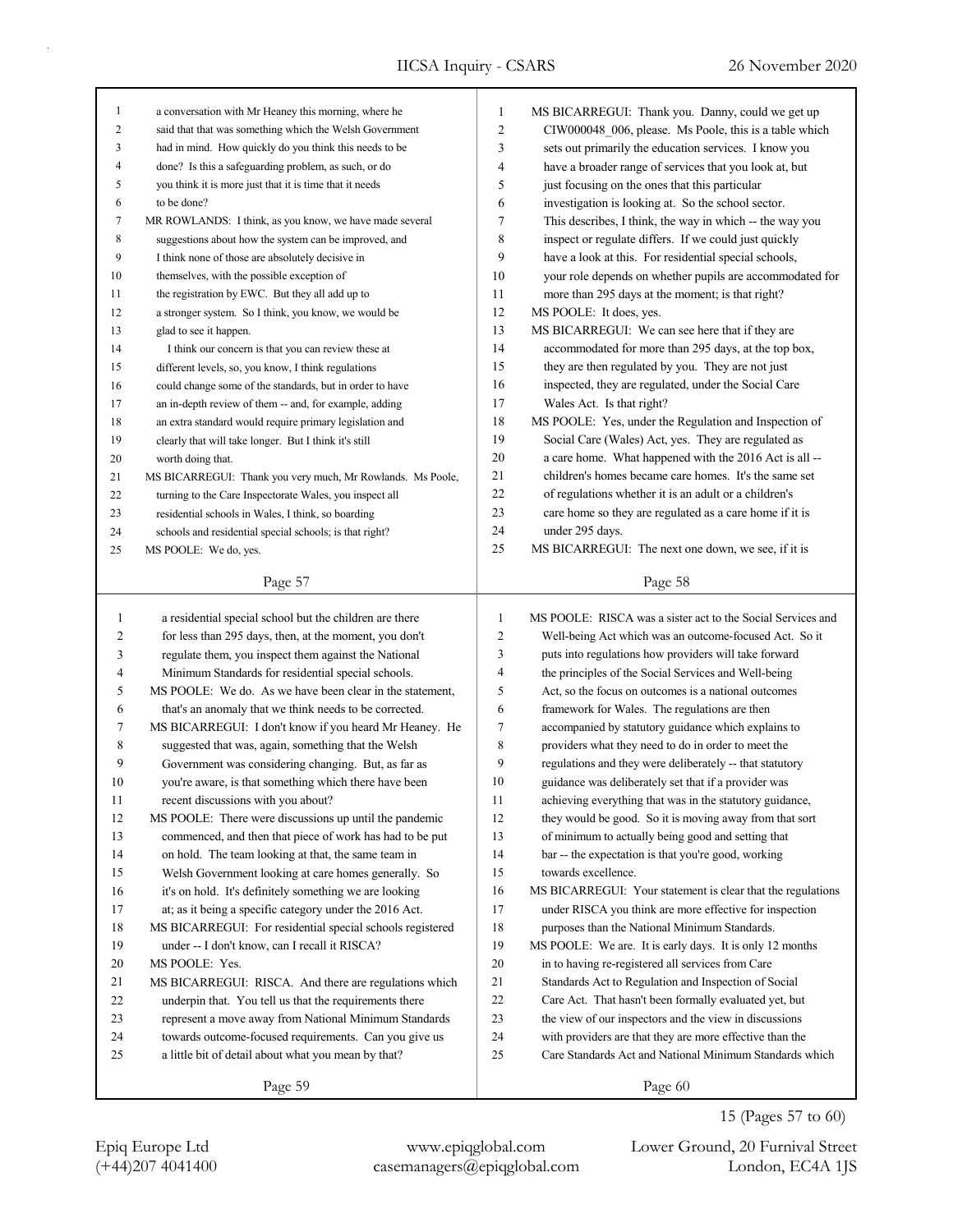| 1            | were not enforceable.                                                        | $\mathbf{1}$   | home services. So we don't see children's home, we see                                                          |
|--------------|------------------------------------------------------------------------------|----------------|-----------------------------------------------------------------------------------------------------------------|
| 2            | MS BICARREGUI: If we -- just to finish up, the boarding                      | $\overline{2}$ | that they're regulated under this statutory guidance.                                                           |
| 3            | schools we see here. Again, you inspect them, you don't                      | 3              | Is that right?                                                                                                  |
| 4            | regulate them. There is a separate set of National                           | $\overline{4}$ | MS POOLE: That's correct, yes.                                                                                  |
| 5            | Minimum Standards for boarding schools, isn't there?                         | 5              | MS BICARREGUI: Then, Danny, if we could go to _046 of this                                                      |
| 6            | MS POOLE: There are, yes.                                                    | 6              | document. If we could stay there for a moment.                                                                  |
| 7            | MS BICARREGUI: Just so that I am clear, you have made clear                  | $\tau$         | Mrs Roberts, if you were going into a residential                                                               |
| 8            | that you think that the residential special schools                          | 8              | special school where the children were there for more                                                           |
| 9            | where the children are there for under 295 days should                       | 9              |                                                                                                                 |
| 10           | be inspected in a different way, against different                           | 10             | than 295 days, my understanding is that, looking at<br>safeguarding, this would be the framework that you would |
| 11           | standards. Do you think the National Minimum Standards                       | 11             | be using. Is that right?                                                                                        |
| 12           | are adequate for inspecting boarding schools or do you                       | 12             | MS ROBERTS: Correct. Yes, it is. Obviously there is                                                             |
| 13           | think they should also change?                                               | 13             |                                                                                                                 |
| 14           |                                                                              | 14             | another set of regulations that define what needs to be                                                         |
| 15           | MS POOLE: I think 2003 was a long time ago and our                           | 15             | in place in terms of policy in respect of safeguarding                                                          |
|              | expectations about the rights of children and                                | 16             | and what we'd expect to see in place in terms of                                                                |
| 16<br>17     | safeguarding have moved on and changed. I think they                         | 17             | the policy and the implementation of that policy.                                                               |
|              | are out of date and they do need to be reviewed and                          |                | MS BICARREGUI: So it is this -- I think it goes over three                                                      |
| 18           | improved. There are too many of them as well. You get<br>lost in the detail. | 18             | pages, doesn't it? As you talk about the policies, yes.                                                         |
| 19<br>20     |                                                                              | 19             | We can see here that this has got the overarching                                                               |
|              | MS BICARREGUI: Thank you. That can come down, Danny.                         | 20             | requirement, "Must provide the service in a way which                                                           |
| 21<br>22     | Mrs Roberts, perhaps we could have a look at the                             | 21<br>22       | ensures that individuals are safe and protected from                                                            |
| 23           | detail of the two different regimes in terms of                              | 23             | abuse", but then I think, yes, could we go over to _047.                                                        |
|              | safeguarding. Danny, could we have a look at                                 | 24             | This is where the policies and procedures are. It says<br>here:                                                 |
| 24<br>25     | CIW000003_001. I think this is -- Ms Poole, this is                          | 25             | "The service provider must ensure that their                                                                    |
|              | what you were talking about, they're regulated as care                       |                |                                                                                                                 |
|              | Page 61                                                                      |                | Page 62                                                                                                         |
|              |                                                                              |                |                                                                                                                 |
| $\mathbf{1}$ |                                                                              | $\mathbf{1}$   |                                                                                                                 |
| 2            | safeguarding policies and procedures are operated<br>effectively."           | $\overline{2}$ | needs, and then the lines of the enquiries that staff<br>would -- the inspectors would have would then be       |
| 3            | Again, that's been a feature a little bit, as I was                          | $\mathfrak{Z}$ | ensuring that staff have all the skills and expertise                                                           |
| 4            | talking about with Ms Scott about the inquiry, that                          | $\overline{4}$ | not only to meet the needs of the children, but also                                                            |
| 5            | sometimes institutions will have policies but they are                       | 5              | have the understanding of what needs to be in place to                                                          |
| 6            | not actually embedded and working well or even                               | 6              | safeguard children. So that's around their                                                                      |
| 7            | understood.                                                                  | 7              | understanding of safeguarding processes, what they're                                                           |
| 8            | Mrs Roberts, does RISCA give you tools, if you like,                         | 8              | required to do to keep children safe in terms of                                                                |
| 9            | to understand that policies are being properly                               | 9              | the operations of the home, so child sexual                                                                     |
| 10           | implemented? Or how do you inspect or regulate this                          | 10             | exploitation, their understanding of that, their                                                                |
| 11           | particular feature when you go to a school?                                  | 11             | understanding of the complexities of when children go                                                           |
| 12           | MS ROBERTS: There are different layers under safeguarding.                   | 12             | missing from care, and all those nuances that form that                                                         |
| 13           | So the inspector would look at all the different layers.                     | 13             | sphere, if you like, of safeguarding.                                                                           |
| 14           | So a starting point would be around recruitment and                          | 14             | So we'd expect an inspection under RISCA to ensure                                                              |
| 15           | selection of staff to see how robust they are, to ensure                     | 15             | that all those elements are in place to safeguard                                                               |
| 16           | that they had undertaken the necessary checks to make                        | 16             | children and, fundamentally, that the service provider                                                          |
| 17           | sure staff are suitable for their role. So that could                        | 17             | has ensured those things are in place, and then, coupled                                                        |
| $18\,$       | be DBS checks, it could be the qualifications, their                         | 18             | with that, that the governance arrangements make sure                                                           |
| 19           | experience. And then, from that, we would then look at                       | 19             | that all aspects of the service safeguard and protect                                                           |
| $20\,$       | the training that staff have had, and specifically to                        | 20             | children for the quality assurance systems, et cetera,                                                          |
| 21           | the role. Because RISCA is very much about specifically                      | 21             | et cetera.                                                                                                      |
| 22           | to the role, and making sure staff have the skills and                       | 22             | MS BICARREGUI: Thank you. So that's under RISCA, so that's                                                      |
| 23           | expertise to undertake the role, depending on what the                       | 23             | a residential special school where children are there                                                           |
| 24           | type of service that they're providing, whether it be                        | 24             | for more than 295 days. Danny, could we see                                                                     |
| 25           | for children with a disability, children with complex                        | 25             | CIW000004_001. Mrs Roberts, these are the National                                                              |

Page 64

16 (Pages 61 to 64)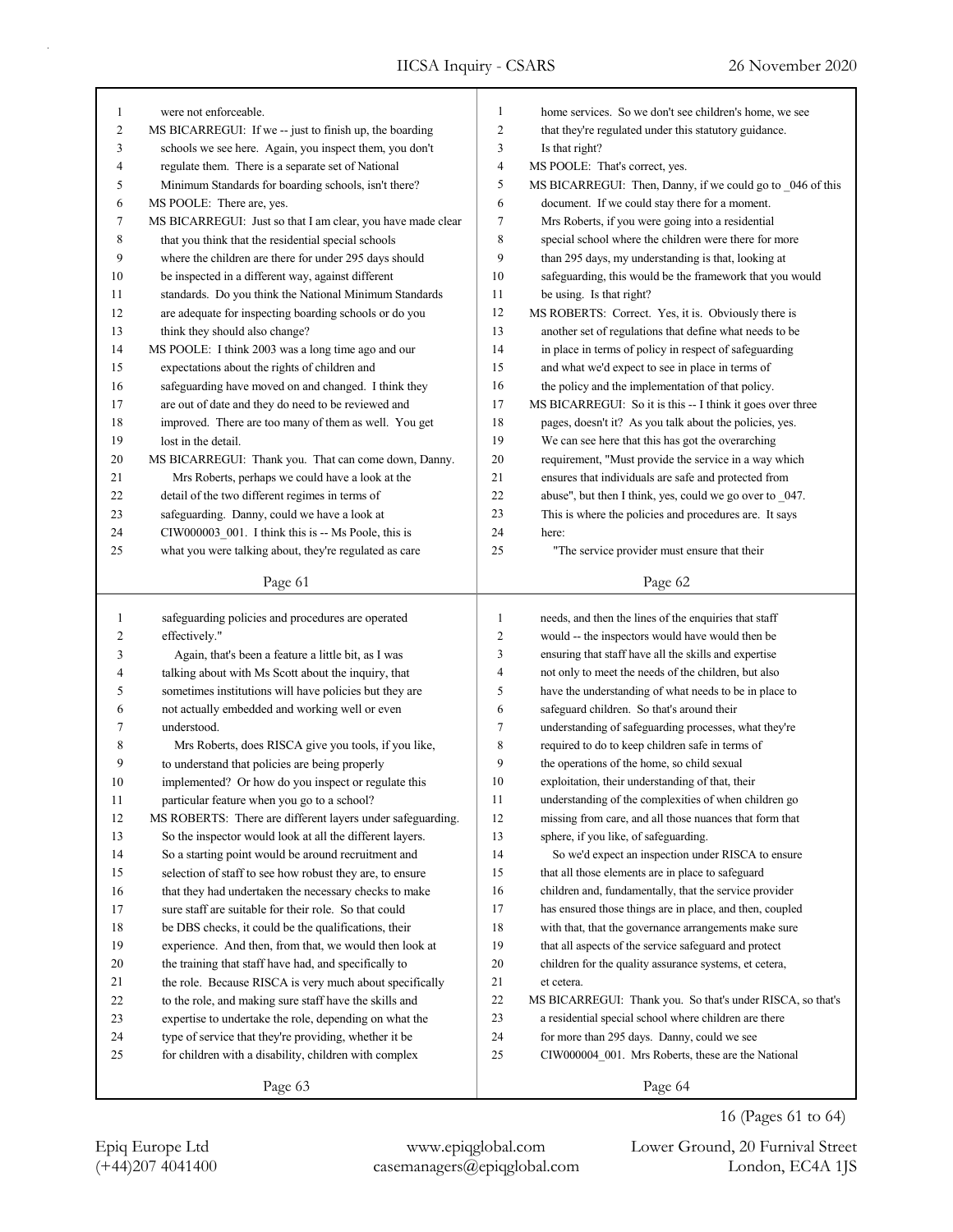| $\mathbf{1}$   | Minimum Standards for residential special schools.         | $\mathbf{1}$   | find that the framework under the NMS doesn't give us       |
|----------------|------------------------------------------------------------|----------------|-------------------------------------------------------------|
| $\overline{2}$ | Danny, if we could go to 019 and 020. Mrs Roberts,         | $\overline{c}$ | the powers that we need to have as an inspectorate.         |
| 3              | these are the child protection, which is what it's         | 3              | MS BICARREGUI: What would happen in that case would be that |
| 4              | called in the National Minimum Standards. So there is      | $\overline{4}$ | you would tell the Welsh Government that there was          |
| 5              | an outcome, the welfare of children is promoted and        | 5              | a failure to meet the National Minimum Standards, but       |
| 6              | children are protected from abuse and an appropriate       | 6              | you, as the Care Inspectorate Wales, wouldn't be able to    |
| 7              | response is made to any allegation or suspicion of         | $\tau$         | take any action; is that right?                             |
| 8              | abuse. So the outcome in itself is sensible, I think.      | 8              | MS ROBERTS: Correct.                                        |
| 9              | What's different if you are inspecting against these?      | 9              | MS BICARREGUI: When you do tell the Welsh Government that   |
| 10             | What are you not able to do under a National Minimum       | 10             | residential special schools aren't meeting the National     |
| 11             | Standard that you are able to do under RISCA?              | 11             | Minimum Standards, what happens, in your experience? Is     |
| 12             | MS ROBERTS: Well, the primary legislation for the NMS is   | 12             | there adequate attempts to make sure that that school       |
| 13             | the Children Act and, as you're aware, the paramountcy     | 13             | improves?                                                   |
| 14             | of welfare is the significant thing in respect of          | 14             | MS ROBERTS: I think there's only ever been one case where   |
| 15             | children and hence where this particular NMS comes from.   | 15             | that has been significant. I think, in general, we have     |
| 16             | The challenge for us is that, whilst we can make           | 16             | not found any significant shortfalls that have failed to    |
| 17             | sure that they have policies and procedures and            | 17             | safeguard and protect children in the way in which we       |
| 18             | practices in place through our inspection regime, if       | 18             | would expect them to.                                       |
| 19             | there are shortfalls, we cannot enforce against those,     | 19             | In the case that we will be discussing later on this        |
| 20             | and that is a different -- that's a challenge for us, as   | 20             | afternoon, there were clearly shortfalls that not only      |
| 21             | an inspectorate, when we have got services that we only    | 21             | ourselves, as an inspectorate, but also Estyn, in terms     |
| 22             | inspect as opposed to regulate. Therefore, when we find    | 22             | of us taking any action forward, but also being able to     |
| 23             | that principals, head, governors, fail to comply with      | 23             | hold the providers of the service to account. Because       |
| 24             | the systems and processes that they should have in place   | 24             | the service -- the responsibility for the service lies      |
| 25             | to safeguard and protect children, it's at that point we   | 25             | with the providers, and if they fail to ensure that         |
|                |                                                            |                |                                                             |
|                | Page 65                                                    |                | Page 66                                                     |
|                |                                                            |                |                                                             |
|                |                                                            |                |                                                             |
| 1              | their safeguarding measures safeguard and protect          | $\mathbf{1}$   | safeguarding to include governors, for example. Is that     |
| 2              | children effectively, as they are required to do, this     | $\overline{c}$ | something which is important from the Care Inspectorate     |
| 3              | then, in terms of the powers that we have as an            | 3              | Wales perspective?                                          |
| 4              | inspectorate, does leave us in a very vulnerable           | $\overline{4}$ | MS POOLE: I think it is. National Minimum Standards are     |
| 5              | position.                                                  | 5              | not enforceable, are they, they are not regulations,        |
| 6              | MS BICARREGUI: Thank you very much. Ms Poole, I think      | 6              | they are not statutory. So to have a statutory              |
| 7              | you're concerned not only that the National Minimum        | $\tau$         | responsibility to have a level of safeguarding training     |
| 8              | Standards are out of date, but you have said -- you have   | 8              | that is specific to role, so not kind of generic            |
| 9              | just told us that there were too many of them and so the   | 9              | awareness raising, is important to us.                      |
| 10             | most important aspects don't get the focus required; is    | 10             | MS BICARREGUI: Mr Rowlands, I think you, in your statement, |
| 11             | that right?                                                | 11             | as well, consider that there should be some sort of         |
| 12             | MS POOLE: I think you can get lost in the detail. Just to  | 12             | mandatory training for governors; is that right?            |
| 13             | build on what Ms Roberts was saying then as well, we do    | 13             | MR ROWLANDS: Yes. I think it is one of the most obvious     |
| 14             | publish an inspection report. So if we find shortfalls,    | 14             | things, really, we feel. I would go further, really.        |
| 15             | we do publish an inspection report that sets out in the    | 15             | The wider the requirements for training, the better for     |
| 16             | public domain where we see the shortfalls. And often       | 16             | teachers, and, you know, most teachers in the education     |
| 17             | that is a lever for improvement as well, the fact that     | 17             | system have what's called qualified teacher status, but     |
| 18             | that is being put into the public domain where people      | 18             | you don't have to have that in the independent sector.      |
| 19             | can read that and make an informed choice about whether    | 19             | Although the vast majority do have it, and I don't think    |
| 20             | they want to use the services of a school or not. So       | 20             | they would object, as a sector, for that to be              |
| 21             | I think that is important. It's not -- it's obviously      | 21             | a requirement as well.                                      |
| 22             | not the full range of enforcement powers, but it is        | 22             | What that means is, you know, all the teachers would        |
| 23             | a starting point.                                          | 23             | have an element of safeguarding built into their            |
| 24             | MS BICARREGUI: There are some other aspects that you touch | 24             | training anyway. So I think there are several things        |
| 25             | on. You talk about the need for mandatory training in      | 25             | that can be done to tighten up the system, and these        |

17 (Pages 65 to 68)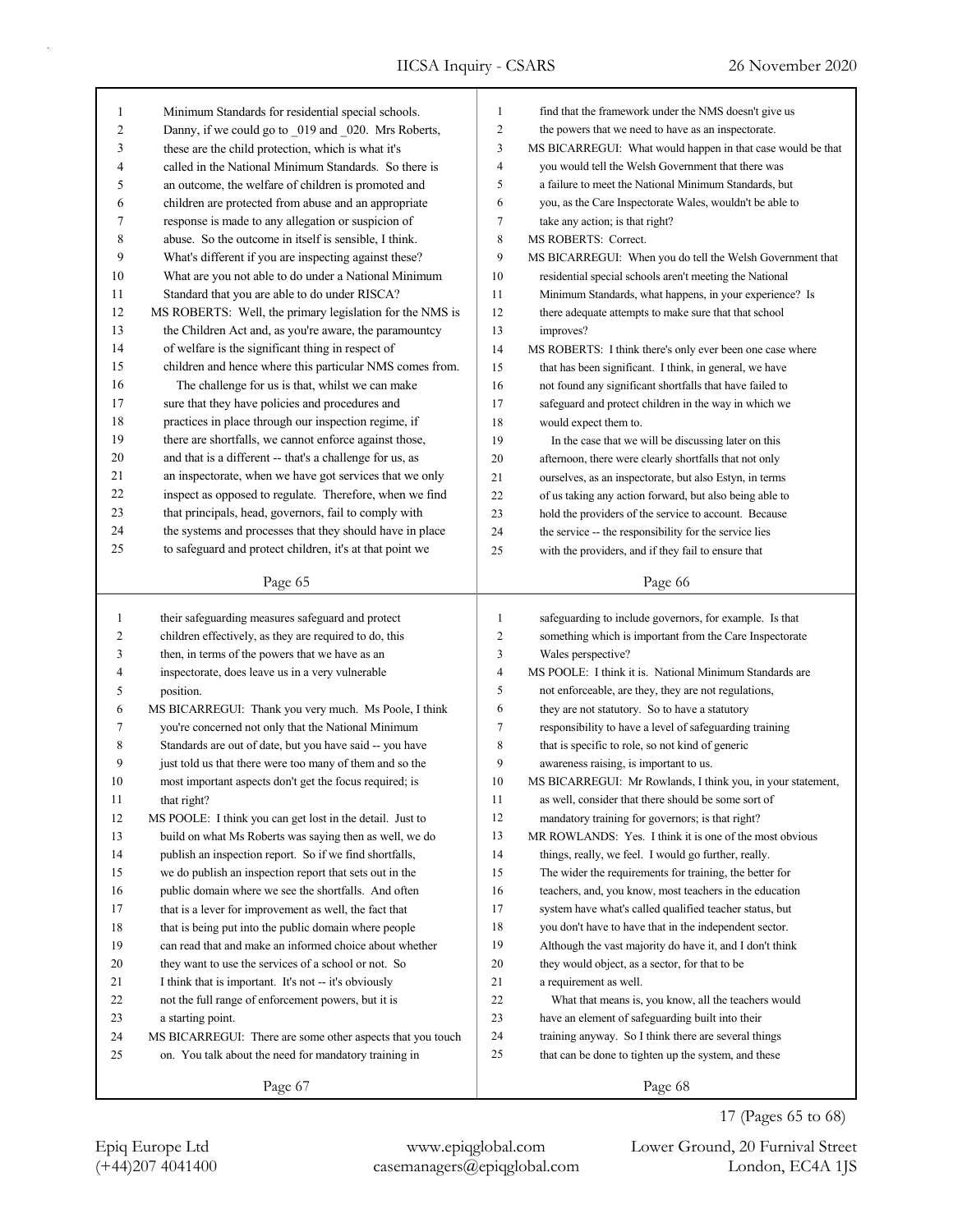| $\mathbf{1}$   | things could be introduced gradually.                       | $\mathbf{1}$   | principle. I think there's a misunderstanding about        |
|----------------|-------------------------------------------------------------|----------------|------------------------------------------------------------|
| $\overline{c}$ | MS BICARREGUI: I think the position at the moment is that,  | $\overline{c}$ | what can be shared as well. So I think any                 |
| 3              | in Keeping Learners Safe, there's a requirement for         | 3              | recommendation coming out of this inquiry about            |
| 4              | governors to have some training, but there's no mention     | $\overline{4}$ | information sharing would be really helpful as well.       |
| 5              | of what type of training, the standard of training, or      | 5              | Information sharing right across the system is             |
| 6              | the fact that it's compulsory. Is that what you're          | 6              | something that needs to be looked at. It's clearly the     |
| 7              | focused on, Mr Rowlands?                                    | $\tau$         | case with local authorities. We are in discussion with     |
| $\,$ 8 $\,$    | MR ROWLANDS: Yes, indeed.                                   | $\,$ 8 $\,$    | EWC as well about teachers who might be undergoing their   |
| 9              | MS BICARREGUI: I think another thing that both              | 9              | investigative processes. So any of that kind of            |
| 10             | inspectorates talk about is the failure to get              | 10             | information. And the case we will be discussing this       |
| 11             | information from various sources, which is, I think,        | 11             | afternoon is a very good example of that. If we'd have     |
| 12             | a problem for both of you. Mr Rowlands, I think you         | 12             | known of an earlier incident with the person concerned,    |
| 13             | tell us in your statement that, as far as you're aware      | 13             | it would make a lot of difference to the way we would      |
| 14             | at Estyn, nobody is required, if you like, there is no      | 14             | have approached the inspection.                            |
| 15             | duty, no mandatory requirement, to tell Estyn anything.     | 15             | MS BICARREGUI: I think in Wales the LADO position is       |
| 16             | MR ROWLANDS: Yes.                                           | 16             | slightly different to in England. But there is             |
| 17             | MS BICARREGUI: Can you tell us what would be most useful to | 17             | a designated person in a local authority, isn't there,     |
| 18             | you, as an inspectorate, in terms of getting information    | 18             | who is the person who receives allegations, if you like,   |
| 19             | from other sources?                                         | 19             | from schools. So would it be primarily from that person    |
| 20             | MR ROWLANDS: I think local authorities have most of         | 20             | that you think Estyn would receive information?            |
| 21             | the information that we would find useful. You know, we     | 21             | Ms Scott, I can see that you might have a view on this.    |
| 22             | do get information, but it's very ad hoc and patchy,        | 22             | MS SCOTT: I think that's one avenue, yes, the designated   |
| 23             | depending on sort of personal relationships that have       | 23             | lead officer for Safeguarding in Education. We meet        |
| 24             | been built up with particular local authorities, and        | 24             | regularly with them as a group. There's a Safeguarding     |
| 25             | some authorities wouldn't do that as a matter of            | 25             | in Education group nationally which is a helpful forum     |
|                |                                                             |                |                                                            |
|                | Page 69                                                     |                | Page 70                                                    |
|                |                                                             |                |                                                            |
|                |                                                             |                |                                                            |
| $\mathbf{1}$   | for generally raising awareness, promoting understanding    | $\mathbf{1}$   | MS BICARREGUI: Ms Poole, I think you tell us that you      |
| 2              | and sharing general concerns. I think, you know, we         | $\overline{c}$ | receive concerns from a number of sources, so sometimes    |
| 3              | have tried various ways over the years to think, how can    | 3              | from staff working at a school. But you say there is no    |
| 4              | we best, pre inspection, get the information we need and    | 4              | duty on a local authority to pass concerns about           |
| 5              | I think that role would be helpful in that case. But        | 5              | a service to you. They often do do it, as part of          |
| 6              | I think having information at the point that it's           | 6              | section 47, but there's no duty.                           |
| 7              | relevant is helpful to help us form our opinion of          | 7              | Would it be helpful if there was a duty for concerns       |
| 8              | the risk of different providers as well.                    | 8              | to be passed to the Care Inspectorate Wales?               |
| 9              | So what we'd be keen to see would be that we'd be           | 9              | MS POOLE: There would. I mean, for regulated services, the |
| 10             | included on the list of organisations that should be        | 10             | residential special schools that are registered with us,   |
| 11             | considered to be invited to any professional strategy       | $11\,$         | there is a requirement for them to notify us of            |
| 12             | meeting that happens in relation to staff in independent    | $12\,$         | safeguarding issues. Because we inspect local authority    |
| 13             | schools. Because we see for independent schools that --     | 13             | adult and children's services, we have a list of things    |
| 14             | maintained schools, there's a safeguard system around       | 14             | that we ask the local authority to tell us about           |
| 15             | them in terms of the local authority. But for               | 15             | routinely, whether that's the death of a child, or --      |
| 16             | independent schools, I think it's important that, as the    | 16             | and it includes on that list safeguarding concerns that    |
| 17             | inspectorate, and probably Welsh Government, as well, as    | 17             | they should share those with us. We have recently          |
| 18             | a regulator, then we should be part of that discussion      | $18\,$         | written again to all heads of children's services to       |
| 19             | so that the powers and the work that we can do and the      | 19             | remind them to tell us about any safeguarding issues in    |
| 20             | evidence that we hold can be brought to bear in those       | $20\,$         | regulated services and/or boarding schools and             |
| 21             | discussions. So we have opened discussions with             | 21             | independent schools in their local authority area.         |
| 22             | colleagues here about that, so we are hopeful that that     | $22\,$         | Because we have had recently, to do with a children's      |
| $23\,$         | might be a way forward as well. So we'd get that at the     | 23             | home where we weren't told. So we have reminded them of    |
| 24             | point that it happens so we can use that in our             | 24             | that expectation recently.                                 |
| 25             | inspection planning as well.                                | $25\,$         | MS BICARREGUI: Again, yes, you have greater powers where   |
|                | Page 71                                                     |                | Page 72                                                    |

(+44)207 4041400 casemanagers@epiqglobal.com London, EC4A 1JS Epiq Europe Ltd www.epiqglobal.com Lower Ground, 20 Furnival Street

18 (Pages 69 to 72)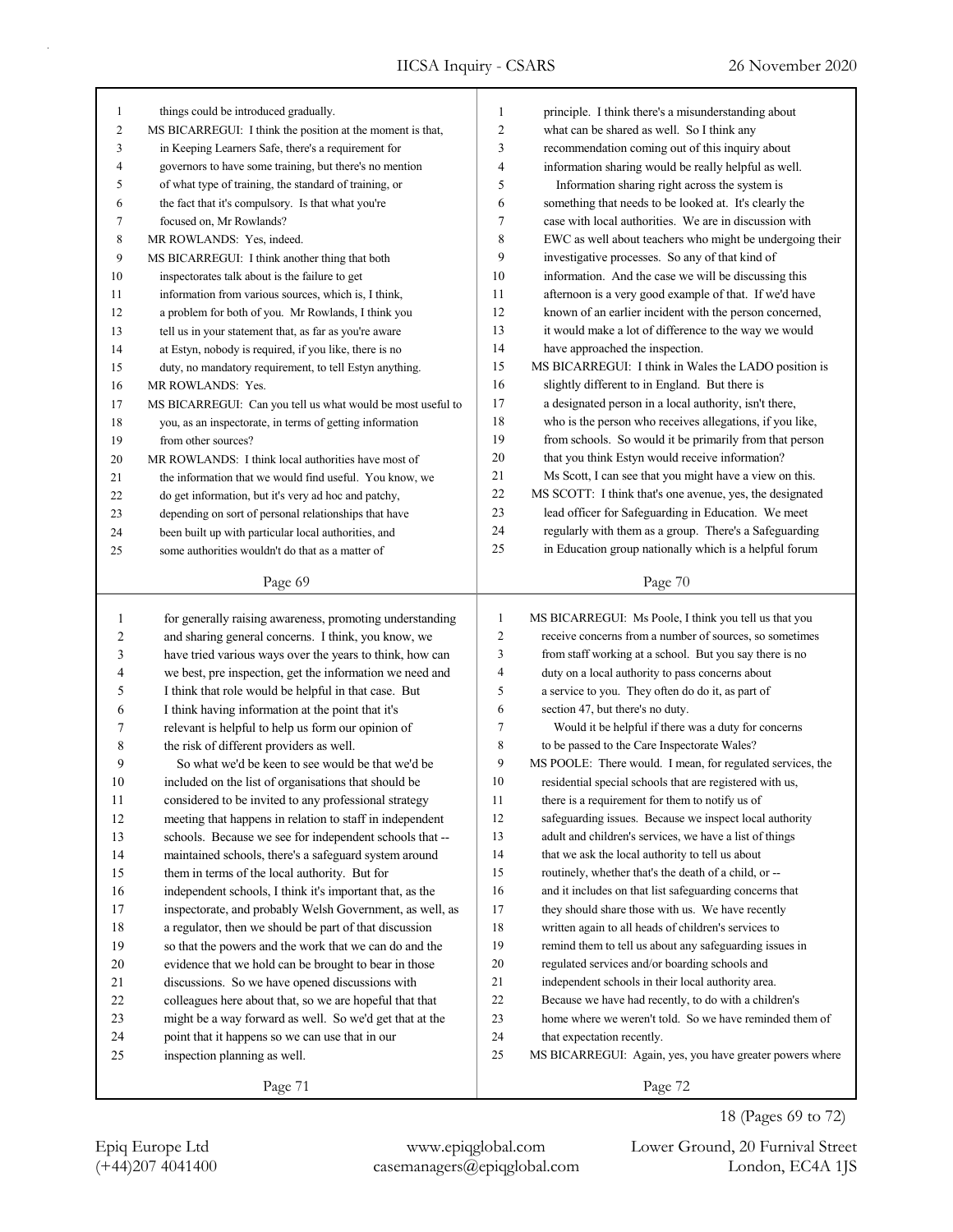| 1            |                                                           |                     |                                                            |
|--------------|-----------------------------------------------------------|---------------------|------------------------------------------------------------|
|              | you regulate, but I think for residential special         | $\mathbf{1}$        | MS BICARREGUI: Just to briefly look at -- Mr Rowlands, you |
| 2            | schools under 295 days, all the NMS says is they have to  | $\overline{c}$      | talk about the impact that sort of real-time reduction     |
| 3            | refer to the local authority and they're meant to notify  | 3                   | in funding has had on Estyn. You tell us that it's         |
| 4            | you of any outcome of child protection enquiries. Is      | $\overline{4}$      | meant smaller inspection teams and a more focused          |
| 5            | the problem with that, again, that it's not enforceable   | 5                   | inspection framework. I think it's also meant, hasn't      |
| 6            | or that it doesn't happen?                                | 6                   | it, that inspections happen less frequently; is that       |
| 7            | MS POOLE: Both. It is fair to say that the majority of    | 7                   | right?                                                     |
| 8            | residential special schools in Wales are operated by      | $\,$ 8 $\,$         | MR ROWLANDS: Yes. I could talk about this for a long time. |
| 9            | local authorities, so that tends to happen more because   | 9                   | We have had real cuts over the last sort of ten years,     |
| 10           | of the relationship we have with the local authority.     | 10                  | and it's had two effects, as you say. The inspection       |
| 11           | But it's not a statutory relationship, it's just a good   | 11                  | teams have become smaller. In particular, we don't         |
| 12           | working relationship, and that sometimes relies on        | 12                  | inspect curriculum subjects anymore. So that, in           |
| 13           | individual relationships, which isn't robust enough.      | 13                  | itself, has an impact on the information that we have,     |
| 14           | MS BICARREGUI: I think at the moment, again, the National | 14                  | on the school. But it also means that the time we spend    |
| 15           | Minimum Standards for residential special schools, the    | 15                  | in a school is less, and if you are talking about          |
| 16           | provider has to ensure that staff and children are given  | 16                  | safeguarding, the more engagement we have with learners    |
| 17           | information about how to contact you, but that's not the  | 17                  | and with staff, the better the overall picture you get     |
| 18           | case for the National Minimum Standards for boarding      | 18                  | of the culture of the school. So although it's not         |
| 19           | schools, I don't think, is it?                            | 19                  | a direct impact, we still look at the management and the   |
| 20           | MS POOLE: No. No, it is not.                              | 20                  | overall safeguarding in a very similar way as we did       |
| 21           | MS BICARREGUI: You have made clear that you think the     | 21                  | previously. But the actual evidence that you're            |
| 22           | National Minimum Standards need a complete overhaul       | 22                  | gathering is slimmed down. So that's one impact of         |
| 23           | anyway, but that would be something at boarding schools   | 23                  | the cuts.                                                  |
| 24           | that in particular need to be looked at, I suppose.       | 24                  | The other impact, as you say, is that we inspect           |
| 25           | MS POOLE: Yes.                                            | 25                  | less frequently. So the inspection cycle, originally       |
|              |                                                           |                     |                                                            |
|              | Page 73                                                   |                     | Page 74                                                    |
|              |                                                           |                     |                                                            |
| $\mathbf{1}$ | it's six years, and it's been extended currently to ten   | $\mathbf{1}$        | roughly half of the independent schools are independent    |
| 2            | years and then to eight years, in order to release        | $\overline{2}$<br>3 | special schools and, as we mentioned earlier, we have      |
| 3            | resource for the inspectorate to support the new          |                     |                                                            |
|              |                                                           |                     | annual monitoring of those. So, as part of                 |
| 4            | curriculum in Wales that's due to start in 2022.          | $\overline{4}$      | the minister's remit letter to us, annual remit letter,    |
| 5            | We did that in two stages, as I say, to six years         | 5                   | that identifies that they would like us to do these        |
| 6            | and eight years. It is supposed to return to a six-year   | 6                   | annual monitorings.                                        |
| 7            | cycle in 2024.                                            | 7                   | So I think we've got a pretty good feel for the            |
| 8            | Also, as you will have seen from some of                  | 8                   | culture in the independent special sector because we are   |
| 9            | the submissions you've had, there is discussion about     | 9                   | visiting them very often. But it's the mainstream          |
| 10           | a change programme that Estyn has gone through called     | 10                  | independent schools, as you say, we are only visiting      |
| $11\,$       | Learning Inspectorate that suggests we should have more   | 11                  | those every six or seven years, unless we are asked to     |
| 12           | frequent inspections in future.                           | 12                  | do a specific focused visit.                               |
| 13           | So all of this has had that impact of having fewer        | 13                  | One suggestion, if there was more resource                 |
| 14           | and less frequent engagement with schools, and that's     | 14                  | available, is that we could visit those schools more       |
| 15           | also the case for independent schools, as well as for     | 15                  | frequently, and there's lots of ways in which we could     |
| 16           | maintained schools.                                       | 16                  | do that. I mean, you know, we could have bigger teams      |
| 17           | MS BICARREGUI: As you say, the time between inspections   | 17                  | or we could visit them more frequently or we could have    |
| 18           | being greater, and if you combine that with what you      | $18\,$              | a more targeted approach, which I think is what we would   |
| 19           | have described as not getting very much information from  | 19                  | suggest would be the best use of money.                    |
| 20           | schools, because if you are getting information,          | 20                  | So, for example, we could say that an independent          |
| 21           | I guess, and you know that there's a problem, you might   | 21                  | mainstream school that's got boarding facilities --        |
| $22\,$       | be told to inspect by the Welsh Government. Is there      | 22                  | there are only about five of them in Wales -- could be     |
| 23           | a safeguarding issue here with the longer inspection      | 23                  | treated more like the independent special schools, and     |
| 24           | cycles coupled with the lack of information?              | 24                  | we visit them more and monitor them maybe in between       |
| 25           | MR ROWLANDS: I think there is. I should emphasise that    | 25                  | inspections, core inspections, more frequently.            |

(+44)207 4041400 casemanagers@epiqglobal.com London, EC4A 1JS Epiq Europe Ltd www.epiqglobal.com Lower Ground, 20 Furnival Street

19 (Pages 73 to 76)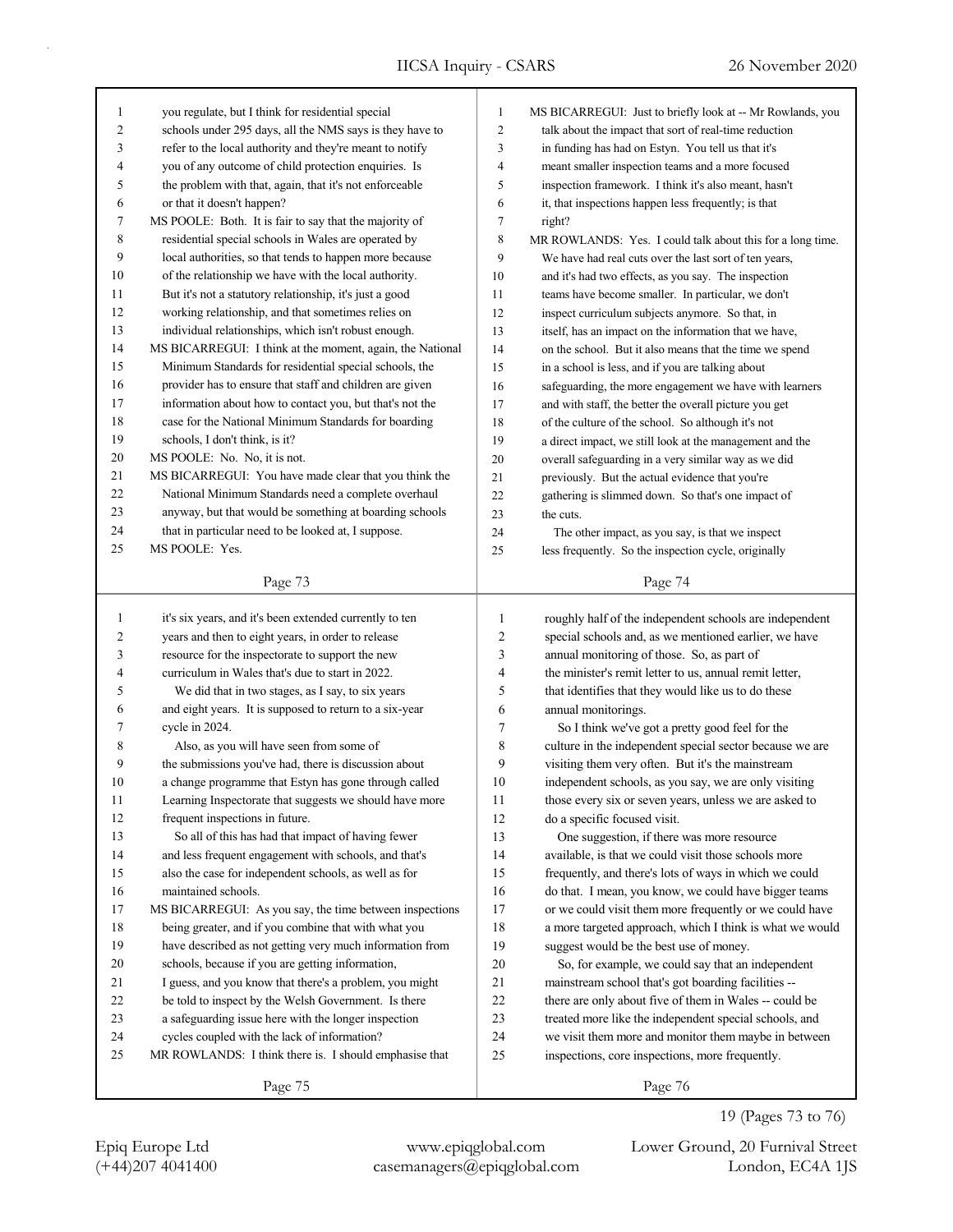| 1              | MS BICARREGUI: Ms Poole, I think -- it depends on what type | 1              | have more frequent inspections. The reason that we have                                 |
|----------------|-------------------------------------------------------------|----------------|-----------------------------------------------------------------------------------------|
| $\overline{c}$ | of setting in terms of how often you would inspect. My      | $\overline{c}$ | brought those residential special schools that are under                                |
| 3              | understanding is that residential special schools,          | 3              | 295 days in line with those that are over 295 days is                                   |
| 4              | whether or not they are also registered care homes, you     | $\overline{4}$ | precisely for the reason that it's a kind of arbitrary                                  |
| 5              | go to see those annually. Is that right?                    | 5              | number but the needs of the children in terms of their                                  |
| 6              | MS POOLE: It is. Yes, we do.                                | 6              | care and support needs are the same, regardless of                                      |
| 7              | MS BICARREGUI: And boarding schools and FE colleges,        | 7              | whether they are there for 296 or 294 days.                                             |
| 8              | I think that's every three years.                           | 8              | MS BICARREGUI: That's very much some of the evidence we                                 |
| 9              | MS POOLE: It is, yes.                                       | 9              | have also heard in England. I'd like to talk, before we                                 |
| 10             | MS BICARREGUI: In your statement, I think I'm right in      | 10             | break, about the culture of a school. How can you                                       |
| 11             | saying that you don't think that simply increasing the      | 11             | really -- this is kind of the Holy Grail, really, of                                    |
| 12             | frequency of inspections would necessarily keep children    | 12             | inspecting and I'm not sure we are going to get to it                                   |
| 13             | safe. You talk about changing the law and regulatory        | 13             | before the lunch break, but how do you try and get under                                |
| 14             | framework around governance and monitoring and quality      | 14             | the skin of the culture of a school? Ms Poole, you say                                  |
| 15             | assuring services. It is not just a frequency issue,        | 15             | there is no system, obviously, I suppose, for analysing                                 |
| 16             | I think; is that right?                                     | 16             | the culture, that you are informed by what you see and                                  |
| 17             | MS POOLE: It isn't just a frequency issue, because we could | 17             | you hear and you're reliant on the professional                                         |
| 18             | inspect every year, but we are still hidebound by not       | 18             | experience of your inspectors. That's what you tell us.                                 |
| 19             | having any enforcement powers and National Minimum          | 19             | Can you give us a taste of what professional experience                                 |
| 20             |                                                             | 20             |                                                                                         |
|                | Standards only being minimum standards and not              | 21             | your inspectors have to do that job?                                                    |
| 21             | requirements. So that wouldn't change that.                 |                | MS POOLE: We employ them as inspectors but they have all                                |
| 22             | What we haven't found is significant issues in the          | 22             | got professional backgrounds, whether that's                                            |
| 23             | sector -- in this sector when we have done inspections,     | 23             | as a teacher, a nurse or a social worker. In terms of                                   |
| 24             | and we will bring inspections forward or do a focused       | 24             | the inspectors that are currently in the adults' -- the                                 |
| 25             | inspection when we receive concerns, so some schools do     | 25             | children's and younger adults' team, they have all got                                  |
|                | Page 77                                                     |                | Page 78                                                                                 |
|                |                                                             |                |                                                                                         |
|                |                                                             |                |                                                                                         |
| $\mathbf{1}$   | experience of working in children's services within         | $\mathbf{1}$   | services; is that right? You describe in your statement                                 |
| 2              | a local authority. So they come with a children's           | 2              | some of the safeguarding training they have, but I think                                |
| 3              | social work background. But experience of inspecting        | 3              | you also raise a problem, which we have seen elsewhere,                                 |
| 4              | other sectors as well. You take that in. So we talk to      | 4              | which is that if provider and staff sort of collude to                                  |
| 5              | children. So the voice of children is paramount in          | 5              | hide issues in relation to safeguarding, it's very hard                                 |
| 6              | terms of what they're telling us, but also talking to       | 6              | to identify them. I suppose that's true across the                                      |
| 7              | teachers, are they well supported, do they understand       | 7              | board in both RISCA-regulated services and non-RISCA; is                                |
| 8              | what safeguarding means, talking to guardians.              | 8              | that right? Mrs Roberts, you're on mute, I think.                                       |
| 9              | So the starting point is not to look at records, the        | 9              | MS ROBERTS: Apologies. The expectation is that people                                   |
| 10             | starting point is to hear about people's experiences and    | 10             | are -- providers are open and transparent, but,                                         |
| 11             | whether they're good or poor. We then look for what are     | 11             | unfortunately, we find that is not always the case. As                                  |
| 12             | the root causes of that. So what is promoting               | 12             | Ms Poole has just said, our inspectors are very                                         |
| 13             | a positive culture or what is promoting a negative          | 13             | knowledgeable and skilled at looking at the lines of                                    |
| 14             | culture and why is that, and knowing how to do that         | 14             | enquiries to uncover some of what would be systematic                                   |
| 15             |                                                             | 15             | failures in terms of an operation of a home which would                                 |
|                | comes with professional judgment. The more people           | 16             | then affect the culture of that home, which would then                                  |
| 16             | inspect, the more they can walk into a service, and         | 17             |                                                                                         |
| $17\,$         | inspectors will say, "We walk into a service and know       |                | have a negative impact on the overall well-being of<br>the children within the service. |
| $18\,$         | immediately, often, whether something is right or wrong"    | 18             |                                                                                         |
| 19             | and they follow that, they follow that trail, they will     | 19             | But culture is something that's very difficult to                                       |
| $20\,$         | track individual children, look at their care and           | 20             | unpick and challenge, as this inquiry has identified.                                   |
| 21             | support plans and track that through to look at what's      | 21             | Our inspectors would start, really, with the basics,                                    |
| 22             | promoting positive outcomes or not positive outcomes for    | 22             | in terms of looking at what those values and principles                                 |
| 23             | a child.                                                    | 23             | are that are in place in a service; how those are                                       |
| 24             | MS BICARREGUI: Mrs Roberts, it is your team, I think, is    | 24             | implemented, in terms of policies and practice; checking                                |
| 25             | the children and younger adults regulated social care       | 25             | those out; discussing with the staff their understanding                                |

20 (Pages 77 to 80)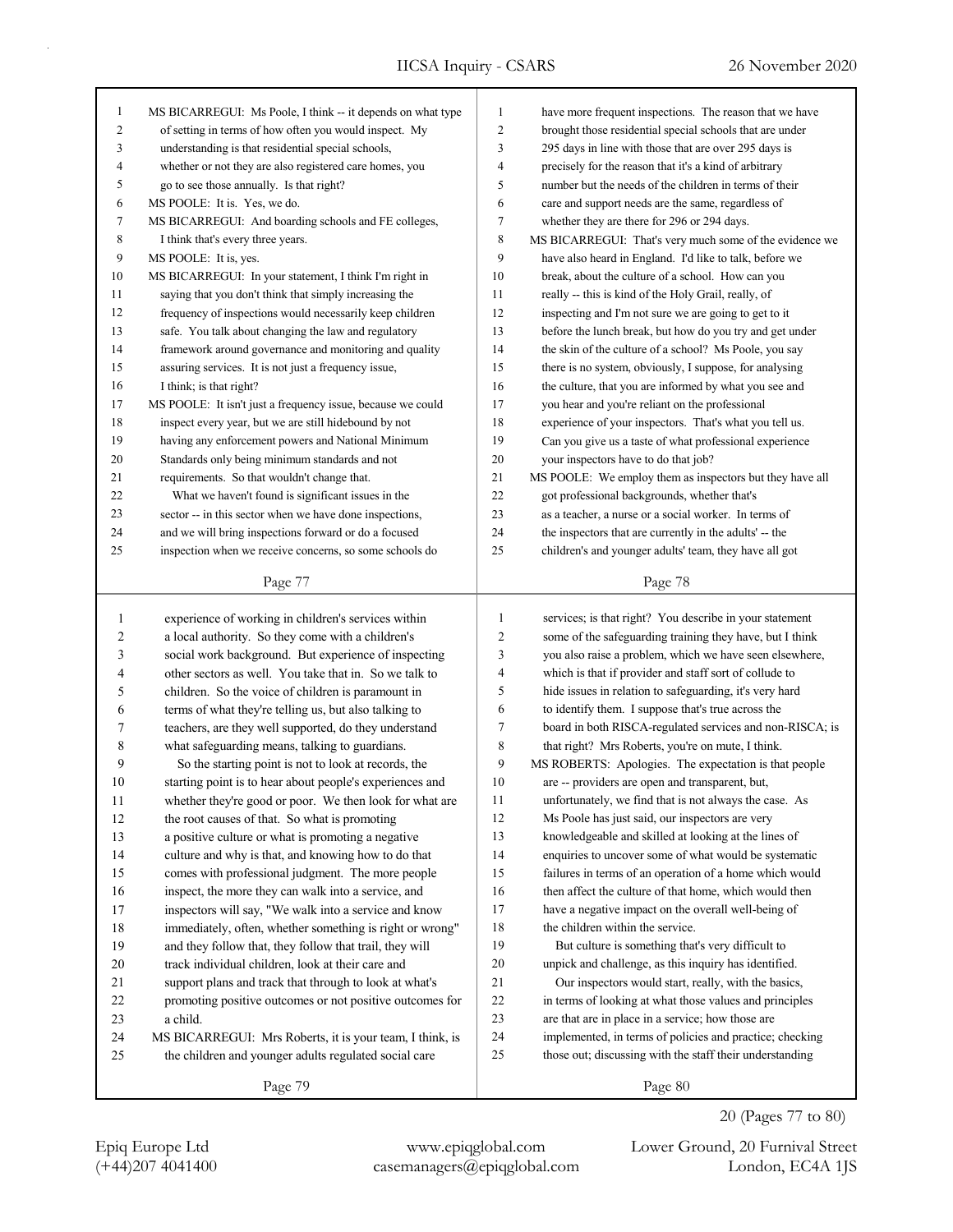| 1              | of what's in place; speaking with children and young        | $\mathbf{1}$   | make sure that during the course of the inspection that     |
|----------------|-------------------------------------------------------------|----------------|-------------------------------------------------------------|
| 2              | people to see what their experiences are of the care        | $\overline{c}$ | we look at the key lines of enquiry that we have            |
| 3              | that they're receiving; and then looking then, through      | 3              | identified that we need to follow.                          |
| 4              | our inspection lens, through, you know, what is the         | 4              | MS BICARREGUI: I just noticed that -- we were talking about |
| 5              | regulations or the NMS, to see what then are the            | 5              | concealment and how difficult that is. I think,             |
| 6              | positives or the negatives, in terms of that provision      | 6              | Ms Poole, you tell us in your statement that a duty of      |
| 7              | of the service.                                             | 7              | candour, which is something the inquiry has been looking    |
| 8              | But, as Ms Poole has identified, it's very                  | 8              | into, applies to all RISCA-registered services already.     |
| 9              | challenging for us, as inspectorates, to uncover at         | 9              | Is that right?                                              |
| 10             | times what is that culture.                                 | 10             | MS POOLE: That's right. In the statutory guidance that you  |
| 11             | MS BICARREGUI: Sorry to interrupt, Ms Roberts, how long are | 11             | put up earlier, the leadership and management, there's      |
| 12             | your inspectors spending in the schools? We heard from      | 12             | a specific thing about how we will inspect culture, and     |
| 13             | Ms Scott how long Estyn were there. How long are you        | 13             | that's very much around the duty of candour and the         |
| 14             | typically on site?                                          | 14             | openness and transparency and responsibility of the RI      |
| 15             | MS ROBERTS: It varies -- it's the same as Estyn --          | 15             | and the provider to promote that culture.                   |
| 16             | depending on the size of the service. But the average       | 16             | MS BICARREGUI: I think your view is that that duty should   |
| 17             | would be two inspectors two to three days. If it is         | 17             | apply in all school settings?                               |
| 18             | a focused inspection, whereby we have particular            | 18             | MS POOLE: Yes. I can't see a reason why it shouldn't.       |
| 19             | concerns and we are looking at those concerns and it's      | 19             | MS BICARREGUI: I think, Mr Rowlands, as well, in your       |
| 20             | just a focused inspection, that might be either shorter     | 20             | statement you talk about the inclusion of a duty of         |
| 21             | or longer, depending on what information we gather          | 21             | candour being a helpful thing from Estyn's perspective?     |
| 22             | during the course of the inspection.                        | $22\,$         | MR ROWLANDS: Yes, indeed. I suppose you could have          |
| 23             | You know, whilst we have a framework under which we         | 23             | a discussion about how that's implemented, but I think,     |
| 24             | specify the timeline and the methodology of                 | 24             | if you had registration of teachers in independent          |
| 25             | the inspection, that is flexible, because we have to        | 25             | schools by the EWC, they have a Code of Practice that       |
|                |                                                             |                |                                                             |
|                | Page 81                                                     |                | Page 82                                                     |
|                |                                                             |                |                                                             |
|                |                                                             |                |                                                             |
| $\mathbf{1}$   | includes that sort of thing automatically in it. So         | $\mathbf{1}$   | MS ROBERTS: What we are talking about in residential        |
| 2              | that would be one way of doing it.                          | $\overline{c}$ | special schools is where we are talking about a smaller     |
| 3              | MS BICARREGUI: Just the last thing I'd like to touch on,    | 3              | service. So we are talking about fewer children, fewer      |
| $\overline{4}$ | and then I will ask you if you have got anything else       | 4              | staff and less complexities in terms of the arrangements    |
| 5              | you want to add, is, in your statement you tell us about    | 5              | around the provision of the boarding facilities. In         |
| 6              | difficulties with unannounced inspections, particularly     | 6              | boarding schools, we are talking about, often, larger       |
| 7              | in the Care Inspectorate Wales. I think, Ms Poole, your     | 7              | boarding facilities that may be different sites. So it      |
| 8              | inspections of residential special schools are              | $\,$ 8 $\,$    | requires more in-depth planning, more in-depth              |
| 9              | unannounced; is that right?                                 | 9              | consultation with the various staff who are working in      |
| 10             | MS POOLE: They are, yes. We treat them as care homes,       | 10             | the school, and what we found during the pilot of           |
| 11             | unannounced.                                                | 11             | the unannounced inspections, that the key people weren't    |
| 12             | MS BICARREGUI: But boarding schools are announced, I think, | 12             | available because they had critical things already in       |
| 13             | four weeks in advance; is that right?                       | 13             | their diary that they couldn't free themselves up.          |
| 14             | MS POOLE: They are. We did pilot doing them as unannounced  | 14             | But, I have to say, if we do have concerns, whether         |
| 15             | but it didn't work because, when we turned up, there        | 15             | that's a concern that's raised with us from a parent,       |
| 16             | weren't children that we could talk to; the records and     | 16             | a child or intelligence that we get from Welsh              |
| 17             | things weren't available; and it wasn't an effective or     | 17             | Government or through Estyn, that we would always           |
| 18             | efficient use of our time, so we moved back to them         | 18             | undertake an unannounced inspection, and we have done       |
| 19             | being announced.                                            | 19             | that either as an individual inspectorate or jointly        |
| $20\,$         | MS BICARREGUI: I suppose the question that strikes me is,   | 20             | with Estyn.                                                 |
| 21             | why do they work for residential special schools?           | 21             | MS BICARREGUI: Mrs Roberts, I suppose just -- four weeks is |
| 22             | Because presumably -- but they don't work for boarding      | 22             | a long time, isn't it, for boarding schools to be able      |
| 23             | schools?                                                    | 23             | to get their house in order. That's the only point to       |
| 24             | MS POOLE: Can I pass that question on to Mrs Roberts?       | 24             | make really there?                                          |
| 25             | She's more familiar and can give you a better answer.       | 25             | Ms Scott, you only do unannounced inspections as            |

(+44)207 4041400 casemanagers@epiqglobal.com London, EC4A 1JS Epiq Europe Ltd www.epiqglobal.com Lower Ground, 20 Furnival Street

21 (Pages 81 to 84)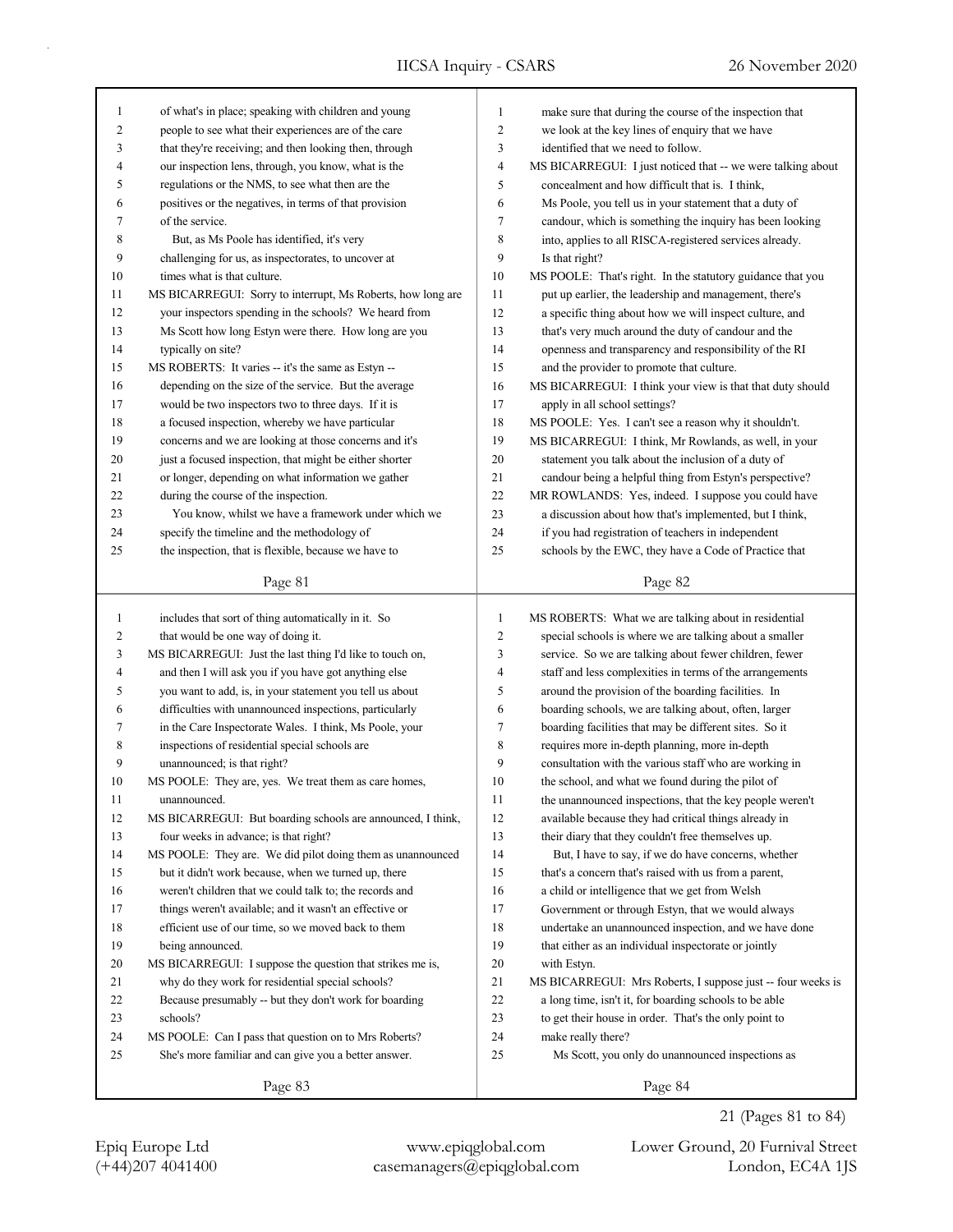|              |                                                            | $\mathbf{1}$        | MS BICARREGUI: Thank you all very much. I don't have any   |
|--------------|------------------------------------------------------------|---------------------|------------------------------------------------------------|
| 1            | a matter of urgency, I think. How much time do             | $\overline{c}$      |                                                            |
| 2            | schools -- how much notice do schools typically have for   |                     | further questions for you, but the chair and panel may     |
| 3            | an Estyn inspection?                                       | 3<br>$\overline{4}$ | have some questions, if you can stay there.                |
| 4            | MS SCOTT: Routinely for care inspections it's three weeks. |                     | THE CHAIR: Thank you, Ms Bicarregui. Ms Sharpling, do you  |
| 5            | For annual monitoring visits and follow-up inspections     | 5                   | have any questions?                                        |
| 6            | it's two weeks, which has come down quite a bit over the   | 6                   | MS SHARPLING: No, thank you, chair.                        |
| 7            | last ten years or so. We have edged it and edged it.       | 7                   | THE CHAIR: Mr Frank?                                       |
| 8            | I think if we could go a little bit shorter again, we      | 8                   | MR FRANK: No, thank you.                                   |
| 9            | would do that. There are some practical considerations     | 9                   | THE CHAIR: Sir Malcolm?                                    |
| 10           | which suffers from doing unannounced and, similarly,       | 10                  | PROF SIR MALCOLM EVANS: Just one brief question, if I may. |
| 11           | some experiences of just not making the best use of        | 11                  | Questions from THE PANEL                                   |
| 12           | the time we have got there as a result of it. So we'd      | 12                  | PROF SIR MALCOLM EVANS: At various points, many mentioned  |
| 13           | usually only use unannounced where the intelligence we     | 13                  | the need for better information sharing, particularly      |
| 14           | had and the concern we were going to look at merited it    | 14                  | with local authorities. What precisely do you think        |
| 15           | being unannounced and we felt we'd gain something by it    | 15                  | would be helpful in this regard?                           |
| 16           | being unannounced.                                         | 16                  | MS POOLE: From CIW's perspective, I think it would be that |
| 17           | So, for example, if the intelligence that had been         | 17                  | they had a requirement to inform us about safeguarding     |
| 18           | shared with us was that there were inappropriate           | 18                  | allegations in relation to independent schools.            |
| 19           | staffing levels or behaviour was out of control or         | 19                  | PROF SIR MALCOLM EVANS: Thank you.                         |
| 20           | something was happening in this way that we felt that      | 20                  | MR ROWLANDS: And the same for Estyn as well.               |
| 21           | turning up unannounced might actually help us to see       | 21                  | PROF SIR MALCOLM EVANS: Thank you.                         |
| 22           | that as it was happening, that would be what would drive   | 22                  | THE CHAIR: Thank you very much. I have no questions.       |
| 23           | that decision, really.                                     | 23                  | Thank you very much to all of the witnesses.               |
| 24           | MS BICARREGUI: Again, information sharing critical?        | 24                  | MS BICARREGUI: Thank you.                                  |
| 25           | MS SCOTT: Yes.                                             | 25                  | (The witnesses withdrew)                                   |
|              |                                                            |                     |                                                            |
|              | Page 85                                                    |                     | Page 86                                                    |
|              |                                                            |                     |                                                            |
|              |                                                            |                     |                                                            |
| $\mathbf{1}$ | MS BICARREGUI: Chair, looking at the time, I think now is  | $\mathbf{1}$        | that doesn't preclude any of you coming in at a later      |
| 2            | probably about the right time to break for lunch.          | $\overline{c}$      | point.                                                     |
| 3            | THE CHAIR: Yes. We will return at 1.45 pm. Thank you.      | 3                   | Just a few other housekeeping matters. This isn't          |
| 4            | $(12.48 \text{ pm})$                                       | 4                   | a test of memory. Please feel free to refer to your        |
| 5            | (The short adjournment)                                    | 5                   | notes. We will be breaking at around 2.45 pm, but we       |
| 6            | $(1.45 \text{ pm})$                                        | 6                   | can have a break earlier, if any of you need it.           |
| 7            | THE CHAIR: Good afternoon, everyone, and welcome to this   | 7                   | You should all have bundles in front of you which          |
| 8            | final session of Day 9. Ms Scolding?                       | 8                   | should have relevant witness statements and exhibits.      |
| 9            | MS SCOLDING: Good afternoon, chair. Good afternoon, panel. | 9                   | But I will speak to somebody called Danny and get          |
| 10           | This afternoon, we will hear evidence from                 | 10                  | various bits of documents up on screen. Again, if you      |
| 11           | Professor Holland, Dr Jones and hear again from            | 11                  | can't see them or you need them to be enlarged or          |
| 12           | Mr Rowlands and Ms Poole.                                  | 12                  | changed in any way, please do let me know.                 |
| 13           | PROFESSOR SALLY HOLLAND (sworn)                            | 13                  | I'm hoping there will be no technical glitches, but        |
| 14           | DR CHRIS JONES (affirmed)                                  | 14                  | if there are, stay where you are and we will try to get    |
| 15           | MR MEILYR ROWLANDS (continued)                             | 15                  | you back on screen as quickly as possible.                 |
| 16           | MS VICKY POOLE (continued)                                 | 16                  | The last point I would make is, please try not to          |
| 17           | Examination by MS SCOLDING                                 | 17                  | name anyone whom the inquiry has given a cipher to. If     |
| 18           | MS SCOLDING: As there are four of you this afternoon,      | 18                  | that were to happen, we would have to, or potentially      |
| 19           | I wanted just to indicate that, if you wish to answer      | 19                  | have to, break, and inevitably, because the hearing is     |
| 20           | a question to which I have specified one particular        | 20                  | live, that information would be out there. So please,      |
| 21           | person and you want to contribute, please would you mind   | $21\,$              | as we are talking about a specific case, please don't      |
| 22           | raising your hand.                                         | 22                  | talk about any of the young people involved by name.       |
| 23           | As there are four of you, I shall try and ask              | 23                  | Thank you.                                                 |
| 24           | directly whichever one of you I want to start the          | 24                  | Dr Jones, turning to you, we have a witness                |
| 25           | question with -- to answer any questions, but, again,      | 25                  | statement from you behind tab 15 of the bundle.            |
|              | Page 87                                                    |                     | Page 88                                                    |

(+44)207 4041400 casemanagers@epiqglobal.com London, EC4A 1JS Epiq Europe Ltd www.epiqglobal.com Lower Ground, 20 Furnival Street

22 (Pages 85 to 88)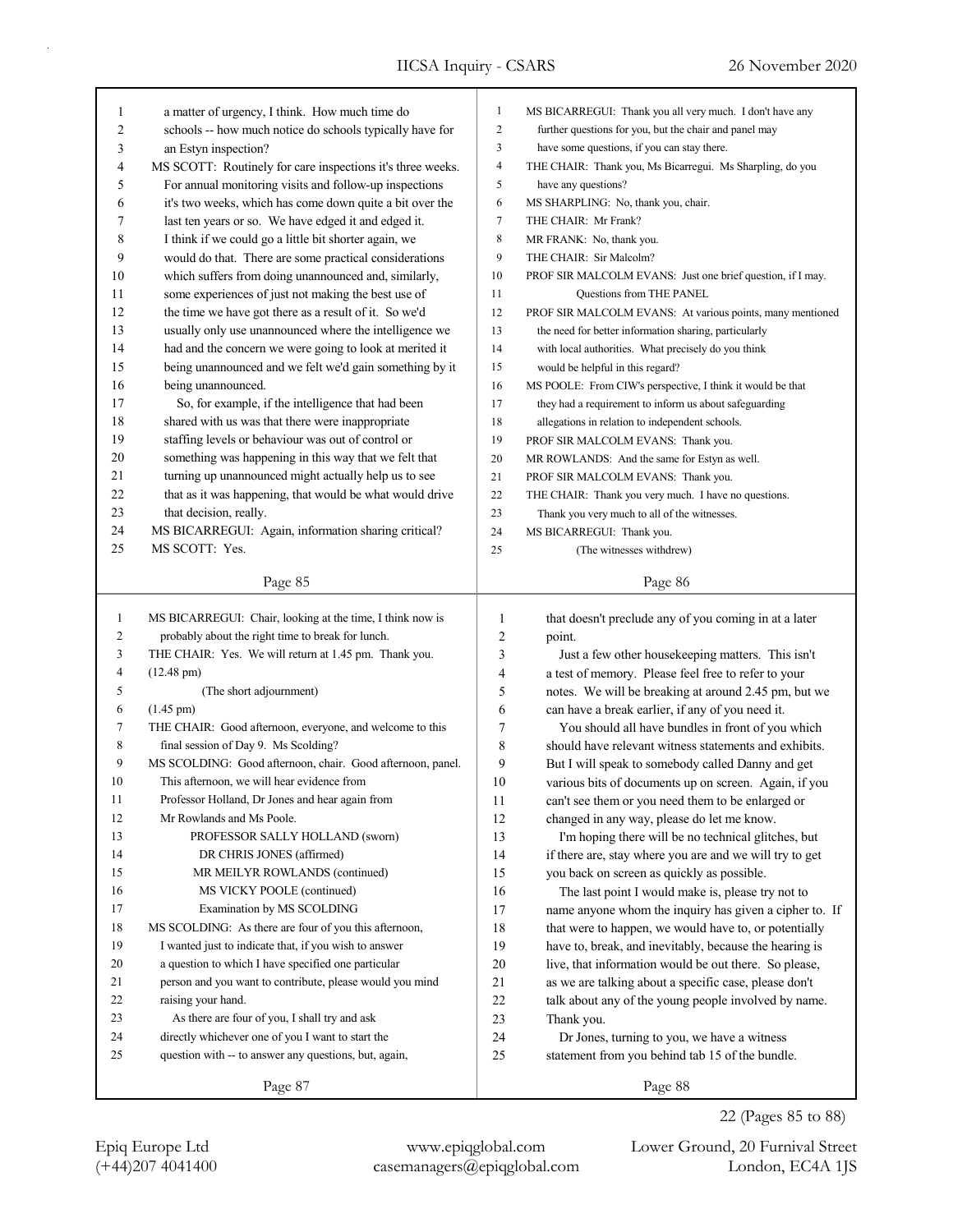| 1  | DR JONES: Yes.                                             | 1      | Professor Holland, I think you might be on mute.            |
|----|------------------------------------------------------------|--------|-------------------------------------------------------------|
| 2  | MS SCOLDING: It is dated 10 November 2020. Can you confirm | 2      | PROF HOLLAND: Apologies. Yes, I can confirm that.           |
| 3  | that you signed this?                                      | 3      | MS SCOLDING: Is it true, to the best of your knowledge and  |
| 4  | DR JONES: I did.                                           | 4      | belief?                                                     |
| 5  | MS SCOLDING: Is it true, to the best of your knowledge and | 5      | PROF HOLLAND: It is.                                        |
| 6  | belief?                                                    | 6      | MS SCOLDING: We have a second witness statement from you,   |
| 7  | DR JONES: It is.                                           | 7      | dated the same date. Again, on the last page, 22, can       |
| 8  | MS SCOLDING: Can you just tell us briefly who you are      | 8      | you confirm that you signed that document?                  |
| 9  | within the context of the Welsh Government?                | 9      | PROF HOLLAND: Yes, I can confirm that.                      |
| 10 | DR JONES: I am deputy director of support for learners     | 10     | MS SCOLDING: Is it true, to the best of your knowledge and  |
| 11 | division. Responsibility includes sort of a few areas,     | 11     | belief?                                                     |
| 12 | so additional learning needs and the reform of             | 12     | PROF HOLLAND: It is.                                        |
| 13 | the system; supporting achievement of Safeguarding in      | 13     | MS SCOLDING: Can I just ask you to explain, you are         |
| 14 | Education; pupil well-being, and that includes sort of     | 14     | Professor Sally Holland and you are the Children's          |
| 15 | independent schools and youth engagement.                  | 15     | Commissioner for Wales. Perhaps, for the lay people         |
| 16 | MS SCOLDING: Your witness statement largely relies on the  | 16     | following along who don't understand what the Children's    |
| 17 | two witness statements of Mr Heaney, who we heard from     | 17     | Commissioner is and what they do, can you just explain      |
| 18 | this morning about some aspects of the education           | 18     | to us a little bit about who you are and what you do?       |
| 19 | safeguarding system in Wales. Thank you.                   | 19     | PROF HOLLAND: So I am the independent champion for children |
| 20 | Professor Holland, can I ask you to turn to tabs A9        | 20     | and young people in Wales, from birth up to the age of      |
| 21 | and 10 of your bundle because you have provided us with    | 21     | 18. It is my -- I am set up as a statutory agency, but      |
| 22 | two witness statements, the first of which is -- well,     | 22     | independent of government. It is my role to safeguard       |
| 23 | in fact, they are both dated 7 April 2020. Can I ask       | 23     | and promote the welfare and rights of children.             |
| 24 | you to turn to the first one, behind tab 9 first, and      | 24     | MS SCOLDING: Thank you very much, Professor Holland. We     |
| 25 | can you confirm that you signed that witness statement?    | 25     | also have on screen Ms Poole and Mr Rowlands. Ms Poole,     |
|    |                                                            |        |                                                             |
|    | Page 89                                                    |        | Page 90                                                     |
|    |                                                            |        |                                                             |
|    |                                                            |        |                                                             |
| 1  | we have two witness statements from you in the bundle,     | 1      | students in Denbighshire, which is in North Wales. All      |
| 2  | at tabs A6 and A7. We will be looking at parts of those    | 2      | of you have provided witness statements which deal          |
| 3  | witness statements, so I may well take you to them         | 3      | expressly with the concerns that you have raised about      |
| 4  | later. Those witness statements were already adduced in    | 4      | this school and how your institutions responded to those    |
| 5  | evidence this morning, chair and panel.                    | 5      | concerns. I shall ask, chair, for all those witness         |
| 6  | Again, Mr Rowlands of Estyn, we have two witness           | 6      | statements to be adduced in full.                           |
| 7  | statements from you, at tabs 3 and 4 of the bundle,        | 7      | In order to understand the issues, however, we need         |
| 8  | which, again, formed part of your evidence this morning.   | 8      | to get a sense of the narrative around Ruthin and look      |
| 9  | Helpfully, we have already heard from two of you           | 9      | at the particular issues which arose in that case.          |
| 10 | this morning, as well as Mr Heaney, teasing out some of    | 10     | Mr Rowlands, if I could turn to you first, in your          |
| 11 | the framework for safeguarding and child protection in     | 11     | witness statement, ETN000759 004, which is behind tab 4     |
| 12 | Wales.                                                     | 12     | of the bundle at paragraph 9 -- Danny, can you get up       |
| 13 | What we would like to do this afternoon is to deal         | 13     | paragraph 9, please, of ETN000759 004. Could you go         |
| 14 | with certain topics and issues and get your views and      | 14     | over to the next page as well, Danny, to 005, and could     |
| 15 | opinions on them through looking at a safeguarding case    | 15     | you then highlight and expand paragraphs 9 through 13.      |
| 16 | that you have all been involved with in the past two       | 16     | Mr Rowlands, this is the first concern that we know         |
| 17 | years and trying to learn some lessons from that, which    | 17     | about Ruthin School in the reasonably recent past, would    |
| 18 | I know has informed all of your thinking about             | 18     | be the way I would describe it. So there had been           |
| 19 | regulation, particularly of the independent schools        | 19     | concerns alleged with the local authority regarding the     |
| 20 | sector, something which I know Mr Rowlands and Ms Poole    | 20     | principal's relationship with a female pupil, we can see    |
| 21 | spoke about this morning.                                  | 21     | at paragraph 9, particularly the attention he was paying    |
| 22 | The situation, maybe just to sort of outline for           | $22\,$ | her.                                                        |
| 23 | those who are following along, there had been some         | 23     | I suppose the first question I wanted to ask is,            |
| 24 | safeguarding concerns raised in a call called Ruthin,      | 24     | were you, as Estyn, told anything about this?               |
| 25 | which is an independent day and boarding school for        | 25     | MR ROWLANDS: No, we weren't.                                |

Page 92

(+44)207 4041400 casemanagers@epiqglobal.com London, EC4A 1JS Epiq Europe Ltd www.epiqglobal.com Lower Ground, 20 Furnival Street

23 (Pages 89 to 92)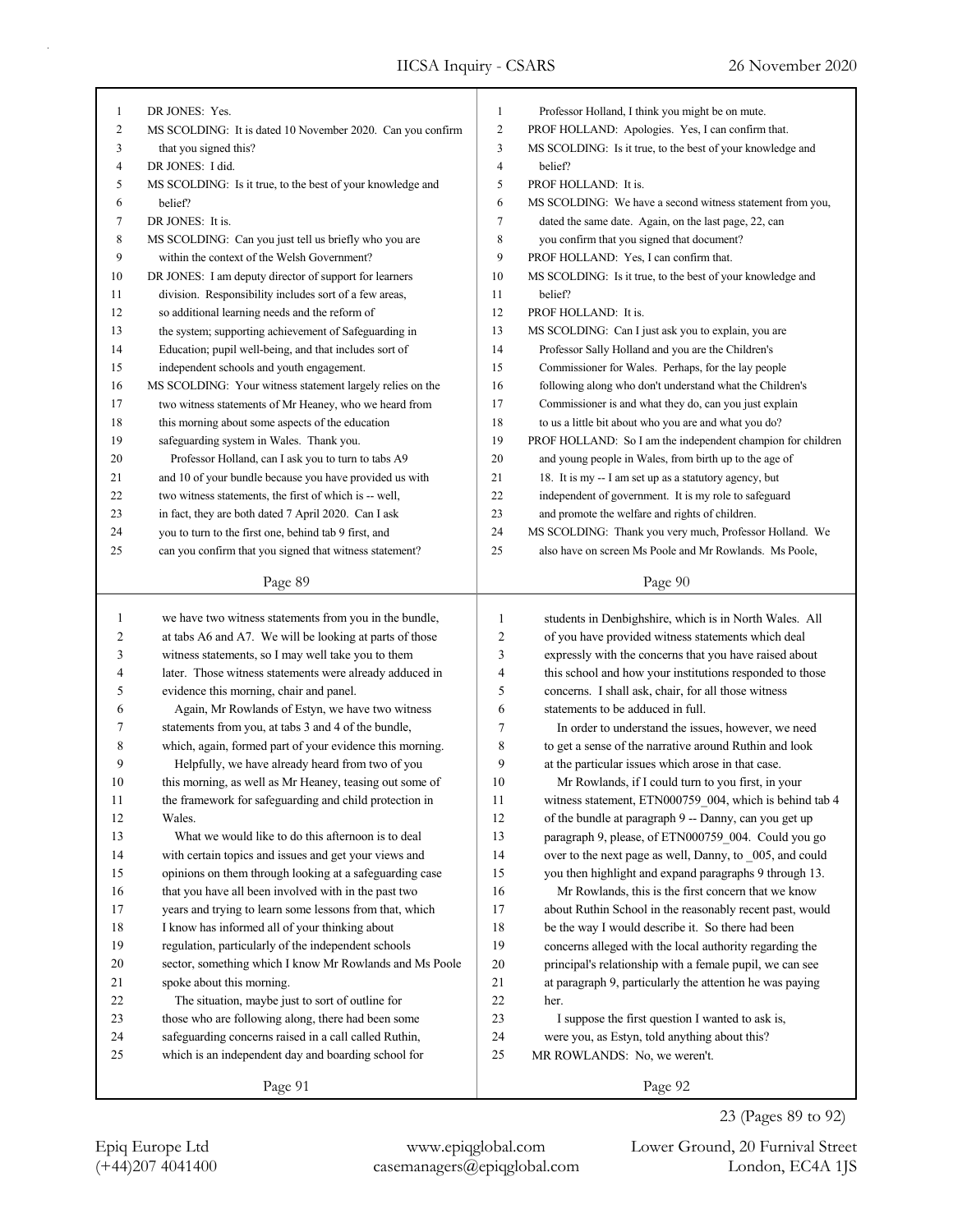٦

| 1  | MS SCOLDING: Do you think you should have been told about  | $\mathbf{1}$   | inspections at that time?                                   |
|----|------------------------------------------------------------|----------------|-------------------------------------------------------------|
| 2  | this?                                                      | $\mathbf{2}$   | MS POOLE: We were. An inspector attended the part IV        |
| 3  | MR ROWLANDS: Yes, I think we definitely should have.       | 3              | investigation. As Mr Rowlands has said, I think, if it      |
| 4  | MS SCOLDING: Obviously, that was something where the local | 4              | happened now, we definitely would involve and speak to      |
| 5  | authority's children's services were involved, so maybe,   | 5              | Estyn about it. At that time, I don't think our             |
| 6  | again, does that show one of the points both yourself      | 6              | information sharing between CIW and Estyn was as good as    |
| 7  | and Ms Poole were making earlier, which is the need for    | $\tau$         | it is now. But we did attend the safeguarding meeting.      |
| 8  | there to be some kind of system to ensure that referrals   | $\,$ 8 $\,$    | MS SCOLDING: What steps, if any, did you take? Did you      |
| 9  | are made to the appropriate inspectorates, where           | 9              | undertake any kind of emergency inspection after this       |
| 10 | concerns have been raised about a school?                  | 10             | incident had been raised or was it just closed because      |
| 11 | MR ROWLANDS: Yes. I think things have improved since that  | 11             | it was potentially a malicious allegation?                  |
| 12 | time and Denbighshire County Council is a good example     | 12             | MS POOLE: No, we didn't take any action. We considered the  |
| 13 | of that, because subsequent incidents were mentioned to    | 13             | part IV investigation and the feedback that was given in    |
| 14 | Estyn, but this one wasn't.                                | 14             | the part IV meeting and decided there was no further        |
| 15 | MS SCOLDING: Had it been mentioned, what would you have    | 15             | action for us to take at that time.                         |
| 16 | done, what were you likely to have done?                   | 16             | When we did a subsequent inspection in 2013, we             |
| 17 | MR ROWLANDS: What we are seeing currently is that we would | 17             | would have used that to inform our inspection planning,     |
| 18 | like to be involved in the part IV investigations, and     | 18             | but at the time in 2011 we didn't do anything further.      |
| 19 | then our sort of expertise can feed into those             | 19             | MS SCOLDING: Again, as I understand it, there is no         |
| 20 | deliberations. I think if ourselves and possibly other     | 20             | obligation for a school, if it isn't also registered as     |
| 21 | people were aware of this situation, possibly the          | 21             | a children's home, to report any incidents to you like      |
| 22 | development of this case might never have happened.        | 22             | this at the moment?                                         |
| 23 | MS SCOLDING: Ms Poole, can I ask you, were you told about  | 23             | MS POOLE: No, not at the moment there isn't, no.            |
| 24 | the incident in 2011 by Denbighshire, as you obviously     | 24             | MS SCOLDING: Dr Jones, can you tell me, were you told about |
| 25 | were responsible for the boarding welfare side of          | 25             | this incident, either by the school or by the local         |
|    | Page 93                                                    |                | Page 94                                                     |
|    |                                                            |                |                                                             |
| 1  | authority? By "you", I mean the Welsh Government, not      | $\mathbf{1}$   | alert us that there was an issue that they wanted to        |
| 2  | you personally.                                            | $\overline{c}$ | alert us to about this case. Sometimes, for example,        |
| 3  | DR JONES: Yes, sorry, I'm not 100 per cent sure. I'm just  | 3              | Care Inspectorate Wales will alert us if they are           |
| 4  | double-checking. Apologies.                                | $\overline{4}$ | concerned formally about an area they're regulating.        |
| 5  | MS SCOLDING: That's fine.                                  | 5              | MS SCOLDING: Do you have any -- I'm assuming that, as the   |
| 6  | DR JONES: My system has frozen, so I'm struggling.         | 6              | Children's Commissioner, you do have power to enter into    |
| 7  | MS SCOLDING: Dr Jones, maybe we will come back to you      | 7              | any institution, if you consider a child might be at        |
| 8  | later. Maybe now would be an appropriate moment to         | 8              | harm, and see them. Do you have that power?                 |
| 9  | bring in Professor Holland. Professor Holland, do any      | 9              | PROF HOLLAND: I don't have the power in every circumstance. |
| 10 | kind of concerns or complaints about young people living   | 10             | So not in certain private institutions, for example.        |
| 11 | away from home, which would include boarding settings,     | 11             | However, in terms of one which has got accommodation for    |
| 12 | come to you automatically, or do you run any kind of       | 12             | children, I do have the power to intervene. So in this      |
| 13 | service for children who live away from home?              | 13             | case, I do have the power to intervene in a boarding        |
| 14 | PROF HOLLAND: So a complaint like this wouldn't come to us | 14             | school.                                                     |
| 15 | automatically. There are two -- the main route it would    | 15             | MS SCOLDING: We know that the English Children's            |
| 16 | come to us would be if a child, or someone representing    | 16             | Commissioner runs a service called Help at Hand, which      |
| 17 | the child, approached our investigation and advice         | 17             | is largely for children who are looked after, but it        |
| 18 | service and asked for support with a complaint or          | 18             | says it's for all children who live away from home,         |
| 19 | a concern that they had, and that might be that they       | 19             | which provides a kind of telephone line, but it is a bit    |
| 20 | were concerned that it wasn't being investigated           | 20             | more than that, because you can then do casework and        |
| 21 | properly or that they weren't satisfied with the result.   | 21             | bring complaints and kind of it operates as, in effect,     |
| 22 | So that would be one way we would be alerted to it.        | 22             | like a complaints mechanism for those who are living in     |
| 23 | Another would be if there was a matter of real             | 23             | care.                                                       |
| 24 | concern about a particular school or institution, in       | 24             | Do you have anything similar for children living in         |
| 25 | which case the body, such as an inspectorate, might        | 25             | boarding settings in Wales?                                 |

(+44)207 4041400 casemanagers@epiqglobal.com London, EC4A 1JS Epiq Europe Ltd www.epiqglobal.com Lower Ground, 20 Furnival Street

24 (Pages 93 to 96)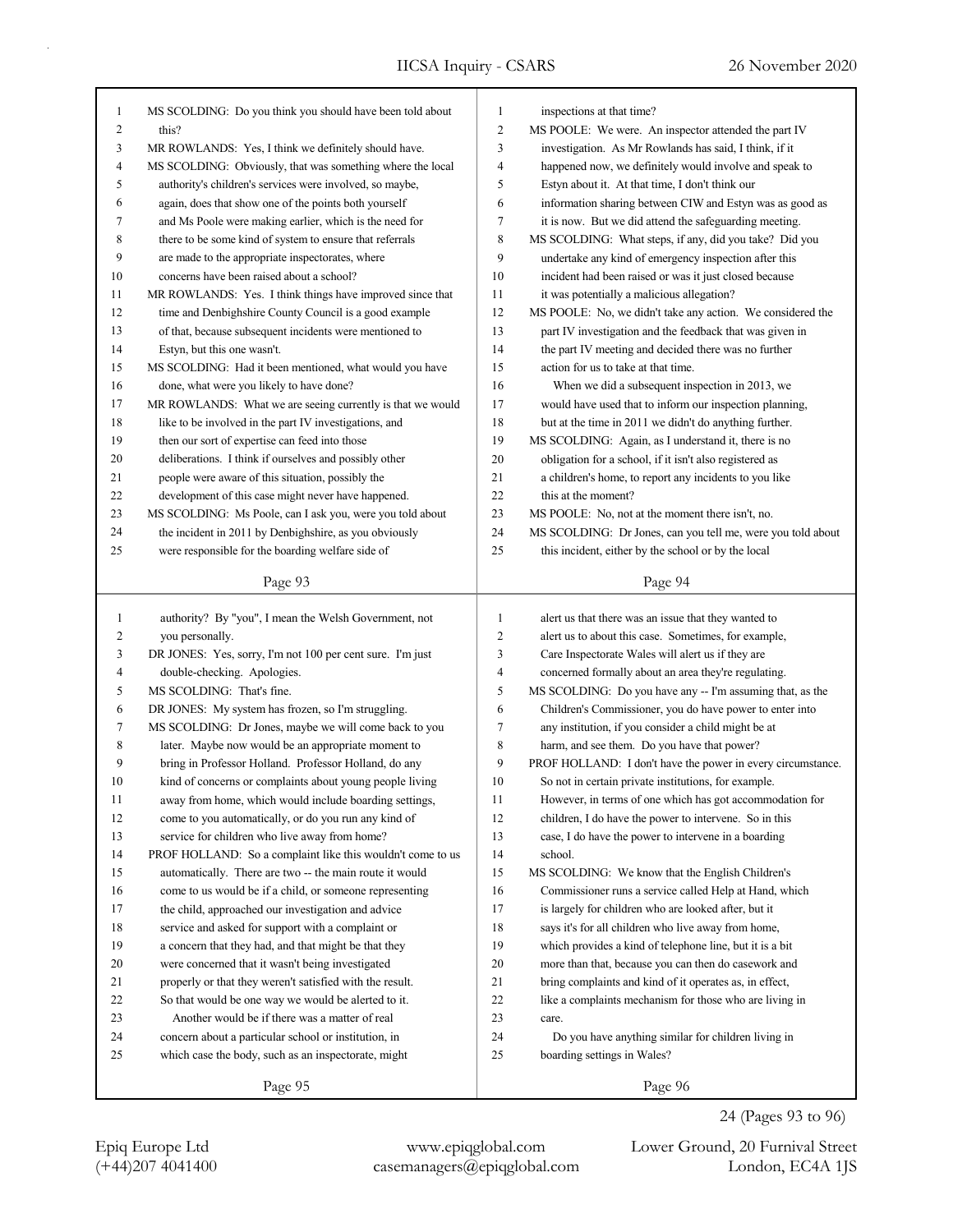| 1            | PROF HOLLAND: We have a similar service which is available | 1              | MR ROWLANDS: Yes. The main complaint was how that was      |
|--------------|------------------------------------------------------------|----------------|------------------------------------------------------------|
| 2            | to all children living in Wales, whether they're --        | $\overline{c}$ | handled by the school.                                     |
| 3            | wherever they live, and it certainly is open to children   | 3              | MS SCOLDING: It wasn't the incident in and of itself; it   |
| 4            | in boarding schools, and the reason that I became          | 4              | was the handling by the school.                            |
| 5            | involved in this case in the first place was because       | 5              | Can I ask why you -- did you do any form of                |
| 6            | a boarder at the school approached my service, which is    | 6              | emergency inspection at that stage, given the concerns     |
| 7            | called our Investigation and Advice service and, similar   | $\tau$         | that were raised?                                          |
| 8            | to the Help at Hand service, we not only provide           | 8              | MR ROWLANDS: No, we didn't, in that case.                  |
| 9            | telephone advice, but we can get involved at a casework    | 9              | MS SCOLDING: Do you think you should have done? Or do you  |
| 10           | basis and did in this case.                                | 10             | think you should have asked the DfE -- sorry, not the      |
| 11           | MS SCOLDING: So it shows the -- I suppose your involvement | 11             | DfE. Do I assume that the position is that, if you want    |
| 12           | in this case shows that those kind of systems, at least,   | 12             | to inspect a school on an emergency basis, you would       |
| 13           | are being used in Wales, by at least one young person.     | 13             | have a conversation with Dr Jones, or with one of his      |
| 14           | PROF HOLLAND: We had over 600 enquiries last year, for     | 14             | equivalents who are responsible for independent            |
| 15           | example.                                                   | 15             | education, and they would then commission you to           |
| 16           | MS SCOLDING: That's very helpful. So there was a concern   | 16             | undertake an emergency inspection? Is that the way it      |
| 17           | in 2011, for which, for one reason or another, nothing     | 17             | works in Wales, Mr Rowlands?                               |
| 18           | was done and Estyn weren't alerted to it. There was        | 18             | MR ROWLANDS: Yes, it is. That's exactly how it works.      |
| 19           | then a further complaint, I understand, Mr Rowlands, in    | 19             | I think, in this case, we didn't feel that any children    |
| 20           | 2016. Danny, ETN000759_005, paragraphs 14 through to       | 20             | were under direct risk of harm, and so we didn't pursue    |
| 21           | 19, please, which is 006.                                  | 21             | this any further.                                          |
| 22           | Mr Rowlands, this was another complaint which was          | 22             | MS SCOLDING: Dr Jones, I see from Mr Rowlands' witness     |
| 23           | made to Estyn itself --                                    | 23             | statement that the Welsh Government was involved in this   |
| 24           | MR ROWLANDS: Yes.                                          | 24             | case, inasmuch as that correspondence was given as         |
| 25           | MS SCOLDING: -- about potential bullying, so to speak.     | 25             | a result of advice that Estyn had given the family about   |
|              |                                                            |                |                                                            |
|              | Page 97                                                    |                | Page 98                                                    |
|              |                                                            |                |                                                            |
|              |                                                            |                |                                                            |
| $\mathbf{1}$ | referring it to the Welsh Government and, in fact, the     | $\mathbf{1}$   | MS SCOLDING: Dr Jones, sort of passing over to you, there  |
| 2            | Welsh Government asked if we had any other intelligence    | $\overline{c}$ | was then a further referral from Denbighshire in 2018      |
| 3            | on the school.                                             | 3              | about Ruthin School because the local authority had        |
| 4            | What, if anything, did you know about this                 | $\overline{4}$ | written to you raising some concerns. In fact, this is     |
| 5            | particular concern and complaint and did it raise any      | 5              | it out in Mr Rowlands' witness statement, but, Dr Jones,   |
| 6            | concerns with the Welsh Government at the time that it     | 6              | I'm going to ask you about this. That's ETN000759 006,     |
| 7            | was made?                                                  | $\tau$         | paragraphs 20 through to 23. Could you tell us a little    |
| 8            | DR JONES: Can I go back to 2011 and confirm --             | 8              | bit, Dr Jones, about how this came to your attention?      |
| 9            | MS SCOLDING: Yes, please do.                               | 9              | What came to your attention?                               |
| 10           | DR JONES: We were not informed by the LA or the school.    | 10             | DR JONES: We had a phone call from Denbighshire Children's |
| 11           | MS SCOLDING: So you had no knowledge of what was going on  | 11             | Services about a range of concerns that they had around    |
| 12           | in 2011, despite the fact that, although obviously it      | 12             | adults -- sorry, adults, about certain people in the       |
| 13           | was -- nothing came of it, it was, potentially, quite      | 13             | school. Our normal course of action would be (a) to        |
| 14           | a serious safeguarding situation.                          | 14             | take legal advice on the concerns and then (b) to ask      |
| 15           | DR JONES: That's right. We would have been informed by the | 15             | the inspectorate to do a visit to the school if there      |
| 16           | Estyn if they were aware, they would have contacted us.    | 16             | were any concerns.                                         |
| 17           | But apart from that, we had no knowledge.                  | $17\,$         | MS SCOLDING: As I understand it, you -- firstly, if I look |
| 18           | MS SCOLDING: You had no knowledge of that. How about in    | 18             | at this, you wrote to the school and asked the school to   |
| 19           | 2016? Obviously you had knowledge, but that was via        | 19             | provide a relevant copy of the policy on safeguarding      |
| 20           | Estyn rather than the school referring anything to you     | 20             | and promoting the welfare of pupils. That's at             |
| 21           | themselves; is that right?                                 | 21             | paragraph 23. And also to confirm in writing various       |
| $22\,$       | DR JONES: That's right. So Estyn informed us. We           | 22             | things about why the staff member hadn't been suspended,   |
| 23           | considered the evidence they provided to us, and given     | $23\,$         | any arrangements to do with the investigations, what       |
| 24           | that they said there was no concerns, then we wouldn't     | $24\,$         | information had been sent to the workforce council.        |
| 25           | have taken any action in this instance.                    | 25             | Now, of course, as we heard this morning, and as we        |
|              | Page 99                                                    |                | Page 100                                                   |

(+44)207 4041400 casemanagers@epiqglobal.com London, EC4A 1JS

Epiq Europe Ltd www.epiqglobal.com Lower Ground, 20 Furnival Street

25 (Pages 97 to 100)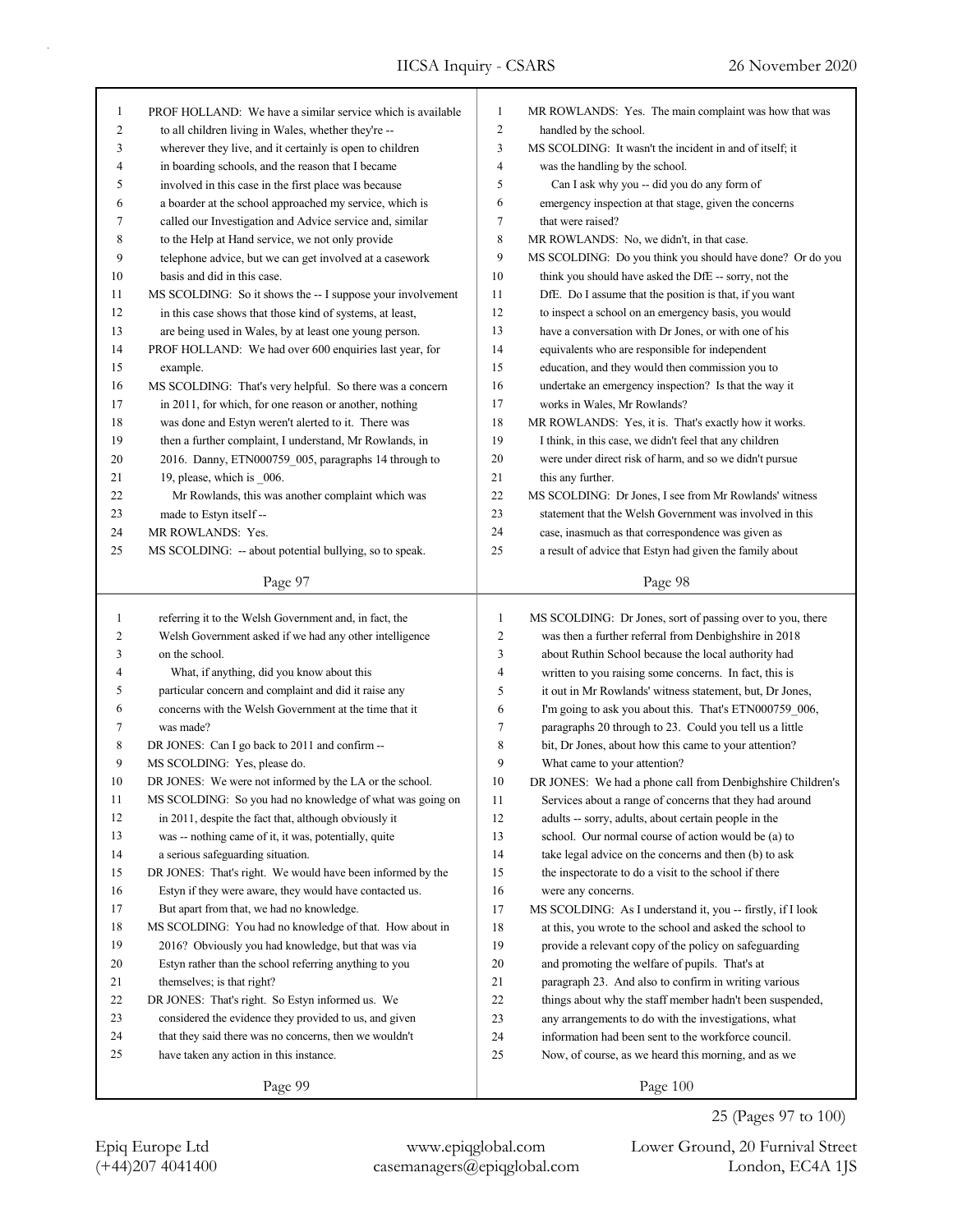٦

| 1            | heard from Mr Llewellyn earlier in the week, teachers in                                                   | $\mathbf{1}$   | schools? You wouldn't go and do an investigation, in                                                       |
|--------------|------------------------------------------------------------------------------------------------------------|----------------|------------------------------------------------------------------------------------------------------------|
| 2            | independent school settings don't have to register with                                                    | 2              | this circumstance, yourself?                                                                               |
| 3            | the Education Workforce Council. It is one of the sort                                                     | 3              | DR JONES: We would pass the information on to our                                                          |
| 4            | of anomalies in the system.                                                                                | 4              | Social Services colleagues within Welsh Government and                                                     |
| 5            | Then, as I understand it, the chair of the council                                                         | 5              | they would give us their views on some of                                                                  |
| 6            | of management responded in April 2018 -- this is set out                                                   | 6              | the safeguarding aspects from a Social Services                                                            |
| 7            | at paragraph 24 of Mr Rowlands' witness statement, which                                                   | 7              | perspective.                                                                                               |
| 8            | is on the next page, please, Danny -- and, as                                                              | 8              | MS SCOLDING: We have a copy of that report, which is behind                                                |
| 9            | I understand it, at paragraph 25, shortly after there                                                      | 9              | tab B26. Danny, it is ETN000761.                                                                           |
| 10           | had been that response, the member of staff was put on                                                     | 10             | Mr Rowlands, maybe you could tell us a little bit                                                          |
| 11           | administrative duties and the Welsh Government requested                                                   | 11             | about this. Could we go to _002 over to _003. I think                                                      |
| 12           | advice from Estyn. That was made available.                                                                | 12             |                                                                                                            |
| 13           | Can I just double-check, the position as follows is                                                        | 13             | that's probably the most important. It says "Main                                                          |
| 14           |                                                                                                            |                | findings". Mr Rowlands, at the top of this page it                                                         |
|              | that you don't undertake any investigation yourself,                                                       | 14             | said:                                                                                                      |
| 15           | Dr Jones, of any allegations; you would pass everything                                                    | 15             | "Focused advice on safeguarding policies dated                                                             |
| 16           | to Estyn for them to inspect and then, in effect, talk                                                     | 16             | 23 April 2018."                                                                                            |
| 17           | to you about what the problems might be in independent                                                     | 17             | Ms Scott, I think, in fact, was the person who wrote                                                       |
| 18           | schools?                                                                                                   | 18             | this memo, whom we heard from this morning. This                                                           |
| 19           | DR JONES: So we would ask for information from the                                                         | 19             | identified -- so you were sent various policies by the                                                     |
| 20           | independent schools and then pass that advice on to the                                                    | 20             | Welsh Government because there were concerns about the                                                     |
| 21           | inspectorates for them to give us their professional                                                       | 21             | treatment of staff and whether they'd been suspended,                                                      |
| 22           | opinion on the position and then we make a decision on                                                     | 22             | whether they should be suspended but weren't, et cetera,                                                   |
| 23           | the next steps.                                                                                            | 23             | et cetera.                                                                                                 |
| 24           | MS SCOLDING: You don't have any investigative function in                                                  | 24             | Mr Rowlands, can you tell us what the conclusions                                                          |
| 25           | and of itself in your role as registrar of independent                                                     | 25             | were -- what the purpose of this advice was and what                                                       |
|              | Page 101                                                                                                   |                | Page 102                                                                                                   |
|              |                                                                                                            |                |                                                                                                            |
|              |                                                                                                            |                |                                                                                                            |
| $\mathbf{1}$ |                                                                                                            | $\mathbf{1}$   |                                                                                                            |
|              | conclusions you reached about the policies and practices<br>of the school at that time?                    | 2              | inspection. That has a specific focus. We don't look<br>at all the standards, we just look at the relevant |
| 2<br>3       |                                                                                                            | 3              | standard.                                                                                                  |
| 4            | MR ROWLANDS: After reviewing the policies, we were                                                         | $\overline{4}$ |                                                                                                            |
| 5            | sufficiently concerned to recommend that Welsh<br>Government ask us to make an actual visit to the school. | 5              | MS SCOLDING: That particular inspection, which isn't in the                                                |
| 6            | MS SCOLDING: Your concerns were about the fact that the                                                    | 6              | bundle, wasn't published. Can I ask, why don't you<br>publish focused inspections?                         |
| 7            |                                                                                                            | 7              | MR ROWLANDS: I think it is in the bundle.                                                                  |
|              | risk assessment lacked objectivity. The headteacher                                                        |                | MS SCOLDING: Is it?                                                                                        |
| 8<br>9       | believed the teacher to be innocent and pose no risk.                                                      | 8<br>9         | MR ROWLANDS: 762.                                                                                          |
| 10           | There was a lack of understanding of the nature of                                                         | 10             |                                                                                                            |
|              | grooming and sexual abuse. There had been delay in                                                         |                | MS SCOLDING: Fine. ETN000762. That's just me.                                                              |
| 11           | responding to, I think, Denbighshire's concerns. And                                                       | 11             | Can we get up ETN000762_003, please, Danny. I have                                                         |
| 12           | the Welsh Government asked for an advice.                                                                  | 12             | just put up "Strengths" and "Areas for development".                                                       |
| 13           | The result in that, here, if one goes to the bottom                                                        | 13             | Again, can you tell us a little bit, Mr Rowlands, about                                                    |
| 14           | of page _003, in fact, what you said at that time was,                                                     | 14             | the conclusions of this particular inspection, please?                                                     |
| 15           | on the basis of these policies, there is some evidence                                                     | 15             | MR ROWLANDS: There was quite a long list of things that                                                    |
| 16           | to indicate that the school doesn't meet the                                                               | 16             | they weren't doing, and, you know, we were expecting                                                       |
| 17           | requirements of the Independent School Standards, and it                                                   | 17             | them to put quite a lot of quite basic things in place,                                                    |
| 18           | raises a question about the implementation of those                                                        | 18             | such as training and those sorts of things, which we                                                       |
| 19           | policies. That's right?                                                                                    | 19             | subsequently looked at in the next inspection.                                                             |
| 20           | MR ROWLANDS: Yes.                                                                                          | 20             | In terms of your previous question about why we                                                            |
| 21           | MS SCOLDING: You and the Welsh Government, in effect,                                                      | 21             | don't publish these, we do now, and that was one of                                                        |
| $22\,$       | decided that you should go in, and I think you then                                                        | 22             | the learning -- one thing we learnt from this case, that                                                   |
| 23           | carried out an inspection at that time, as I understand                                                    | 23             | we should publish these, and we do now.                                                                    |
| 24           | it, Mr Rowlands. Is that right?                                                                            | 24             | It was a historic reason, I suppose, why we didn't                                                         |
| 25           | MR ROWLANDS: That's right. What we call a focused                                                          | 25             | publish these. We were requested by Welsh Government to                                                    |

Page 104

(+44)207 4041400 casemanagers@epiqglobal.com London, EC4A 1JS Epiq Europe Ltd www.epiqglobal.com Lower Ground, 20 Furnival Street

26 (Pages 101 to 104)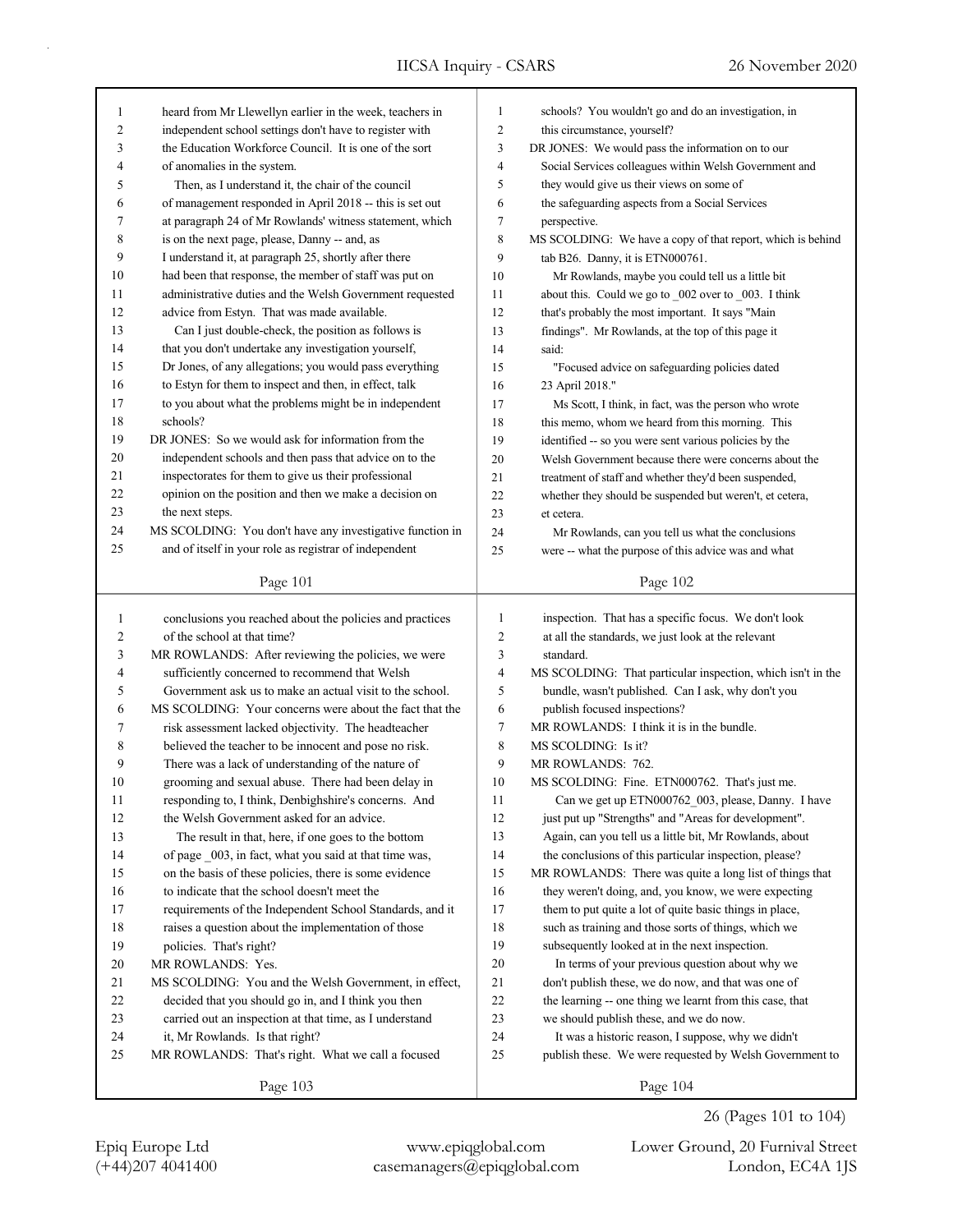IICSA Inquiry - CSARS 26 November 2020

| went in around the same time because of the concerns<br>give them advice, so we considered this to be advice to<br>1<br>1<br>$\overline{c}$<br>$\overline{2}$<br>Welsh Government. So that's what we did, and we didn't<br>that had been raised, and we have a copy of your report<br>3<br>3<br>publish it. It was just advice to Welsh Government.<br>behind tab B2 at INQ004966. You made a number of<br>They sometimes contained sort of personal detail<br>4<br>recommendations. If we can get that up, at _004 over to<br>4<br>5<br>that we wouldn't want to have in public domain, so we do<br>005. What has improved is a fairly short list; what<br>5<br>6<br>needs to improve is a much lengthier list. Again, is<br>publish them now, but we sort of redact those elements<br>6<br>$\tau$<br>this the usual number of good practice recommendations<br>7<br>from it.<br>8<br>8<br>or is this a sign of significant weaknesses in a school?<br>We also put a little bit more background information |  |
|--------------------------------------------------------------------------------------------------------------------------------------------------------------------------------------------------------------------------------------------------------------------------------------------------------------------------------------------------------------------------------------------------------------------------------------------------------------------------------------------------------------------------------------------------------------------------------------------------------------------------------------------------------------------------------------------------------------------------------------------------------------------------------------------------------------------------------------------------------------------------------------------------------------------------------------------------------------------------------------------------------------|--|
|                                                                                                                                                                                                                                                                                                                                                                                                                                                                                                                                                                                                                                                                                                                                                                                                                                                                                                                                                                                                              |  |
|                                                                                                                                                                                                                                                                                                                                                                                                                                                                                                                                                                                                                                                                                                                                                                                                                                                                                                                                                                                                              |  |
|                                                                                                                                                                                                                                                                                                                                                                                                                                                                                                                                                                                                                                                                                                                                                                                                                                                                                                                                                                                                              |  |
|                                                                                                                                                                                                                                                                                                                                                                                                                                                                                                                                                                                                                                                                                                                                                                                                                                                                                                                                                                                                              |  |
|                                                                                                                                                                                                                                                                                                                                                                                                                                                                                                                                                                                                                                                                                                                                                                                                                                                                                                                                                                                                              |  |
|                                                                                                                                                                                                                                                                                                                                                                                                                                                                                                                                                                                                                                                                                                                                                                                                                                                                                                                                                                                                              |  |
|                                                                                                                                                                                                                                                                                                                                                                                                                                                                                                                                                                                                                                                                                                                                                                                                                                                                                                                                                                                                              |  |
|                                                                                                                                                                                                                                                                                                                                                                                                                                                                                                                                                                                                                                                                                                                                                                                                                                                                                                                                                                                                              |  |
| 9<br>there so it makes a little bit more sense for someone<br>Is this the number of sort of "You need to improve" that<br>9                                                                                                                                                                                                                                                                                                                                                                                                                                                                                                                                                                                                                                                                                                                                                                                                                                                                                  |  |
| 10<br>you would usually do at any school or is this longer,<br>10<br>who is reading it in the public domain.                                                                                                                                                                                                                                                                                                                                                                                                                                                                                                                                                                                                                                                                                                                                                                                                                                                                                                 |  |
| MS SCOLDING: This report seems to identify that the<br>11<br>and are the nature of these concerns fundamental in<br>11                                                                                                                                                                                                                                                                                                                                                                                                                                                                                                                                                                                                                                                                                                                                                                                                                                                                                       |  |
| 12<br>policies are not necessarily consistent with the<br>12<br>terms of the school's ability to understand and keep                                                                                                                                                                                                                                                                                                                                                                                                                                                                                                                                                                                                                                                                                                                                                                                                                                                                                         |  |
| 13<br>guidance; the procedures need to be -- for training need<br>children safe?<br>13                                                                                                                                                                                                                                                                                                                                                                                                                                                                                                                                                                                                                                                                                                                                                                                                                                                                                                                       |  |
| 14<br>14<br>to be strengthened; there's no schedule of refresher<br>MS POOLE: It was obviously significantly more than the last                                                                                                                                                                                                                                                                                                                                                                                                                                                                                                                                                                                                                                                                                                                                                                                                                                                                              |  |
| 15<br>15<br>training; there's no appropriate training for the<br>inspection, because in "What's improved" there are only                                                                                                                                                                                                                                                                                                                                                                                                                                                                                                                                                                                                                                                                                                                                                                                                                                                                                     |  |
| 16<br>16<br>principal or members of the council of management --<br>three bullet points there, so there were significantly                                                                                                                                                                                                                                                                                                                                                                                                                                                                                                                                                                                                                                                                                                                                                                                                                                                                                   |  |
| 17<br>17<br>more. This was a focused inspection which we did. We<br>that's the equivalent of governing bodies at the school;                                                                                                                                                                                                                                                                                                                                                                                                                                                                                                                                                                                                                                                                                                                                                                                                                                                                                 |  |
| 18<br>18<br>jointly planned the inspection with Estyn, so we were<br>the note keeping doesn't meet the relevant requirements;                                                                                                                                                                                                                                                                                                                                                                                                                                                                                                                                                                                                                                                                                                                                                                                                                                                                                |  |
| 19<br>case notes lack detail; school does not have suitable<br>19<br>going in to look at a specific area, which was around                                                                                                                                                                                                                                                                                                                                                                                                                                                                                                                                                                                                                                                                                                                                                                                                                                                                                   |  |
| 20<br>safeguarding and concerns about the lack of action that<br>20<br>procedures to quality assure the effectiveness of                                                                                                                                                                                                                                                                                                                                                                                                                                                                                                                                                                                                                                                                                                                                                                                                                                                                                     |  |
| 21<br>had been taken in relation to the incident we have<br>21<br>arrangements; and the risk assessment within the                                                                                                                                                                                                                                                                                                                                                                                                                                                                                                                                                                                                                                                                                                                                                                                                                                                                                           |  |
| 22<br>22<br>particular case we were looking at, which was involving<br>discussed.                                                                                                                                                                                                                                                                                                                                                                                                                                                                                                                                                                                                                                                                                                                                                                                                                                                                                                                            |  |
| 23<br>23<br>a staff member and concerns about his ability to keep<br>So this is more. Generally, in our inspection                                                                                                                                                                                                                                                                                                                                                                                                                                                                                                                                                                                                                                                                                                                                                                                                                                                                                           |  |
| 24<br>reports, we don't make recommendations in this way<br>children safe, didn't comply with the procedures.<br>24                                                                                                                                                                                                                                                                                                                                                                                                                                                                                                                                                                                                                                                                                                                                                                                                                                                                                          |  |
| So we have that inspection. Ms Poole, I think you<br>25<br>because we are identifying areas of non-compliance, but<br>25                                                                                                                                                                                                                                                                                                                                                                                                                                                                                                                                                                                                                                                                                                                                                                                                                                                                                     |  |
|                                                                                                                                                                                                                                                                                                                                                                                                                                                                                                                                                                                                                                                                                                                                                                                                                                                                                                                                                                                                              |  |
| Page 105<br>Page 106                                                                                                                                                                                                                                                                                                                                                                                                                                                                                                                                                                                                                                                                                                                                                                                                                                                                                                                                                                                         |  |
| obviously we can't do that in terms of independent<br>$\mathbf{1}$<br>$\mathbf{1}$<br>Now, just to indicate, this is a school which has                                                                                                                                                                                                                                                                                                                                                                                                                                                                                                                                                                                                                                                                                                                                                                                                                                                                      |  |
| $\overline{c}$<br>schools that aren't registered with us.<br>2<br>a significant number of boarders, so it isn't a school                                                                                                                                                                                                                                                                                                                                                                                                                                                                                                                                                                                                                                                                                                                                                                                                                                                                                     |  |
| 3<br>I mean, these are in a similar vein, so there were<br>3<br>where there's, like, half a dozen boarders so one maybe                                                                                                                                                                                                                                                                                                                                                                                                                                                                                                                                                                                                                                                                                                                                                                                                                                                                                      |  |
| $\overline{4}$<br>4<br>recommendations that are specific around specific issues<br>could oversee this. I suppose what I'm trying to say                                                                                                                                                                                                                                                                                                                                                                                                                                                                                                                                                                                                                                                                                                                                                                                                                                                                      |  |
| 5<br>5<br>around safeguarding and quality assurance and oversight,<br>is, these are what I would call -- what one might call                                                                                                                                                                                                                                                                                                                                                                                                                                                                                                                                                                                                                                                                                                                                                                                                                                                                                 |  |
| but there are a lot.<br>6<br>6<br>some quite basic problems with the school's                                                                                                                                                                                                                                                                                                                                                                                                                                                                                                                                                                                                                                                                                                                                                                                                                                                                                                                                |  |
|                                                                                                                                                                                                                                                                                                                                                                                                                                                                                                                                                                                                                                                                                                                                                                                                                                                                                                                                                                                                              |  |
|                                                                                                                                                                                                                                                                                                                                                                                                                                                                                                                                                                                                                                                                                                                                                                                                                                                                                                                                                                                                              |  |
| MS SCOLDING: Yes. I was going to say, some of them seemed<br>7<br>understanding and practice of safeguarding. Would you<br>7                                                                                                                                                                                                                                                                                                                                                                                                                                                                                                                                                                                                                                                                                                                                                                                                                                                                                 |  |
| to be quite fundamental, in terms of the first one,<br>8<br>8<br>agree or am I being overly harsh?                                                                                                                                                                                                                                                                                                                                                                                                                                                                                                                                                                                                                                                                                                                                                                                                                                                                                                           |  |
| 9<br>"Must take steps to ensure that the service operates in<br>9<br>MS POOLE: No, I think there were some fundamental issues,                                                                                                                                                                                                                                                                                                                                                                                                                                                                                                                                                                                                                                                                                                                                                                                                                                                                               |  |
| line with the legislative framework". I think there<br>but I think we were spelling it out in a lot of detail<br>10<br>10                                                                                                                                                                                                                                                                                                                                                                                                                                                                                                                                                                                                                                                                                                                                                                                                                                                                                    |  |
| 11<br>were concerns that the school was, in fact,<br>because of the particular way that we felt our feedback<br>11                                                                                                                                                                                                                                                                                                                                                                                                                                                                                                                                                                                                                                                                                                                                                                                                                                                                                           |  |
| 12<br>was being received. We felt that we needed to spell it<br>12<br>accommodating children all year round, but they were not                                                                                                                                                                                                                                                                                                                                                                                                                                                                                                                                                                                                                                                                                                                                                                                                                                                                               |  |
| 13<br>registered as they would need to be with you as<br>13<br>out perhaps in more detail than we would sometimes do,                                                                                                                                                                                                                                                                                                                                                                                                                                                                                                                                                                                                                                                                                                                                                                                                                                                                                        |  |
| 14<br>a children's home in that circumstance.<br>14<br>and so, in this case, it's kind of -- it's broken down.                                                                                                                                                                                                                                                                                                                                                                                                                                                                                                                                                                                                                                                                                                                                                                                                                                                                                               |  |
| 15<br>MS POOLE: No, and that was a significant breach of the<br>15<br>So there are no headline recommendations and                                                                                                                                                                                                                                                                                                                                                                                                                                                                                                                                                                                                                                                                                                                                                                                                                                                                                           |  |
| 16<br>16<br>regulations in that case.<br>requirements. We have kind of broken it down step by                                                                                                                                                                                                                                                                                                                                                                                                                                                                                                                                                                                                                                                                                                                                                                                                                                                                                                                |  |
| 17<br>17<br>MS SCOLDING: And the principal and members of the council<br>step because we felt we needed to do that.                                                                                                                                                                                                                                                                                                                                                                                                                                                                                                                                                                                                                                                                                                                                                                                                                                                                                          |  |
| 18<br>of management must undergo safeguarding training; the<br>18<br>There was a significant challenge to this report.                                                                                                                                                                                                                                                                                                                                                                                                                                                                                                                                                                                                                                                                                                                                                                                                                                                                                       |  |
| 19<br>19<br>principal and members of the council should ensure that<br>We have a factual accuracy process and we had quite                                                                                                                                                                                                                                                                                                                                                                                                                                                                                                                                                                                                                                                                                                                                                                                                                                                                                   |  |
| 20<br>policies and procedures are reviewed; risk assessments<br>20<br>a lot of pushback initially with this report, I think                                                                                                                                                                                                                                                                                                                                                                                                                                                                                                                                                                                                                                                                                                                                                                                                                                                                                  |  |
| 21<br>21<br>should comply with the relevant procedures; review the<br>because we had made so many recommendations, which we                                                                                                                                                                                                                                                                                                                                                                                                                                                                                                                                                                                                                                                                                                                                                                                                                                                                                  |  |
| 22<br>22<br>quality assurance; make sure that policies are<br>stood by.                                                                                                                                                                                                                                                                                                                                                                                                                                                                                                                                                                                                                                                                                                                                                                                                                                                                                                                                      |  |
| 23<br>23<br>consistently made available to staff working in house;<br>MS SCOLDING: Yes. So when you said you had to spell it                                                                                                                                                                                                                                                                                                                                                                                                                                                                                                                                                                                                                                                                                                                                                                                                                                                                                 |  |
| 24<br>policies should include an element that specifically<br>24<br>out, you were sort of quite -- why did you need to spell                                                                                                                                                                                                                                                                                                                                                                                                                                                                                                                                                                                                                                                                                                                                                                                                                                                                                 |  |
| 25<br>addresses the boarding provision.<br>25<br>it out in quite so much detail?                                                                                                                                                                                                                                                                                                                                                                                                                                                                                                                                                                                                                                                                                                                                                                                                                                                                                                                             |  |

(+44)207 4041400 casemanagers@epiqglobal.com London, EC4A 1JS Epiq Europe Ltd www.epiqglobal.com Lower Ground, 20 Furnival Street

27 (Pages 105 to 108)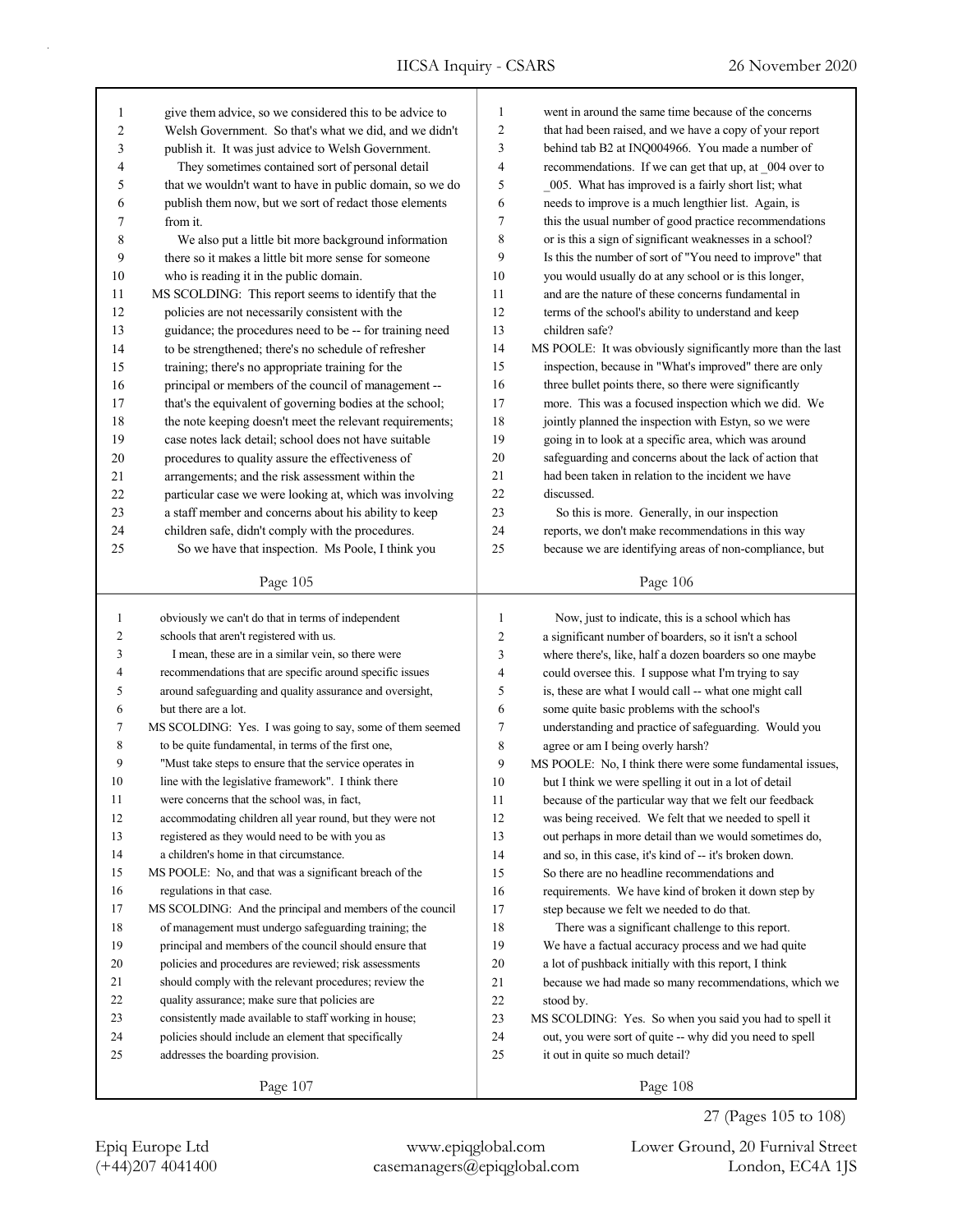| MS POOLE: Because we weren't confident that the verbal                                                       | 1                                                                                                                                                                                                                                                                                                                                                                                                                                                                                                                                                                                                                                                                                            | confidentiality and they had not had any safeguarding                                                              |
|--------------------------------------------------------------------------------------------------------------|----------------------------------------------------------------------------------------------------------------------------------------------------------------------------------------------------------------------------------------------------------------------------------------------------------------------------------------------------------------------------------------------------------------------------------------------------------------------------------------------------------------------------------------------------------------------------------------------------------------------------------------------------------------------------------------------|--------------------------------------------------------------------------------------------------------------------|
| feedback we were given was being taken on board. So we                                                       | $\overline{c}$                                                                                                                                                                                                                                                                                                                                                                                                                                                                                                                                                                                                                                                                               | training."                                                                                                         |
|                                                                                                              |                                                                                                                                                                                                                                                                                                                                                                                                                                                                                                                                                                                                                                                                                              | MS POOLE: Yes. Obviously we are identifying that as                                                                |
| in a published inspection report, and we talked this                                                         | $\overline{4}$                                                                                                                                                                                                                                                                                                                                                                                                                                                                                                                                                                                                                                                                               | a significant shortfall. The Independent Listener                                                                  |
| morning that, whilst we don't have powers to -- we have                                                      | 5                                                                                                                                                                                                                                                                                                                                                                                                                                                                                                                                                                                                                                                                                            | hadn't been there previously, so the fact there was an                                                             |
| no enforcement powers, putting a report into the public                                                      | 6                                                                                                                                                                                                                                                                                                                                                                                                                                                                                                                                                                                                                                                                                            | Independent Listener was an improvement, but the fact                                                              |
| domain is a lever for improvement in and of itself.                                                          | 7                                                                                                                                                                                                                                                                                                                                                                                                                                                                                                                                                                                                                                                                                            | that that person had not had any induction was                                                                     |
| MS SCOLDING: So the reputational issues that can arise from                                                  | 8                                                                                                                                                                                                                                                                                                                                                                                                                                                                                                                                                                                                                                                                                            | a significant shortfall.                                                                                           |
| having a report which identifies the need to improve                                                         | 9                                                                                                                                                                                                                                                                                                                                                                                                                                                                                                                                                                                                                                                                                            | MS SCOLDING: How do you find -- we have heard quite a lot                                                          |
| some quite basic issues around child protection can                                                          | 10                                                                                                                                                                                                                                                                                                                                                                                                                                                                                                                                                                                                                                                                                           | about the Independent Listener service in England                                                                  |
| often be enough --                                                                                           | 11                                                                                                                                                                                                                                                                                                                                                                                                                                                                                                                                                                                                                                                                                           | because the National Minimum Standards in England also                                                             |
| MS POOLE: Yes.                                                                                               | 12                                                                                                                                                                                                                                                                                                                                                                                                                                                                                                                                                                                                                                                                                           | require there to be an Independent Listener. The                                                                   |
| MS SCOLDING: -- to then improve things significantly?                                                        | 13                                                                                                                                                                                                                                                                                                                                                                                                                                                                                                                                                                                                                                                                                           | view -- the impression given is that the Independent                                                               |
|                                                                                                              | 14                                                                                                                                                                                                                                                                                                                                                                                                                                                                                                                                                                                                                                                                                           | Listener is maybe a service which children don't find                                                              |
| this.                                                                                                        | 15                                                                                                                                                                                                                                                                                                                                                                                                                                                                                                                                                                                                                                                                                           | that helpful or don't use that often. Has that been                                                                |
|                                                                                                              | 16                                                                                                                                                                                                                                                                                                                                                                                                                                                                                                                                                                                                                                                                                           | your experience as well?                                                                                           |
|                                                                                                              | 17                                                                                                                                                                                                                                                                                                                                                                                                                                                                                                                                                                                                                                                                                           | MS POOLE: I can't comment from a personal experience point                                                         |
|                                                                                                              |                                                                                                                                                                                                                                                                                                                                                                                                                                                                                                                                                                                                                                                                                              | of view. But I think it is a service that could be                                                                 |
|                                                                                                              |                                                                                                                                                                                                                                                                                                                                                                                                                                                                                                                                                                                                                                                                                              | strengthened.                                                                                                      |
|                                                                                                              |                                                                                                                                                                                                                                                                                                                                                                                                                                                                                                                                                                                                                                                                                              | MS SCOLDING: There are two sort of what I would consider to                                                        |
|                                                                                                              |                                                                                                                                                                                                                                                                                                                                                                                                                                                                                                                                                                                                                                                                                              | be relatively critical reports of the school's approach                                                            |
|                                                                                                              |                                                                                                                                                                                                                                                                                                                                                                                                                                                                                                                                                                                                                                                                                              | to safeguarding at that time.                                                                                      |
|                                                                                                              |                                                                                                                                                                                                                                                                                                                                                                                                                                                                                                                                                                                                                                                                                              | Dr Jones, what, if anything, did you do upon receipt                                                               |
|                                                                                                              |                                                                                                                                                                                                                                                                                                                                                                                                                                                                                                                                                                                                                                                                                              | of those reports?                                                                                                  |
|                                                                                                              |                                                                                                                                                                                                                                                                                                                                                                                                                                                                                                                                                                                                                                                                                              | DR JONES: We asked the school to submit an action plan to                                                          |
|                                                                                                              |                                                                                                                                                                                                                                                                                                                                                                                                                                                                                                                                                                                                                                                                                              |                                                                                                                    |
|                                                                                                              |                                                                                                                                                                                                                                                                                                                                                                                                                                                                                                                                                                                                                                                                                              |                                                                                                                    |
| Page 109                                                                                                     |                                                                                                                                                                                                                                                                                                                                                                                                                                                                                                                                                                                                                                                                                              | Page 110                                                                                                           |
|                                                                                                              |                                                                                                                                                                                                                                                                                                                                                                                                                                                                                                                                                                                                                                                                                              |                                                                                                                    |
| us, providing details of the actions they were going to                                                      | 1                                                                                                                                                                                                                                                                                                                                                                                                                                                                                                                                                                                                                                                                                            | the moment we have nothing in between an action plan and                                                           |
| take in response to those reports. When we received the                                                      | 2                                                                                                                                                                                                                                                                                                                                                                                                                                                                                                                                                                                                                                                                                            | deregistration. So it's a very draconian measure                                                                   |
| action plan, we sent the action plan to inspectorates                                                        | 3                                                                                                                                                                                                                                                                                                                                                                                                                                                                                                                                                                                                                                                                                            | against a school. The action plan that we had into                                                                 |
| for comments.                                                                                                | 4                                                                                                                                                                                                                                                                                                                                                                                                                                                                                                                                                                                                                                                                                            | them -- sort of had in from them suggested that they                                                               |
| MS SCOLDING: Do you think it was sufficient just to send an                                                  | 5                                                                                                                                                                                                                                                                                                                                                                                                                                                                                                                                                                                                                                                                                            | were making changes. We also had a number of                                                                       |
| action plan? This is a situation whereby there was                                                           | 6                                                                                                                                                                                                                                                                                                                                                                                                                                                                                                                                                                                                                                                                                            | retrospective elements to their terms of registration                                                              |
| potentially a very serious breach of the relevant                                                            | 7                                                                                                                                                                                                                                                                                                                                                                                                                                                                                                                                                                                                                                                                                            | and the feedback we were having from other sources was                                                             |
| regulations, in that children -- it wasn't a registered                                                      | 8                                                                                                                                                                                                                                                                                                                                                                                                                                                                                                                                                                                                                                                                                            | that they were actually making improvements to the                                                                 |
| children's home and it should have been. The school, as                                                      | 9                                                                                                                                                                                                                                                                                                                                                                                                                                                                                                                                                                                                                                                                                            | system. But, in short, there is nothing that we can do                                                             |
| I understand it, according to Mr Rowlands, had exceeded                                                      | 10                                                                                                                                                                                                                                                                                                                                                                                                                                                                                                                                                                                                                                                                                           | in between an action plan and a deregistration of                                                                  |
| its number and age range. So their number on roll was                                                        | 11                                                                                                                                                                                                                                                                                                                                                                                                                                                                                                                                                                                                                                                                                           | school, and of course deregistration is --                                                                         |
| only 193 but the school, in fact, had 360 pupils and had                                                     | 12                                                                                                                                                                                                                                                                                                                                                                                                                                                                                                                                                                                                                                                                                           | MS SCOLDING: That's sort of the nuclear option.                                                                    |
| children below the minimum age that they were currently                                                      | 13                                                                                                                                                                                                                                                                                                                                                                                                                                                                                                                                                                                                                                                                                           | DR JONES: Absolutely.                                                                                              |
| registered for, and there were some quite basic problems                                                     | 14                                                                                                                                                                                                                                                                                                                                                                                                                                                                                                                                                                                                                                                                                           | MS SCOLDING: Also, it potentially harms students -- it                                                             |
| with, really, a lack of understanding of how to                                                              | 15                                                                                                                                                                                                                                                                                                                                                                                                                                                                                                                                                                                                                                                                                           | could harm their welfare and it could harm their                                                                   |
| implement the architecture of child protection which is                                                      | 16                                                                                                                                                                                                                                                                                                                                                                                                                                                                                                                                                                                                                                                                                           | academic progress. Do you think there should be a more                                                             |
| essential in order to provide the relevant assurance to                                                      | 17                                                                                                                                                                                                                                                                                                                                                                                                                                                                                                                                                                                                                                                                                           | sophisticated, shall we say, or a more nuanced range of                                                            |
|                                                                                                              | 18                                                                                                                                                                                                                                                                                                                                                                                                                                                                                                                                                                                                                                                                                           | options open? Because it seems to me that an action                                                                |
| parents that children will be kept safe.                                                                     | 19                                                                                                                                                                                                                                                                                                                                                                                                                                                                                                                                                                                                                                                                                           | plan is a bit weedy, if I'm being completely honest, for                                                           |
| With the benefit of hindsight, do you think maybe an<br>action plan -- maybe more draconian steps could have | $20\,$                                                                                                                                                                                                                                                                                                                                                                                                                                                                                                                                                                                                                                                                                       |                                                                                                                    |
|                                                                                                              | 21                                                                                                                                                                                                                                                                                                                                                                                                                                                                                                                                                                                                                                                                                           | these kinds of regulatory failures, but you wouldn't                                                               |
| been taken, if that's possible, or is that one of                                                            | 22                                                                                                                                                                                                                                                                                                                                                                                                                                                                                                                                                                                                                                                                                           | necessarily want to close the school. You'd want to                                                                |
| the problems with the current regulatory system as it                                                        |                                                                                                                                                                                                                                                                                                                                                                                                                                                                                                                                                                                                                                                                                              | issue maybe some kind of warning or provide some kind of                                                           |
| operates, that, really, it is an action plan or closure                                                      | 23<br>24                                                                                                                                                                                                                                                                                                                                                                                                                                                                                                                                                                                                                                                                                     | more obvious oversight. Dr Jones, do you have any view,                                                            |
| and there isn't really anything in between?<br>DR JONES: It is a weakness in the current system. So at       | 25                                                                                                                                                                                                                                                                                                                                                                                                                                                                                                                                                                                                                                                                                           | and then I see Mr Rowlands nodding and Ms Poole nodding<br>and Professor Holland. So I'm going to bring you all in |
|                                                                                                              | wanted to spell it out in black and white, in writing,<br>MS POOLE: Absolutely. Reputation is all for a school like<br>MS SCOLDING: Can I ask you about something else, Ms Poole,<br>as we see it. Can we go to INQ004966_006. Can we go to<br>the second paragraph down, which is about the<br>Independent Listener, which says that it was displayed<br>but the Independent Listener -- were displayed:<br>"We learnt, however, that they hadn't received any<br>induction, they had not seen key policies, they had not<br>received copies of the boarders' handbook, they did not<br>know about the National Minimum Standards for boarding<br>and they had not received any briefing on | 3<br>18<br>19<br>20<br>21<br>22<br>23<br>24<br>25                                                                  |

Page 112

28 (Pages 109 to 112)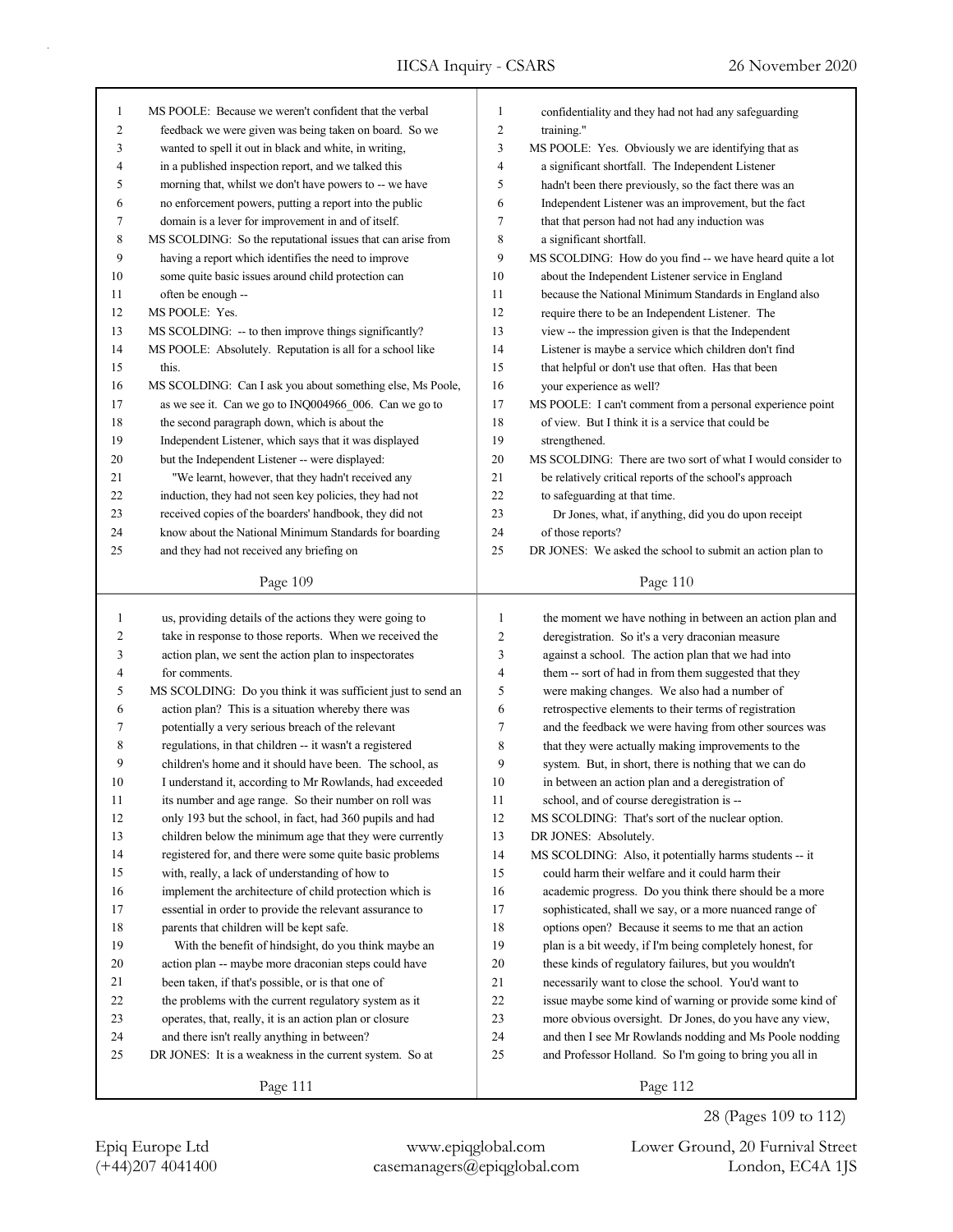| here. Dr Jones, firstly for you?                           | 1                                                                                                                                                                                                                                                                                                                                                                                                                                                                                                                                                                                                                                                                                                                                                                                                                                                                                                                                                                                                                                                                                                                                                                                       | schools.                                                                                                                            |
|------------------------------------------------------------|-----------------------------------------------------------------------------------------------------------------------------------------------------------------------------------------------------------------------------------------------------------------------------------------------------------------------------------------------------------------------------------------------------------------------------------------------------------------------------------------------------------------------------------------------------------------------------------------------------------------------------------------------------------------------------------------------------------------------------------------------------------------------------------------------------------------------------------------------------------------------------------------------------------------------------------------------------------------------------------------------------------------------------------------------------------------------------------------------------------------------------------------------------------------------------------------|-------------------------------------------------------------------------------------------------------------------------------------|
|                                                            |                                                                                                                                                                                                                                                                                                                                                                                                                                                                                                                                                                                                                                                                                                                                                                                                                                                                                                                                                                                                                                                                                                                                                                                         | MS SCOLDING: Yes.                                                                                                                   |
|                                                            |                                                                                                                                                                                                                                                                                                                                                                                                                                                                                                                                                                                                                                                                                                                                                                                                                                                                                                                                                                                                                                                                                                                                                                                         | MR ROWLANDS: So the powers that a local authority has,                                                                              |
|                                                            |                                                                                                                                                                                                                                                                                                                                                                                                                                                                                                                                                                                                                                                                                                                                                                                                                                                                                                                                                                                                                                                                                                                                                                                         | there's a whole range of powers they can apply. Now,                                                                                |
|                                                            |                                                                                                                                                                                                                                                                                                                                                                                                                                                                                                                                                                                                                                                                                                                                                                                                                                                                                                                                                                                                                                                                                                                                                                                         | obviously the situation is different and I'm not saying                                                                             |
|                                                            |                                                                                                                                                                                                                                                                                                                                                                                                                                                                                                                                                                                                                                                                                                                                                                                                                                                                                                                                                                                                                                                                                                                                                                                         | you can cut and paste that legislation, but similar                                                                                 |
|                                                            |                                                                                                                                                                                                                                                                                                                                                                                                                                                                                                                                                                                                                                                                                                                                                                                                                                                                                                                                                                                                                                                                                                                                                                                         | sorts of powers would be the sort of thing that Welsh                                                                               |
|                                                            |                                                                                                                                                                                                                                                                                                                                                                                                                                                                                                                                                                                                                                                                                                                                                                                                                                                                                                                                                                                                                                                                                                                                                                                         | Government would need.                                                                                                              |
|                                                            |                                                                                                                                                                                                                                                                                                                                                                                                                                                                                                                                                                                                                                                                                                                                                                                                                                                                                                                                                                                                                                                                                                                                                                                         | MS SCOLDING: Do you think it is appropriate -- one of                                                                               |
|                                                            |                                                                                                                                                                                                                                                                                                                                                                                                                                                                                                                                                                                                                                                                                                                                                                                                                                                                                                                                                                                                                                                                                                                                                                                         | the issues obviously is they are independent schools.                                                                               |
|                                                            |                                                                                                                                                                                                                                                                                                                                                                                                                                                                                                                                                                                                                                                                                                                                                                                                                                                                                                                                                                                                                                                                                                                                                                                         | They are not funded by the state. I mean, some of their                                                                             |
|                                                            |                                                                                                                                                                                                                                                                                                                                                                                                                                                                                                                                                                                                                                                                                                                                                                                                                                                                                                                                                                                                                                                                                                                                                                                         | pupils, if they have got the Welsh equivalent of                                                                                    |
| working with our stakeholders to try and find what         | 13                                                                                                                                                                                                                                                                                                                                                                                                                                                                                                                                                                                                                                                                                                                                                                                                                                                                                                                                                                                                                                                                                                                                                                                      | Education and Healthcare Plans, which I think are still                                                                             |
| additional levers we can put into the system. But, in      | 14                                                                                                                                                                                                                                                                                                                                                                                                                                                                                                                                                                                                                                                                                                                                                                                                                                                                                                                                                                                                                                                                                                                                                                                      | called statements but I know are in the process of                                                                                  |
| short, it is not easy. I'm not sure I have viewed          | 15                                                                                                                                                                                                                                                                                                                                                                                                                                                                                                                                                                                                                                                                                                                                                                                                                                                                                                                                                                                                                                                                                                                                                                                      | changing under the legislation, which I know has just                                                                               |
| anybody with a cast-iron system that is guaranteed to      | 16                                                                                                                                                                                                                                                                                                                                                                                                                                                                                                                                                                                                                                                                                                                                                                                                                                                                                                                                                                                                                                                                                                                                                                                      | been introduced in Wales, but it does cause                                                                                         |
| work.                                                      | 17                                                                                                                                                                                                                                                                                                                                                                                                                                                                                                                                                                                                                                                                                                                                                                                                                                                                                                                                                                                                                                                                                                                                                                                      | difficulties, and, Dr Jones, maybe I'll ask you as the                                                                              |
| MS SCOLDING: Mr Rowlands, I saw you nodding your head. Do  | 18                                                                                                                                                                                                                                                                                                                                                                                                                                                                                                                                                                                                                                                                                                                                                                                                                                                                                                                                                                                                                                                                                                                                                                                      | representative for the Welsh Government, because there                                                                              |
| you have anything you would like to add about the          | 19                                                                                                                                                                                                                                                                                                                                                                                                                                                                                                                                                                                                                                                                                                                                                                                                                                                                                                                                                                                                                                                                                                                                                                                      | are potentially more limited levers in terms of                                                                                     |
| current ability of the system to be able to operate        | 20                                                                                                                                                                                                                                                                                                                                                                                                                                                                                                                                                                                                                                                                                                                                                                                                                                                                                                                                                                                                                                                                                                                                                                                      | statutory oversight in terms of -- obviously, in                                                                                    |
| appropriate regulatory levers to get compliance without    | 21                                                                                                                                                                                                                                                                                                                                                                                                                                                                                                                                                                                                                                                                                                                                                                                                                                                                                                                                                                                                                                                                                                                                                                                      | a maintained school you can literally go in and replace                                                                             |
| necessarily harming the education of children?             | 22                                                                                                                                                                                                                                                                                                                                                                                                                                                                                                                                                                                                                                                                                                                                                                                                                                                                                                                                                                                                                                                                                                                                                                                      | the entire governing body.                                                                                                          |
|                                                            | 23                                                                                                                                                                                                                                                                                                                                                                                                                                                                                                                                                                                                                                                                                                                                                                                                                                                                                                                                                                                                                                                                                                                                                                                      | Have you thought about, or sought any legal advice                                                                                  |
| general consensus that there should be more levers.        | 24                                                                                                                                                                                                                                                                                                                                                                                                                                                                                                                                                                                                                                                                                                                                                                                                                                                                                                                                                                                                                                                                                                                                                                                      | about, how you might be able to regulate without                                                                                    |
|                                                            | 25                                                                                                                                                                                                                                                                                                                                                                                                                                                                                                                                                                                                                                                                                                                                                                                                                                                                                                                                                                                                                                                                                                                                                                                      | unnecessarily interfering in somebody's articles and                                                                                |
|                                                            |                                                                                                                                                                                                                                                                                                                                                                                                                                                                                                                                                                                                                                                                                                                                                                                                                                                                                                                                                                                                                                                                                                                                                                                         | Page 114                                                                                                                            |
|                                                            |                                                                                                                                                                                                                                                                                                                                                                                                                                                                                                                                                                                                                                                                                                                                                                                                                                                                                                                                                                                                                                                                                                                                                                                         |                                                                                                                                     |
| possessions under, for example, the ECHR?                  | 1                                                                                                                                                                                                                                                                                                                                                                                                                                                                                                                                                                                                                                                                                                                                                                                                                                                                                                                                                                                                                                                                                                                                                                                       | in terms of residential special schools, yes, we want                                                                               |
| DR JONES: This is something we are looking at, actively    | 2                                                                                                                                                                                                                                                                                                                                                                                                                                                                                                                                                                                                                                                                                                                                                                                                                                                                                                                                                                                                                                                                                                                                                                                       | that across the suite of residential special schools                                                                                |
| looking at. We were starting to get into the detail        | 3                                                                                                                                                                                                                                                                                                                                                                                                                                                                                                                                                                                                                                                                                                                                                                                                                                                                                                                                                                                                                                                                                                                                                                                       | regardless of days. But not for boarding schools                                                                                    |
| just as COVID struck, unfortunately, which meant we have   | 4                                                                                                                                                                                                                                                                                                                                                                                                                                                                                                                                                                                                                                                                                                                                                                                                                                                                                                                                                                                                                                                                                                                                                                                       | because we are not anybody who can register and enforce                                                                             |
| had to curtail our investigations into that particular     | 5                                                                                                                                                                                                                                                                                                                                                                                                                                                                                                                                                                                                                                                                                                                                                                                                                                                                                                                                                                                                                                                                                                                                                                                       | around the education element, so that wouldn't be                                                                                   |
| issue. But, yes, in short, it is something that we are     | 6                                                                                                                                                                                                                                                                                                                                                                                                                                                                                                                                                                                                                                                                                                                                                                                                                                                                                                                                                                                                                                                                                                                                                                                       | appropriate for us. But I think we have got levers in                                                                               |
| going to look at to see if there are more levers that we   | 7                                                                                                                                                                                                                                                                                                                                                                                                                                                                                                                                                                                                                                                                                                                                                                                                                                                                                                                                                                                                                                                                                                                                                                                       | the Regulation and Inspection of Social Care Act that                                                                               |
| can give ourselves.                                        | 8                                                                                                                                                                                                                                                                                                                                                                                                                                                                                                                                                                                                                                                                                                                                                                                                                                                                                                                                                                                                                                                                                                                                                                                       | could be similarly applied so we can remove                                                                                         |
| MS SCOLDING: Ms Poole, do you have anything you would like | 9                                                                                                                                                                                                                                                                                                                                                                                                                                                                                                                                                                                                                                                                                                                                                                                                                                                                                                                                                                                                                                                                                                                                                                                       | a responsible individual who is registered -- who is                                                                                |
| to add about the oversight that the Welsh Government has   | 10                                                                                                                                                                                                                                                                                                                                                                                                                                                                                                                                                                                                                                                                                                                                                                                                                                                                                                                                                                                                                                                                                                                                                                                      | designated with us as fit. If we don't think they are                                                                               |
| and whether or not you, as the Care Inspectorate           | 11                                                                                                                                                                                                                                                                                                                                                                                                                                                                                                                                                                                                                                                                                                                                                                                                                                                                                                                                                                                                                                                                                                                                                                                      | fit, they can be removed. The same with local                                                                                       |
| Wales -- I know you have quite extensive enforcement       | 12                                                                                                                                                                                                                                                                                                                                                                                                                                                                                                                                                                                                                                                                                                                                                                                                                                                                                                                                                                                                                                                                                                                                                                                      | authorities, actually, we have powers of inspection to                                                                              |
| powers when it comes to children's homes. Ofsted in        |                                                                                                                                                                                                                                                                                                                                                                                                                                                                                                                                                                                                                                                                                                                                                                                                                                                                                                                                                                                                                                                                                                                                                                                         | review the functions of Social Services. If we think                                                                                |
|                                                            |                                                                                                                                                                                                                                                                                                                                                                                                                                                                                                                                                                                                                                                                                                                                                                                                                                                                                                                                                                                                                                                                                                                                                                                         | they are failing significantly, we inform ministers, who                                                                            |
|                                                            |                                                                                                                                                                                                                                                                                                                                                                                                                                                                                                                                                                                                                                                                                                                                                                                                                                                                                                                                                                                                                                                                                                                                                                                         | can write a formal warning notice and put in an                                                                                     |
|                                                            |                                                                                                                                                                                                                                                                                                                                                                                                                                                                                                                                                                                                                                                                                                                                                                                                                                                                                                                                                                                                                                                                                                                                                                                         | improvement and assurance board if that's what they                                                                                 |
|                                                            |                                                                                                                                                                                                                                                                                                                                                                                                                                                                                                                                                                                                                                                                                                                                                                                                                                                                                                                                                                                                                                                                                                                                                                                         | think is needed in terms of a local authority. So                                                                                   |
|                                                            |                                                                                                                                                                                                                                                                                                                                                                                                                                                                                                                                                                                                                                                                                                                                                                                                                                                                                                                                                                                                                                                                                                                                                                                         | I think there are parallels in terms of the powers that                                                                             |
|                                                            |                                                                                                                                                                                                                                                                                                                                                                                                                                                                                                                                                                                                                                                                                                                                                                                                                                                                                                                                                                                                                                                                                                                                                                                         | we have that could be applied.                                                                                                      |
|                                                            |                                                                                                                                                                                                                                                                                                                                                                                                                                                                                                                                                                                                                                                                                                                                                                                                                                                                                                                                                                                                                                                                                                                                                                                         | MS SCOLDING: It sounds, Dr Jones, as if, in fact, the Care                                                                          |
|                                                            |                                                                                                                                                                                                                                                                                                                                                                                                                                                                                                                                                                                                                                                                                                                                                                                                                                                                                                                                                                                                                                                                                                                                                                                         | Inspectorate Wales has got enforcement powers which had                                                                             |
|                                                            |                                                                                                                                                                                                                                                                                                                                                                                                                                                                                                                                                                                                                                                                                                                                                                                                                                                                                                                                                                                                                                                                                                                                                                                         |                                                                                                                                     |
|                                                            |                                                                                                                                                                                                                                                                                                                                                                                                                                                                                                                                                                                                                                                                                                                                                                                                                                                                                                                                                                                                                                                                                                                                                                                         | similar abilities to, in effect, replace individuals in                                                                             |
|                                                            |                                                                                                                                                                                                                                                                                                                                                                                                                                                                                                                                                                                                                                                                                                                                                                                                                                                                                                                                                                                                                                                                                                                                                                                         |                                                                                                                                     |
| and Ofsted in that we don't inspect education, so you      | 23                                                                                                                                                                                                                                                                                                                                                                                                                                                                                                                                                                                                                                                                                                                                                                                                                                                                                                                                                                                                                                                                                                                                                                                      | private institutions without there being any particular                                                                             |
| don't get the whole package with us, so we are about       | 24                                                                                                                                                                                                                                                                                                                                                                                                                                                                                                                                                                                                                                                                                                                                                                                                                                                                                                                                                                                                                                                                                                                                                                                      | concerns. So that might be something we can take away                                                                               |
| care and support and we are a social care regulator. So    | 25                                                                                                                                                                                                                                                                                                                                                                                                                                                                                                                                                                                                                                                                                                                                                                                                                                                                                                                                                                                                                                                                                                                                                                                      | from today.                                                                                                                         |
|                                                            | DR JONES: Yes, I think it is definitely a weakness within<br>the current system. It is -- and Mr Heaney said this<br>morning that this is something that we have confirmed we<br>are looking at.<br>It would need primary legislation to change this,<br>which of course is a very timely --<br>MS SCOLDING: Yes.<br>DR JONES: So we would look to try and find ways of getting<br>around that in the short term, so that there's something<br>in between now and when we get to the position where<br>primary legislation is needed. We are very open to<br>MR ROWLANDS: I think we all agree that -- I think there's<br>I think the most obvious comparison is with maintained<br>Page 113<br>England have, in effect, said to us, "Well, we would<br>quite like the powers we have in respect of children's<br>homes, to have them in respect of education". Do you<br>have any view as to whether or not the Welsh Government<br>remains the appropriate enforcement body or whether you<br>would like that enforcement body -- those enforcement<br>powers? I will ask the same question to Mr Rowlands as<br>well.<br>MS POOLE: I think it is a fundamental difference between us | $\overline{c}$<br>3<br>4<br>5<br>6<br>7<br>8<br>9<br>10<br>11<br>12<br>13<br>14<br>15<br>16<br>17<br>18<br>19<br>20<br>21<br>$22\,$ |

29 (Pages 113 to 116)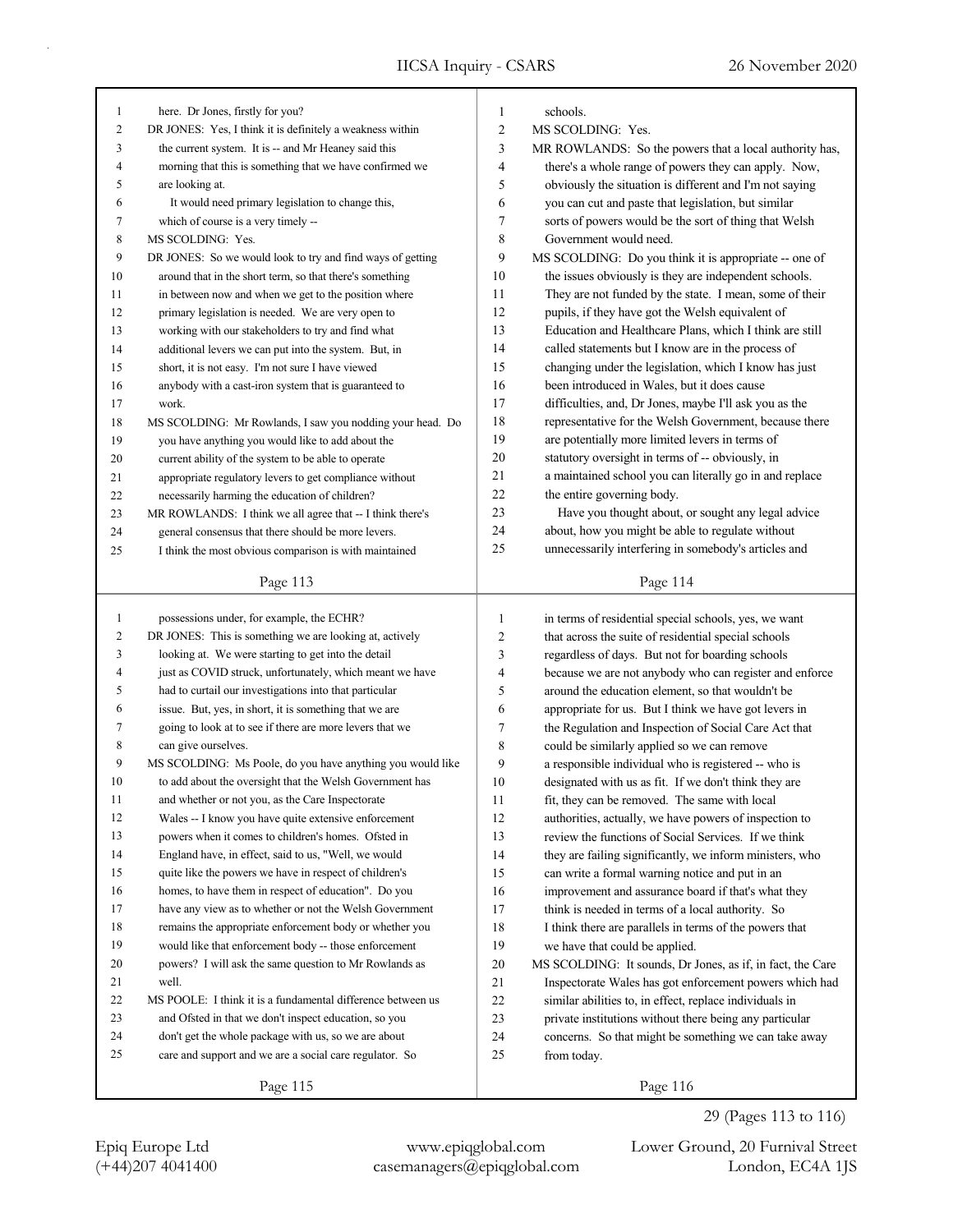| 1            | Mr Rowlands, do you have any view about the Welsh                                                              | 1              | fore. If I could take you to the meeting I convened                                                                 |
|--------------|----------------------------------------------------------------------------------------------------------------|----------------|---------------------------------------------------------------------------------------------------------------------|
| $\mathbf{2}$ | Government, whether you would like to steal the Welsh                                                          | $\overline{c}$ | on November 7 last year, I called that meeting because                                                              |
| 3            | Government's crown, so to speak, and become the                                                                | 3              | we'd been involved with the case after the young person                                                             |
| 4            | regulator as well as the inspector?                                                                            | 4              | had contacted us in the September and we had done our                                                               |
| 5            | MR ROWLANDS: No, we don't want to steal their crown. We                                                        | 5              | usual -- taken our usual steps, which was to contact all                                                            |
| 6            | are different from CIW in Wales and Ofsted in England in                                                       | 6              | the people involved, because she was concerned that her                                                             |
| 7            | that we don't have any regulation -- regulatory powers                                                         | 7              | very serious allegations had not led to the headteacher                                                             |
| 8            | at all. Obviously, if people feel very strongly that we                                                        | 8              | being dismissed. So we followed our usual method of                                                                 |
| 9            | should be, you know, we are civil servants, we would do                                                        | 9              | following up with the various agencies involved to find                                                             |
| 10           | it. But we don't think we should have it.                                                                      | 10             | out what had happened, what decision was being made and                                                             |
| 11           | The practical problem is, we are not set up as                                                                 | 11             | whether they had followed all the right procedures.                                                                 |
| 12           | a regulator, we are a purely inspectorate. So there's                                                          | 12             | At every turn, with every agency I contacted -- the                                                                 |
| 13           | those practical issues. It would be much easier for                                                            | 13             | local authority, the government, CIW and Estyn -- I was                                                             |
| 14           | another body to be -- I think, also, there is more kind                                                        | 14             | hearing that, actually, they were stuck. There was no                                                               |
| 15           | of a theoretical reason as well; I think there is some                                                         | 15             | more that they could do, except, as you, yourself, put                                                              |
| 16           | advantage in separating out the inspectorate from the                                                          | 16             | it quite colourfully, press the nuclear button. You                                                                 |
| 17           | regulatory authority.                                                                                          | 17             | know, that's obviously -- that also could affect the                                                                |
| 18           | MS SCOLDING: Thank you. Professor Holland, you have waited                                                     | 18             | well-being of hundreds of children. So it is a huge                                                                 |
| 19           | very patiently. I wanted to ask you about the adequacy                                                         | 19             | step.                                                                                                               |
| 20           | of the current regulatory levers, whether they are from                                                        | 20             | So I decided to call a multi-disciplinary meeting,                                                                  |
| 21           | the Welsh Government or the CIW, in managing children in                                                       | 21             | not to start investigating the case again, because                                                                  |
| 22           | the independent and boarding sector. Thank you.                                                                | 22             | I didn't want to interfere with the part IV proceedings                                                             |
| 23           | PROF HOLLAND: I think they're clearly hugely inadequate at                                                     | 23             | that were still ongoing at that point. But I felt that                                                              |
| 24           |                                                                                                                | 24             | it couldn't wait until the end of that to actually see                                                              |
|              | the moment, and this case with this school has                                                                 | 25             | what was happening with these regulations. I wanted us                                                              |
| 25           | particularly highlighted that and brought it to the                                                            |                |                                                                                                                     |
|              | Page 117                                                                                                       |                | Page 118                                                                                                            |
|              |                                                                                                                |                |                                                                                                                     |
|              |                                                                                                                |                |                                                                                                                     |
| $\mathbf{1}$ | to get on and see what could be done, both to make sure                                                        | $\mathbf{1}$   | a headteacher, indeed, in a maintained school, because                                                              |
| 2            | that this young person had justice for the concerns                                                            | $\overline{c}$ | the Education Workforce Council would have been able to                                                             |
| 3            | she'd brought forward, but also because I know how long                                                        | 3              | act straight away.                                                                                                  |
| 4            | it takes to plug regulatory gaps.                                                                              | 4              | You know, the disappointing thing about this,                                                                       |
| 5            | I think it was -- you know, for me, it was quite an                                                            | 5              | I think, is, this is a gap that's been known for many                                                               |
| 6            | astounding meeting that I held to see how powerless all                                                        | 6              | years. Back in 2016, a consultation was held and the                                                                |
| 7            | these very powerful people really felt in this case, and                                                       | 7              | clear results of that consultation were that this change                                                            |
| 8            | it really highlighted the gaps in the regulation, and                                                          | 8              | should happen. At that point, we had a change of                                                                    |
| 9            | just as you have described, there's nothing between                                                            | 9              | government, so the outgoing minister said, "I'll leave                                                              |
| 10           | advising the school, really, as to what they should do,                                                        | 10             | it to the next government to take action on this". Our                                                              |
| 11           | reporting to government and others and to the school                                                           | 11             | education department and our education minister have                                                                |
| 12           | about what should happen and removing the registration,                                                        | 12             | been taking us through some huge reforms at pace in                                                                 |
| 13           | and that's an enormous gulf in terms of action and                                                             | 13             | Wales, and unfortunately, in many other areas, from                                                                 |
| 14           | I would be strongly in favour of the regulations being                                                         | 14             | curriculum to (inaudible) reform, but, unfortunately,                                                               |
| 15           | strengthened so that interim steps could be taken, such                                                        | 15             | this has gone again to the bottom of the pile.                                                                      |
| 16           | as bringing in an improvement board on a temporary                                                             | 16             | I was very concerned to find out the history of this                                                                |
| 17           | basis, or, indeed, appointing new members to a governing                                                       | 17             | and how this would have been one of the things that                                                                 |
| 18           | body or a board of trustees who have the right and                                                             | 18             | should have happened, of course, and also the                                                                       |
| 19           |                                                                                                                | 19             |                                                                                                                     |
| 20           | relevant experience.                                                                                           | 20             | regulations are very out of date, 2003, and, again -- so<br>these weren't new issues, in a way, they'd just come to |
| 21           | One thing that you have mentioned briefly before,<br>but not in this context, is, of course, the other huge    | 21             | the fore.                                                                                                           |
| 22           |                                                                                                                | 22             |                                                                                                                     |
| 23           | gap is the lack of requirement for registration of<br>teachers with the Education Workforce Council, and it    | 23             | So although, in many ways, it's very understandable<br>that in the current pandemic the decision to proceed         |
|              |                                                                                                                | 24             |                                                                                                                     |
| 24<br>25     | was clear to me immediately in this case how differently<br>this case would have played out for a teacher, and | 25             | with reforming the regulations has not been able to<br>proceed this year, I feel it's very disappointing            |

Page 120

30 (Pages 117 to 120)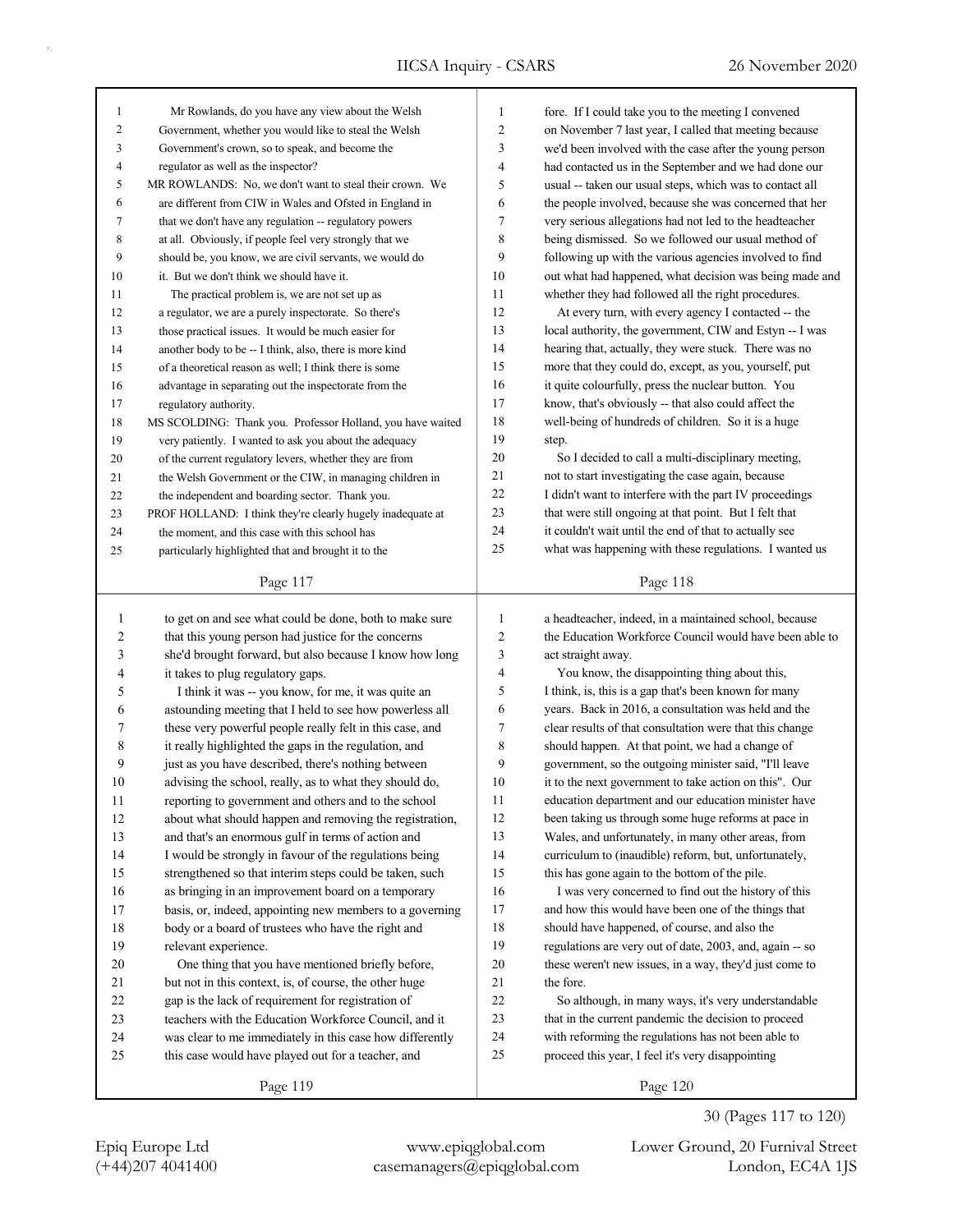| $\mathbf{1}$   | because of that long history. This isn't something that   | 1                        | current one is stepping down.                              |
|----------------|-----------------------------------------------------------|--------------------------|------------------------------------------------------------|
| $\overline{2}$ | we suddenly discovered last November was a gap. It was    | $\mathfrak{2}$           | MS SCOLDING: She's stepping down, isn't she, yes, from the |
| 3              | a gap that we have known for some time and that's why     | 3                        | Welsh Assembly.                                            |
| 4              | I'm independently reviewing the decision to drop the      | $\overline{\mathcal{A}}$ | PROF HOLLAND: Yes.                                         |
| 5              | reform -- the Education Workforce Council's reform as we  | 5                        | MS SCOLDING: Thank you very much, Professor Holland.       |
| 6              | speak.                                                    | 6                        | That's very helpful.                                       |
| 7              | MS SCOLDING: I think your voice is coming across loud and | 7                        | As a result of the action plan, there was a further        |
| 8              | clear. What I would say is, everybody this morning also   | 8                        | inspection by yourself, Mr Rowlands, in February 2019,     |
| 9              | agreed that there needed to be reform. But I think        | 9                        | which is behind tab B1 of the bundle. Danny, can we get    |
| 10             | you're urging that reform, especially as it appears to    | 10                       | up, please, INQ004965 003. What I don't really             |
| 11             | be agreed between everyone. It appears to be              | 11                       | understand is that this is glowing, Mr Rowlands.           |
| 12             | a relatively uncontroversial reform, at least from the    | 12                       | Outstanding outcomes in public examinations; extremely     |
| 13             | people who are sitting in front of me today, that that    | 13                       | positive attitudes to their learning and high levels of    |
| 14             | should happen sooner rather than later, given the length  | 14                       | well-being; positive impact; effective; cohesive           |
| 15             | of time it can take to pass legislation, which is         | 15                       | community; valuable help; the principal provides astute    |
| 16             | a year, usually, at best.                                 | 16                       | and assured leadership and he sets a clear strategic       |
| 17             | PROF HOLLAND: Which is why, last November, I did raise it | 17                       | vision, and he meets all the school standards, including   |
| $18\,$         | with urgency with the minister in writing, who did        | 18                       | well-being and attitudes to learning being excellent.      |
| 19             | respond in the early part of this year, saying that they  | 19                       | Given what we looked at less than a year previously,       |
| 20             | would take steps forward on this, which, at the time,     | 20                       | and Ms Poole's and yourselves' kind of shopping list of    |
| 21             | reassured me. But obviously we haven't got much           | 21                       | quite basic concerns, how could the school have gotten     |
| 22             | further, although my understanding from Dr Jones'         | 22                       | "excellent" for well-being and attitude to learning?       |
| 23             | department is that there is background work going on in   | 23                       | MR ROWLANDS: As you say, we were really concerned when we  |
| 24             | anticipation of what is now going to be another election  | 24                       | did the focused visit, and, as you say, both ourselves     |
| 25             | and we know another change of minister because the        | 25                       | and CIW had a long list of things they should address in   |
|                |                                                           |                          |                                                            |
|                | Page 121                                                  |                          | Page 122                                                   |
|                |                                                           |                          |                                                            |
|                |                                                           |                          |                                                            |
| $\mathbf{1}$   | terms of safeguarding. In my statement, paragraph 35,     | $\mathbf{1}$             | I think this list gives you a flavour of the progress      |
| $\overline{c}$ | it gives you the evidence for -- from the actual          | $\overline{c}$           | the school had made in a very short period of time.        |
| 3              | evidence base that we used to look at safeguarding.       | $\mathfrak{Z}$           | MS SCOLDING: Okay.                                         |
| 4              | I mean, obviously we have to inspect fairly and           | $\overline{4}$           | MR ROWLANDS: So they addressed all the training issues at  |
| 5              | objectively, and the school certainly had a large number  | 5                        | various levels, they'd appointed a new safeguarding        |
| 6              | of good features, and indeed excellent features. So we    | 6                        | lead, they'd reviewed their policies, they'd addressed     |
| 7              | are obliged to report fairly on the school and that's     | $\tau$                   | the gaps and the weaknesses that we'd identified, so       |
| 8              | how the inspectors saw the school.                        | 8                        | they'd done all of those things. And we felt that this     |
| 9              | In terms of safeguarding, that paragraph 35 --            | 9                        | showed a change of heart in terms of safeguarding.         |
| 10             | MS SCOLDING: Maybe we should get it up, Mr Rowlands. It   | 10                       | MS SCOLDING: I suppose what I would say is, I don't see    |
| 11             | would be helpful, I think. It's ETN000759_008-009. If     | 11                       | anywhere there in that list of bullet points anything      |
| 12             | you could maybe highlight the entirety of paragraph 35.   | 12                       | about a change in the head's approach and attitude. We     |
| 13             | Mr Rowlands, is that helpful?                             | 13                       | heard from Ms Poole that when the report was published,    |
| 14             | MR ROWLANDS: Thank you. As you say, we had this long      | 14                       | there was a significant degree of pushback. That was       |
| 15             | shopping list of shortcomings we were worried about in    | 15                       | from the governors and various other people, including     |
| 16             | terms of safeguarding, and we decided to move the core    | 16                       | the principal.                                             |
| 17             | inspection forward. We were sufficiently concerned        | 17                       | What I don't see here, other than the fact that the        |
| $18\,$         | about it. So it is a judgment, then, when should you      | 18                       | principal had previously attended a level 3 safeguarding   |
| 19             | have a full inspection of the school. So we were really   | 19                       | course and one had been organised, I haven't seen          |
| 20             | concerned, so we moved it on really quickly, I think      | $20\,$                   | anything which addresses the concerns about leadership     |
| 21             | nine months is probably the minimum we could possibly     | 21                       | and management, so to speak, or the approach to issues     |
| 22             | give the school to actually act on that long list of      | 22                       | such as grooming.                                          |
| 23             | things they should put.                                   | 23                       | MR ROWLANDS: As we previously said, we didn't have any     |
| 24             | You know, as you said, originally, we didn't feel         | 24                       | indication of the principal being personally, you know,    |
| 25             | that they were taking safeguarding seriously, but         | 25                       | an area where we should have a line of enquiry into.       |

(+44)207 4041400 casemanagers@epiqglobal.com London, EC4A 1JS Epiq Europe Ltd www.epiqglobal.com Lower Ground, 20 Furnival Street

31 (Pages 121 to 124)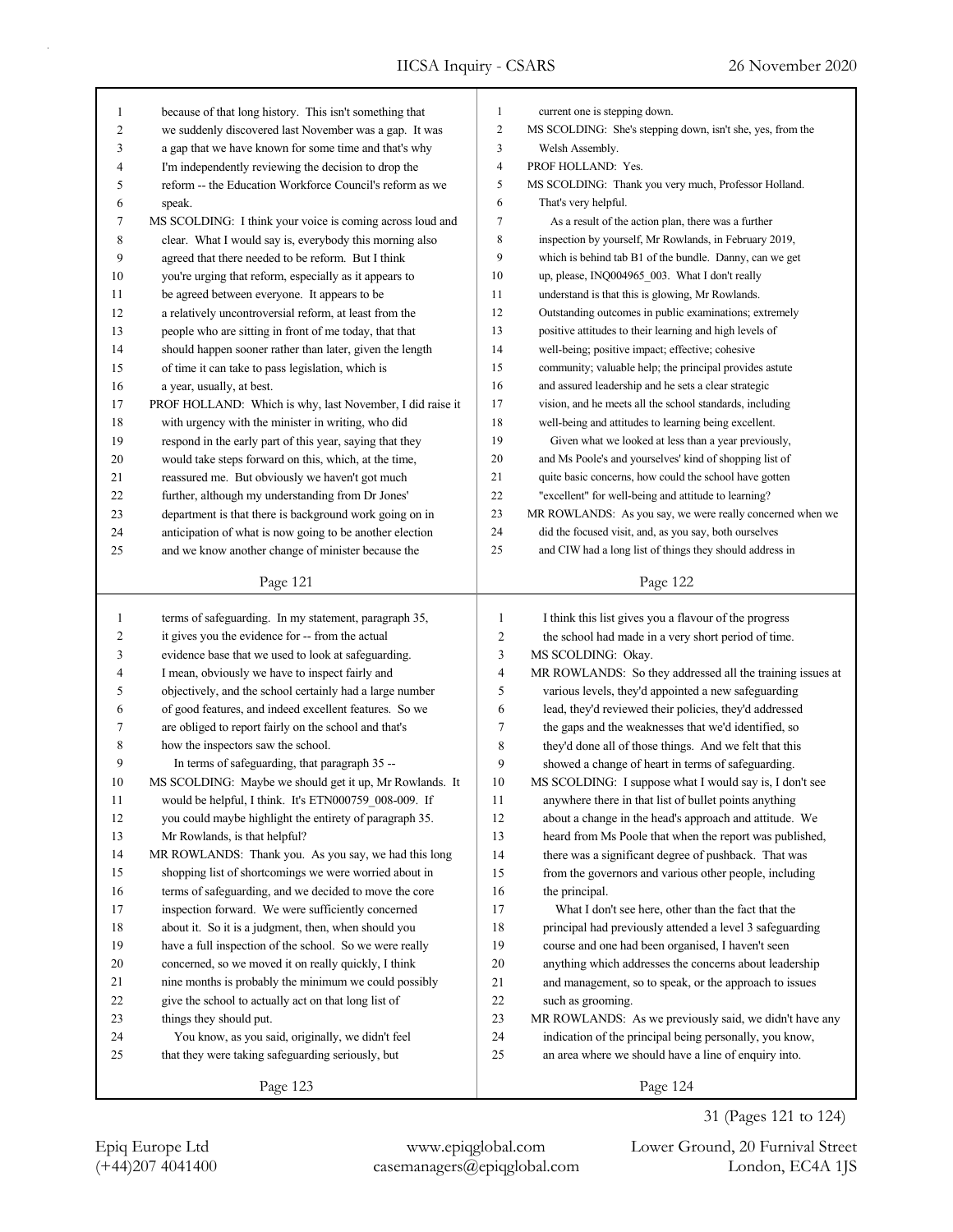| 1              | But I think, you know, nothing would have been done in                                                     | $\mathbf{1}$                     | likelihood of any of the children or the staff                 |
|----------------|------------------------------------------------------------------------------------------------------------|----------------------------------|----------------------------------------------------------------|
| $\overline{c}$ | that school unless the head had agreed to it, and                                                          | $\mathbf{2}$                     | disclosing some of the behaviour.                              |
| 3              | I think the amount of progress they made in a short                                                        | 3                                | MS SCOLDING: So it wasn't so much the fact that you weren't    |
| 4              | period of time did indicate that the school, including                                                     | 4                                | able to inspect because the regulations didn't allow you       |
| 5              | the head, was taking this work seriously -- this aspect                                                    | 5                                | to inspect child protection; it was the issues that we         |
| 6              | of their work seriously.                                                                                   | 6                                | are going to come on to talk about potentially just            |
| 7              | MS SCOLDING: Obviously, you have to inspect against the                                                    | $\tau$                           | after the mid-afternoon break were not matters which           |
| 8              | standards that you are given, and the Independent School                                                   | $\,$ 8 $\,$                      | could have been identified by inspectors unless somebody       |
| 9              | Standards, and in this case it is standard $3(2)(b)$ . Is                                                  | 9                                | had, in effect, blown the whistle?                             |
| 10             | it the case -- could we have a quick look at the current                                                   | 10                               | MR ROWLANDS: Yes, that's right. That was definitely the        |
| 11             | Independent Schools Standards, please, Danny,                                                              | 11                               | case, I would say, in this particular case. That               |
| 12             | ETN000760 010, which is standard 3. This is the current                                                    | 12                               | doesn't mean that, you know, some strengthening of             |
| 13             | standard. Mr Rowlands, if that would be helpful for                                                        | 13                               | the standards wouldn't help.                                   |
| 14             | you, it is behind tab B25 of my bundle, in any event.                                                      | 14                               | MS SCOLDING: Chair, I note the time. We have gone one          |
| 15             | So this is the current standard. Is this standard                                                          | 15                               | minute over 2.45 pm. Might this be an appropriate              |
| 16             | enough or does it need to be changed considerably?                                                         | 16                               | moment for our afternoon break?                                |
| 17             | MR ROWLANDS: I think we've heard that some of these                                                        | 17                               | THE CHAIR: Yes, we will return at 3.00 pm.                     |
| $18\,$         | regulations can be overly complex and we could maybe                                                       | 18                               | MS SCOLDING: Thank you very much. Thank you all.               |
| 19             | simplify them. I think we've already said there should                                                     | 19                               | $(2.46 \text{ pm})$                                            |
| 20             | be more emphasis on the leadership and management and                                                      | 20                               |                                                                |
| 21             | the ethos. But, you know, in this particular school --                                                     | 21                               | (A short break)                                                |
| 22             | I don't know whether you're coming to this later on --                                                     | 22                               | $(3.00 \text{ pm})$                                            |
| 23             |                                                                                                            |                                  | MS SCOLDING: If we now go to what happened when the text       |
| 24             | the problem was the degree of sort of organised<br>concealment that was going on, and the control that the | 23                               | messages were discovered, in the summer of 2019, the           |
|                |                                                                                                            | 24                               | local authority began an investigation because some text       |
| 25             | head had over the whole system, so there was no                                                            | 25                               | messages had come to light between the then principal,         |
|                | Page 125                                                                                                   |                                  | Page 126                                                       |
|                |                                                                                                            |                                  |                                                                |
|                |                                                                                                            |                                  |                                                                |
| 1              |                                                                                                            | 1                                |                                                                |
| 2              | Mr Belfield, and a pupil who had come to the attention                                                     | $\overline{2}$                   | who felt their place at the school was dependent upon          |
| 3              | of the local authority.<br>The referral was made as a result of the concerns                               |                                  | complying with the wishes of the principal; an                 |
| 4              |                                                                                                            | $\mathfrak{Z}$<br>$\overline{4}$ | atmosphere of power and coercion, as Mr Rowlands               |
|                | about the inappropriate nature of the texts, and we have                                                   | 5                                | identified, by the principal over pupils and staff<br>members. |
| 5              | a witness statement from Ms Stubbins, who is the                                                           |                                  |                                                                |
| 6              | Director of Social Services for Denbighshire, who --                                                       | 6                                | I don't think we need to go into the texts and                 |
| 7              | Danny, DEN000034 004, paragraph 3, which sets out the                                                      | 7                                | I don't wish to get them up, but a selection of a text         |
| 8              | nature of the concern in broad terms. The initial                                                          | 8                                | that was sent was, for example, a text that says, "There       |
| 9              | concern was as a result of the referral. The referral                                                      | 9                                | are so many beautiful girls here", sent from the               |
| 10             | was made. Texts between a teacher and a pupil.                                                             | 10                               | principal, I believe when he may have been abroad              |
| 11             | However, on further investigation -- this was a sixth                                                      | 11                               | visiting somewhere, "But I am faithful to my wife. The         |
| 12             | form pupil. However, further investigation quickly                                                         | 12                               | girl sat next to me is a model, I think. She's pretty,         |
| 13             | revealed further and more wide-ranging concerns. Not                                                       | 13                               | so she must be thick", or that Rachel Riley, the               |
| 14             | only were the contents inappropriate, the frequency,                                                       | 14                               | well-known television presenter from Countdown, "has           |
| 15             | duration and timing of texts were of concern.                                                              | 15                               | disproportionately ridiculous breasts. Not my type."           |
| 16             | I understand text messages were sent in the night or in                                                    | 16                               | Those are a selection of some of the texts sent from           |
| 17             | the very early morning. Investigations further                                                             | 17                               | the principal of a school to a sixth form student.             |
| 18             | revealed: the approach taken by the principal,                                                             | 18                               | As I understand it, Mr Rowlands, both you and                  |
| 19             | Mr Belfield, to discipline; the school's approach to                                                       | 19                               | Ms Poole became involved in attending strategy meetings.       |
| 20             | medication; the school's handbook was in breach of                                                         | 20                               | Mr Rowlands, is that right?                                    |
| 21             | the Equality Act, making reference to the fact that any                                                    | 21                               | MR ROWLANDS: Yes, it is. As I said earlier, we had good        |
| $22\,$         | boarder who developed mental health issues would be                                                        | $22\,$                           | relationships by now with Denbighshire and they alerted        |
| 23             | asked to leave; the school's approach to mental health,                                                    | 23                               | us to this.                                                    |
| 24             | and in particular a longstanding opposition and refusal                                                    | 24                               | MS SCOLDING: They alerted you to this. You attended the        |
| 25             | to work with CAMHS; the general welfare of the pupils,                                                     | 25                               | strategy meetings. As I understand it, the chair of            |

Page 127

(+44)207 4041400 casemanagers@epiqglobal.com London, EC4A 1JS Epiq Europe Ltd www.epiqglobal.com Lower Ground, 20 Furnival Street

32 (Pages 125 to 128)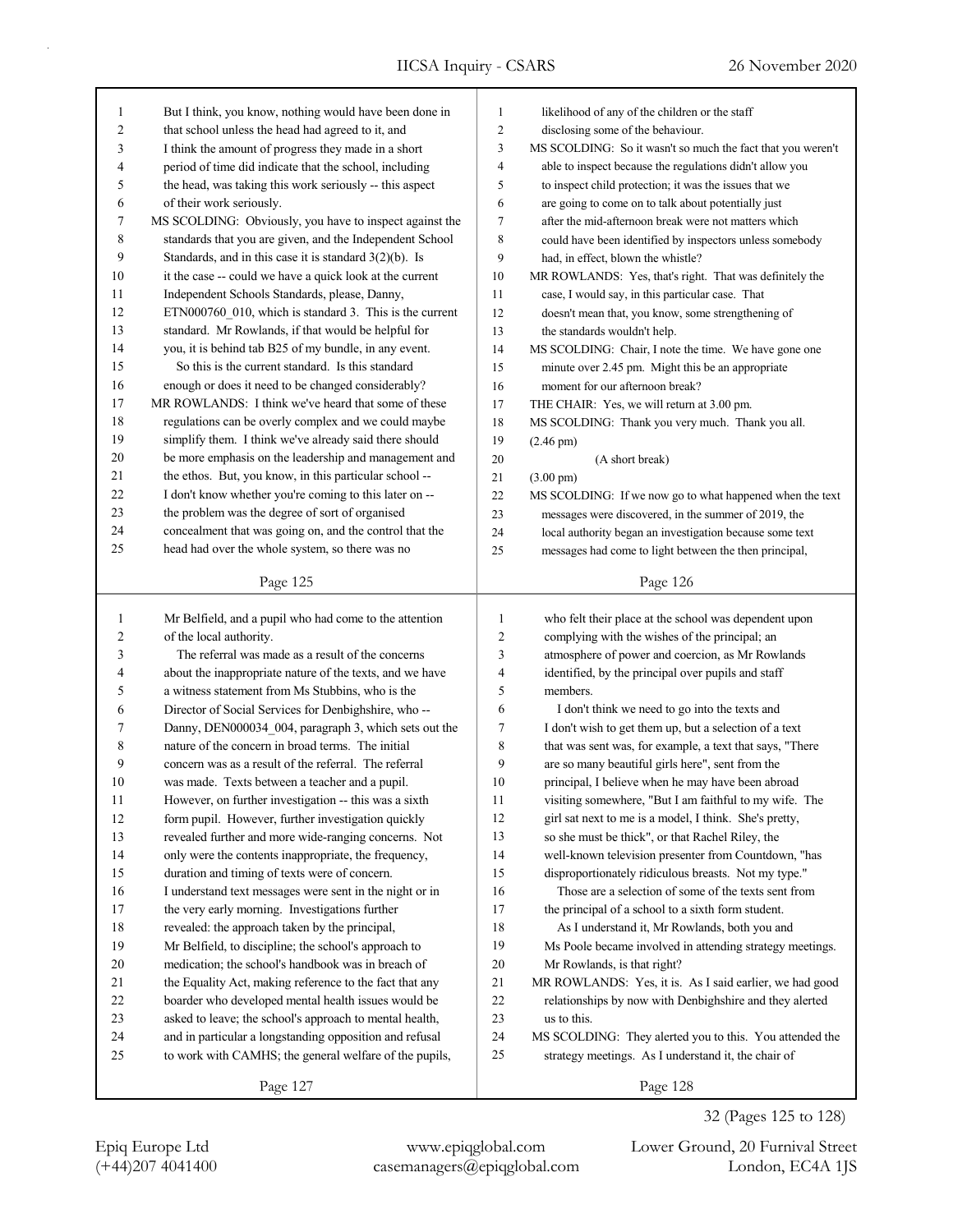| 1              | the management council or management committee            | $\mathbf{1}$   | I think both yourself and Mr Rowlands were particularly    |
|----------------|-----------------------------------------------------------|----------------|------------------------------------------------------------|
| 2              | identified that there would be some form of independent   | $\overline{c}$ | concerned about. In particular, I understand there were    |
| 3              | investigation and some form of independent report into    | 3              | concerns that in some of the text messages -- or there     |
| $\overline{4}$ | what had gone on, or hadn't gone on, in respect of all    | 4              | appeared to be an issue that the principal considered      |
| 5              | the number of allegations.                                | 5              | himself to be the legal guardian of the boarders and,      |
| 6              | Mr Rowlands, were you happy with that as an               | 6              | therefore, was able to have more of a familial             |
| 7              | approach?                                                 | 7              | relationship, shall we say, and to speak to them or text   |
| 8              | MR ROWLANDS: I think we were, yes. I don't recall the     | 8              | them and engage in private conversations with them in      |
| 9              | detail but I think we were.                               | 9              | a way that other members of staff would not have been      |
| 10             | MS SCOLDING: Ms Poole, how about you? What did you think  | 10             | permitted to do. Is that right, Ms Poole or Mr Rowlands    |
| 11             | of that approach?                                         | 11             | or Dr Jones?                                               |
| 12             | MS POOLE: I think there were some initial concerns about  | 12             | MS POOLE: That is how he saw himself. I'm not sure that it |
| 13             | the level of independence, because, originally, I think   | 13             | was just his status as guardian that did that, because     |
| 14             | the original suggestion was that it was going to be       | 14             | he'd exempted himself from any of the policies and         |
| 15             | a governor who did the investigation, and that was felt   | 15             | procedures that said you shouldn't do that as principal.   |
| 16             | not to be independent enough, and there was some          | 16             | MR ROWLANDS: I think that -- we had some concern as well   |
| 17             | backwards and forwards discussions with the school about  | 17             | about the clarity about what is meant by "harm".           |
| 18             | who -- what constituted independence. So initially not.   | 18             | MS SCOLDING: Yes.                                          |
| 19             | But afterwards, yes.                                      | 19             | MR ROWLANDS: Because sometimes it was said, "Well, there   |
| 20             | MS SCOLDING: As I understand it, I mean, it is absolutely | 20             | wasn't a harm" or, "There wasn't a risk of harm", and we   |
| 21             | clear that there were no criminal offences committed      | 21             | found this difficult to comprehend, because clearly        |
| 22             | here. However, I think what was as concerning, which      | 22             | there was emotional abuse, so the definition of "mental    |
| 23             | emerged from the investigation, was not necessarily the   | 23             | harm" and what constitutes abuse I think does need         |
| 24             | texts but what that showed about the atmosphere at the    | 24             | a certain amount of clarification around this idea of      |
| 25             | school and the controlling patterns of behaviour which    | 25             | coercive control.                                          |
|                |                                                           |                |                                                            |
|                | Page 129                                                  |                | Page 130                                                   |
|                |                                                           |                |                                                            |
|                |                                                           |                |                                                            |
| $\mathbf{1}$   | MS SCOLDING: Professor Holland, you have put your hand up | $\mathbf{1}$   | PROF HOLLAND: At that point, I met the young woman in      |
| $\overline{c}$ | and I was about to come to you to say that, at about the  | $\overline{c}$ | a group setting, as you've mentioned already, when         |
| 3              | same time as the text -- as Denbighshire were involved,   | 3              | I talked about my role and about rights, and I do          |
| 4              | in fact, quite separately, a young woman came and         | $\overline{4}$ | remember one of the young people present asking whether    |
| 5              | approached you after you'd given a talk about the         | 5              | all these rights applied in private schools as well, and   |
| 6              | UN Convention on the Rights of the Child and disclosed    | 6              | I now know it was the same young woman, and I said,        |
| 7              | to you, at a slightly later date, that she was concerned  | 7              | "Yes, they certainly do. Everyone has the same rights,     |
| 8              | about the actions of Mr Belfield, and you set out the     | 8              | no matter what". A few weeks later, I received a very      |
| 9              | nature of those allegations at paragraph 2.1 of your      | 9              | long letter from the young woman, from the girl, with      |
| 10             | witness statement. Danny, would you mind getting up       | 10             | these details in, and of course we immediately -- the      |
| 11             | CFW000015_003.                                            | 11             | same day, because of the serious nature of                 |
| 12             | If we can get those up. Danny, would you mind             | 12             | the safeguarding concerns, took action to contact the      |
| 13             | enlarging 2.1? These are the messages. This is -- he      | 13             | local authority to check that they were aware of it and    |
| 14             | started messaging her on Instagram, where she'd been      | 14             | they were taking action, which they assured us they were   |
| 15             | spending an increasing amount of time. Reference to the   | 15             | and explained about where they were at in the process,     |
| 16             | female's physical appearance, physical appearance of      | 16             | and we also spoke to people who were looking after her     |
| 17             | others. I have read out some selection of those. Then     | 17             | at the time to make sure she was all right.                |
| 18             | Mr Belfield made the female pupil a full boarder without  | 18             | From that point on, I had, really, three clear goals       |
| 19             | referring to the management of the school. Insisted an    | 19             | as to what to do in this situation. The first was to       |
| 20             | accompanying her to see her therapist. Refused to allow   | 20             | ensure that the young -- the girl herself was safe and     |
| 21             | her to take medication. Insisted that he be present       | 21             | being looked after and her well-being being safeguarded    |
| 22             | when she saw her social worker. And the rest of that is   | 22             | because it was quite clear that this had had an enormous   |
| 23             | then irrelevant.                                          | 23             | impact on her -- this is what she told us in the           |
| 24             | Professor Holland, when those disclosures were made       | 24             | letter -- and she herself was extremely disappointed and   |
| 25             | to you, what did you do?                                  | 25             | worried and concerned about the lack of action that had    |

(+44)207 4041400 casemanagers@epiqglobal.com London, EC4A 1JS Epiq Europe Ltd www.epiqglobal.com Lower Ground, 20 Furnival Street

33 (Pages 129 to 132)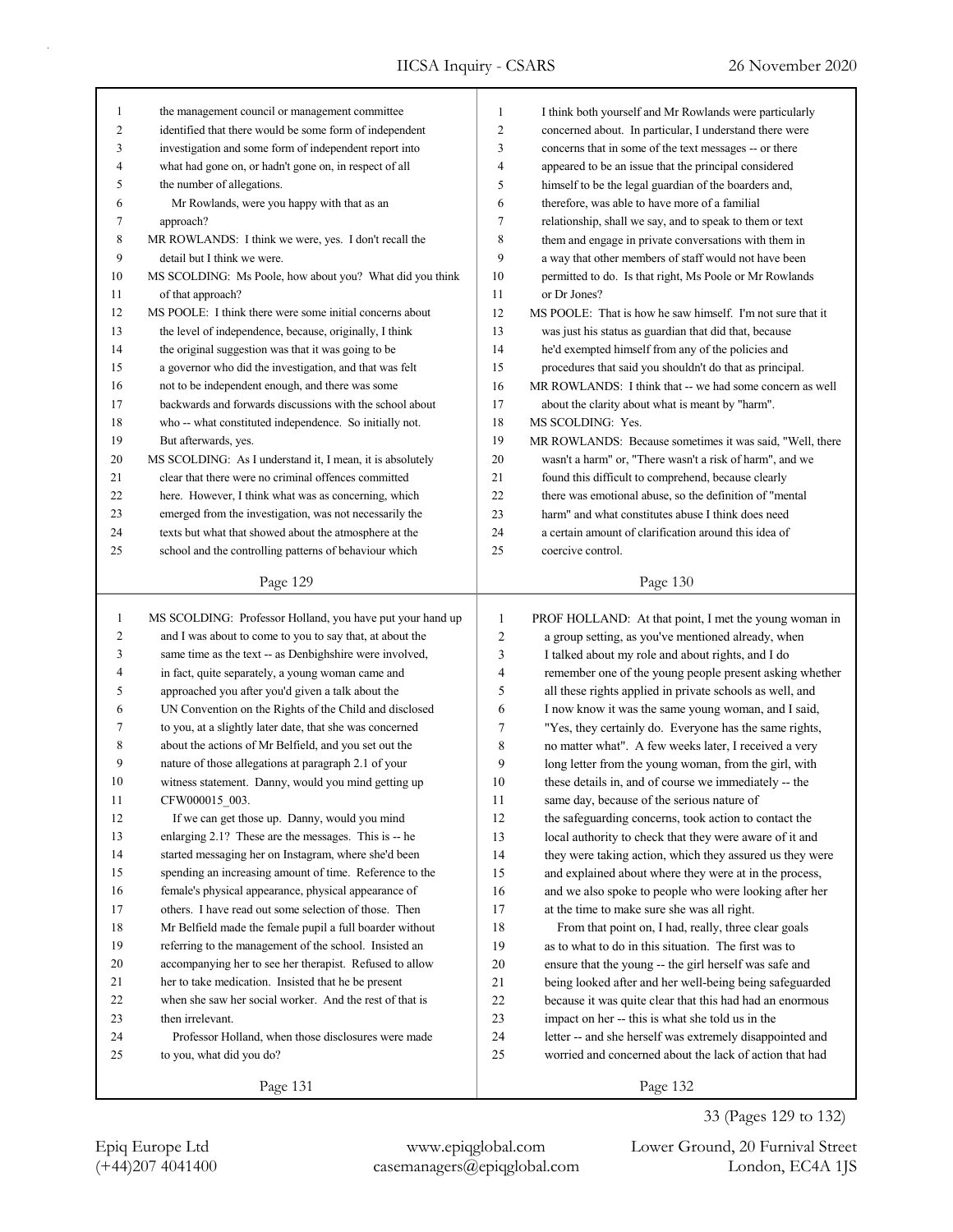| 1            | been taken as a result and the fact that the headteacher  | $\mathbf{1}$   | girl who we remained in touch with, have remained in        |
|--------------|-----------------------------------------------------------|----------------|-------------------------------------------------------------|
| 2            | had not been dismissed and could be a risk to others.     | $\overline{c}$ | touch with, was very concerned, as you might imagine,       |
| 3            | So she was our first concern, of course:                  | 3              | about this, as was I, knowing the nature of                 |
| 4            | My second concern was to make sure all the agencies       | 4              | the allegations that had been made.                         |
| 5            | would do all the things they should do. My main role is   | 5              | You know, we had seen screenshots of these messages,        |
| 6            | to make sure that others do the right investigations.     | 6              | so they were really -- it was really solid evidence.        |
| 7            | It is not in my legislation for me to investigate at the  | 7              | So I asked the school for a copy of                         |
| 8            | same time as others. So I made sure that everyone was     | 8              | the investigation itself. Initially, they were --           |
| 9            | doing the things they should do and I was assured and     | 9              | I think, quite rightly, they asked for the legal powers     |
| 10           | given evidence that a process was being gone through.     | 10             | which I was using to request this very sensitive            |
| 11           | Then the third thing, as I have already discussed         | 11             | information. I provided them with the legal basis of my     |
| 12           | earlier this afternoon, was to identify the evident gaps  | 12             | request, and they did indeed present me with an             |
| 13           | in regulations that were allowing this situation to go    | 13             | unredacted copy of the report, which I believe the local    |
| 14           | on for a painfully long time for this girl.               | 14             | authority had not, at that point, been themselves shared    |
| 15           | The reason I raised my hand just now, because             | 15             | with, they had only had a redacted copy at that point.      |
| 16           | I wanted to mention the independent -- the quality of     | 16             | And I read the whole report and wrote my own analysis of    |
| 17           | the independent investigation from my point of view.      | 17             | it. It was a very full report which brought up lots of      |
| 18           | MS SCOLDING: Yes.                                         | 18             | new concerns for me further to the concerns that the        |
| 19           | PROF HOLLAND: So I became aware that an independent       | 19             | young person had raised with me, particular concerns        |
| 20           | investigation had been commissioned, which, you know,     | 20             | about the controlling nature and the attitudes to mental    |
| 21           | was the correct process, and had reported and that, as    | 21             | health in particular. I was very concerned that young       |
| 22           | a result of the report, the headteacher had not actually  | 22             | people were being discouraged from disclosing mental        |
| 23           | been dismissed.                                           | 23             | health issues and, you know, we are talking about most      |
| 24           | MS SCOLDING: Yes.                                         | 24             | of the boarders being a long way from home, from            |
| 25           | PROF HOLLAND: Indeed, had returned to the school, and the | 25             | overseas, and we have already established there wasn't      |
|              |                                                           |                |                                                             |
|              | Page 133                                                  |                | Page 134                                                    |
|              |                                                           |                |                                                             |
|              |                                                           |                |                                                             |
| $\mathbf{1}$ | a proper independent guardianship system, so the head     | $\mathbf{1}$   | government -- in fact, in my current most recent annual     |
| 2            | had set himself up as a guardian, so they didn't have --  | $\sqrt{2}$     | report.                                                     |
| 3            | I believe there was an Independent Listener, but we have  | 3              | The first Children's Commissioner -- I'm the                |
| 4            | already heard there were flaws in that as well.           | 4              | third -- conducted a very large case review which I have    |
| 5            | So I felt that these young people were being              | 5              | presented --                                                |
| 6            | discouraged from sharing any mental health issues, and    | 6              | MS SCOLDING: Which you mentioned in your witness statement, |
| 7            | indeed this young person had been discouraged or banned   | 7              | yes.                                                        |
| 8            | from taking medication that she had been prescribed for   | 8              | PROF HOLLAND: Yes, the Clywch Inquiry about alleged sexual  |
| 9            | her mental health.                                        | 9              | abuse by a deceased teacher of children in a maintained     |
| 10           | So there were additional concerns for me, having          | 10             | school. The lack of an independent investigation in         |
| 11           | read the report; and the report gives great detail about  | 11             | that case was evident and was one of the recommendations    |
| 12           | concerns staff had about the head's attitude as well.     | 12             | of the report, and the government put in -- the Welsh       |
| 13           | And yet the conclusions of that independent               | 13             | Government did put in a system after that inquiry for       |
| 14           | investigation were that the headteacher did not           | 14             | independent investigation.                                  |
| 15           | represent a risk to children.                             | 15             | More recently, we have had concerns, as an office,          |
| 16           | I'm sorry, I'm quoting now from memory, and I think       | 16             | about the means of local authorities to carry out           |
| 17           | he said that the -- the independent investigators also    | 17             | investigations or to commission others to do so after       |
| $18\,$       | said there was no reason he wasn't suitable to work with  | 18             | the government stopped funding one company to do it.        |
| 19           | children, or at least that was what the witnesses had     | 19             | I don't have any strong feelings about which company        |
| $20\,$       | said, although they did say he had a disciplinary case    | 20             | should do it, but I do feel local authorities should be     |
| 21           | to answer. So I was really concerned about the quality    | 21             | able to draw on a company with real expertise in these      |
| 22           | of that investigation which really reinforced for me      | 22             | matters in order to commission, quickly, independent        |
| 23           | wider concerns I have, actually, about independent        | 23             | investigations, and that the same should be true for        |
| 24           | investigations in Wales where there are allegations       | 24             | independent schools, of course.                             |
| 25           | against staff, something that I've raised with            | $25\,$         | So I was very concerned that, faced with all of this        |
|              | Page 135                                                  |                | Page 136                                                    |

34 (Pages 133 to 136)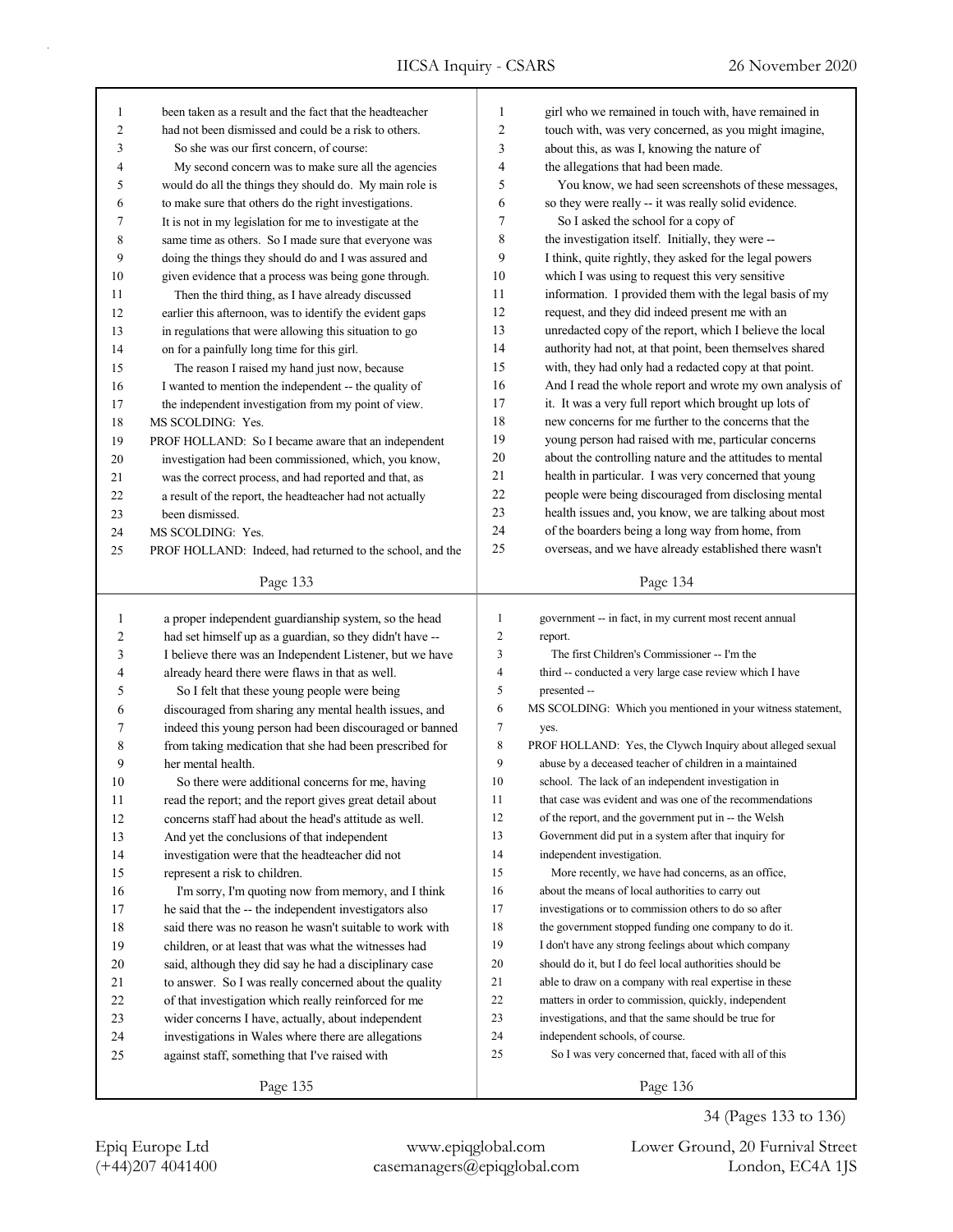| 1              | evidence, any person with real experience of issues of      | $\mathbf{1}$   | "Does not pose a risk of harm; does not indicate that he    |
|----------------|-------------------------------------------------------------|----------------|-------------------------------------------------------------|
| 2              | grooming and sexual abuse would come to a conclusion        | 2              | is a risk to children; does not indicate that he is         |
| 3              | that this teacher was suitable to work with children.       | 3              | unsuitable to work with children."                          |
| 4              | MS SCOLDING: Maybe it would be helpful, whilst you have     | 4              | Professor Holland, I'm just sort of getting up what         |
| 5              | been helpfully talking about your concerns about            | 5              | you had already said from memory which caused you           |
| 6              | independent investigations, do you think that, in these     | 6              | concern.                                                    |
| 7              | sorts of circumstances, therefore, there should always      | 7              | Ms Poole, can I turn to yourself and Mr Rowlands            |
| 8              | be an independent investigation -- where there are          | 8              | now. Had you seen a copy of this investigation report       |
| 9              | allegations of alleged abusive behaviour by a member of     | 9              | or had there been any negotiation or discussion with you    |
| 10             | staff concerning pupils at the school, that the school      | 10             | about the nature of this report and who should be doing     |
| 11             | should always commission, or whoever it is who is           | 11             | it?                                                         |
| 12             | responsible should always commission an independent         | 12             | MR ROWLANDS: I think we were all in a similar situation to  |
| 13             | report? Is that something you think that's necessary?       | 13             | Professor Holland. We all struggled to get the report       |
| 14             | PROF HOLLAND: It is, and that would be expected in          | 14             | and then, when we got it, it was very heavily redacted.     |
| 15             | maintained schools in Wales.                                | 15             | Eventually, when we saw it, we were in disagreement with    |
| 16             | MS SCOLDING: If we go to the conclusions that the           | 16             | it. What we did was, we advised that the part IV should     |
| 17             | particular reviewer made of this report, it is              | 17             | be re-established to investigate further because, you       |
| 18             | DEN000033_119. Safeguarding concerns. So this is the        | 18             | know, we weren't satisfied with the position we'd got       |
| 19             | conclusion:                                                 | 19             | to.                                                         |
| 20             | "Consider whether TB has behaved in a way                   | 20             | MS SCOLDING: Ms Poole, do you have anything you wish to add |
| 21             | [Mr Belfield] that has harmed a child or may have harmed    | 21             | to that?                                                    |
| 22             | a child; behaved in a way that he would pose a risk of      | 22             | MS POOLE: No. I would echo that. I think the problem with   |
| 23             | harm; behaved in a way that indicates he would be           |                |                                                             |
| 24             | unsuitable."                                                | 23             | us getting an unredacted copy, which took lots and lots     |
|                |                                                             | 24             | of correspondence, speaks to our lack of powers to          |
| 25             | Then it says "Facts established" and then it says,          | 25             | actually request information, which we can do for those     |
|                | Page 137                                                    |                | Page 138                                                    |
|                |                                                             |                |                                                             |
|                |                                                             |                |                                                             |
| $\mathbf{1}$   | services that we regulate, who would have had to provide    | 1              | right?                                                      |
| $\overline{c}$ | it to us. We didn't have those powers in this case.         | $\overline{c}$ | DR JONES: Yes, that's right. We can ask, but they don't     |
| 3              | MS SCOLDING: Dr Jones, does the Welsh government not have   | $\mathfrak{Z}$ | have to provide.                                            |
| $\overline{4}$ | those powers, to ask for an unredacted copy? Does it        | $\overline{4}$ | MS SCOLDING: Thank you. There were two other issues         |
| 5              | have those powers to ask independent schools to provide     | 5              | I wanted to raise with all of you which raise some          |
| 6              | copies of relevant documentation, or does it not have       | 6              | general issues about issues to do with guardianship and     |
| 7              | those powers at the moment?                                 | 7              | the role of teachers and members of staff when looking      |
| 8              | DR JONES: It doesn't. We did ask for an unredacted copy.    | 8              | after children, particularly international students,        |
| 9              | What we got is a very heavily redacted copy.                | 9              | which came up in phase 1 of our investigation.              |
| 10             | MS SCOLDING: So even though you are the people that could   | 10             | Danny, would you mind getting up DEN000033 006 over         |
| 11             | ultimately have oversight -- I mean, would you have had     | 11             | to 007, please. There are a number of issues which          |
| 12             | to issue some sort of litigation proceedings in order to    | 12             | arise here. Can you please highlight "Social media" and     |
| 13             | get an unredacted copy, do you think?                       | 13             | "Guardian arrangements" and "Access arrangements" and       |
| 14             | DR JONES: I think we probably would have -- we would have   | 14             | then the rest of it doesn't need to be on -- down to the    |
| 15             | had to probably arrange a meeting with the chair and        | 15             | end of paragraph 20, please. Thank you. This was the        |
| 16             | actually gone up the -- whether they would have provided    | 16             | position as the independent investigator found it:          |
| 17             | the document when we were there is a different matter.      | 17             | "The school's social media policy prohibits staff           |
| 18             | I think taking a personal touch might have been one         | 18             | from contacting students "                                  |
| 19             | thing that we could have tried.                             | 19             | That's a quite standard policy that most schools            |
| 20             | MS SCOLDING: But you don't have any powers at the moment to | 20             | operate:                                                    |
| 21             | sit there and say, "Some serious allegations have been      | 21             | "However, an exception is made for TB as the                |
| 22             | made. The local authority is investigating. As the          | 22             | principal and the school's DSP and head of boarding on      |
| 23             | regulator, we want to see unredacted copies of these        | 23             | the basis that the school is an international boarding      |
| 24             | reports so that we can understand the unvarnished           | 24             | school and because TB is the guardian. The school           |
| 25             | concerns and the unvarnished investigation"; is that        | 25             | understands that, as a guardian, he conducts his            |
|                | Page 139                                                    |                | Page 140                                                    |

(+44)207 4041400 casemanagers@epiqglobal.com London, EC4A 1JS Epiq Europe Ltd www.epiqglobal.com Lower Ground, 20 Furnival Street

35 (Pages 137 to 140)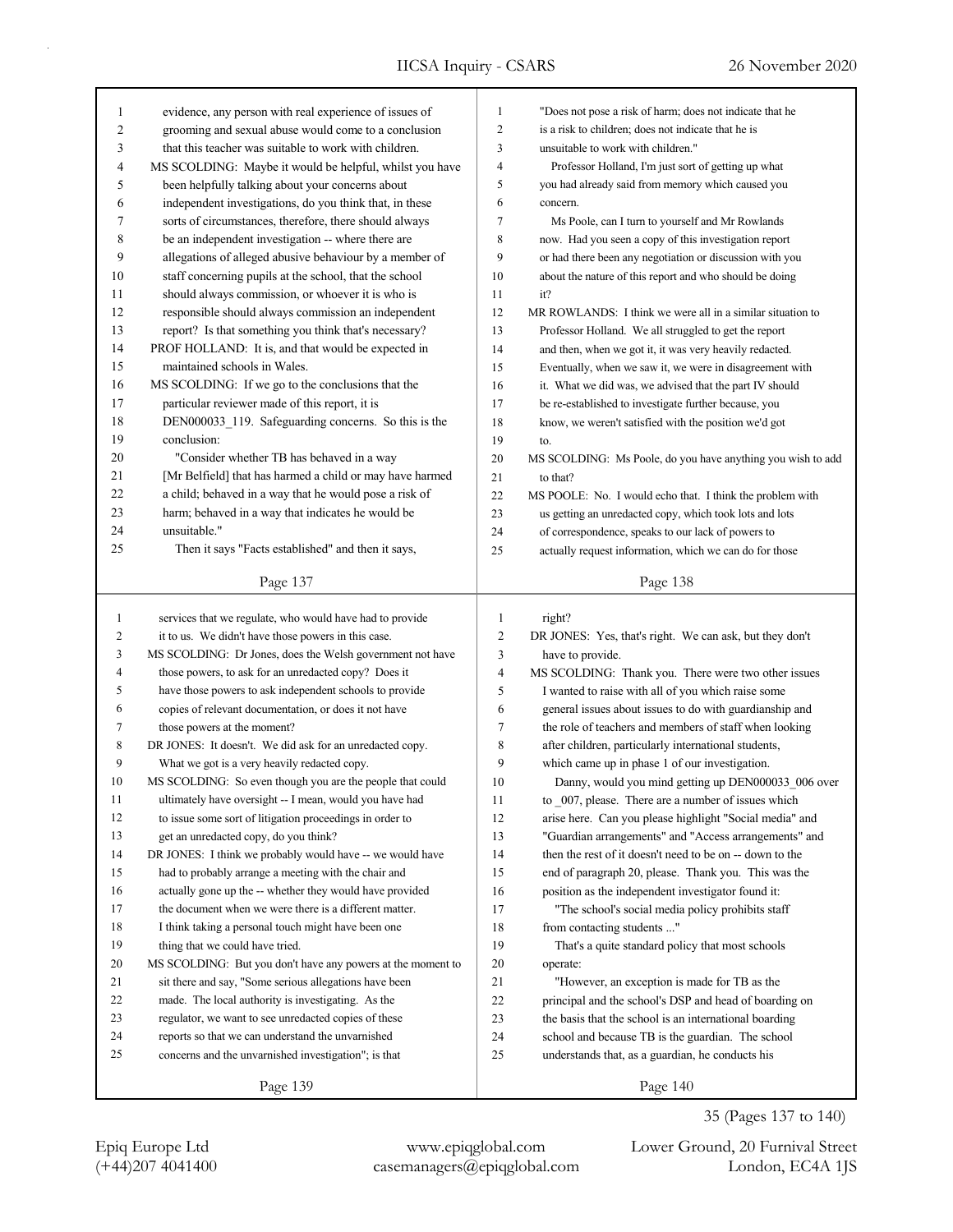| 1                              | relationship with those students generally through                                                               | $\mathbf{1}$   | for the holidays, they are not allowed to stay away from                                              |
|--------------------------------|------------------------------------------------------------------------------------------------------------------|----------------|-------------------------------------------------------------------------------------------------------|
| 2                              | messaging and he considers that this element of                                                                  | $\overline{c}$ | school for any period of time unless accompanied.                                                     |
| 3                              | the relationship to be more akin to a parent role than                                                           | 3              | Can I just double-check with Ms Poole, do the                                                         |
| 4                              | that of a principal role.                                                                                        | 4              | National Minimum Standards for residential schools                                                    |
| 5                              | "An anonymous referral has also been made in                                                                     | 5              | require you, when looking at boarding welfare, to                                                     |
| 6                              | relation to another pupil.                                                                                       | 6              | examine the appropriateness of any guardianship                                                       |
| 7                              | "Guardian arrangements.                                                                                          | 7              | arrangements?                                                                                         |
| 8                              | "TB considers himself to be the guardian for all                                                                 | $\,$ 8 $\,$    | MS POOLE: Guardianship arrangements are in the national --                                            |
| 9                              | boarders at the school. TB has referred to himself as                                                            | 9              | can you hear me?                                                                                      |
| 10                             | the UK parent for boarders at the school.                                                                        | 10             | MS SCOLDING: Yes, I can.                                                                              |
| 11                             | "The policy by which TB is regarded as the guardian                                                              | 11             | MS POOLE: Sorry, they are in the National Minimum Standards                                           |
| 12                             | of all the boarders rather than the school using                                                                 | 12             | but we are not required to look at that. We do look at                                                |
| 13                             | guardian agencies was introduced in September 2008."                                                             | 13             | it in the mix of a whole range of things. I think what                                                |
| 14                             | Then it seems parents of overseas boarders have to                                                               | 14             | Ruthin School has taught us is it's something we need to                                              |
| 15                             | sign a parental responsibility form in that TB will                                                              | 15             | scrutinise in more detail.                                                                            |
| 16                             | personally be responsible for their child's welfare and                                                          | 16             | MS SCOLDING: So you haven't identified or noticed this                                                |
| 17                             | to delegate that. The precise ambit of the delegation                                                            | 17             | policy which seemed to identify -- if we can be clear,                                                |
| 18                             | is not made as clear as it could be.                                                                             | 18             | there are a large number of boarders at this school that                                              |
| 19                             | Following the concerns, documents signed by UK                                                                   | 19             | come from abroad so it is not a situation of Mr Belfield                                              |
| 20                             | boarders and overseas boarders are different. To date,                                                           | 20             | having been the guardian for half a dozen pupils.                                                     |
| 21                             | no documents of the kind signed by the parents of UK                                                             | 21             | I mean, we are talking about tens of -- dozens of pupils                                              |
| 22                             | boarders have been traced in the case of [irrelevant].                                                           | 22             | that we would have been guardian for. Is that right?                                                  |
| 23                             | TB is required to give permission to any boarder to stay                                                         | 23             | MS POOLE: It is. We did identify after this -- well, in                                               |
| 24                             | anywhere off the school site overnight. During term                                                              | 24             | our 2019 report, we did identify it and raised it as an                                               |
| 25                             | time and in the event that boarders stay at the school                                                           | 25             | issue, but we hadn't previously.                                                                      |
|                                | Page 141                                                                                                         |                | Page 142                                                                                              |
|                                |                                                                                                                  |                |                                                                                                       |
| $\mathbf{1}$<br>$\overline{c}$ | MS SCOLDING: At the moment, Wales, like England, there is<br>no licensing or registration system for educational | $\mathbf{1}$   | "Any guardians  are subject to  [relevant] CRB                                                        |
|                                |                                                                                                                  |                |                                                                                                       |
|                                |                                                                                                                  | $\overline{c}$ | checks                                                                                                |
| 3                              | guardians. So either the school does it or you can have                                                          | 3              | " regularly monitors the suitability "                                                                |
| 4                              | independent people who take on that role. But, as                                                                | 4              | Ms Poole, this is largely a question for you. Was                                                     |
| 5                              | I understand, there's no registration or licensing.                                                              | 5              | the arrangement in respect of Mr Belfield adequate or                                                 |
| 6                              | Dr Jones, do you think that something that's come                                                                | 6              | appropriate in all the circumstances?                                                                 |
| 7                              | out of this case is the need for greater regulation and                                                          | 7              | MS POOLE: No.                                                                                         |
| 8                              | scrutiny of what goes on in respect of guardianship?                                                             | 8              | MS SCOLDING: In fact, I think you may have known about this                                           |
| 9                              | DR JONES: Yes. I think Mr Heaney confirmed this morning                                                          | 9              | in 2018. Can we go, please, to INQ004966 003. I think                                                 |
| 10                             | that it is something that he would look at. So, yes,                                                             | 10             | that's behind tab B2 of your bundle. This is the 2018                                                 |
| 11<br>12                       | just to confirm and follow up what he said.                                                                      | 11<br>12       | inspection. It says there:                                                                            |
| 13                             | MS SCOLDING: Mr Rowlands, is there anything in the<br>Independent School Standards about the need to look at     | 13             | "The principal, Toby Belfield, acts as legal<br>guardian for all overseas pupils during their time at |
| 14                             | guardianship arrangements that a school might make as                                                            | 14             | Ruthin School. The vice principal is the head of                                                      |
| 15                             | opposed to independent guardianship arrangements?                                                                | 15             | boarding."                                                                                            |
| 16                             | MR ROWLANDS: I believe not. Not in terms of what we cover                                                        | 16             | Now, if that wasn't appropriate when you saw it in                                                    |
| 17                             | in Estyn, no. I think it's something CIW does.                                                                   | 17             | 2019, and we have just looked at it now, why was no                                                   |
| 18                             | MS SCOLDING: In fact, I think it is standard 22, Ms Poole.                                                       | 18             | comment made about that during the course of the 2018                                                 |
| 19                             | Danny, can we just get it up briefly, page 036 of                                                                | 19             | report, Ms Poole? Do you know?                                                                        |
| 20                             | CIW000005:                                                                                                       | $20\,$         | MS POOLE: Sorry, I thought you meant -- the issue that we                                             |
| 21                             | "Boarders' welfare is protected in any                                                                           | 21             | found, and we took advice on this, was him acting for                                                 |
| 22                             | appointment                                                                                                      | 22             | non-overseas pupils as the guardian, not the overseas                                                 |
| 23                             | "Any guardians  should be subject to the same                                                                    | 23             | pupils. So that was the issue that we were focusing                                                   |
| 24                             | recruitment checks as staff                                                                                      | 24             | down on, where he was trying to assume parental                                                       |
| 25                             | "The school makes it clear                                                                                       | 25             | responsibility for pupils who were not overseas.                                                      |

36 (Pages 141 to 144)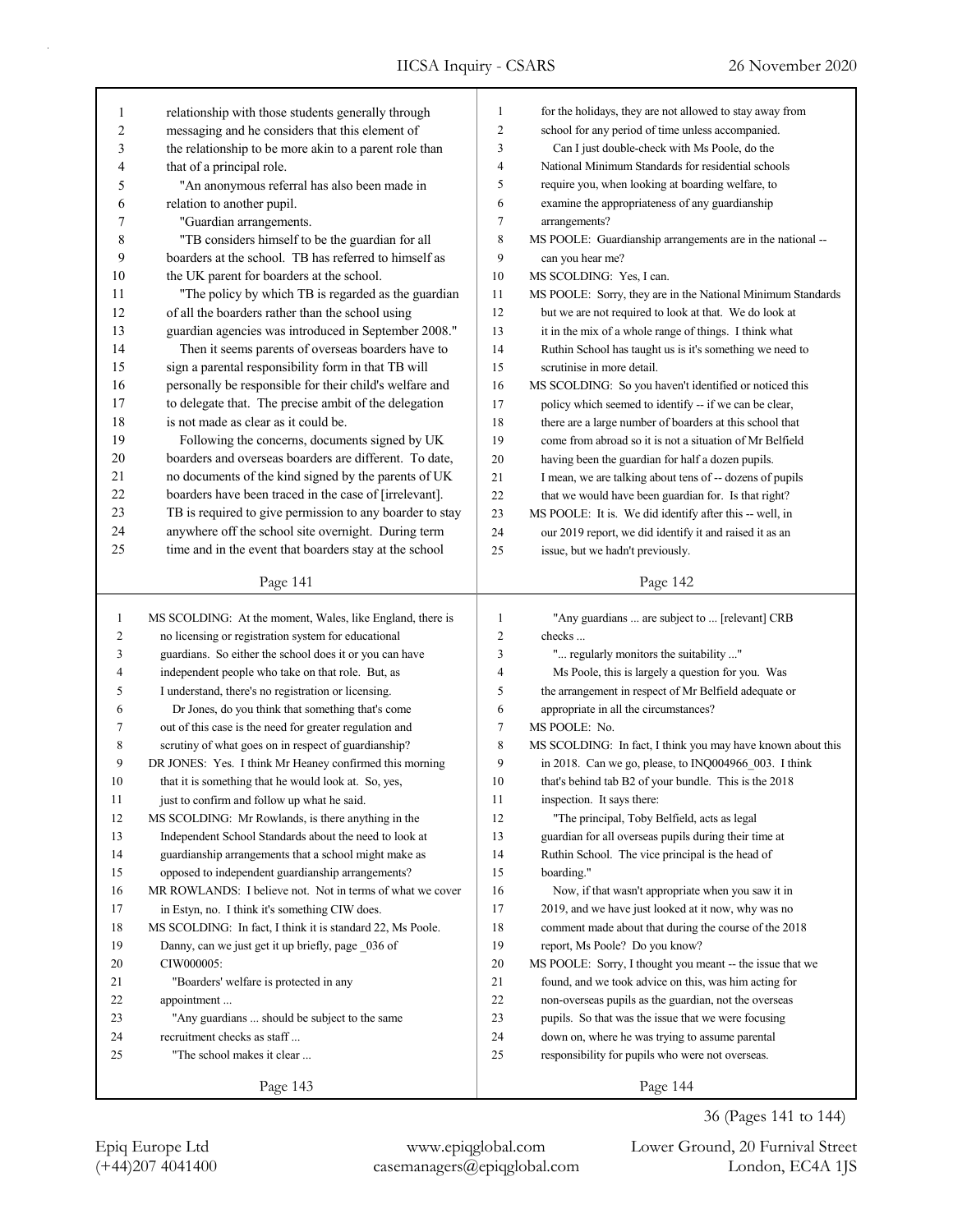| 1      | MS SCOLDING: Let's leave aside -- even if he puts himself   | $\mathbf{1}$   | The key issue here, of course, is a guardian              |
|--------|-------------------------------------------------------------|----------------|-----------------------------------------------------------|
| 2      | forward as the legal guardian for all overseas pupils,      | $\overline{2}$ | provides someone separate from the school who can look    |
| 3      | is that an acceptable arrangement, for the principal to     | 3              | after their welfare, and who they can talk to, who they   |
| 4      | be the educational guardian for all these pupils who        | $\overline{4}$ | may even go and stay with, you know, in a situation like  |
| 5      | come from overseas? Is it appropriate that he has that      | 5              | a pandemic, when they can't return home.                  |
| 6      | level of control over them? So he's the head and he's       | 6              | Therefore, you know, we would -- we really need them      |
| 7      | responsible for all aspects of their care and welfare?      | 7              | to have enough checks and balances to make sure that      |
| 8      | MS POOLE: The answer has to be no. With hindsight, we       | 8              | children are safe in the care of others as we do in       |
| 9      | would absolutely say, no, that's not appropriate. But       | 9              | other situations. So we would be in favour of greater     |
| 10     | that was the situation at that time.                        | 10             | regulation of guardians.                                  |
| 11     | MS SCOLDING: Professor Holland, do you have any views about | 11             | I'm aware the school now, which, you know, the            |
| 12     | this issue to do with educational guardianship?             | 12             | school as a whole has introduced all sorts of changes     |
| 13     | PROF HOLLAND: Yes, and, again, I think this case has        | 13             | since the change of principal, and one of which is they   |
| 14     | highlighted issues that, as an office, hadn't been          | 14             | have appointed a much more established guardian service,  |
| 15     | highlighted to us before. We hadn't had any casework or     | 15             | which is part of an association -- I'm just reading now,  |
| 16     | engagement with legal guardianships. It wasn't an issue     | 16             | the association for the education and guardianship of     |
| 17     | we were particularly aware of before.                       | 17             | international students, which at least carries out its    |
| 18     | When I read the independent investigation report and        | 18             | own checks.                                               |
| 19     | it said as an established fact that the headteacher         | 19             | MS SCOLDING: Yes.                                         |
| 20     | was -- had legal parental responsibility for pupils --      | 20             | PROF HOLLAND: That's, of course, a voluntary check and it |
| 21     | boarding pupils in the school, I was, of course,            | 21             | is voluntary for a school to use a guardian service that  |
| 22     | absolutely baffled by that because that's not a legal       | 22             | is part of that association, but it is certainly a much   |
| 23     | possibility for him to take on.                             | 23             | higher bar of safeguard than what was in place before.    |
| 24     | MS SCOLDING: Not without an order from the court, anyway.   | 24             | But there is nothing to require a school to use           |
| 25     | PROF HOLLAND: Absolutely. You can't just assume it.         | 25             | a service like that and there is nothing -- and there     |
|        |                                                             |                |                                                           |
|        | Page 145                                                    |                | Page 146                                                  |
|        |                                                             |                |                                                           |
|        |                                                             |                |                                                           |
| 1      | are no clear regulations on this, and it does feel like     | $\mathbf{1}$   | write down that the principal --                          |
| 2      | a gap.                                                      | $\sqrt{2}$     | MS SCOLDING: (Overspeaking) referral to CAMHS             |
| 3      | MS SCOLDING: Dr Jones, I think, has already commented upon  | $\mathfrak{Z}$ | (overspeaking).                                           |
| 4      | this.                                                       | $\overline{4}$ | MS POOLE: Unless that's recorded, then that is very       |
| 5      | There were two other issues I wanted to look at,            | 5              | difficult for us to know, but CAMHS can, at any time,     |
| 6      | Ms Poole, which may well be something that you may or       | 6              | raise concerns with us, and we would then use that to     |
| 7      | may not have been able to find out in previous              | $\tau$         | trigger whether we needed to have an inspection or not.   |
| 8      | inspections. The first of them was the relationship         | 8              | MS SCOLDING: Do you not think that this maybe shows that  |
| 9      | between the school and the Child and Adolescent Mental      | 9              | CAMHS should have -- I mean, given the fact that CAMHS    |
| 10     | Health Service and the head's approach to children          | 10             | would have known that pupils were either stopping         |
| 11     | receiving mental health support and treatment.              | 11             | treatment, weren't coming for treatment or there's        |
| 12     | I understand that there was a cool relationship, shall      | 12             | likely to have been some discussions, do you think that   |
| 13     | we say, and a somewhat sort of -- an approach which was,    | 13             | CAMHS should have informed someone, whether it's the      |
| 14     | shall we say, sceptical about the approach.                 | 14             | local authority or yourselves or the government, which    |
| 15     | Is that something that you could have discovered in         | 15             | is the regulator, or Estyn, or even the Children's        |
| 16     | any of your inspections, Ms Poole, particularly given       | 16             | Commissioner, of those concerns?                          |
| 17     | the fact that you stressed to us this morning about         | 17             | MS POOLE: Yes, and ultimately it was CAMHS that triggered |
| 18     | listening to children, hearing the voice of children.       | 18             | the safeguarding referral in May. So they did do that.    |
| 19     | MS POOLE: We did, and we do, and in 2018 and 2019 we did    | 19             | I suppose it's the threshold at which they raise          |
| $20\,$ | speak to a significant number of young people who didn't    | 20             | concerns that maybe are not safeguarding but they are     |
| 21     | raise the issue with us, and that's the difficulty,         | 21             | concerns about practice, so they may not reach the local  |
| 22     | isn't it? If that is not raised, whilst we look at          | 22             | authority safeguarding threshold, but we do always ask    |
| 23     | children's welfare plans, if it's not raised in there,      | 23             | professionals to raise issues with us, because we can     |
| 24     | and it's not going to be, you know, it is not going to      | 24             | just log those and they help us to build a picture and    |
| 25     | be said that the head -- it is -- if somebody doesn't       | 25             | inform our inspection planning. That is something we      |

(+44)207 4041400 casemanagers@epiqglobal.com London, EC4A 1JS Epiq Europe Ltd www.epiqglobal.com Lower Ground, 20 Furnival Street

37 (Pages 145 to 148)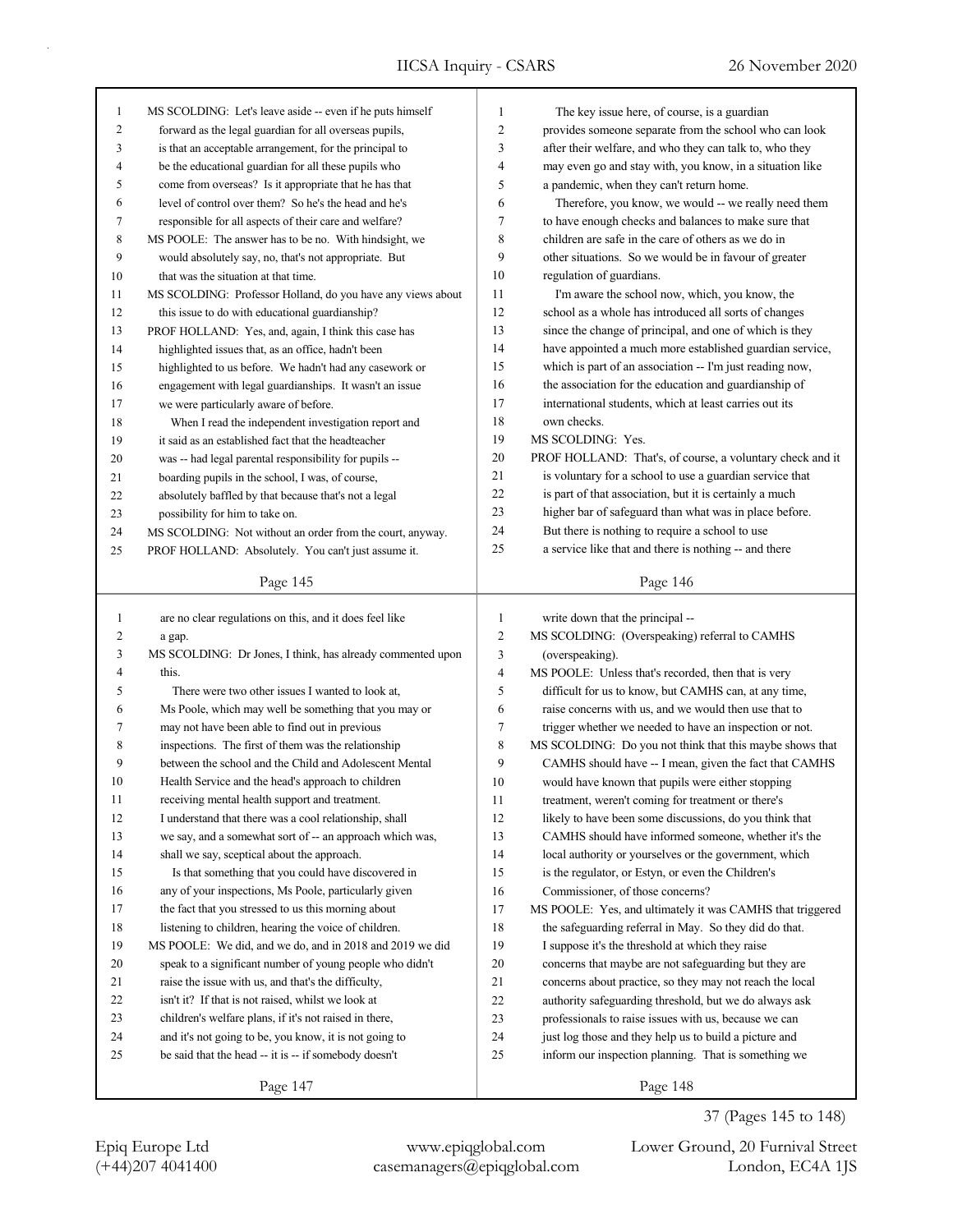| $\mathbf{1}$             | are always working on, about how we get feedback,        | $\mathbf{1}$   | to legally make her own decisions about accessing        |
|--------------------------|----------------------------------------------------------|----------------|----------------------------------------------------------|
| $\overline{c}$           | particularly with large health boards.                   |                | medication. So that was yet another concern I had about  |
| 3                        | MS SCOLDING: The particular concern in this case is      | 3              | the analysis in that report and the conclusions that     |
| $\overline{\mathcal{L}}$ | a number of the pupils we are talking about are sixth    | 4              | they reached. And, on accessing CAMHS in general, yes,   |
| 5                        | formers and, therefore, whilst they are children under   | 5              | of course that should be the same as accessing any other |
| 6                        | the purposes of the Children Act, obviously for the      | 6              | medical support or health support. It shouldn't be       |
| 7                        | purposes of receiving treatment, whether it's medical    | 7              | treated in any different way by a school. You know, the  |
| 8                        | treatment of any kind, the relevant test would be        | 8              | acts that were taken severely stigmatised mental health  |
| 9                        | Gillick or Fraser competence. Therefore, the majority    | 9              | conditions in the school, which I see as a real          |
| 10                       | of these children, given that they're at a very          | 10             | safeguarding risk when it may come to self-harm or even  |
| 11                       | high-achieving, academically -- a school which values    | 11             | suicidal ideation.                                       |
| 12                       | academic excellence, they would have been able to make   | 12             | MS SCOLDING: The other issue that I wanted to raise,     |
| 13                       | their own decisions about clinical treatment without     | 13             | Ms Poole, whether or not it would have been possible to  |
| 14                       | reference to their legal guardian, certainly when they   | 14             | find out, is about the social media policy, whereby the  |
| 15                       | were in the sixth form, if not, actually, from the age   | 15             | head would communicate with students to discuss academic |
| 16                       | of 14 or 15 from some aspects. Professor Holland, I see  | 16             | and other matters because he viewed it as his role in    |
| 17                       | you nodding your head. Is there anything you'd like to   | 17             | the guardian to do that. Why weren't you able to find    |
| 18                       | contribute as far as that's concerned?                   | 18             | out about that in 2018 or at any other time? It appears  |
| 19                       | PROF HOLLAND: Absolutely. That was part of my concern,   | 19             | to have been, from the independent investigation we have |
| 20                       | really, that, again, going back to that independent      | 20             | seen, quite common knowledge with senior staff that this |
| 21                       | investigation, you know, they noted that -- the head     | 21             | was what was happening.                                  |
| 22                       | claimed that the parents of the young person had         | 22             | MS POOLE: Because it wasn't raised with us. I think what |
| 23                       | supported him stopping the young person from accessing   | 23             | this does is speaks to the control that the head had     |
| 24                       | their medication, and yet, you know, it was clear to me  | 24             | that people would not speak up against him: teachers     |
| 25                       | that this was a competent young person who would be able | 25             | because they were afraid of their position; children and |
|                          |                                                          |                |                                                          |
|                          | Page 149                                                 |                | Page 150                                                 |
|                          |                                                          |                |                                                          |
|                          |                                                          |                |                                                          |
| $\mathbf{1}$             | young people because their academic attainment and their | $\mathbf{1}$   | this was published, or am I wrong about that?            |
| $\boldsymbol{2}$         | move on to university was predicated on him giving       | $\sqrt{2}$     | MR ROWLANDS: It was published.                           |
| $\mathfrak{Z}$           | a reference -- that was what they thought it was         | 3              | MS SCOLDING: Thank you. Can we go, Danny, to             |
| $\overline{\mathcal{L}}$ | predicated on -- and wouldn't speak out. That is         | $\overline{4}$ | INQ004968_003-004. There is a number of strengths:       |
| 5                        | a limitation of inspection, that if we don't see that,   | 5              | staff know the pupils well; pastoral arrangements;       |
| 6                        | if nobody tells us about it -- and there are so many     | 6              | strong sense of community; safeguarding policy is        |
| 7                        | policies and procedures in a school, if we don't pick up | 7              | appropriate; covers the key issue; the role of           |
| 8                        | that specific issue in that specific policy and follow   | 8              | the designated safeguarding person; staff handbook.      |
| 9                        | that as a line of enquiry, we won't know, and the        | 9              | Then it says:                                            |
| 10                       | difference in the 2019 inspection, in terms of people    | 10             | "Areas for development."                                 |
| 11                       | coming forward and speaking to us, was marked to the     | 11             | If I can maybe summarise them, which are: the            |
| 12                       | 2018 inspection, where teachers and children felt much   | 12             | council of management wasn't well versed about issues    |
| 13                       | freer and more empowered to talk to us, so -- yes,       | 13             | regarding safeguarding; reports to the council of        |
| 14                       | hugely different.                                        | 14             | management in respect of safeguarding were not fit       |
| 15                       | MS SCOLDING: We then have a situation where there's been | 15             | for -- were not, in effect, fit for purpose; and the     |
| 16                       | the independent report, which did identify that there    | 16             | safeguarding reports didn't necessarily cover things     |
| 17                       | needed to be disciplinary action taken against the then  | 17             | such as medical treatment policy and pupil behaviour.    |
| 18                       | principal, but didn't indicate there was any risk of     | 18             | There was no evidence of any robust review by the        |
| 19                       | harm. All of you, obviously, were concerned about this,  | 19             | council of management in safeguarding reports. There     |
| 20                       | as you have all indicated to myself.                     | 20             | was no adequate safeguarding culture. The principal was  |
| 21                       | Dr Jones, as I understand it, you sent                   | 21             | exempt from guidance and there was a lack of clarity     |
| $22\,$                   | Mr Rowlands' -- well, you sent not them personally, you  | 22             | between the designated safeguarding person and the       |
| 23                       | sent Care Inspectorate Wales and Estyn back in.          | 23             | designated safeguarding lead. The style of leadership    |
| 24                       | Mr Rowlands, can we go to your Ofsted report             | 24             | was what you said may be called autocratic and there was |
| 25                       | of November 2019 behind tab B4. Again, I don't think     | 25             | inadequate supervision in respect of nurses and          |

(+44)207 4041400 casemanagers@epiqglobal.com London, EC4A 1JS Epiq Europe Ltd www.epiqglobal.com Lower Ground, 20 Furnival Street

38 (Pages 149 to 152)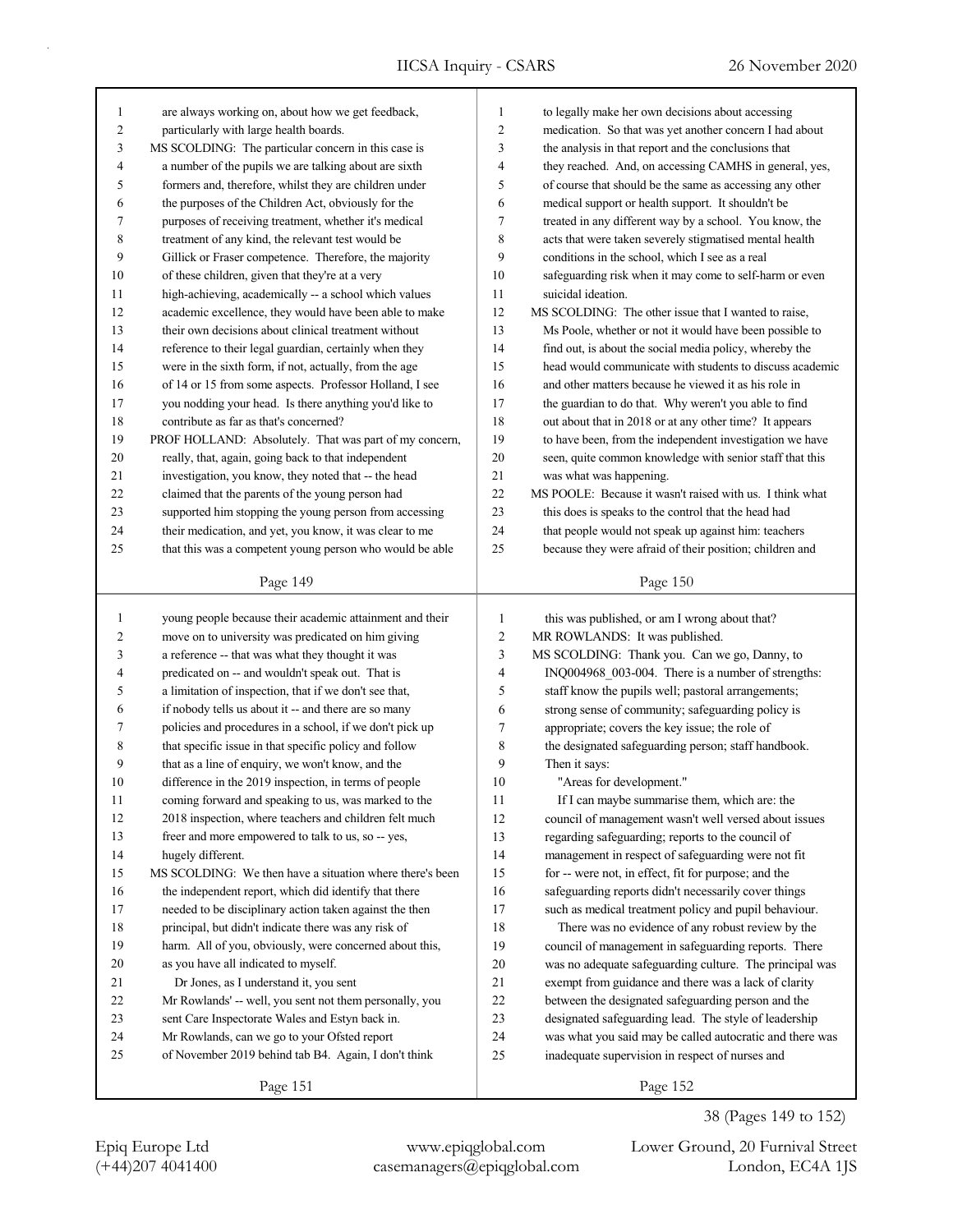| 1            | medication.                                                 | $\mathbf{1}$   | Was it simply that people told you a different story?       |  |
|--------------|-------------------------------------------------------------|----------------|-------------------------------------------------------------|--|
| 2            | We then see at page 005 the recommendations. Can            | 2              | Because I'm assuming things like reports on the position    |  |
| 3            | I just ask, first, why were those recommendations not       | 3              | of sanctions, physical restraint, you could have -- or      |  |
| 4            | obvious in the reports that you'd made in 2018,             | 4              | your inspectors could just have looked at the               |  |
| 5            | particularly around the council of management and its       | 5              | documentation to see whether or not that was being done.    |  |
| 6            | role in the oversight of safeguarding?                      | 6              | So what had changed? Was it a different sort of             |  |
| 7            | MR ROWLANDS: Well, because the procedures and policies we'd | 7              | inspection? Were you looking at different documents?        |  |
| 8            | identified, you know, the improvements from the previous    | 8              | It would be useful to know.                                 |  |
| 9            | focused visit, had meant that policies, suitable            | 9              | MR ROWLANDS: It was a different kind of inspection, a far   |  |
| 10           | policies, and procedures were put in place, and it          | 10             | more detailed inspection. As we explained this morning,     |  |
| 11           | seemed, at that point, that they were being implemented     | 11             | during an ordinary core inspection, a full inspection of    |  |
| 12           | and monitored appropriately.                                | 12             | the school, we would be spending the equivalent of about    |  |
| 13           | What had changed in the meantime, between this              | 13             | one HMI day looking at safeguarding, but this focused       |  |
| 14           | inspection and the core inspection, was that staff were     | 14             | inspection was entirely focused on safeguarding, so you     |  |
| 15           | willing to sort of spill the beans, but also that it was    | 15             | had two inspectors there for about three days.              |  |
| 16           | quite clear to us that when an incident -- a major          | 16             | MS SCOLDING: Okay.                                          |  |
| 17           | shortcoming of safeguarding had occurred, which is the      | 17             | MR ROWLANDS: So the detail was far more detailed. But       |  |
| 18           | behaviour of the head, that the policies weren't being      | 18             | I think what I previously said is the case. As we say       |  |
| 19           | implemented or applied properly.                            | 19             | in this report, many of the procedures were still fine,     |  |
| 20           | MS SCOLDING: I understand in respect of staff spilling the  | 20             | but people weren't actually implementing, applying, them    |  |
| 21           | beans, but what I don't understand is the issues to do      | 21             | or evaluating their effectiveness.                          |  |
| 22           | with the reporting safeguarding concerns to senior          | 22             | MS SCOLDING: Okay.                                          |  |
| 23           | leaders and that not being appropriately robust.            | 23             | MR ROWLANDS: The proof of that was the particular           |  |
| 24           | Because I'm assuming that's something that would have       | 24             | behaviours of the head that we knew about. And we           |  |
| 25           | been looked at by yourself in the previous inspection.      | 25             | didn't have that proof in the previous inspection.          |  |
|              |                                                             |                |                                                             |  |
|              | Page 153                                                    |                | Page 154                                                    |  |
|              |                                                             |                |                                                             |  |
|              |                                                             |                |                                                             |  |
| $\mathbf{1}$ | MS SCOLDING: Mr Rowlands, given that there are relatively   | 1              | The other option is, similar to what we do do               |  |
| 2            | few boarding schools in Wales, whether run by the state     | $\overline{c}$ | currently, if there is any question, that Welsh             |  |
| 3            | or run independently, do you think that the relatively      | 3              | Government ask us to go to in in a focused visit.           |  |
| 4            | concentrated nature of them meant that it would be          | $\overline{4}$ | MS SCOLDING: Dr Jones, I'm assuming you're listening to the |  |
| 5            | possible for you to inspect them more frequently and to     | 5              | answer to that question.                                    |  |
| 6            | do the sort of, what some people might call the kind of     | 6              | DR JONES: Yes.                                              |  |
| 7            | drains-up exercise you obviously did here, and do you       | $\tau$         | MS SCOLDING: Good.                                          |  |
| 8            | think that would be appropriate, given the vulnerability    | 8              | DR JONES: I think just one other issue I'd like to raise is |  |
| 9            | of those pupils who are living away from home, a number     | 9              | we could also consider a risk-based approach to             |  |
| 10           | of whom have come from all around the world and have        | 10             | investigations, and that's something that we might want     |  |
| 11           | their own unique vulnerabilities? Mr Rowlands, any          | 11             | to consider as part of a lessons learnt from this           |  |
| 12           | views on that?                                              | 12             | exercise.                                                   |  |
| 13           | MR ROWLANDS: Absolutely, I would agree with that. We said   | 13             | MS SCOLDING: Ms Poole, not only Estyn went in, but your     |  |
| 14           | something similar this morning. You know, if resources      | 14             | team also went in, and you completed another inspection     |  |
| 15           | allow, how would we spend, if you like, extra resource,     | 15             | report that we have behind tab B3. Danny, do you mind       |  |
| 16           | if we had more time? Well, the various options would be     | 16             | getting up INQ004967_004 of _013, please. These are         |  |
| 17           | to inspect more frequently or put more team members onto    | 17             | your findings. I think this summarises -- Ms Poole, am      |  |
| 18           | an inspection, or do something more targeted.               | 18             | I right in thinking that this summarises the concerns       |  |
| 19           | Now, currently, Welsh Government in their annual            | 19             | that you had, or the good and the less good things that     |  |
| $20\,$       | remit letter ask us to do annual monitoring of              | 20             | you found?                                                  |  |
| 21           | independent special schools because the children are        | 21             | Had the school moved on at all since your inspection        |  |
| 22           | particularly vulnerable, so I think you're right, we        | 22             | of 2018, from your perspective?                             |  |
| 23           | could identify this group of schools, group of children,    | 23             | MS POOLE: It had moved on in some things, so the report     |  |
| 24           | as being particularly vulnerable and treat them in          | 24             | does identify a small number of areas in which they'd       |  |
| 25           | a similar sort of way.                                      | 25             | improved from our last inspection. So it wasn't all         |  |
|              | Page 155                                                    |                | Page 156                                                    |  |

39 (Pages 153 to 156)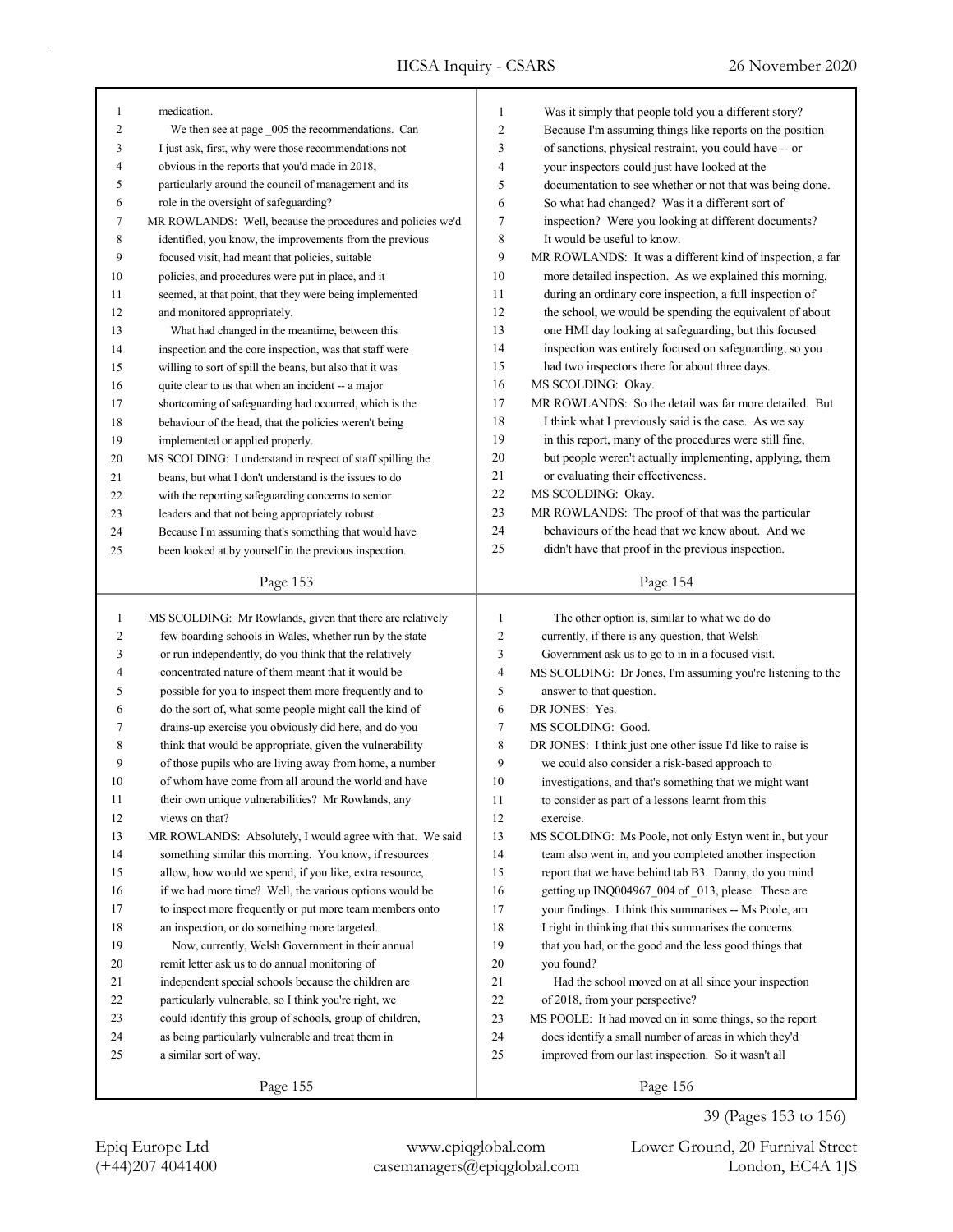| 1            | bad. And, again, we were talking to boarders who were       | $\mathbf{1}$   | school and how the headteacher had responded to that.      |  |  |
|--------------|-------------------------------------------------------------|----------------|------------------------------------------------------------|--|--|
| 2            | very happy at Ruthin School. But there were areas for       |                | So that was our frame of reference then, and we weren't    |  |  |
| 3            | improvement.                                                |                | aware at that point of this concern. I mean, back in       |  |  |
| 4            | What this inspection report reflects is the change          | 4              | 2011 we were, but this is now eight years/nine years --    |  |  |
| 5            | that we made in terms of our inspection report once the     | 5              | eight years later. So we weren't, in 2018, looking at      |  |  |
| 6            | 2016 Act came in as well. So a greater focus on             | 6              | that because that wasn't a concern that was raised with    |  |  |
| 7            | well-being and outcomes for children, and whilst the NMS    | 7              | us.                                                        |  |  |
| 8            | aren't about that, we overlay our work -- our inspection    | 8              | I echo what Mr Rowlands said, really, that where we        |  |  |
| 9            | over independent schools with that frame of reference       | 9              | have got concerns and we have -- we can then focus our     |  |  |
| 10           | and with that lens anyway, so that rights-based approach    | 10             | inspection around those concerns and it gives the          |  |  |
| 11           | that runs through Social Services and Well-being Act and    | 11             | inspection -- it is much more in-depth around a narrower   |  |  |
| 12           | RISCA, we apply regardless of what the NMS and              | 12             | area, whereas a scheduled inspection is a broad look       |  |  |
| 13           | regulations say when we are inspecting independent          | 13             | across everything.                                         |  |  |
| 14           | schools now. So that's what's reflected here and            | 14             | MS SCOLDING: Therefore, what comes out of that may well be |  |  |
| 15           | reflects that sort of change in focus for us as well.       | 15             | that, firstly, you shouldn't rely on an inspection         |  |  |
| 16           | MS SCOLDING: Can I say, in 2018, you went in and there was  | 16             | necessarily finding all the concerns there might be with   |  |  |
| 17           | that shopping list of concerns, as I said earlier.          | 17             | child protection in the context of a school; and,          |  |  |
| 18           | MS POOLE: Yes.                                              | 18             | secondly, that it's much easier to find things once you    |  |  |
| 19           | MS SCOLDING: Do you think that the 2018 report really got   | 19             | already know that there are problems.                      |  |  |
| 20           | under the skin of what was going on at the school           | 20             | MS POOLE: Yes. Inspection is one part of a whole system    |  |  |
| 21           | and/or, with hindsight, were there issues that could        | 21             | about keeping children safe. But it isn't the only         |  |  |
| 22           | and/or should have been picked up in 2018 that weren't?     | 22             | thing that can give assurance. And inspection by its       |  |  |
| 23           | MS POOLE: There were issues that weren't picked up, because | 23             | nature is episodic and can never guarantee children's      |  |  |
| 24           | our focus, when we went in, in 2018, was that the issue     | 24             | safety.                                                    |  |  |
| 25           | then was about the behaviour of a teacher outside of        | 25             | MS SCOLDING: Thank you. Dr Jones, turning to you, we have  |  |  |
|              |                                                             |                |                                                            |  |  |
|              | Page 157                                                    |                | Page 158                                                   |  |  |
|              |                                                             |                |                                                            |  |  |
|              |                                                             |                |                                                            |  |  |
| $\mathbf{1}$ | quite a lot of evidence and information about the fact      | $\mathbf{1}$   | between yourself and the council of management as it was   |  |  |
| 2            | that the Welsh Government became quite heavily involved     | $\mathfrak{2}$ | then composed?                                             |  |  |
| 3            | with the school at that time. Danny, would you mind         | 3              | DR JONES: From September to February?                      |  |  |
| 4            | getting up WGT000473_004-005. It is paragraph 28. In        | 4              | MS SCOLDING: Yes, just broadly what was going on.          |  |  |
| 5            | fact, it goes on -- there is one further point on           | 5              | DR JONES: Previously, we were being kept in touch with the |  |  |
| 6            | another page, but we can't get up more than two pages at    | 6              | investigations, both the independent investigation and     |  |  |
| 7            | a time.                                                     | 7              | the investigations taken by Denbighshire. Once they        |  |  |
| 8            | Dr Jones, I think we can see from September 2019            | 8              | concluded, we then took advice and discussed a report --   |  |  |
| 9            | onwards, when there was a request made to share the         | 9              | a visit by Estyn and CIW. I think what was becoming        |  |  |
| 10           | redacted investigation report, we have got, somebody --     | 10             | clear to us is our concerns were escalating, so we were    |  |  |
| 11           | was it yourself who went up to visit -- received an         | 11             | aware, for example, after the report and                   |  |  |
| 12           | update from Denbighshire, and then, in fact, I think the    | 12             | between November and December the board weren't actually   |  |  |
| 13           | director, education directorate and deputy director         | 13             | receiving all the papers and they hadn't received the      |  |  |
| 14           | Social Services travelled to meet with the chair of         | 14             | full report, for example, of the independent               |  |  |
| 15           | management to explain the gravity of the situation. You     | 15             | investigation, so they may not have been aware of          |  |  |
| 16           | then issued an action plan. In January 2020, there were     | 16             | the gravity of the situation.                              |  |  |
| 17           | issues about publication. Then, in February 2020, you       | 17             | So from our perspective as well as actually asking         |  |  |
| 18           | said that their action plan wasn't sufficiently robust.     | 18             | for an action plan, we escalated the position, escalated   |  |  |
| 19           | Then, in February 2020, the chair of management             | 19             | the situation by going to visit them. I think it was       |  |  |
| $20\,$       | committee determined that the headteacher should be         | 20             | important that we had a face-to-face meeting with both     |  |  |
| 21           | dismissed. Then there was a further meeting                 | 21             | the board and the chair to make sure that they             |  |  |
| $22\,$       | in February 2020 identifying a level of challenge for       | $22\,$         | understood that we were seriously considering using the    |  |  |
| 23           | the chair and the council of management.                    | 23             | full range of our powers, including the deregistration,    |  |  |
| 24           | Can you tell us roughly what you were doing during          | 24             | and those meetings were basically their opportunity to     |  |  |
| 25           | this period in time and the nature of your meetings         | 25             | hear from us exactly how seriously we were taking the      |  |  |

40 (Pages 157 to 160)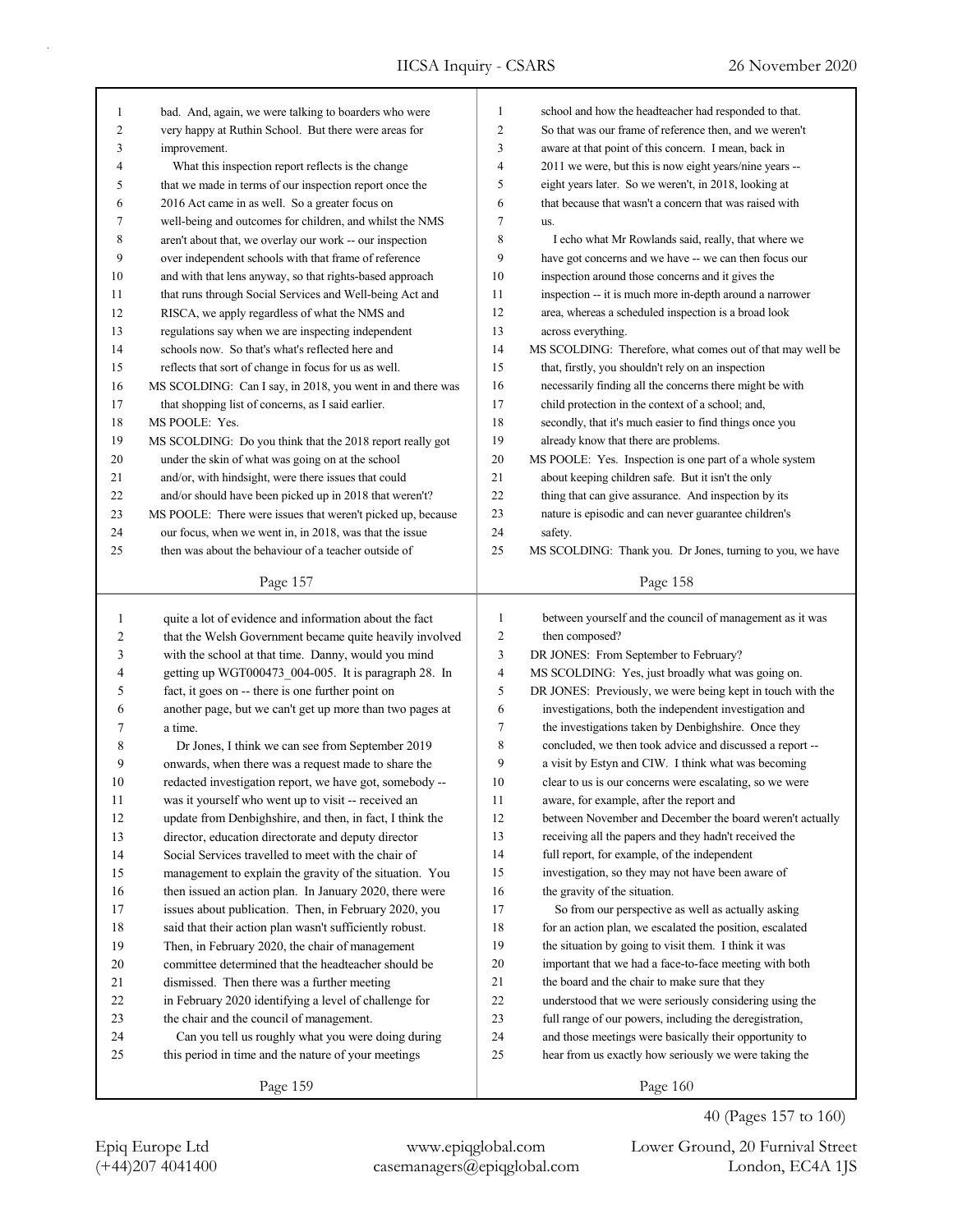| $\mathbf{1}$   | situation.                                                  | $\mathbf{1}$   | see the focused -- visits from the two inspectorates to   |
|----------------|-------------------------------------------------------------|----------------|-----------------------------------------------------------|
| $\overline{c}$ | MS SCOLDING: As I understand it, the chair of management    | $\sqrt{2}$     | confirm they are content with the direction of travel.    |
| 3              | stood down and I will adduce later a witness statement      | 3              | They seem to be taking a lot more independent advice and  |
| 4              | from the new chair of management which talks about the      | $\overline{4}$ | the Children's Commissioner mentioned earlier they have   |
| 5              | changes. What oversight have you had of the school          | 5              | started taking independent governance and other reports   |
| 6              | since February 2020, which is obviously just before the     | 6              | on board. So I think the fact that they have replaced     |
| 7              | pandemic?                                                   | $\tau$         | large parts of their board and trustees and their senior  |
| 8              | DR JONES: We have been in constant contact with them        | 8              | management was sensible and I would suggest that they     |
| 9              | providing some advice (inaudible) and also getting          | 9              | are moving in the right direction.                        |
| 10             | feedback from the new chair. We would have been out to      | 10             | MS SCOLDING: Ms Poole and Mr Rowlands, neither of your    |
| 11             | visit them more often, had it not been for COVID,           | 11             | organisations have been in because obviously inspections  |
| 12             | unfortunately. We had a revised action plan on Friday       | 12             | were suspended shortly after the action plan was deemed   |
| 13             | last week. It's 177 pages long, so we are working           | 13             | not to be appropriate. Have you had any contact from      |
| 14             | through that now and we are planning to visit them          | 14             | either Denbighshire or from the school themselves to      |
| 15             | in January, once the new year -- actually, it was the       | 15             | keep you up to date about what's been going on.           |
| 16             | earliest time we could get in. So constant contact,         | 16             | Ms Poole first and then maybe Mr Rowlands?                |
| 17             | providing some advice, guidance and support, and then       | 17             | MS POOLE: We have been liaising with Welsh Government who |
| 18             | following --                                                | 18             | have been sharing the up-to-date action plans and we      |
| 19             | MS SCOLDING: What do you feel the direction of travel is    | 19             | have seen the correspondence that's been coming in.       |
| 20             | for the school, now that you have seen -- I think there     | 20             | I think we would concur with Dr Jones that it's going in  |
| 21             | have been several action plans produced and you've been     | 21             | the right -- it appears to be going in the right          |
| 22             | in dialogue. What's your view about what's going on         | 22             | direction. Until we reinspect, we won't know.             |
| 23             | currently?                                                  | 23             | If we had concerns, then we would go back and             |
| 24             | DR JONES: I think the school have made a number of          | 24             | reinspect sooner, but at the moment we are prioritising   |
| 25             | significant improvements. I, personally, would like to      | 25             | inspections generally where we have concerns, so we are   |
|                |                                                             |                |                                                           |
|                | Page 161                                                    |                | Page 162                                                  |
| $\mathbf{1}$   | still inspecting but we are going -- following up           | $\mathbf{1}$   | about changes that they have made. So we have received    |
| 2              | concerns at the moment. So it isn't -- that isn't on        | 2              | several iterations and updates on their action plan on    |
| 3              | our priority list at the moment.                            | 3              | safeguarding, the most recent of which was received this  |
| 4              | MS SCOLDING: Mr Rowlands?                                   | 4              | week showing progress, a very, very detailed plan. It     |
| 5              | MR ROWLANDS: Yes. I believe we have done one visit and we   | 5              | is a huge improvement on the one that we saw just under   |
| 6              | have looked at some of the paperwork as well. I can         | 6              | a year ago under the previous management, which was very  |
| 7              | confirm the sort of details with you later on, but          | 7              | poor and sparse, with very little detail. So we have      |
| 8              | I believe we have done those things and, like               | 8              | seen -- we have seen a change of culture, although        |
| 9              |                                                             | 9              |                                                           |
|                | colleagues, we think they are going in the right            | 10             | I would also concur with Dr Jones that, until there's     |
| 10             | direction.                                                  |                | been an actual inspection, the whole issue that we have   |
| 11             | Our experience of these sorts of situations is, if          | 11             | been discussing this afternoon is about having things on  |
| 12             | you have a complete change of governance and management,    | 12             | paper is not the same as always following things          |
| 13             | that usually solves it because that's the problem in the    | 13             | through.                                                  |
| 14             | first place.                                                | 14             | My office, two of my staff have visited the school        |
| 15             | Hence why we think a leadership and management              | 15             | in the very brief period when it seemed safe to do that   |
| 16             | standard is so important.                                   | 16             | kind of thing. There were no children present. It was     |
| 17             | MS SCOLDING: Thank you, Mr Rowlands. Professor Holland,     | 17             | for a staff training day, at the very beginning           |
| 18             | have you been in touch since February 2020? What's your     | 18             | of September. We had proactively offered this and the     |
| 19             | understanding and what work have you been doing?            | 19             | school took it up and they carried out children's rights  |
| 20             | PROF HOLLAND: Yes, we have stayed closely in touch with the | 20             | training with the entire staff team and council of        |
| 21             | school. I would really concur with what everyone else       | 21             | management.                                               |
| 22             | is saying. Both the new principal, who was interim and      | $22\,$         | I think that was -- that's a really important step        |
| 23             | now is confirmed as permanent post, and the new head --     | 23             | for the school because our experience with a range of     |
| 24             | chair of the management committee have stayed actively      | 24             | institutions, including schools, is that having a deep    |
| 25             | in touch and very proactively wanted to update myself       | 25             | understanding of children's human rights really brings    |
|                |                                                             |                |                                                           |

41 (Pages 161 to 164)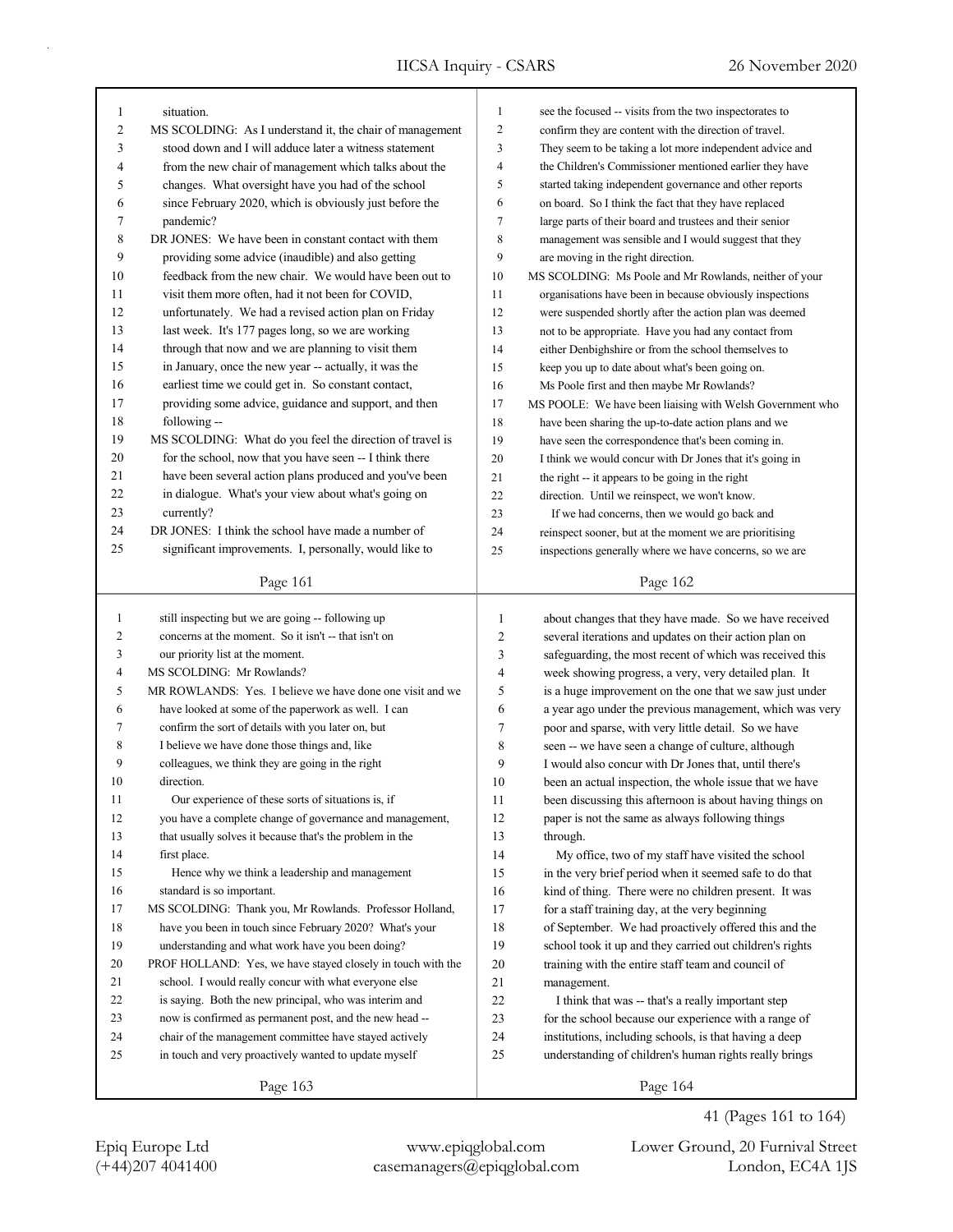| $\mathbf{1}$ | safeguarding procedures, et cetera, to life as to why      | $\mathbf{1}$   | I completely agree with Mr Rowlands, is so important                  |  |  |
|--------------|------------------------------------------------------------|----------------|-----------------------------------------------------------------------|--|--|
| $\sqrt{2}$   | they're important, but also using children's rights,       |                | $\overline{c}$<br>here as well. So there is the relationship side and |  |  |
| 3            | language and approach -- you know, lots more               | 3              | then there's the quality of the governance and                        |  |  |
| 4            | participation of young people and active listening of      | 4              | leadership. Unfortunately, in this school, we seem to                 |  |  |
| 5            | them, as one example, really helps relationships.          |                | have had coming together both -- you know, the                        |  |  |
| 6            | I think what we have seen in these earlier stages of       | 6              | controlling behaviour of the headteacher and disregard                |  |  |
| 7            | the inspections of this school is that the nature of       | $\tau$         | for safeguarding practices plus a council of management               |  |  |
| 8            | the relationships, the lack of trust in the head in        | 8              | that was not in a position -- didn't have the procedures              |  |  |
| 9            | particular and the lack of feeling of security by staff    | 9              | or the practice to challenge that.                                    |  |  |
| 10           | and pupils, the distrust of the safety of speaking out,    | 10             | So we had neither of those in the school, and that's                  |  |  |
| 11           | meant that they could have had on paper correct            | 11             | where things seem to have really fallen through.                      |  |  |
| 12           | policies, although we have heard they didn't at first,     | 12             | MS SCOLDING: Mr Rowlands, I see your hand up.                         |  |  |
| 13           | but even when they did, you know, that doesn't work        | 13             | MR ROWLANDS: Can I just correct what I said earlier? We               |  |  |
| 14           | without relationships where people feel confident to       | 14             | have undertaken a visit to a small number of schools but              |  |  |
| 15           | speak out.                                                 | 15             | Ruthin wasn't one of them. What we have done is, it was               |  |  |
| 16           | So we felt it was an important step for them to            | 16             | an engagement phone call, which is an extensive phone                 |  |  |
| 17           | undertake children's rights training, though, again, you   | 17             | call, not an engagement visit. So I want to correct                   |  |  |
| 18           | know, we would like to see then that ethos put into        | 18             | that.                                                                 |  |  |
| 19           | practice.                                                  | 19             | One thing I would like to say, one thing we have                      |  |  |
| 20           | But we have certainly seen a real change in tone           | 20             | learnt from this process, is, we will be able to train                |  |  |
| 21           | from the school and a real change in their actual          | 21             | our inspectors now with a real example, and I think if                |  |  |
| 22           | documents and they have brought in some really             | 22             | we'd have had this as an example prior to the actual                  |  |  |
| 23           | experienced experts on child protection externally to      | 23             | activities in Ruthin, nobody would have believed us what              |  |  |
| 24           | advise and to work through all their procedures, but,      | 24             | was going on, in terms of how controlling the                         |  |  |
| 25           | really, the governance is -- and the leadership,           | 25             | headteacher was and how he maintained this grip on the                |  |  |
|              |                                                            |                |                                                                       |  |  |
|              | Page 165                                                   |                | Page 166                                                              |  |  |
|              |                                                            |                |                                                                       |  |  |
|              |                                                            |                |                                                                       |  |  |
| 1            | staff, and we have mentioned some of those things in our   | $\mathbf{1}$   | MS POOLE: No. I mean, I would echo that exactly, and                  |  |  |
| 2            | evidence, because we didn't understand why all this was    | $\overline{2}$ | I think, you know, I read your literature review and the              |  |  |
| 3            | coming out after our core inspection.                      | 3              | characteristics which are around the sort of                          |  |  |
| 4            | Now, some of the things were getting the staff to          | $\overline{4}$ | male-dominated, controlling culture are absolutely what               |  |  |
| 5            | sign non-disclosure agreements.                            | 5              | we saw in Ruthin and it is a perfect -- maybe that's not              |  |  |
| 6            | MS SCOLDING: So the staff had to sign non-disclosure       | 6              | the right word, but it is a very good example for us to               |  |  |
| 7            | agreements, that they would not talk in a disparaging      | $\tau$         | use when training our staff, not only in terms of                     |  |  |
| 8            | way about the school or anybody associated with it?        | 8              | boarding schools, but generally when we are thinking                  |  |  |
| 9            | MR ROWLANDS: Yes. And difficulties were put in staff using | 9              | about inspecting around culture.                                      |  |  |
| 10           | and getting in touch with unions, so I understand, so      | 10             | MS SCOLDING: I have no further questions for any of you.              |  |  |
| 11           | that was another route of support for staff that was       | 11             | Professor Jay and the panel may have questions for you.               |  |  |
| 12           | made difficult.                                            | 12             | I wanted to thank you all very much for coming today.                 |  |  |
| 13           | People were telling us they didn't want to come and        | 13             | Professor Jay.                                                        |  |  |
| 14           | tell us anything during previous inspections because       | 14             | THE CHAIR: Thank you, Ms Scolding.                                    |  |  |
| 15           | cameras were strategically placed around the school and    | 15             | Questions from THE PANEL                                              |  |  |
| 16           | the head was reviewing the tapes and monitoring emails     | 16             | THE CHAIR: I may have overlooked this, but I would be                 |  |  |
| 17           | as well. So there was a whole range of ways in which it    | 17             | obliged if someone would confirm whether the former                   |  |  |
| 18           | was difficult for both learners and staff to actually      | 18             | principal is still permitted to operate as a teacher?                 |  |  |
| 19           | communicate with the inspection team.                      | 19             | MS SCOLDING: Dr Jones, maybe you could help us. In fact,              |  |  |
| 20           | And that's been a real learning point for us, the          | 20             | I think I know the answer to the question, but I don't                |  |  |
| 21           | way that the power was concentrated in one person is       | 21             | want to give evidence.                                                |  |  |
| 22           | something that we are much more alert to going forward.    | 22             | DR JONES: I believe that he is, but I am not 100 per cent             |  |  |
| 23           | MS SCOLDING: Thank you, Mr Rowlands, that's very helpful.  | 23             | sure.                                                                 |  |  |
| 24           | Ms Poole, do you have anything else you would like to      | 24             | MS SCOLDING: Professor Holland has her hand up.                       |  |  |
| 25           | add?                                                       | 25             | PROF HOLLAND: This has been an ongoing concern for us as an           |  |  |

(+44)207 4041400 casemanagers@epiqglobal.com London, EC4A 1JS Epiq Europe Ltd www.epiqglobal.com Lower Ground, 20 Furnival Street

42 (Pages 165 to 168)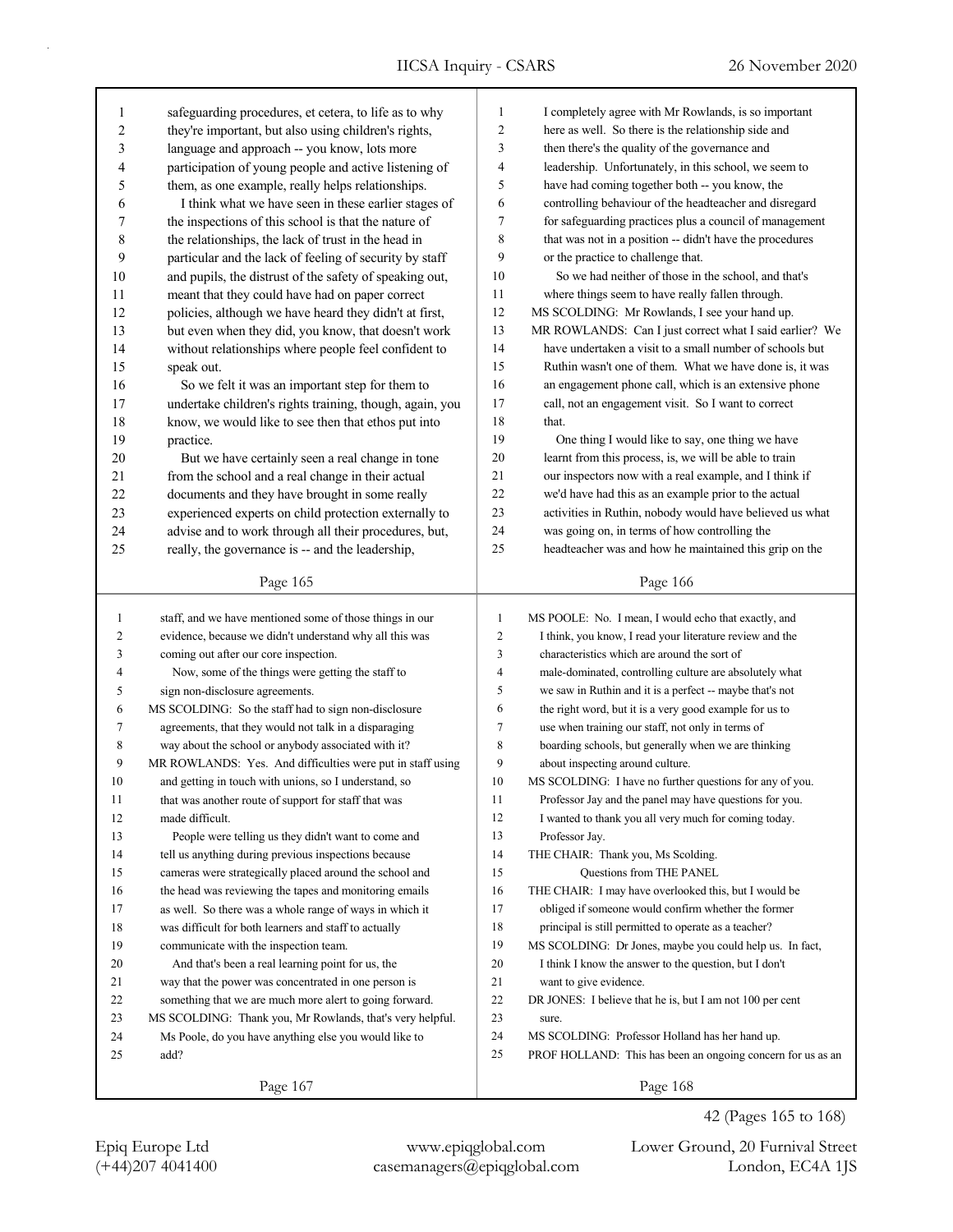| 1              | office, because this headteacher, Mr Belfield, after     | 1              | independent school, they can go on and seek employment                                                      |  |
|----------------|----------------------------------------------------------|----------------|-------------------------------------------------------------------------------------------------------------|--|
| $\overline{2}$ | being dismissed from the school, went on to set up an    | $\overline{2}$ | elsewhere because they have got no record with the                                                          |  |
| 3              | online school, which we were concerned about and         | 3              | Education Workforce Council.                                                                                |  |
| 4              | contacted various authorities about. By this point, he   | $\overline{4}$ | THE CHAIR: Thank you very much. That's very helpful.                                                        |  |
| 5              | was residing in England -- well, he was always           | 5              | I have a second question, which is about the members of                                                     |  |
| 6              | residing -- his home address I think was always in       | 6              | the council of management who endorsed the conclusions                                                      |  |
| 7              | England, but the school was registered in England, so    | 7              | of the report that was produced. Was any action taken                                                       |  |
| 8              | I liaised with the English Children's Commissioner to    | 8              | against them, in terms of their fitness to be charity                                                       |  |
| 9              | raise our concerns with the UK Government about how      | 9              | trustees?                                                                                                   |  |
| 10             | unregulated, indeed, online schools were, because he was | 10             | DR JONES: I think that that would be a question for the                                                     |  |
| 11             | able to do that, obviously, as a non-qualified teacher,  | 11             | Charity Commission, rather than for Welsh Government.                                                       |  |
| 12             | and there were no regulations about it being inspected,  | 12             | THE CHAIR: Presumably only if they knew about it.                                                           |  |
| 13             | et cetera.                                               | 13             | DR JONES: Charity Commission have run their own                                                             |  |
| 14             |                                                          | 14             |                                                                                                             |  |
|                | As someone who has not got qualified teacher status,     | 15             | investigations.                                                                                             |  |
| 15             | he cannot be struck off from a teaching register, which  |                | THE CHAIR: Thank you. What was the outcome of that?                                                         |  |
| 16             | is a real issue. If we changed the legislation in        | 16             | DR JONES: What I do know is they have closed their case on                                                  |  |
| 17             | Wales, he could have been registered, because we have    | 17             | this. I'm not sure what conclusion they reached in the                                                      |  |
| 18             | non-qualified teachers registered with our Education     | 18             | previous one, sorry.                                                                                        |  |
| 19             | Workforce Council, and in which case he would have       | 19             | THE CHAIR: Does anyone else have any intelligence to                                                        |  |
| 20             | appeared, I suspect -- obviously I wouldn't want to      | 20             | enlighten us on that?                                                                                       |  |
| 21             | pre-empt a hearing by that council, but I would suspect  | 21             | MR ROWLANDS: Can I just add something about the first                                                       |  |
| 22             | he would have been barred or struck off from that        | 22             | question? I think there is, from my understanding,                                                          |  |
| 23             | register, which would have appeared on a record for any  | 23             | a loophole about independent schools, that online                                                           |  |
| 24             | employment going forward.                                | 24             | schools don't count as schools. So the standards don't                                                      |  |
| 25             | But at the moment, if someone is dismissed from an       | 25             | really apply to the online schools because one of                                                           |  |
|                | Page 169                                                 |                | Page 170                                                                                                    |  |
|                |                                                          |                |                                                                                                             |  |
|                |                                                          |                |                                                                                                             |  |
| $\mathbf{1}$   | the big parts of the online -- of an independent school  | $\mathbf{1}$   | THE CHAIR: Thank you very much. I will ask my colleagues                                                    |  |
| 2              | is the accommodation side of it.                         | $\sqrt{2}$     | if they have any questions. Ms Sharpling?                                                                   |  |
| 3              | I'm not sure how that applies to this particular         | 3              | MS SHARPLING: No, thank you, chair.                                                                         |  |
| 4              | case of this headteacher, ex-headteacher, but that is    | 4              | THE CHAIR: Mr Frank?                                                                                        |  |
| 5              | a loophole. There are those kinds of schools in Wales    | $\sqrt{5}$     | MR FRANK: No, thank you.                                                                                    |  |
| 6              |                                                          | 6              | THE CHAIR: Sir Malcolm?                                                                                     |  |
| 7              | that we can't inspect, and we had a request from the     | $\tau$         | PROF SIR MALCOLM EVANS: No, thank you, chair.                                                               |  |
|                | Charity Commission for some of the papers, which we      | $\,$ $\,$      | THE CHAIR: Ms Scolding?                                                                                     |  |
| 8              | supplied, but I don't know the outcome.                  | 9              | MS SCOLDING: I'm so sorry, chair. I was going to say                                                        |  |
| 9              | THE CHAIR: Thank you, Mr Rowlands.                       | 10             | something, but it has completely gone out of my mind, so                                                    |  |
| 10             | PROF HOLLAND: I'm afraid I can't answer the outcome bit, | 11             | I apologise.                                                                                                |  |
| $11\,$         | but I can assure you, chair, that the Charity Commission | 12<br>13       | THE CHAIR: It has been a long day. Thank you very much to<br>all of you for your evidence today. Thank you. |  |
| 12             | have been given full information about the concerns      | 14             | (The witnesses withdrew)                                                                                    |  |
| 13             | about the school, including concerns that were not       | 15             | THE CHAIR: We will reconvene tomorrow. Thank you.                                                           |  |
| 14             | necessarily directly about safeguarding, but about       | 16             | $(4.07 \text{ pm})$                                                                                         |  |
| 15             | financial matters regarding the relationship between the | 17             | (The hearing was adjourned to                                                                               |  |
| 16             | chair of the -- the former chair of the council of       | 18             | Friday, 27 November 2020 at 10.30 am)                                                                       |  |
| 17             | management and the headteacher, which we were informed   | 19             |                                                                                                             |  |
| 18             | of by a whistleblower and immediately informed the       | 20             |                                                                                                             |  |
| 19             | Charity Commission, who assured us they had an open case | 21             | INDEX                                                                                                       |  |
| 20             | and were -- received information and were actively       | 22             |                                                                                                             |  |
| 21             | investigating.                                           |                | MR ALBERT HEANEY (affirmed) 1                                                                               |  |
| 22             | I'm afraid I don't know what their final conclusions     | 23             |                                                                                                             |  |
| 23             | are, but we have made sure that they have received all   | 24             | Examination by MS BICARREGUI 1                                                                              |  |
| 24             | information about the school that we have in our         |                | MR MEILYR ROWLANDS (affirmed) 44                                                                            |  |
| 25             | possession.                                              | 25             |                                                                                                             |  |
|                | Page 171                                                 |                | Page 172                                                                                                    |  |

43 (Pages 169 to 172)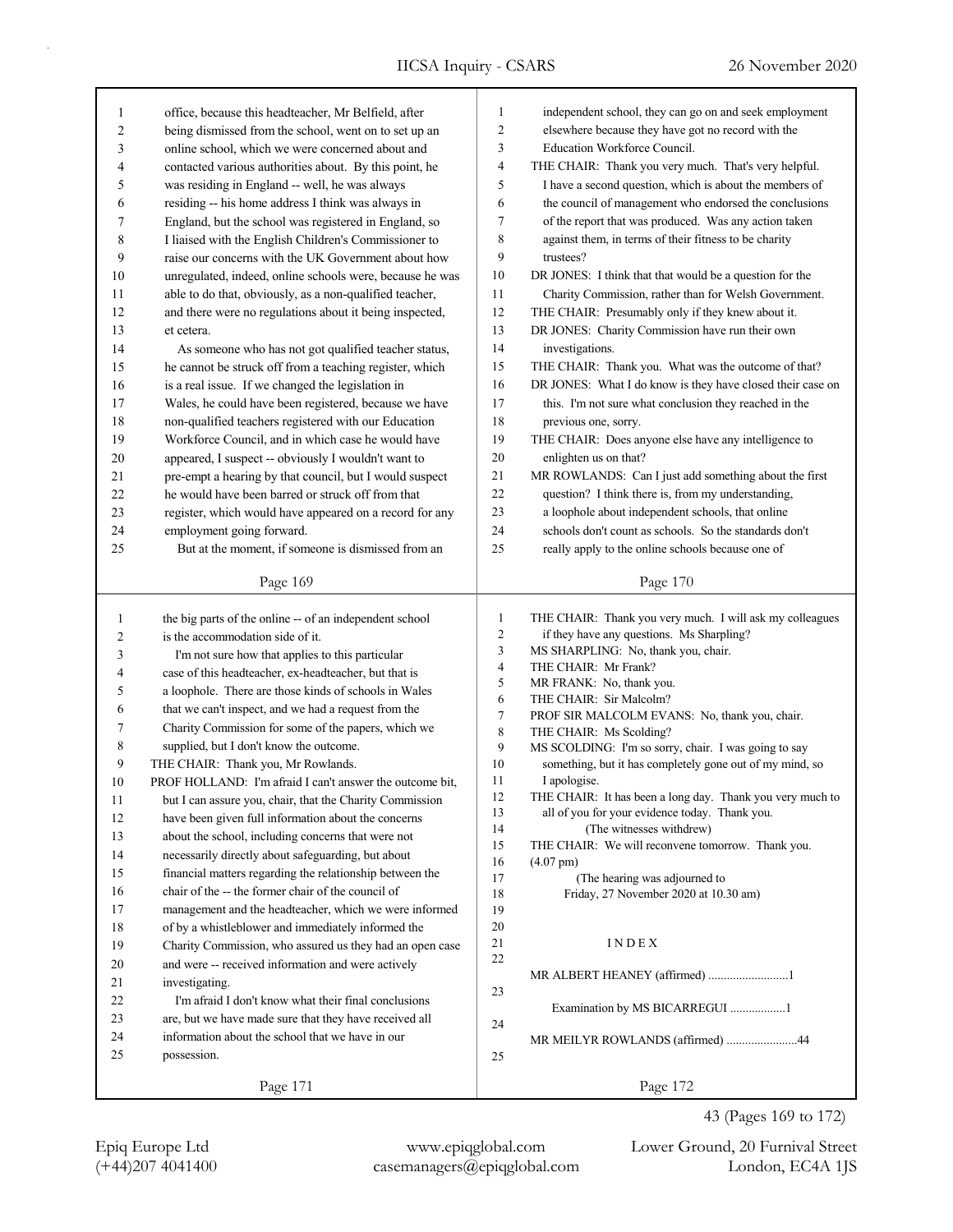| $\mathbf{1}$   |                                 |               |
|----------------|---------------------------------|---------------|
|                | MS VICKY POOLE (affirmed) 44    |               |
| $\sqrt{2}$     |                                 |               |
|                | MS LESLEY ROBERTS (affirmed) 44 |               |
|                |                                 |               |
| 3              |                                 |               |
|                | Examination by MS BICARREGUI 44 |               |
| 4              | Questions from THE PANEL  86    |               |
| 5              |                                 |               |
|                |                                 |               |
| 6              |                                 |               |
| $\tau$         |                                 |               |
| 8              |                                 |               |
| $\overline{9}$ | Examination by MS SCOLDING 87   |               |
|                |                                 |               |
| $10\,$         | Questions from THE PANEL 168    |               |
| $11\,$         |                                 |               |
| 12             |                                 |               |
|                |                                 |               |
| 13             |                                 |               |
| 14             |                                 |               |
| 15             |                                 |               |
| 16             |                                 |               |
| 17             |                                 |               |
|                |                                 |               |
| 18             |                                 |               |
| 19             |                                 |               |
| $20\,$         |                                 |               |
| $21\,$         |                                 |               |
|                |                                 |               |
| $22\,$         |                                 |               |
| 23             |                                 |               |
| $24\,$         |                                 |               |
| $25\,$         |                                 |               |
|                |                                 |               |
|                |                                 |               |
|                | Page 173                        |               |
|                |                                 |               |
|                |                                 |               |
|                |                                 |               |
|                |                                 |               |
|                |                                 |               |
|                |                                 |               |
|                |                                 |               |
|                |                                 |               |
|                |                                 |               |
|                |                                 |               |
|                |                                 |               |
|                |                                 |               |
|                |                                 |               |
|                |                                 |               |
|                |                                 |               |
|                |                                 |               |
|                |                                 |               |
|                |                                 |               |
|                |                                 |               |
|                |                                 |               |
|                |                                 |               |
|                |                                 |               |
|                |                                 |               |
|                |                                 |               |
|                |                                 |               |
|                |                                 |               |
|                |                                 |               |
|                |                                 |               |
|                |                                 |               |
|                |                                 |               |
|                |                                 |               |
|                |                                 |               |
|                |                                 |               |
|                |                                 |               |
|                |                                 |               |
|                |                                 |               |
|                |                                 |               |
|                |                                 |               |
|                |                                 |               |
|                |                                 | 44 (Page 173) |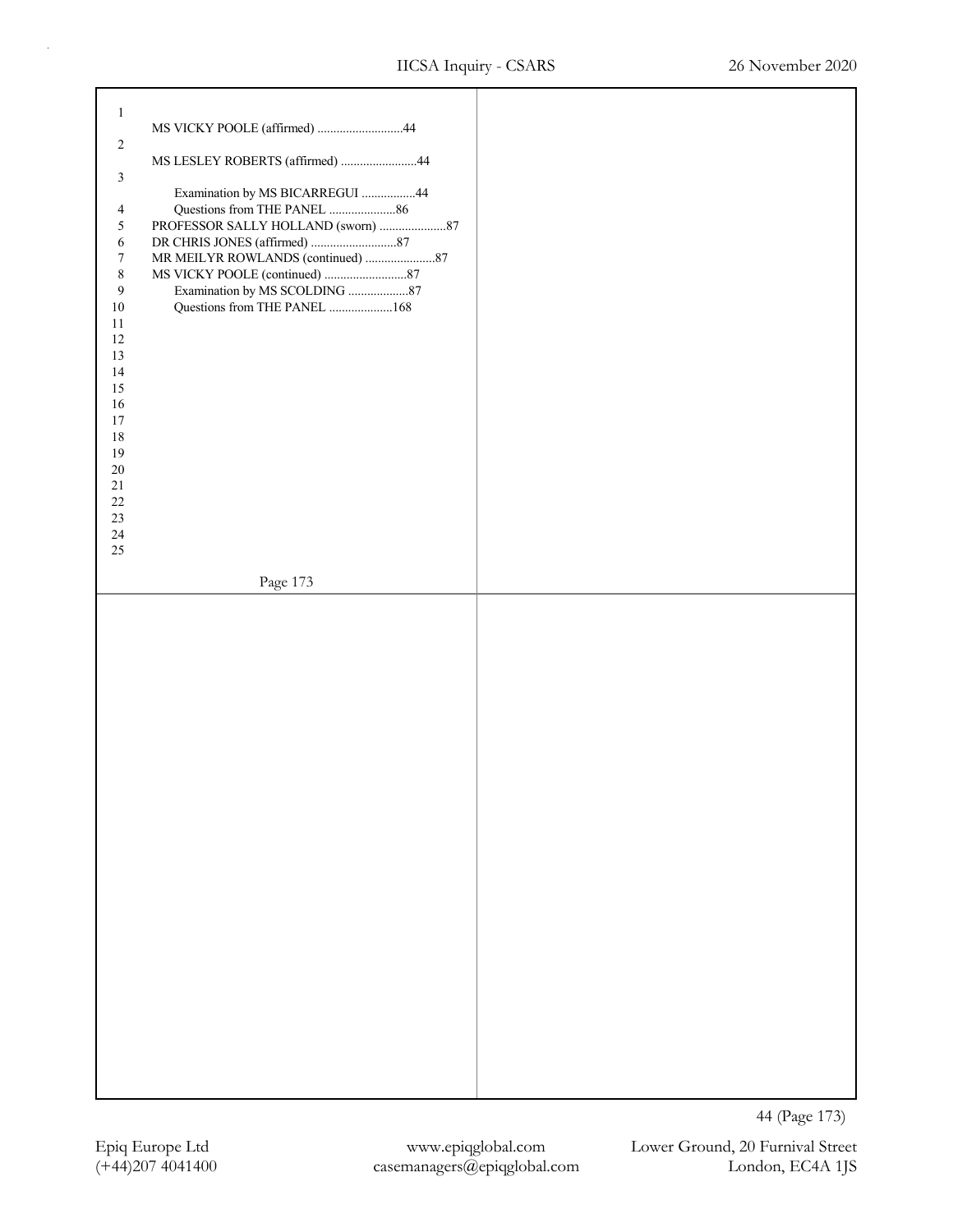| A                             | 150:15 151:1     | 60:5,21,22,25    | adding $57:17$    | advise 30:3       |
|-------------------------------|------------------|------------------|-------------------|-------------------|
| A145:14                       | academically     | 65:13 116:7      | additional 25:20  | 165:24            |
| A22:1                         | 149:11           | 120:3 123:22     | 89:12 113:14      | advised 138:16    |
| A345:22                       | academies 4:1,2  | 127:21 149:6     | 135:10            | advising $7:10$   |
| A446:5                        | 49:9             | 157:6,11         | address 122:25    | 15:21 119:10      |
| A646:1191:2                   | academy 4:4,6    | acting 144:21    | 169:6             | affect 80:16      |
| A791:2                        | accept 22:11     | action 26:9,15   | addressed 124:4   | 118:17            |
| A989:20                       | acceptable       | 31:25 32:8,17    | 124:6             | affirmed 1:6      |
| abilities 116:22              | 145:3            | 38:14 40:17,24   | addresses         | 44:13,14,15,16    |
| ability 16:22,23              | accepted 21:4    | 66:7,22 94:12    | 107:25 124:20     | 87:14 172:22      |
| 49:24 105:23                  | access 29:10     | 94:15 99:25      | adduce 161:3      | 172:24 173:1,2    |
| 106:12 113:20                 | 140:13           | 100:13 106:20    | adduced 2:12      | 173:6             |
| able 6:11 18:22               | accessing        | 110:25 111:3,3   | 46:19 91:4        | afraid 150:25     |
| 22:20 29:10                   | 149:23 150:1,4   | 111:6,20,23      | 92:6              | 171:10,22         |
| 30:3,23 36:12                 | 150:5            | 112:1,3,10,18    | adequacy 15:7     | afternoon 3:6     |
| 56:10 65:10,11                | accommodated     | 119:13 120:10    | 117:19            | 66:20 70:11       |
| 66:6,22 84:22                 | 58:10,14         | 122:7 132:12     | adequate 61:12    | 87:7,9,9,10,18    |
| 113:20 114:24                 | accommodating    | 132:14,25        | 66:12 144:5       | 91:13 126:16      |
| 120:2,24 126:4                | 107:12           | 151:17 159:16    | 152:20            | 133:12 164:11     |
| 130:6 136:21                  | accommodation    | 159:18 160:18    | adjourned         | age 90:20         |
| 147:7 149:12                  | 96:11 171:2      | 161:12,21        | 172:17            | 111:11,13         |
| 149:25 150:17                 | accompanied      | 162:12,18        | adjournment       | 149:15            |
| 166:20 169:11                 | 60:7 142:2       | 164:2 170:7      | 87:5              | aged $3:11$       |
| abroad $128:10$               | accompanying     | actions 32:21,25 | administrative    | agencies 118:9    |
| 142:19                        | 131:20           | 35:541:18        | 101:11            | 133:4 141:13      |
| absence 35:25                 | account 10:22    | 111:1 131:8      | <b>Adolescent</b> | agencies' 17:19   |
| absolutely 21:11              | 37:3 66:23       | active 41:1      | 147:9             | agency 90:21      |
| 51:5 57:9                     | accountability   | 165:4            | adult 48:11,15    | 118:12            |
| 109:14 112:13                 | 4:22,24 5:1,10   | actively 22:21   | 55:21 58:22       | agenda $35:10$    |
| 129:20 145:9                  | accountable      | 37:24 39:2       | 72:13             | ago 61:14 164:6   |
| 145:22,25                     | 26:24            | 115:2 163:24     | adults 15:9 29:3  | agree 21:2 108:8  |
| 149:19 155:13                 | accuracy 108:19  | 171:20           | 44:12 79:25       | 113:23 155:13     |
| 168:4                         | achieve 33:2     | activities 54:25 | 100:12,12         | 166:1             |
| <b>abuse</b> 8:5 10:3,7       | achievement      | 166:23           | adults' 78:24,25  | agreed 121:9,11   |
| 17:19,20 25:4                 | 89:13            | activity 36:11   | advance 83:13     | 125:2             |
| 25:11,23 27:12                | achieving 60:11  | 55:14            | advantage         | agreements        |
| 31:6,14 32:2                  | acknowledge      | acts 144:12      | 117:16            | 167:5,7           |
| 32:19,24 33:1                 | 36:14            | 150:8            | advice 12:7 15:1  | akin 141:3        |
| 62:22 65:6,8                  | acronym 47:9     | actual $74:21$   | 26:12 95:17       | <b>ALBERT</b> 1:6 |
|                               | act 5:24 6:17,17 | 103:5 123:2      | 97:7,9 98:25      | 172:22            |
| 103:10 130:22<br>130:23 136:9 | 7:1,3,6 9:10     | 164:10 165:21    | 100:14 101:12     | alert 96:1,2,3    |
| 137:2                         | 11:10 12:24      | 166:22           | 101:20 102:15     | 167:22            |
| abused 29:16                  | 14:15 23:25      | ad 69:22         | 102:25 103:12     | alerted 95:22     |
|                               | 36:1 38:17       | add $57:1183:5$  | 105:1,1,3         | 97:18 128:22      |
| abusive 137:9                 | 39:8 40:1 56:8   | 113:19 115:10    | 114:23 144:21     | 128:24            |
| academic                      | 58:17,19,20      | 138:20 167:25    | 160:8 161:9,17    | align $40:3$      |
| 112:16 149:12                 | 59:17 60:1,2,2   | 170:21           | 162:3             | aligned 7:3       |
|                               |                  |                  |                   |                   |

Epiq Europe Ltd www.epiqglobal.com Lower Ground, 20 Furnival Street<br>(+44)207 4041400 casemanagers@epiqglobal.com London, EC4A 1JS www.epiqglobal.com Lower Ground, 20 Furnival Street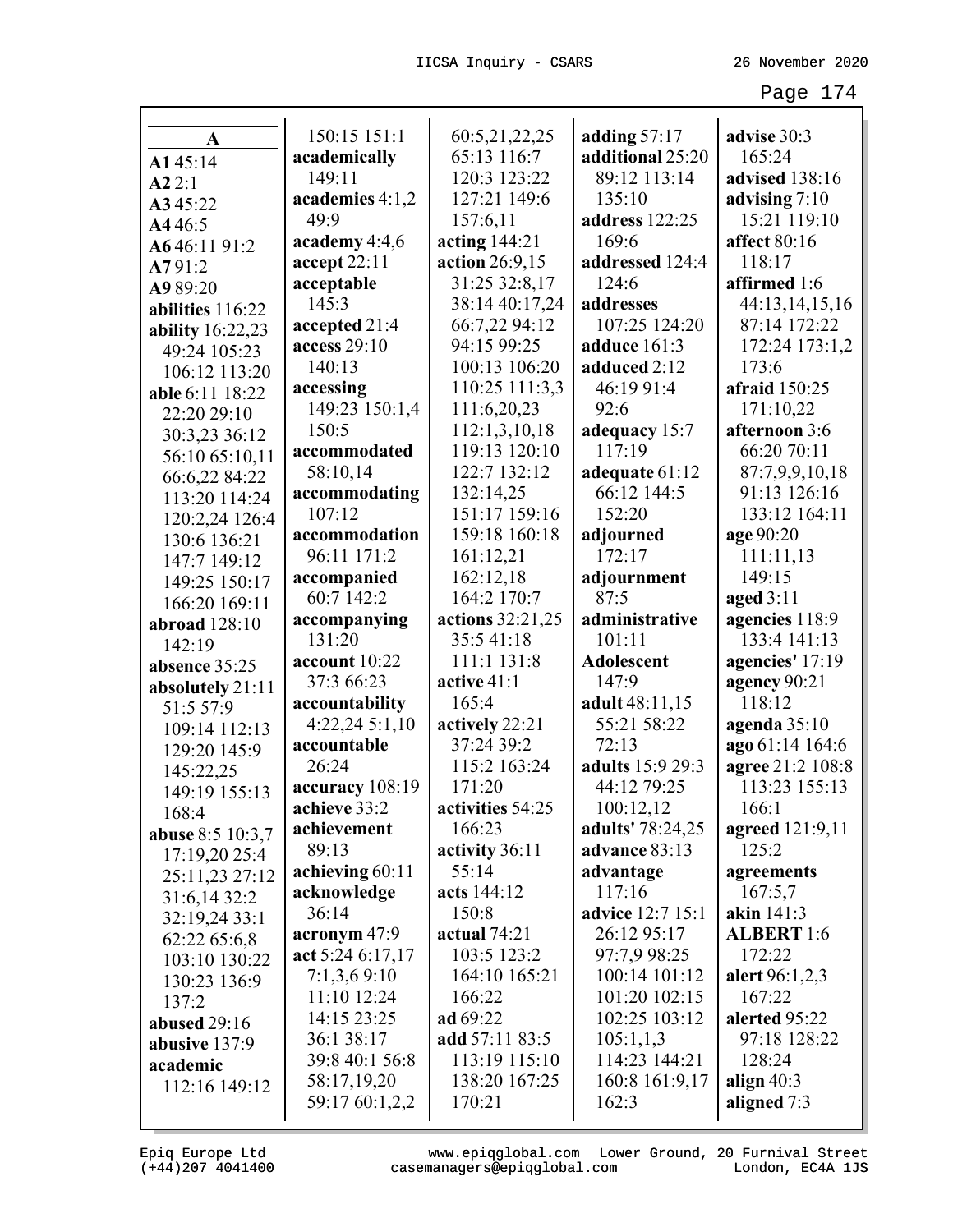| 29:22,23 38:8<br>39:25 | anybody 113:16    | 70:14 95:17      | arrangements<br>1:185:46:21 | 167:8                |
|------------------------|-------------------|------------------|-----------------------------|----------------------|
|                        | 116:4 167:8       | 97:6 131:5       |                             | association          |
| allegation 65:7        | anymore 74:12     | appropriate 9:2  | $7:1,11$ 10:16              | 146:15,16,22         |
| 94:11                  | anyway 68:24      | 19:8 23:13       | 13:8 15:8,11                | assume 98:11         |
| allegations            | 73:23 145:24      | 65:6 93:9 95:8   | 17:8,18 18:7                | 144:24 145:25        |
| 27:12 70:18            | 157:10            | 105:15 113:21    | 18:14,24 27:22              | assuming 96:5        |
| 86:18 101:15           | apart 99:17       | 114:9 115:18     | 28:15,16 39:4               | 153:24 154:2         |
| 118:7 129:5            | apologies 2:3     | 116:6 126:15     | 64:18 84:4                  | 156:4                |
| 131:9 134:4            | 14:21 34:9        | 144:6,16 145:5   | 100:23 105:21               | assurance 52:21      |
| 135:24 137:9           | 80:9 90:2 95:4    | 145:9 152:7      | 140:13,13                   | 64:20 107:5,22       |
| 139:21                 | apologise         | 155:8 162:13     | 141:7 142:7,8               | 111:17 116:16        |
| alleged 92:19          | 172:11            | appropriately    | 143:14,15                   | 158:22               |
| 136:8 137:9            | app 29:6 30:15    | 27:23 153:12     | 152:5                       | assure $34:16$       |
| allow 126:4            | appearance        | 153:23           | arrive 1:14                 | 52:14 105:20         |
| 131:20 155:15          | 131:16,16         | appropriateness  | 44:24                       | 171:11               |
| allowed 142:1          | appeared 130:4    | 142:6            | articles 114:25             | assured 122:16       |
| allowing $133:13$      | 169:20,23         | April 6:18 89:23 | artificial 39:24            | 132:14 133:9         |
| alongside 31:19        | appears $121:10$  | 101:6 102:16     | aside $145:1$               | 171:19               |
| ambit 141:17           | 121:11 150:18     | arbitrary 78:4   | asked 40:22                 | assuring 77:15       |
| amendments             | 162:21            | architecture     | 76:11 95:18                 | astounding           |
| 35:11                  | applied 116:8,19  | 111:16           | 98:10 99:2                  | 119:6                |
| amount 125:3           | 132:5 153:19      | area 11:16 23:11 | 100:18 103:12               | <b>astute</b> 122:15 |
| 130:24 131:15          | applies $3:78:20$ | 24:11 31:4       | 110:25 127:23               | atmosphere           |
| analysing 78:15        | 10:12 32:18       | 50:3 51:7,14     | 134:7,9                     | 128:3 129:24         |
| analysis 134:16        | 42:16 82:8        | 52:1,3,8,11      | asking $1:12,20$            | attainment           |
| 150:3                  | 171:3             | 72:21 96:4       | 3:2 45:3 46:23              | 151:1                |
| and/or $72:20$         | apply $31:25$     | 106:19 124:25    | 55:12 132:4                 | attempts 66:12       |
| 157:21,22              | 82:17 114:4       | 158:12           | 160:17                      | attend 94:7          |
| announced              | 157:12 170:25     | areas 6:11 7:8   | aspect $125:5$              | attended 94:2        |
| 83:12,19               | applying 154:20   | 7:168:18         | aspects 7:19,24             | 124:18 128:24        |
| annual 15:12,13        | appointed 15:25   | 14:15 16:19      | 54:23 64:19                 | attending            |
| 17:6 55:1 76:3         | 48:1 124:5        | 21:20 28:4,10    | 67:10,24 89:18              | 128:19               |
| 76:4,6 85:5            | 146:14            | 28:10,15 34:17   | 102:6 145:7                 | attention 22:10      |
| 136:1 155:19           | appointing        | 34:18 36:9,18    | 149:16                      | 26:1 45:2            |
| 155:20                 | 119:17            | 38:15 42:13,17   | <b>Assembly 5:22</b>        | 92:21 100:8,9        |
| annually 77:5          | appointment       | 42:19 50:20,23   | 122:3                       | 127:1                |
| anomalies 101:4        | 143:22            | 51:3,6 89:11     | assessment                  | attitude 122:22      |
| anomaly 59:6           | approach 18:18    | 104:12 106:25    | 19:12 21:7                  | 124:12 135:12        |
| anonymous 56:7         | 38:21 76:18       | 120:13 152:10    | 103:7 105:21                | attitudes 122:13     |
| 141:5                  | 110:21 124:12     | 156:24 157:2     | assessments                 | 122:18 134:20        |
| answer 83:25           | 124:21 127:18     | arena 8:23       | 20:19 21:15                 | August 20:1          |
| 87:19,25               | 127:19,23         | arms $23:3$      | 107:20                      | authorities 5:15     |
| 135:21 145:8           | 129:7,11          | arose 92:9       | asset 14:25                 | 9:9,11 12:21         |
| 156:5 168:20           | 147:10,13,14      | arrange 139:15   | 30:18                       | 18:6 25:18           |
| 171:10                 | 156:9 157:10      | arrangement      | <b>assist</b> 17:22 26:6    | 27:11 47:19          |
| anticipation           | 165:3             | 18:10 144:5      | assisted 31:13              | 48:12 56:15          |
| 121:24                 | approached        | 145:3            | associated 44:20            | 69:20,24,25          |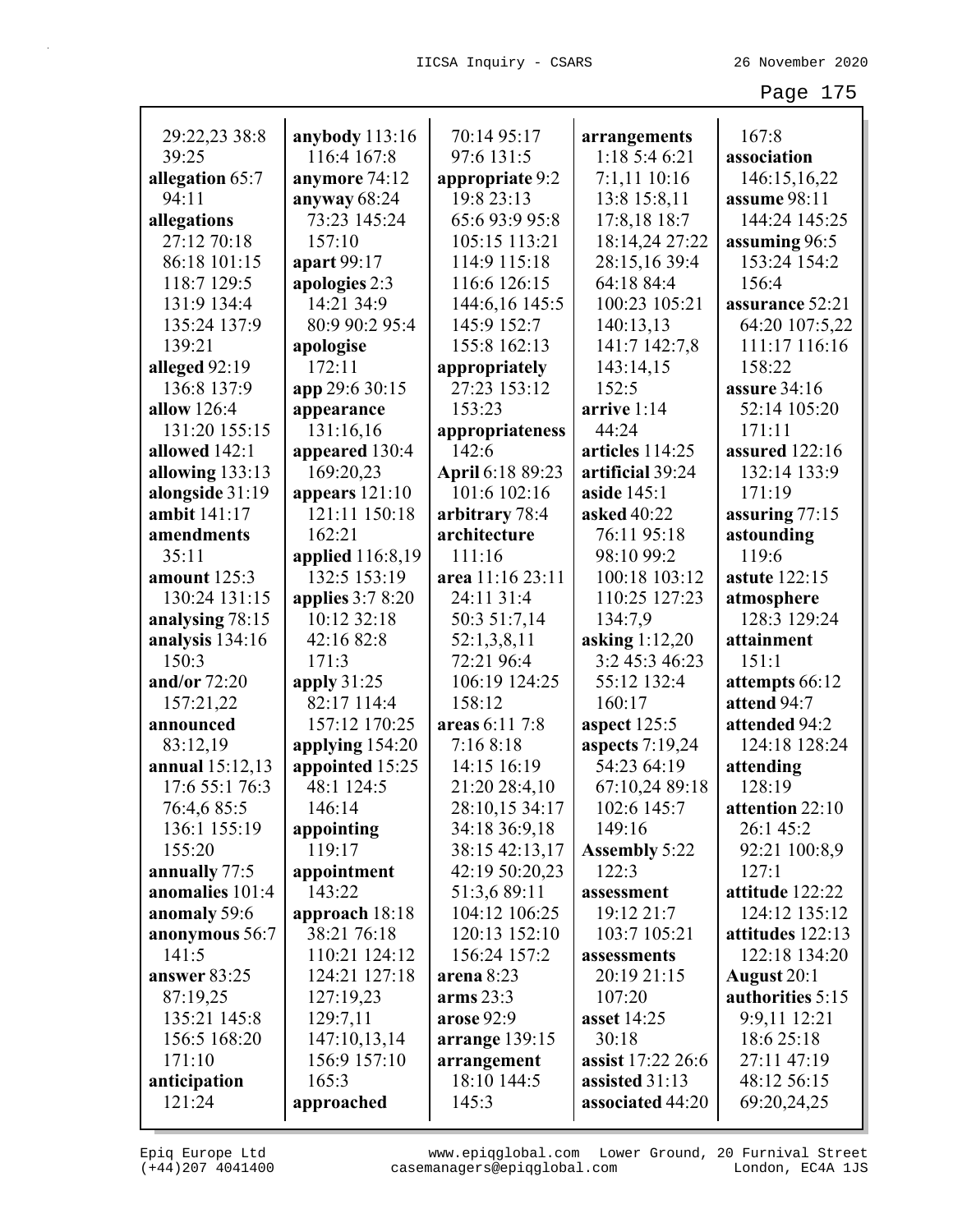| 70:7 73:9        | B                       | <b>beans</b> 153:15,21    | 85:11 89:5          | 171:10              |
|------------------|-------------------------|---------------------------|---------------------|---------------------|
| 86:14 116:12     | b100:14                 | bear 1:15 44:24           | 90:3,10 121:16      | bits 55:11 88:10    |
| 136:16,20        | <b>B1</b> 122:9         | 71:20                     | <b>better</b> 68:15 | <b>black</b> 109:3  |
| 169:4            | B2 106:3 144:10         | beautiful 128:9           | 74:17 83:25         | blended 16:10       |
| authority 4:14   | B <sub>25</sub> 125:14  | becoming 160:9            | 86:13               | <b>blown</b> 126:9  |
| 4:18 5:13 8:7    | <b>B26</b> 102:9        | began $126:24$            | Bicarregui 1:4,5    | <b>board</b> 7:9,23 |
| 9:14,22,25       | <b>B3</b> 156:15        | beginning $21:8$          | 1:7,82:11,15        | 9:22 14:17,18       |
| 10:1,5,21 11:4   | B4 151:25               | 21:16 23:23               | 42:20,23 43:9       | 14:23 15:5,12       |
| 15:4 16:20       | back 1:19 5:21          | 164:17                    | 43:11,18,19         | 15:20,21 18:2       |
| 40:13 47:23      | 24:18 45:2              | behave 51:21              | 44:4,8,17,18        | 54:24 80:7          |
| 48:24 56:11      | 56:15 83:18             | behaved 137:20            | 45:19,22 46:2       | 109:2 116:16        |
| 70:17 71:15      | 88:15 95:7              | 137:22,23                 | 46:8,11,14,17       | 119:16,18           |
| 72:4,12,14,21    | 99:8 120:6              | behaviour 25:6            | 47:5,9,13,24        | 160:12,21           |
| 73:3,10 79:2     | 149:20 151:23           | 26:13 85:19               | 48:4,13 49:3,8      | 162:6,7             |
| 92:19 95:1       | 158:3 162:23            | 126:2 129:25              | 49:14,20 50:13      | boarder 97:6        |
| 100:3 114:3      | background              | 137:9 152:17              | 50:18 53:2          | 127:22 131:18       |
| 116:17 117:17    | 16:2,5 47:15            | 153:18 157:25             | 54:13 55:16         | 141:23              |
| 118:13 126:24    | 48:5,6,7,16             | 166:6                     | 56:17,25 57:21      | boarders 108:2      |
| 127:2 132:13     | 79:3 105:8              | behaviours 26:5           | 58:1,13,25          | 108:3 130:5         |
| 134:14 139:22    | 121:23                  | 32:12,20                  | 59:7,18,21          | 134:24 141:9        |
| 148:14,22        | backgrounds             | 154:24                    | 60:16 61:2,7        | 141:10,12,14        |
| authority's 93:5 | 16:4 78:22              | Belfield 127:1            | 61:20 62:5,17       | 141:20,20,22        |
| autocratic       | backwards               | 127:19 131:8              | 64:22 66:3,9        | 141:25 142:18       |
| 152:24           | 129:17                  | 131:18 137:21             | 67:6,24 68:10       | 157:1               |
| automatically    | <b>bad</b> 157:1        | 142:19 144:5              | 69:2,9,17           | boarders'           |
| 83:1 95:12,15    | <b>baffled</b> 145:22   | 144:12 169:1              | 70:15 72:1,25       | 109:23 143:21       |
| available 29:6   | balance 33:1            | <b>belief</b> 2:9 4:9 5:2 | 73:14,21 74:1       | boarding $33:17$    |
| 76:14 83:17      | balances 146:7          | 45:20,25 46:9             | 75:17 77:1,7        | 38:4 57:23          |
| 84:12 97:1       | banned 135:7            | 46:15 89:6                | 77:10 78:8          | 61:2,5,12           |
| 101:12 107:23    | <b>bar</b> 60:14        | 90:4,11                   | 79:24 81:11         | 72:20 73:18,23      |
| avenue 70:22     | 146:23                  | <b>believe</b> 8:5 9:15   | 82:4,16,19          | 76:21 77:7          |
| average 81:16    | <b>Barnardo's</b>       | 10:2,7 12:16              | 83:3,12,20          | 83:12,22 84:5       |
| avoidance 2:15   | 25:21 31:12,23          | 14:24 16:22               | 84:21 85:24         | 84:6,7,22           |
| 46:21            | <b>barred</b> 169:22    | 24:16 28:11               | 86:1,4,24 87:1      | 91:25 93:25         |
| aware 5:21 6:23  | <b>base</b> 123:3       | 29:23 31:11,19            | 172:23 173:3        | 95:11 96:13,25      |
| 7:1327:4         | basic $27:8$            | 32:16 34:16               | $big\{40:7\,171:1$  | 97:4 107:25         |
| 32:16 34:17      | 104:17 108:6            | 38:23 128:10              | bigger $76:16$      | 109:24 116:3        |
| 38:22 39:17      | 109:10 111:14           | 134:13 135:3              | <b>birth 90:20</b>  | 117:22 140:22       |
| 54:10 59:10      | 122:21                  | 143:16 163:5,8            | bit 3:15 5:14,17    | 140:23 142:5        |
| 65:13 69:13      | basically 160:24        | 168:22                    | 7:22 24:4           | 144:15 145:21       |
| 93:21 99:16      | basics 80:21            | believed 103:8            | 28:22 42:2          | 155:2 168:8         |
| 132:13 133:19    | <b>basis</b> $16:16,21$ | 166:23                    | 51:2 55:14          | boards $7:7,24$     |
| 145:17 146:11    | 17:20 97:10             | benefit $23:16$           | 59:25 63:3          | 14:19 15:1,6        |
| 158:3 160:11     | 98:12 103:15            | 111:19                    | 85:6,8 90:18        | 16:11,12,17         |
| 160:15           | 119:17 134:11           | <b>best 2:9 45:20</b>     | 96:19 100:8         | 17:5, 11, 21, 22    |
| awareness 68:9   | 140:23                  | 45:25 46:8,14             | 102:10 104:13       | 149:2               |
| 71:1             |                         | 71:4 76:19                | 105:8,9 112:19      | bodies $18:12$      |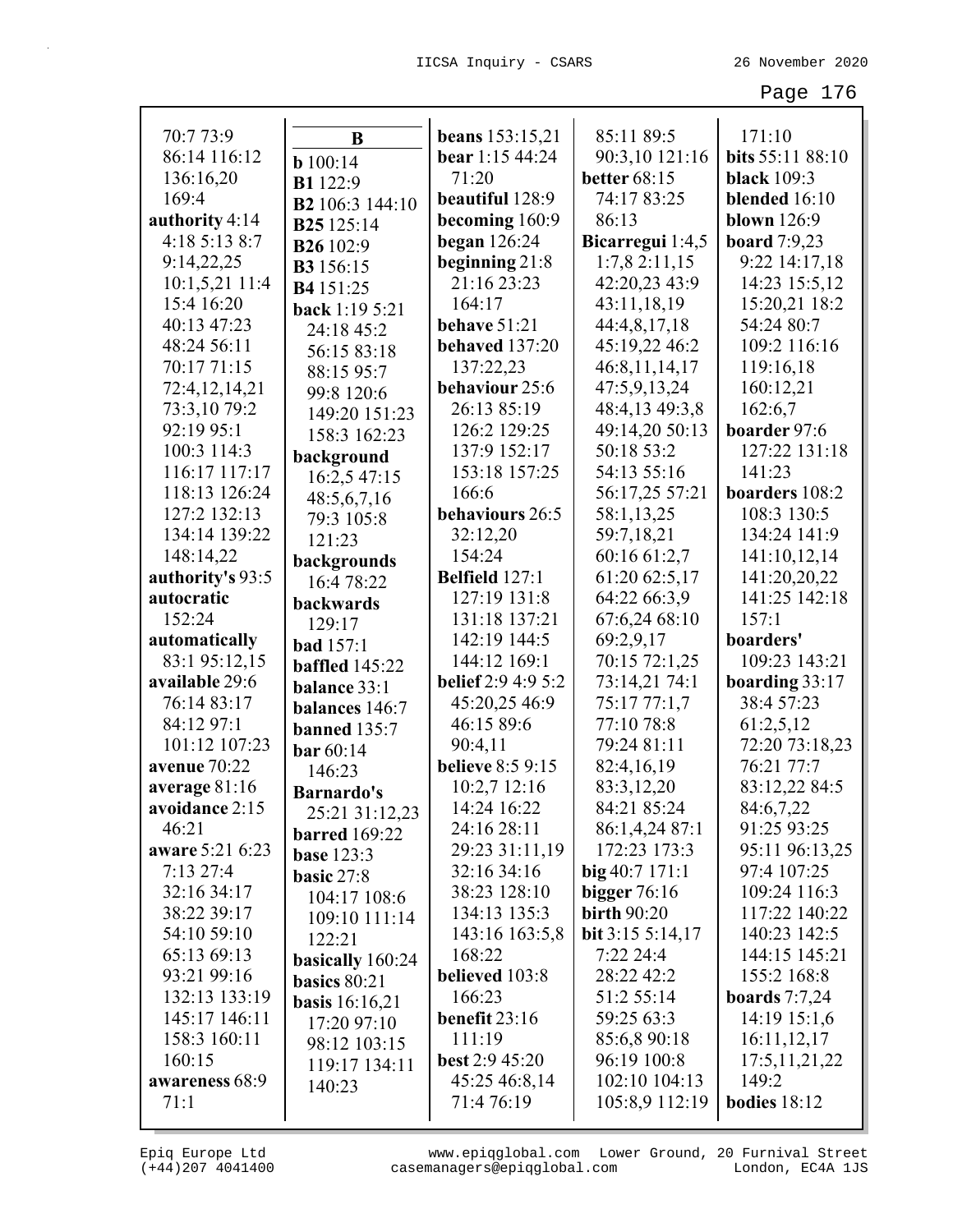| 25:18 26:24            | 7:1 36:1 71:20         | 33:7,16 38:6,9  | 171:19             | 172:1,3,4,6,7,8    |
|------------------------|------------------------|-----------------|--------------------|--------------------|
| 105:17                 | 78:2 117:25            | 39:5,8 40:1,10  | cases 7:5 25:23    | 172:9,12,15        |
| <b>body</b> 95:25      | 119:3 134:17           | 43:21 44:7,12   | casework 96:20     | challenge 16:23    |
| 114:22 115:18          | 165:22                 | 47:25 48:8,9    | 97:9 145:15        | 65:16,20 80:20     |
| 115:19 117:14          | build $67:13$          | 48:21,22,23     | cast-iron $113:16$ | 108:18 159:22      |
| 119:18                 | 148:24                 | 51:14 57:22     | category 4:5       | 166:9              |
| bottom $25:10$         | builds $51:19$         | 58:16,19,20,21  | 12:2 59:17         | challenges 21:14   |
| 103:13 120:15          | <b>built</b> 68:23     | 58:23,23 59:15  | cause 8:4 9:12     | 21:23 22:1         |
| boundaries             | 69:24                  | 60:20,22,25     | 9:15 10:2,7        | challenging 28:7   |
| 17:16                  | bulk 51:25             | 61:25 64:12     | 114:16             | 81:9               |
| boundary 16:20         | bullet 26:23           | 66:6 68:2 72:8  | caused 56:6        | champion 90:19     |
| box 58:14              | 106:16 124:11          | 77:4 78:6       | 138:5              | change 4:5 14:4    |
| breach $8:16$          | bullying 97:25         | 79:20,25 81:2   | causes 79:12       | 26:6 36:19         |
| 107:15 111:7           | <b>bundle</b> 1:10 2:1 | 83:7,10 85:4    | cent 95:3 168:22   | 37:22 38:7         |
| 127:20                 | 2:4,6 44:22            | 96:3,23 115:11  | certain 1:13       | 48:20 57:16        |
| <b>break</b> 1:16 33:7 | 45:15,23 88:25         | 115:25,25       | 91:14 96:10        | 61:13 75:10        |
| 43:12,16 78:10         | 89:21 91:1,7           | 116:7,20 145:7  | 100:12 130:24      | 77:21 113:6        |
| 78:13 87:2             | 92:12 104:5,7          | 146:8 151:23    | certainly 12:18    | 120:7,8 121:25     |
| 88:6,19 126:7          | 122:9 125:14           | career 48:18,20 | 17:3 23:4,15       | 124:9,12           |
| 126:16,20              | 144:10                 | carers 32:12    | 34:12 36:15        | 146:13 157:4       |
| breaking 88:5          | bundles 88:7           | carried 37:20   | 39:1 97:3          | 157:15 163:12      |
| breasts 128:15         | <b>button</b> 118:16   | 103:23 164:19   | 123:5 132:7        | 164:8 165:20       |
| <b>brief</b> 86:10     |                        | carries 146:17  | 146:22 149:14      | 165:21             |
| 164:15                 | $\mathbf C$            | carry 136:16    | 165:20             | changed 3:21       |
| briefing $109:25$      | call 23:3 29:17        | case 3:7,7 66:3 | cetera 53:19,20    | 61:16 88:12        |
| briefly 15:18          | 35:14 91:24            | 66:14,19 70:7   | 64:20,21           | 125:16 153:13      |
| 33:11 41:14            | 100:10 103:25          | 70:10 71:5      | 102:22,23          | 154:6 169:16       |
| 47:9,15 48:4           | 108:5,5 118:20         | 73:18 75:15     | 165:1 169:13       | changes $112:5$    |
| 48:16 49:21            | 155:6 166:16           | 80:11 88:21     | CFW000015          | 146:12 161:5       |
| 56:18 74:1             | 166:17                 | 91:15 92:9      | 131:11             | 164:1              |
| 89:8 119:20            | called 5:23            | 93:22 95:25     | chair 1:3,5,21     | changing 59:9      |
| 143:19                 | 19:25 56:1             | 96:2,13 97:5    | 2:11,1442:21       | 77:13 114:15       |
| <b>bring 38:17</b>     | 65:4 68:17             | 97:10,12 98:8   | 42:23,25 43:1      | characterisati     |
| 77:24 95:9             | 75:10 88:9             | 98:19,24        | 43:3,4,5,11,13     | 6:22               |
| 96:21 112:25           | 91:24 96:16            | 104:22 105:19   | 43:18,19 45:10     | characteristics    |
| bringing 39:22         | 97:7 114:14            | 105:22 107:16   | 46:17 86:2,4,6     | 168:3              |
| 119:16                 | 118:2 152:24           | 108:14 117:24   | 86:7,9,22 87:1     | charity $170:8,11$ |
| brings $24:25$         | calling $38:19$        | 118:3,21 119:7  | 87:3,7,9 91:5      | 170:13 171:7       |
| 164:25                 | cameras 167:15         | 119:24,25       | 92:5 101:5         | 171:11,19          |
| <b>broad</b> 56:11     | <b>CAMHS</b> 127:25    | 125:9,10        | 126:14,17          | check 2:2 8:13     |
| 127:8 158:12           | 148:2,5,9,9,13         | 126:11,11       | 128:25 139:15      | 37:18,21,23        |
| broader 58:4           | 148:17 150:4           | 135:20 136:4    | 159:14,19,23       | 45:14 54:12        |
| broadly $51:18$        | cancelled 34:25        | 136:11 139:2    | 160:21 161:2,4     | 132:13 146:20      |
| 160:4                  | candour $82:7,13$      | 141:22 143:7    | 161:10 163:24      | checking 80:24     |
| <b>broken</b> 108:14   | 82:21                  | 145:13 149:3    | 168:14,16          | checks 63:16,18    |
| 108:16                 | capacity 5:6           | 154:18 169:19   | 170:4, 12, 15, 19  | 143:24 144:2       |
| brought $1:18$         | care 27:14 29:12       | 170:16 171:4    | 171:9,11,16,16     | 146:7,18           |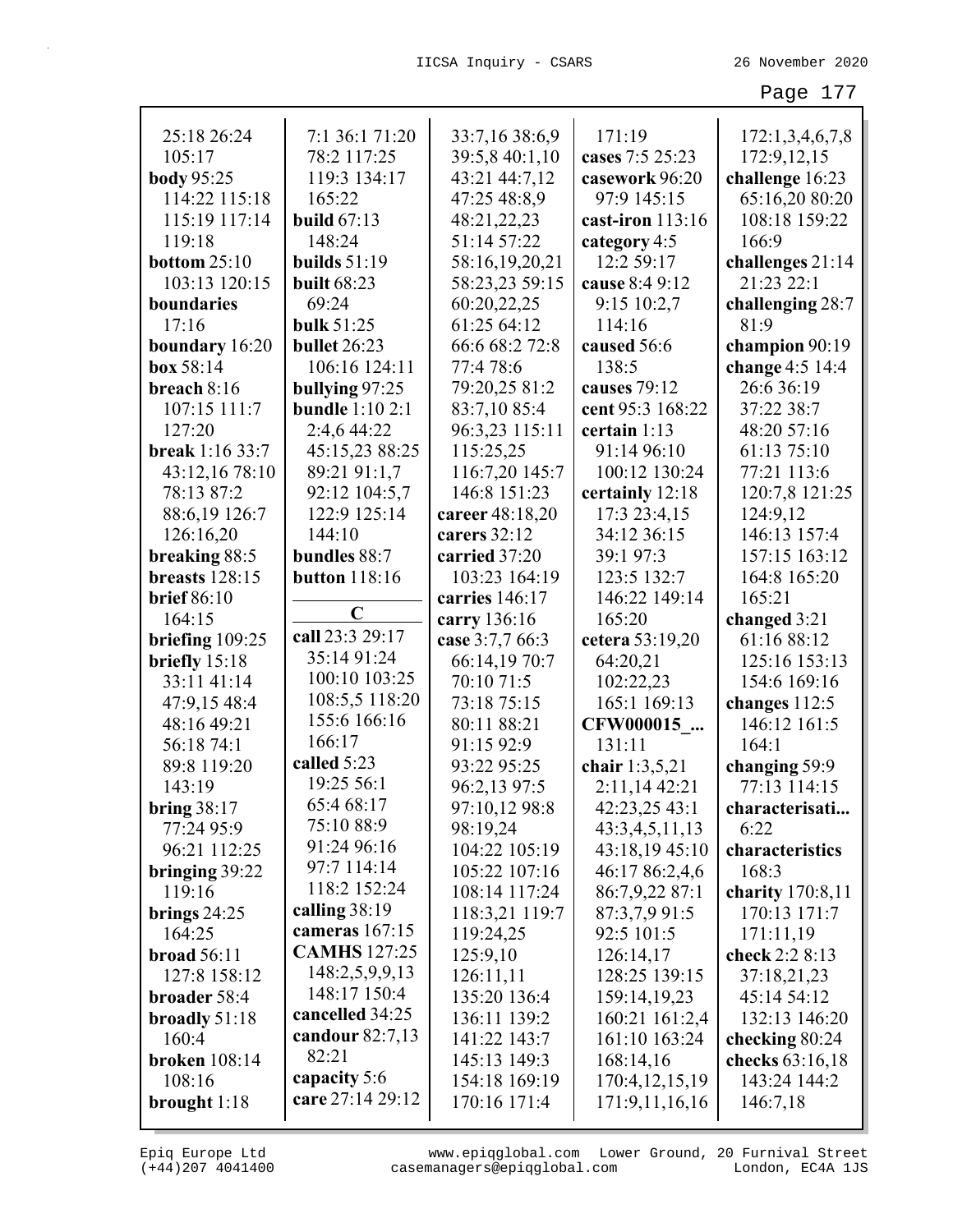| chief 26:11 31:5                | 97:3 98:19                  | <b>CIW 38:13</b>            | 117:23 130:21                | 79:15 115:13                    |
|---------------------------------|-----------------------------|-----------------------------|------------------------------|---------------------------------|
| 32:10 34:12                     | 105:24 106:13               | 48:25 94:6                  | clinical 149:13              | 158:14                          |
| 37:8 43:24                      | 107:12 110:14               | 117:6,21                    | close 17:7 35:10             | coming $45:11$                  |
| 44:7 47:1,25                    | 111:8,13,18                 | 118:13 122:25               | 112:21                       | 70:3 88:1                       |
| 48:9                            | 113:22 117:21               | 143:17 160:9                | closed 94:10                 | 121:7 125:22                    |
| child 8:5 9:6,13                | 118:18 126:1                | <b>CIW's 86:16</b>          | 170:16                       | 148:11 151:11                   |
| 9:15 10:2,7                     | 135:15,19                   | CIW000003 0                 | closely 163:20               | 162:19 166:5                    |
| 12:16 15:23                     | 136:9 137:3                 | 61:24                       | closes 41:23                 | 167:3 168:12                    |
| 16:7 17:18,20                   | 138:2,3 140:8               | CIW000004 0                 | closure 111:23               | commenced                       |
| 18:1 19:3 26:3                  | 146:8 147:10                | 64:25                       | Clywch 136:8                 | 59:13                           |
| 27:4,12 29:16                   | 147:18,18                   | <b>CIW000005</b>            | co-production                | comment 31:21                   |
| 31:14 32:1,13                   | 149:5,6,10                  | 143:20                      | 25:24                        | 110:17 144:18                   |
| 32:23 51:17                     | 150:25 151:12               | <b>CIW000048</b>            | Code 82:25                   | commented                       |
| 56:4 64:9 65:3                  | 155:21,23                   | 46:22                       | codes 8:22                   | 147:3                           |
| 72:15 73:4                      | 157:7 158:21                | CIW000048 0                 | coercion 128:3               | comments 111:4                  |
| 79:23 84:16                     | 164:16                      | 58:2                        | coercive 130:25              | commission                      |
| 91:11 95:16,17                  | children's 16:16            | <b>CIW000055</b>            | cohesive 122:14              | 21:24 98:15                     |
| 96:7 109:10                     | 19:11, 12, 18, 25           | 46:22                       | colleague 3:6                | 136:17,22                       |
| 111:16 126:5                    | 20:5,9,13,18                | claimed 149:22              | colleagues 24:10             | 137:11,12                       |
| 131:6 137:21                    | 20:21 21:7,12               | clarification               | 71:22 102:4                  | 170:11,13                       |
| 137:22 147:9                    | 22:3,23 34:20               | 31:24 130:24                | 163:9 172:1                  | 171:7,11,19                     |
| 158:17 165:23                   | 44:11 51:19,22              | clarify 14:22               | colleges $27:3,5$            | commissioned                    |
| child's 141:16                  | 58:21,22 62:1               | clarity 24:25               | 49:13 77:7                   | 21:25 25:20,21                  |
| children 3:4 7:7                | 72:13,18,22                 | 130:17 152:21               | collude 80:4                 | 133:20                          |
|                                 |                             |                             |                              |                                 |
|                                 |                             |                             |                              |                                 |
| 9:5 15:9 16:12                  | 78:25 79:1,2                | clear $10:13$               | colourfully                  | Commissioner                    |
| 17:9 18:15,20                   | 90:14,16 93:5               | 11:16,22 12:8               | 118:16                       | 20:5 22:23                      |
| 18:23 19:4,15                   | 94:21 96:6,15               | 12:14,17 13:7               | combination                  | 34:21 90:15,17                  |
| 22:20 23:17                     | 100:10 107:14               | 13:9 15:13                  | 47:12                        | 96:6,16 136:3                   |
| 25:6 29:3                       | 111:9 115:13                | 16:15 17:15                 | combine 75:18                | 148:16 162:4                    |
| 30:18 31:2                      | 115:15 136:3                | 20:11 29:10                 | come 5:14 8:3                | 169:8                           |
| 32:6,17 39:9                    | 147:23 148:15               | 31:13 42:14                 | 11:21 15:24                  | commitments                     |
| 48:11,14 51:24                  | 158:23 162:4                | 59:5 60:16                  | 20:24 26:10,15               | 35:5                            |
| 51:24 55:25,25                  | 164:19,25                   | 61:7,7 73:21                | 28:20 32:14                  | committed 13:6                  |
| 56:5 59:1 61:9                  | 165:2,17 169:8              | 119:24 120:7                | 39:20 41:15                  | 21:12 22:12                     |
| 61:15 62:8                      | choice 67:19                | 121:8 122:16                | 53:2 61:20                   | 34:15 35:6                      |
| 63:25,25 64:4                   | <b>CHRIS 87:14</b>          | 129:21 132:18               | 79:2 85:6 95:7               | 36:15 39:22                     |
| 64:6,8,11,16                    | 173:6                       | 132:22 141:18               | 95:12,14,16                  | 54:22 129:21                    |
| 64:20,23 65:5                   | cipher 88:17                | 142:17 143:25               | 120:20 126:6                 | committee                       |
| 65:6, 13, 15, 25                | circumstance                | 147:1 149:24                | 126:25 127:1                 | 36:17 37:15                     |
| 66:17 67:2                      | 96:9 102:2                  | 153:16 160:10               | 131:2 137:2                  | 39:2,20 129:1                   |
| 73:16 77:12                     | 107:14<br>circumstances     | clearer 50:9,11<br>52:5     | 142:19 143:6<br>145:5 150:10 | 159:20 163:24<br>common $16:17$ |
| 78:5 79:5,5,20<br>79:25 80:18   | 9:2 137:7                   |                             | 155:10 167:13                | 16:18 49:16                     |
|                                 | 144:6                       | clearly 11:25<br>17:21 22:1 | comes $5:10$                 |                                 |
| 81:1 83:16                      | cite $42:13$                | 24:12 41:24                 |                              | 50:14,18<br>150:20              |
| 84:3 90:19,23                   |                             |                             | 12:11,13,15<br>13:20 22:22   | communicate                     |
| 95:13 96:12,17<br>96:18,24 97:2 | cited $14:5$<br>civil 117:9 | 56:7,20 57:19<br>66:20 70:6 | 30:21 65:15                  | 150:15 167:19                   |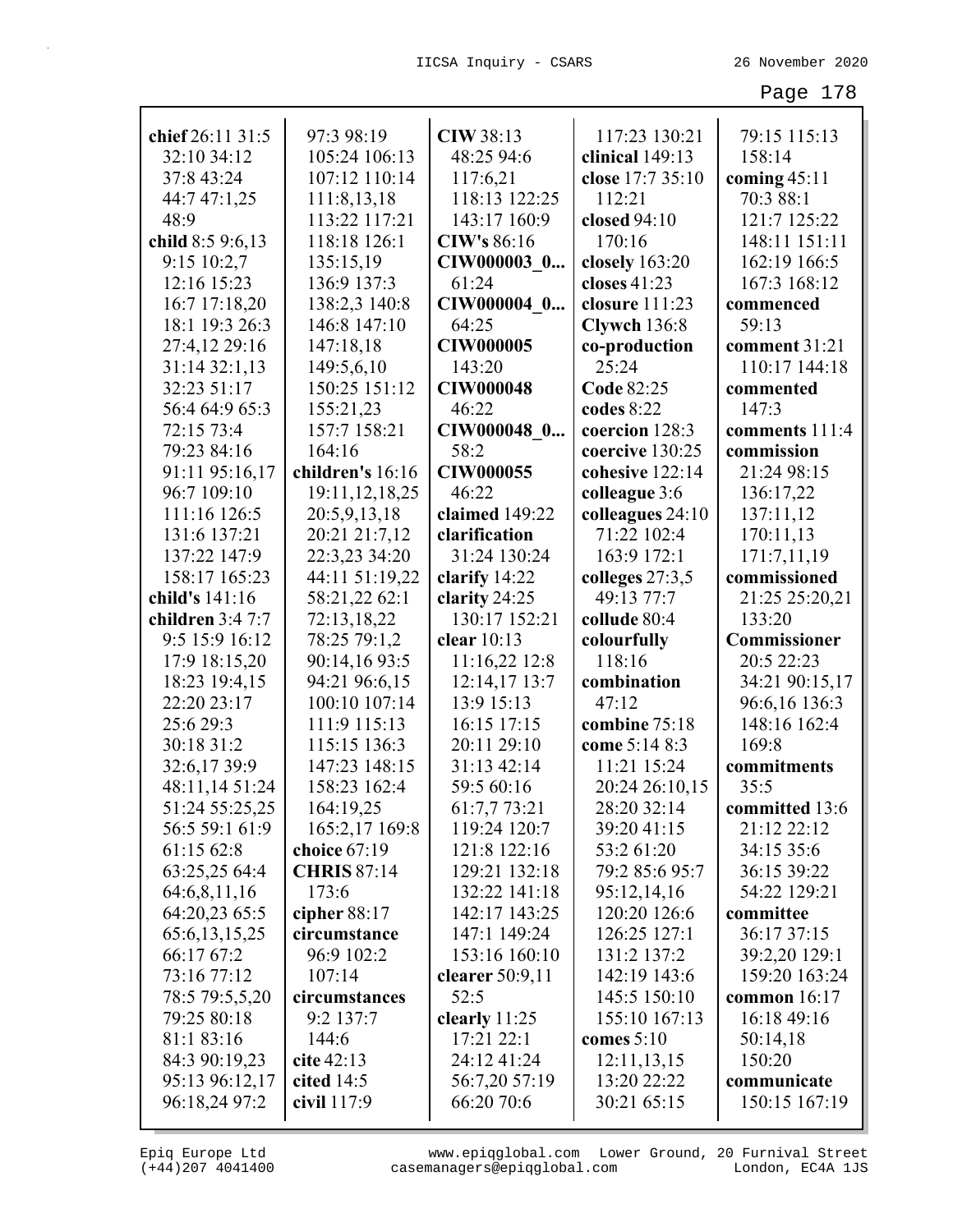| communities                 |                    | 106:1,11,20        | 162:2 163:7     | consultation      |
|-----------------------------|--------------------|--------------------|-----------------|-------------------|
| 4:23 5:9 16:24              | 4:9,10 37:16       | 107:11 116:24      | 168:17          | 16:21 28:2        |
|                             | compulsory<br>69:6 | 119:2 122:21       | confirmed 113:4 | 41:22,23 84:9     |
| community 5:8<br>10:14 14:7 | concealment        | 124:20 127:3       | 143:9 163:23    |                   |
|                             |                    |                    |                 | 120:6,7           |
| 16:8 18:19                  | 82:5 125:24        | 127:13 129:12      | connection 4:22 | consulted 12:7    |
| 122:15 152:6                | concentrated       | 130:3 132:12       | consensus       | contact 73:17     |
| company 136:18              | 155:4 167:21       | 134:18,18,19       | 113:24          | 118:5 132:12      |
| 136:19,21                   | concentrating      | 135:10,12,23       | consider 19:13  | 161:8,16          |
| comparison                  | 45:17              | 136:15 137:5       | 68:11 96:7      | 162:13            |
| 113:25                      | concern 31:7       | 137:18 139:25      | 110:20 137:20   | contacted 99:16   |
| competence                  | 37:21 53:18,19     | 141:19 148:6       | 156:9,11        | 118:4,12 169:4    |
| 149:9                       | 55:4,5 56:6        | 148:16,20,21       | considerable    | contacting        |
| competent                   | 57:14 84:15        | 153:22 156:18      | 42:12 47:6      | 140:18            |
| 149:25                      | 85:14 92:16        | 157:17 158:9       | considerably    | contained 105:4   |
| complacency                 | 95:19,24 97:16     | 158:10,16          | 36:8 125:16     | contains 25:3     |
| 22:25                       | 99:5 127:8,9       | 160:10 162:23      | consideration   | content 162:2     |
| complacent                  | 127:15 130:16      | 162:25 163:2       | 13:16 19:9      | contents 45:24    |
| 23:15                       | 133:3,4 138:6      | 169:9 171:12       | considerations  | 127:14            |
| complaint 95:14             | 149:3,19 150:2     | 171:13             | 85:9            | context 8:12      |
| 95:18 97:19,22              | 158:3,6 168:25     | conclude 20:10     | considered      | 19:13 24:12       |
| 98:1 99:5                   | concerned 31:5     | concluded 160:8    | 10:24 20:2,16   | 89:9 119:21       |
| complaints                  | 32:10 67:7         | conclusion         | 27:18 71:11     | 158:17            |
| 95:10 96:21,22              | 70:12 95:20        | 137:2,19           | 94:12 99:23     | continue 13:11    |
| complementary               | 96:4 103:4         | 170:17             | 105:1 130:4     | continued 32:22   |
| 18:7,17                     | 118:6 120:16       | conclusions        | considering 9:1 | 52:16 87:15,16    |
| complete 51:10              | 122:23 123:17      | 102:24 103:1       | 19:14 23:4      | 173:7,8           |
| 73:22 163:12                | 123:20 130:2       | 104:14 135:13      | 36:16 37:24     | continues 25:14   |
| completed 21:16             | 131:7 132:25       | 137:16 150:3       | 39:12 59:9      | contribute        |
| 156:14                      | 134:2,21           | 170:6 171:22       | 160:22          | 87:21 149:18      |
| completely                  | 135:21 136:25      | concur 162:20      | considers 141:2 | control 85:19     |
| 112:19 166:1                | 149:18 151:19      | 163:21 164:9       | 141:8           | 125:24 130:25     |
| 172:10                      | 169:3              | concurrently       | consistency     | 145:6 150:23      |
| complex 63:25               | concerning         | 43:20              | 16:24 17:24     | controlling       |
| 125:18                      | 129:22 137:10      | conditions 150:9   | consistent      | 129:25 134:20     |
| complexities                | concerns 18:22     | conducted 136:4    | 105:12          | 166:6,24 168:4    |
| 64:11 84:4                  | 26:12 39:5         | conducts 140:25    | consistently    | convened 118:1    |
| compliance                  | 51:25 52:6         | confidence 30:9    | 107:23          | <b>Convention</b> |
| 113:21                      | 54:2 71:2 72:2     | confident 109:1    | constant 161:8  | 19:3,10 131:6     |
| complicated 6:6             | 72:4,7,16          | 165:14             | 161:16          | conversation      |
| comply 65:23                | 77:25 81:19,19     | confidentiality    | constantly 6:24 | 24:21 55:12       |
| 105:24 107:21               | 84:14 91:24        | 110:1              | 14:13           | 57:1 98:13        |
| complying                   | 92:3,5,19          | confirm $2:5,8,10$ | constituted     | conversations     |
| 128:2                       | 93:10 95:10        | 34:8 35:3,4,6      | 129:18          | 24:14 30:8        |
| composed 160:2              | 98:6 99:6,24       | 37:15 45:24        | constitutes     | 130:8             |
| comprehend                  | 100:4,11,14,16     | 89:2,25 90:2,8     | 130:23          | cool 147:12       |
| 130:21                      | 102:20 103:6       | 90:9 99:8          | constructively  | coordinating      |
| comprehensive               | 103:11 105:23      | 100:21 143:11      | 26:4            | 2:24              |
|                             |                    |                    |                 |                   |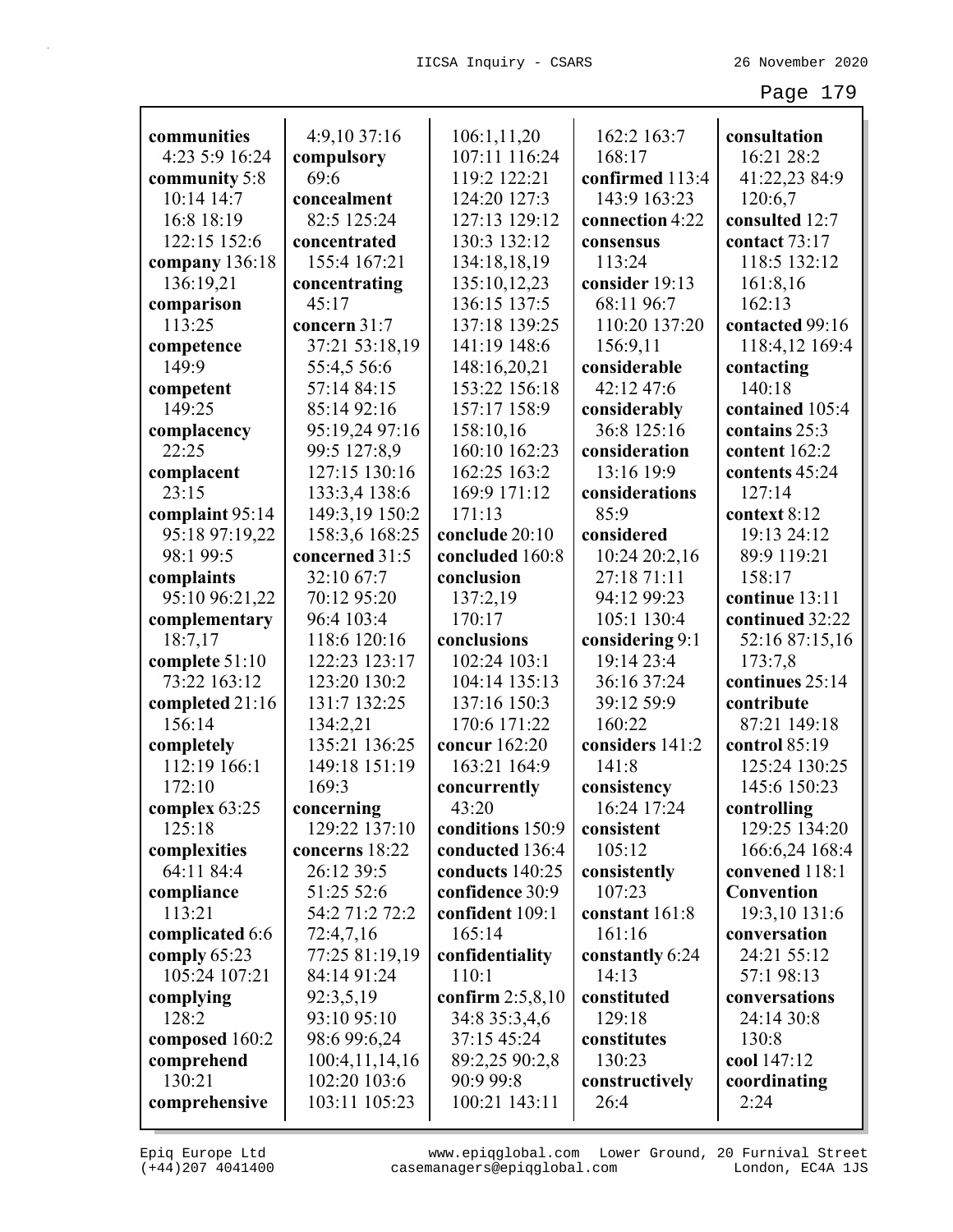|                                | 56:8                              | 152:20 164:8                      | date 34:23 38:4                | decisive 57:9                       |
|--------------------------------|-----------------------------------|-----------------------------------|--------------------------------|-------------------------------------|
| copies 109:23<br>139:6,23      |                                   | 168:4,9                           | 39:23 61:17                    | deemed 162:12                       |
|                                | coupled 64:17<br>75:24            | current 38:8                      | 67:8 90:7                      |                                     |
| copy 100:19<br>102:8 106:2     | course 2:14 7:17                  | 49:1 50:17                        | 120:19 131:7                   | deep 164:24                         |
|                                |                                   |                                   |                                | deeper 53:24                        |
| 134:7,13,15                    | 15:16 18:12                       | 111:22,25                         | 141:20 162:15                  | define $62:13$                      |
| 138:8,23 139:4                 | 25:1 28:3                         | 113:3,20                          | dated 20:1 89:2                | defined 7:7 9:16                    |
| 139:8,9,13                     | 34:24 81:22                       | 117:20 120:23                     | 89:23 90:7                     | definitely 7:20                     |
| core 54:15 55:9                | 82:1 100:13,25                    | 122:1 125:10                      | 102:15                         | 33:8 59:16                          |
| 76:25 123:16                   | 112:11 113:7                      | 125:12,15                         | day 1:3 7:13                   | 93:3 94:4                           |
| 153:14 154:11                  | 119:21 120:18                     | 136:1                             | 12:24 39:24                    | 113:2 126:10                        |
| 167:3                          | 124:19 132:10                     | currently 8:18                    | 54:21,21 55:10                 | definition                          |
| correct 19:7                   | 133:3 136:24                      | 52:9 55:2 75:1                    | 55:13 87:8                     | 130:22                              |
| 49:19 51:5                     | 144:18 145:21                     | 78:24 93:17                       | 91:25 132:11                   | degree 22:25                        |
| 62:4,12 66:8                   | 146:1,20 150:5                    | 111:13 155:19                     | 154:13 164:17<br>172:12        | 124:14 125:23                       |
| 133:21 165:11                  | court 145:24                      | 156:2 161:23                      |                                | delay 103:10                        |
| 166:13,17                      | cover $41:14$<br>143:16 152:16    | curriculum                        | days 39:7,8,10                 | delayed 28:12                       |
| corrected 59:6                 |                                   | 74:12 75:4<br>120:14              | 39:24 40:4                     | delegate 141:17                     |
| correspondence<br>98:24 138:24 | covered 8:4<br>$11:14$ 13:4       |                                   | 54:16 55:7,8                   | delegation                          |
| 162:19                         |                                   | curtail 115:5                     | 58:11,14,24                    | 141:17                              |
| council 8:25                   | covers $152:7$                    | cut 114:6                         | 59:2 60:19                     | deliberately                        |
|                                | <b>COVID 28:6,7</b><br>28:13 35:9 | cuts 74:9,23                      | 61:9 62:9<br>64:24 73:2        | 60:9,10                             |
| 41:17,20 42:1<br>42:793:12     |                                   | cycle 74:25 75:7                  |                                | deliberations<br>93:20              |
| 100:24 101:3,5                 | 39:16,18 115:4<br>161:11          | cycles 75:24                      | 78:3,3,7 81:17<br>116:3 154:15 |                                     |
| 105:16 107:17                  | COVID-19                          | <b>Cymru</b> 25:21,22<br>31:12,13 | <b>DBS</b> 37:18,21            | delivering 17:12<br>democratic 4:22 |
| 107:19 119:23                  | 34:25                             |                                   | 37:23 63:18                    | 4:245:1,10                          |
| 120:2 129:1                    | <b>CRB</b> 144:1                  | D                                 | deal 26:14 28:5                | demonstrates                        |
| 152:12,13,19                   | create 37:4 40:4                  | D 172:21                          | 28:9 46:18                     | 20:21                               |
| 153:5 159:23                   | created 5:23 6:9                  | <b>Danny</b> 1:12 9:3             | 56:1791:13                     | DEN000033 0                         |
| 160:1 164:20                   | 7:6,8 14:17                       | 10:17 11:21                       | 92:2                           | 140:10                              |
| 166:7 169:19                   | criminal 129:21                   | 19:22 20:7,24                     | death 72:15                    | DEN000033 1                         |
| 169:21 170:3,6                 | crisis $39:18$                    | 25:7,10 26:20                     | decades 4:8 14:7               | 137:18                              |
| 171:16                         | critical 9:18                     | 26:22 27:9                        | deceased 136:9                 | DEN000034 0                         |
| Council's 121:5                | 12:13 31:15                       | 28:20 44:22                       | December 41:23                 | 127:7                               |
| councillors 5:12               | 84:12 85:24                       | 50:20,25 53:2                     | 160:12                         | Denbighshire                        |
| counsel $2:3,24$               | 110:21                            | 58:1 61:20,23                     | decided 20:4                   | 92:1 93:12,24                       |
| 11:11 34:9                     | crossed 16:19                     | 62:5 64:24                        | 94:14 103:22                   | 100:2,10 127:6                      |
| 35:16                          | crown 117:3,5                     | 65:2 88:9                         | 118:20 123:16                  | 128:22 131:3                        |
| counselling                    | cultural 34:4                     | 92:12,14 97:20                    | decision 24:8                  | 159:12 160:7                        |
| 18:24                          | culture 23:12                     | 101:8 102:9                       | 85:23 101:22                   | 162:14                              |
| count 170:24                   | 31:20 35:23                       | 104:11 122:9                      | 118:10 120:23                  | Denbighshire's                      |
| Countdown                      | 50:5,5,5 51:19                    | 125:11 127:7                      | 121:4                          | 103:11                              |
| 128:14                         | 52:12 74:18                       | 131:10,12                         | decision-maki                  | department                          |
| country 5:6                    | 76:8 78:10,14                     | 140:10 143:19                     | 20:22                          | 120:11 121:23                       |
| <b>County 93:12</b>            | 78:16 79:13,14                    | 152:3 156:15                      | decisions 5:11                 | depend $54:16$                      |
| couple 36:6                    | 80:16,19 81:10                    | 159:3                             | 19:10 149:13                   | dependent                           |
| 51:15 54:20                    | 82:12,15                          | data 3:15                         | 150:1                          | 128:1                               |
|                                |                                   |                                   |                                |                                     |

(+44)207 4041400 casemanagers@epiqglobal.com London, EC4A 1JS www.epiqglobal.com Lower Ground, 20 Furnival Street

┚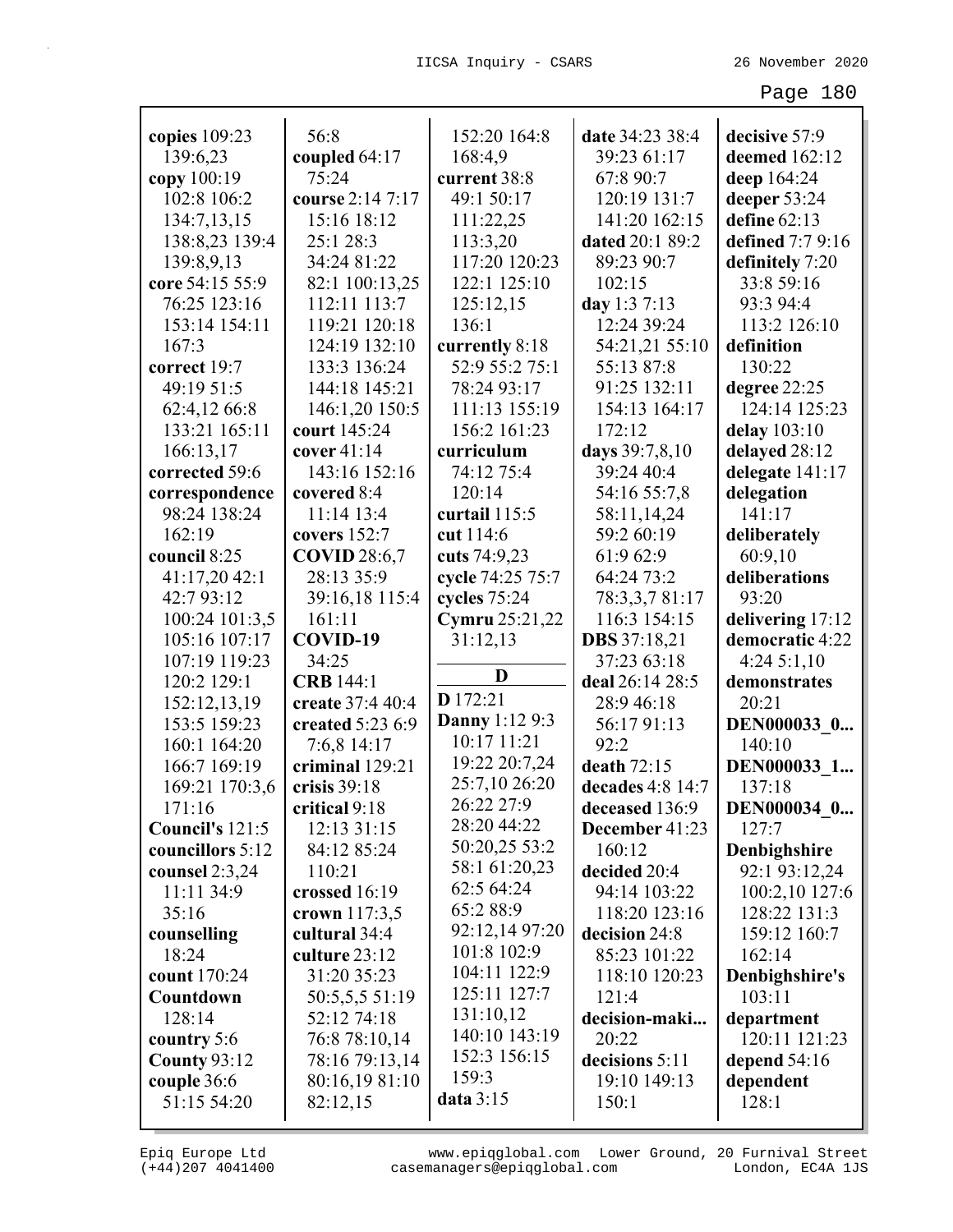| depending                     | 42:18                  | 162:22 163:10          | 129:17 148:12                 | Dr 87:11,14            |
|-------------------------------|------------------------|------------------------|-------------------------------|------------------------|
| 63:23 69:23                   | developed 14:6         | directly 87:24         | dismissed 118:8               | 88:24 89:1,4,7         |
| 81:16,21                      | 19:11 28:11            | 171:14                 | 133:2,23                      | 89:10 94:24            |
| depends 40:20                 | 29:11 32:22            | director 17:20         | 159:21 169:2                  | 95:3,6,7 98:13         |
| 58:10 77:1                    | 127:22                 | 44:1 47:16             | 169:25                        | 98:22 99:8,10          |
| depth $54:4$                  | developing 6:25        | 89:10 127:6            | disparaging                   | 99:15,22 100:1         |
| deputy $2:19$                 | 17:8 52:9              | 159:13,13              | 167:7                         | 100:5,8,10             |
| 21:3 44:6                     | development            | director-gene          | display $26:5$                | 101:15,19              |
| 47:25 48:8                    | 17:1,23 20:20          | 2:20                   | displayed                     | 102:3 110:23           |
| 89:10 159:13                  | 22:9 34:4              | directorate            | 109:19,20                     | 110:25 111:25          |
| deregistered                  | 93:22 104:12           | 159:13                 | displaying 32:20              | 112:13,23              |
| 41:4                          | 152:10                 | directors 47:17        | disproportion                 | 113:1,2,9              |
| deregistration                | developments           | disability 63:25       | 128:15                        | 114:17 115:2           |
| 112:2,10,11                   | 29:9                   | disagreement           | disregard 166:6               | 116:20 121:22          |
| 160:23                        | devolution 6:7,7       | 138:15                 | distrust 165:10               | 130:11 139:3,8         |
| describe 6:20                 | DfE 98:10,11           | disappointed           | division 89:11                | 139:14 140:2           |
| 11:7 48:4 80:1                | dialogue 161:22        | 132:24                 | document 2:5                  | 143:6,9 147:3          |
| 92:18                         | diary 84:13            | disappointing          | 19:23 24:24                   | 151:21 156:4,6         |
| described 8:9                 | difference 21:21       | 120:4,25               | 25:2,16 29:2                  | 156:8 158:25           |
| 20:18 75:19                   | 40:6,7 70:13           | disciplinary           | 62:6 90:8                     | 159:8 160:3,5          |
| 119:9                         | 115:22 151:10          | 135:20 151:17          | 139:17                        | 161:8,24               |
| describes 58:7                | different 11:8         | discipline             | documentation                 | 162:20 164:9           |
| designated 27:1               | 57:15 61:10,10         | 127:19                 | 139:6 154:5                   | 168:19,22              |
| 29:24 70:17,22                | 61:22 63:12,13         | disclosed 131:6        | documents 1:10                | 170:10,13,16           |
| 116:10 152:8                  | 65:9,20 70:16          | disclosing $126:2$     | 1:13 20:14                    | 173:6                  |
| 152:22,23                     | 71:8 84:7              | 134:22                 | 44:20 88:10                   | draconian              |
| $\bf{desk}$ 2:5               | 114:5 117:6            | disclosures            | 141:19,21                     | 111:20 112:2           |
| despite 99:12                 | 139:17 141:20          | 131:24                 | 154:7 165:22                  | drains-up $155:7$      |
| detail 5:17 14:3              | 150:7 151:14           | discouraged            | doing $55:11$                 | draw 136:21            |
| 33:8 46:18                    | 154:1,6,7,9            | 134:22 135:6,7         | 57:20 83:2,14                 | drive 5:5 85:22        |
| 49:14 53:6                    | differently            | discovered             | 85:10 104:16                  | driving $20:22$        |
| 59:25 61:19,22                | 119:24                 | 121:2 126:23           | 133:9 138:10                  | drop 121:4             |
| 67:12 105:4,19                | differs 3:5 58:8       | 147:15                 | 159:24 163:19                 | <b>DSL</b> 27:6        |
| 108:10,13,25                  | difficult 26:7         | discuss $150:15$       | domain $67:16$                | <b>DSP</b> 27:6 140:22 |
| 115:3 129:9                   | 30:25 80:19            | discussed              | 67:18 105:5,10                | dual-registered        |
| 135:11 142:15<br>154:17 164:7 | 82:5 130:21            | 106:22 133:11<br>160:8 | 109:7                         | 33:18<br>due 20:6 26:2 |
| detailed 2:11                 | 148:5 167:12<br>167:18 | discussing 66:19       | domestic 23:1<br>double-check | 75:4                   |
| 154:10,17                     | difficulties 83:6      | 70:10 80:25            | 35:15 101:13                  | duration 127:15        |
| 164:4                         | 114:17 167:9           | 164:11                 | 142:3                         | duties 7:5 8:21        |
| details 111:1                 | difficulty 147:21      | discussion 70:7        | double-checki                 | 14:18 17:25            |
| 132:10 163:7                  | dig~53:24              | 71:18 75:9             | 95:4                          | 20:15 101:11           |
| determinations                | direct 4:22 45:4       | 82:23 138:9            | doubt $2:16$                  | duty 7:12,15,21        |
| 30:5                          | 74:19 98:20            | discussions 7:17       | 46:21                         | 8:1,1,3,9,16           |
| determined                    | directed 45:8          | 13:1 24:19             | dozen 108:3                   | 9:8,11 10:6,24         |
| 159:20                        | direction 4:7          | 59:11,12 60:23         | 142:20                        | 11:5 12:19,22          |
| develop $18:19$               | 161:19 162:2,9         | 71:21,21               | dozens 142:21                 | 13:3, 18, 20, 24       |
|                               |                        |                        |                               |                        |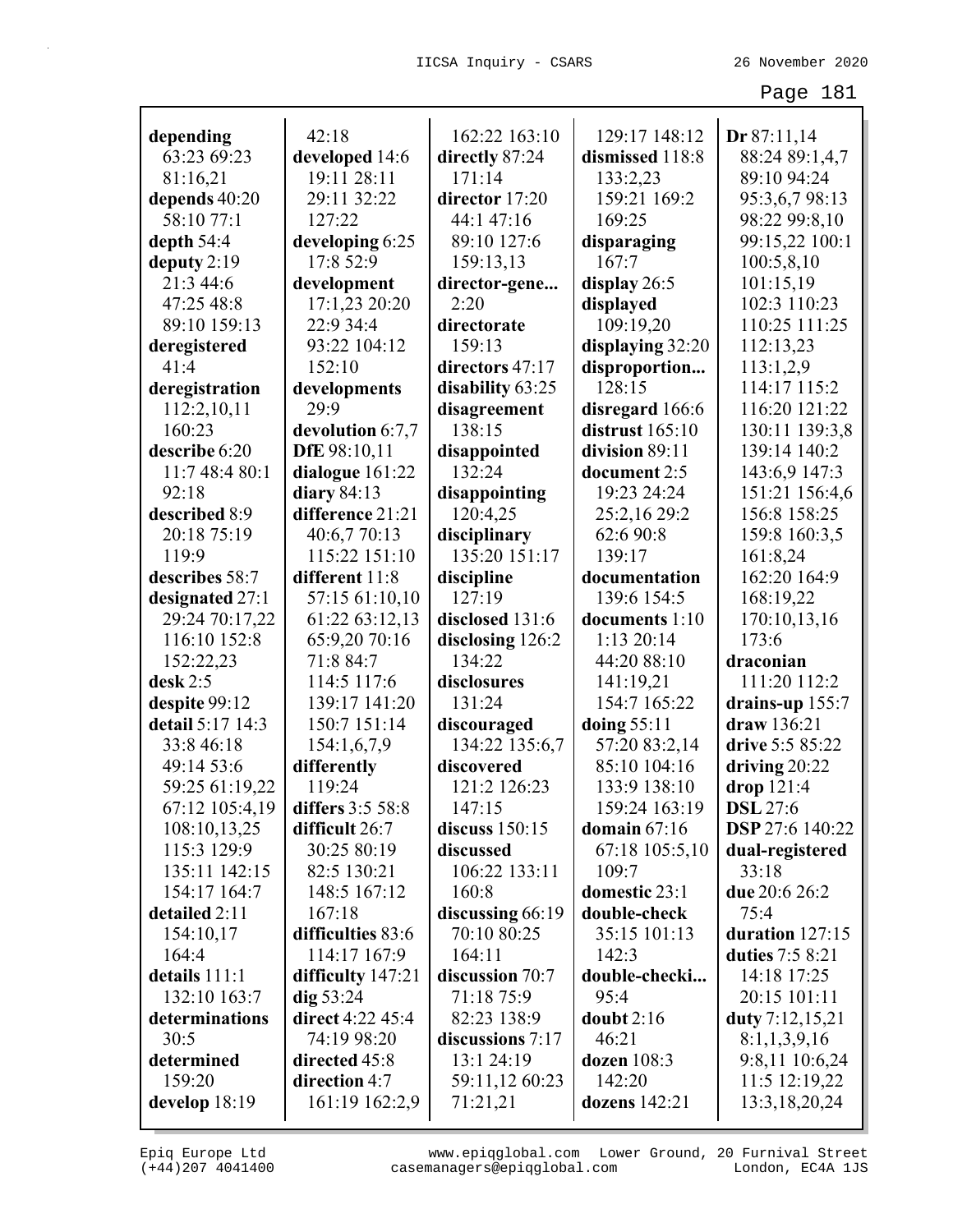| 14:16 17:15       | 89:18 98:15      | 107:24 116:5     | 89:15 145:16       | equivalent 9:5        |
|-------------------|------------------|------------------|--------------------|-----------------------|
| 22:8,8 23:23      | 101:3 113:22     | 141:2            | 166:16,17          | 55:7 105:17           |
| 42:6 69:15        | 114:13 115:16    | elements 33:12   | <b>England</b> 3:5 | 114:12 154:12         |
| 72:4,6,782:6      | 115:23 116:5     | 33:13,17 64:15   | 24:1 36:2 37:5     | equivalents           |
| 82:13,16,20       | 119:23 120:2     | 105:6 112:6      | 37:8 70:16         | 98:14                 |
|                   | 120:11,11        | else's 23:14     | 78:9 110:10,11     | escalated 160:18      |
| E                 | 121:5 146:16     | email 55:22      | 115:14 117:6       | 160:18                |
| E 172:21          | 159:13 169:18    | emailed 56:1     | 143:1 169:5,7      | escalating            |
| earlier 11:11,15  | 170:3            | emails 167:16    | 169:7              | 160:10                |
| 12:22 24:14       | educational      | embedded 5:9     | English 96:15      | escaped 45:2          |
| 31:21 70:12       | 3:19 30:23       | 63:6             | 169:8              | especially            |
| 76:2 82:11        | 33:12,13 143:2   | emerged 28:1     | enlarged 88:11     | 121:10                |
| 88:693:7          | 145:4,12         | 129:23           | enlarging          | essential 111:17      |
| 101:1 128:21      | educationalist   | emergency 94:9   | 131:13             | essentially 4:14      |
| 133:12 157:17     | 30:1             | 98:6,12,16       | enlighten          | 6:13 49:10            |
| 162:4 165:6       | educationalists  | emotional        | 170:20             | establish 4:4         |
| 166:13            | 13:9 30:10,19    | 130:22           | enormous           | established 22:8      |
| earliest 161:16   | effect 13:24     | emphasis $32:11$ | 119:13 132:22      | 134:25 137:25         |
| early $48:11$     | 96:21 101:16     | 125:20           | enquiries 64:1     | 145:19 146:14         |
| 60:19 121:19      | 103:21 115:14    | emphasise 52:23  | 73:4 80:14         | establishments        |
| 127:17            | 116:22 126:9     | 75:25            | 97:14              | 30:2,23 31:17         |
| easier 50:9       | 152:15           | employ 78:21     | enquiry 82:2       | <b>Estyn</b> 27:14,20 |
| 117:13 158:18     | effective 10:24  | employed 9:21    | 124:25 151:9       | 31:5 33:6,11          |
| easy 113:15       | 11:6,13 12:2,3   | 10:5,21 11:4     | ensure 21:9,10     | 33:25 35:17           |
| echo 138:22       | 12:5 14:13       | 12:20            | 26:1 28:16         | 37:17 38:13           |
| 158:8 168:1       | 15:2 17:7,8,17   | employment       | 36:10,11 62:25     | 41:7 43:20            |
| <b>ECHR 115:1</b> | 18:3 24:7,9      | 169:24 170:1     | 63:15 64:14        | 44:1 47:5,9,14        |
| economies 16:25   | 26:25 60:17,24   | empowered        | 66:25 73:16        | 47:17,21 49:4         |
| <b>ECRC</b> 19:6  | 83:17 122:14     | 151:13           | 93:8 107:9,19      | 55:21,22 56:1         |
| edged 85:7,7      | effectively 63:2 | encouraged       | 132:20             | 56:1 66:21            |
| education 3:4     | 67:2             | 55:20            | ensured 64:17      | 69:14,15 70:20        |
| 4:9,10,17 5:13    | effectiveness    | endorsed 170:6   | ensures 62:21      | 74:3 75:10            |
| 5:19,24 6:2       | 15:8 105:20      | enforce 36:12,23 | ensuring 15:2      | 81:13,15 84:17        |
| 8:12,25 9:5,17    | 154:21           | 65:19 116:4      | 18:4 21:12,15      | 84:20 85:3            |
| 9:21 10:14,20     | effects $74:10$  | enforceable      | 26:24 27:4         | 86:20 91:6            |
| 13:11 15:17       | efficient 83:18  | 61:1 68:5 73:5   | 30:7 35:6 53:4     | 92:24 93:14           |
| 16:3 17:20,21     | eight $75:2,6$   | enforcement      | 64:3               | 94:5,6 97:18          |
| 18:6,8,21         | 158:4,5          | 36:20 41:8       | enter 96:6         | 97:23 98:25           |
| 23:25 30:2        | either 28:18     | 67:22 77:19      | entire 114:22      | 99:16,20,22           |
| 31:17 34:3        | 43:5 81:20       | 109:6 115:12     | 164:20             | 101:12,16             |
| 36:1 38:9         | 84:19 94:25      | 115:18,19,19     | entirely 154:14    | 106:18 118:13         |
| 41:17,20 42:1     | 143:3 148:10     | 116:21           | entirety $123:12$  | 143:17 148:15         |
| 42:7 43:25        | 162:14           | enforcing 36:25  | episodic 158:23    | 151:23 156:13         |
| 44:2 47:1         | election 5:21    | engage 22:17,21  | equality 4:11      | 160:9                 |
| 48:19,19 49:5     | 121:24           | 130:8            | 21:24 127:21       | <b>Estyn's 82:21</b>  |
| 58:3 68:16        | element 33:12    | engagement       | equally $32:19$    | et $53:19,20$         |
| 70:23,25 89:14    | 53:11 68:23      | 74:16 75:14      | equates $55:10$    | 64:20,21              |
|                   |                  |                  |                    |                       |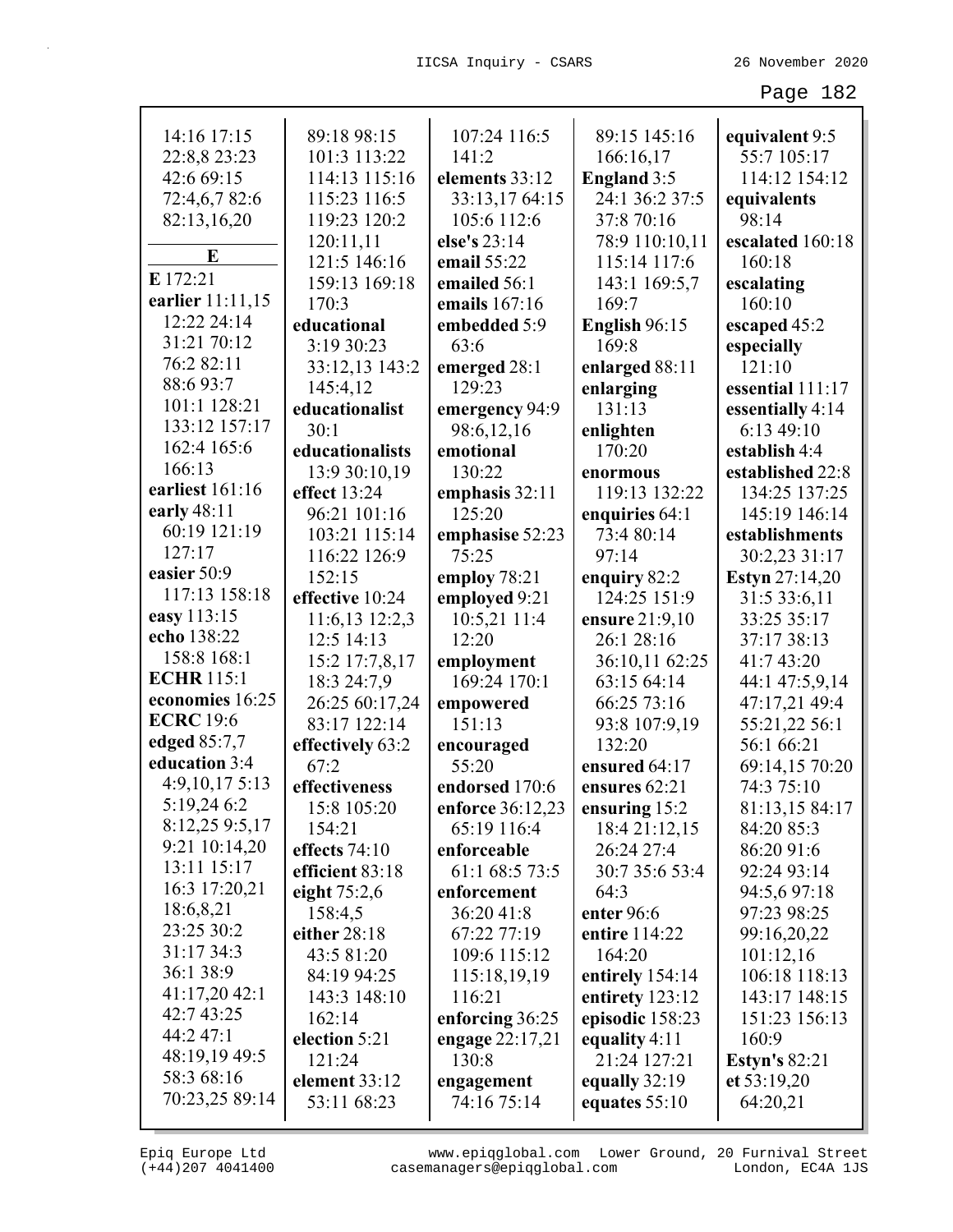| 102:22,23              | 91:5,8 99:23            | exempted                       | exploitation                    | fairly 42:8 106:5        |
|------------------------|-------------------------|--------------------------------|---------------------------------|--------------------------|
| 165:1 169:13           | 103:15 123:2,3          | 130:14                         | 32:6 64:10                      | 123:4,7                  |
| ethos 125:21           | 133:10 134:6            | exercise 6:12                  | expressed 56:20                 | fairness 4:10            |
| 165:18                 | 137:1 152:18            | 155:7 156:12                   | expressly 92:3                  | faithful 128:11          |
| ETN000736              | 159:1 167:2             | exercised 20:16                | extended 75:1                   | fall 32:21               |
| 46:22                  | 168:21 172:13           | exercising 41:10               | extensive 115:12                | <b>fallen</b> 166:11     |
| ETN000736_0            | evident 133:12          | exhibiting 32:12               | 166:16                          | familial 130:6           |
| 50:21                  | 136:11                  | exhibits 88:8                  | externally                      | familiar 30:19           |
| ETN000759_0            | evolution 6:24          | exist 53:5                     | 165:23                          | 83:25                    |
| 92:11,13               | evolved 6:8             | existing 4:5                   | extra 57:18                     | family 98:25             |
| ETN000759_0            | EWC 57:11 70:8          | expand $92:15$                 | 155:15                          | far 20:19 59:9           |
| 97:20                  | 82:25                   | expect 18:2                    | extremely                       | 69:13 149:18             |
| ETN000759_0            | ex-headteacher          | 62:15 64:14                    | 122:12 132:24                   | 154:9,17                 |
| 100:6                  | 171:4                   | 66:18                          |                                 | favour 119:14            |
| ETN000759_0            | exactly 98:18           | expectation                    | F                               | 146:9                    |
| 123:11                 | 160:25 168:1            | 10:14 12:8,14                  | face-to-face                    | FE 49:13 77:7            |
| ETN000760 0            | <b>Examination</b>      | 13:9 14:11                     | 160:20                          | feature 63:3,11          |
| 125:12                 | 1:744:17                | 30:18 60:14                    | faced 39:19                     | features 123:6,6         |
| ETN000761              | 87:17 172:23            | 72:24 80:9                     | 136:25                          | February 122:8           |
| 102:9                  | 173:3,9                 | expectations                   | facilities 76:21                | 159:17,19,22             |
| ETN000762              | examinations            | 25:1 30:15                     | 84:5,7                          | 160:3 161:6              |
| 104:10                 | 122:12                  | 42:14 61:15                    | facing $29:13$                  | 163:18                   |
| ETN000762 0            | examine 142:6           | expected 10:15                 | fact 24:23 67:17                | feed 93:19               |
| 104:11                 | example 8:24            | 137:14                         | 69:6 89:23                      | feedback 94:13           |
| <b>ETN000770</b>       | 41:10 51:22             | expecting 30:11                | 99:1,12 100:4                   | 108:11 109:2             |
| 46:22                  | 52:18 55:3              | 104:16                         | 102:17 103:6                    | 112:7 149:1              |
| evaluated 60:22        | 56:4 57:17              | experience 14:6                | 103:14 107:11                   | 161:10                   |
| evaluating             | 68:1 70:11              | 63:19 66:11                    | 110:5,6 111:12<br>116:20 124:17 | feel 1:10 15:14          |
| 154:21                 | 76:20 85:17             | 78:18,19 79:1                  | 126:3 127:21                    | 45:6 68:14               |
| evaluative 52:13       | 93:12 96:2,10           | 79:3 110:16,17                 | 131:4 133:1                     | 76:7 88:4                |
| <b>EVANS</b> 43:4      | 97:15 115:1             | 119:19 137:1                   | 136:1 143:18                    | 98:19 117:8              |
| 86:10,12,19,21         | 128:8 160:11            | 163:11 164:23                  | 144:8 145:19                    | 120:25 123:24            |
| 172:7                  | 160:14 165:5            | experienced                    | 147:17 148:9                    | 136:20 147:1             |
| event 125:14           | 166:21,22               | 165:23                         | 159:1,5,12                      | 161:19 165:14            |
| 141:25                 | 168:6                   | experiences                    | 162:6 168:19                    | feeling $165:9$          |
| <b>Eventually</b>      | examples 54:8           | 23:18 26:1                     | <b>Facts</b> 137:25             | feelings 136:19          |
| 138:15                 | 56:5<br>exceeded 111:10 | 51:13 79:10                    | factual 108:19                  | feels $55:19$            |
| everybody 1:3<br>121:8 | excellence 60:15        | 81:2 85:11                     | fail 65:23 66:25                | felt 24:11,13            |
| evidence 1:12          | 149:12                  | expertise 16:6,9<br>63:23 64:3 | failed $66:16$                  | 85:15,20<br>108:11,12,17 |
| 2:7,23 20:6,15         | excellent 122:18        | 93:19 136:21                   | failing 116:14                  | 118:23 119:7             |
| 32:4,9 33:6            | 122:22 123:6            | experts $165:23$               | failure 66:5                    | 124:8 128:1              |
| 35:21 37:7             | exception 39:13         | explain 90:13,17               | 69:10                           | 129:15 135:5             |
| 39:21 43:20            | 39:14 57:10             | 159:15                         | failures 80:15                  | 151:12 165:16            |
| 44:21,22 49:22         | 140:21                  | explained                      | 112:20                          | female $92:20$           |
| 71:20 74:21            | excuse 28:9             | 132:15 154:10                  | fair $6:22\,42:8$               | 131:18                   |
| 78:8 87:10             | exempt $152:21$         | explains 60:7                  | 56:23 73:7                      | female's $131:16$        |
|                        |                         |                                |                                 |                          |

(+44)207 4041400 casemanagers@epiqglobal.com London, EC4A 1JS www.epiqglobal.com Lower Ground, 20 Furnival Street

л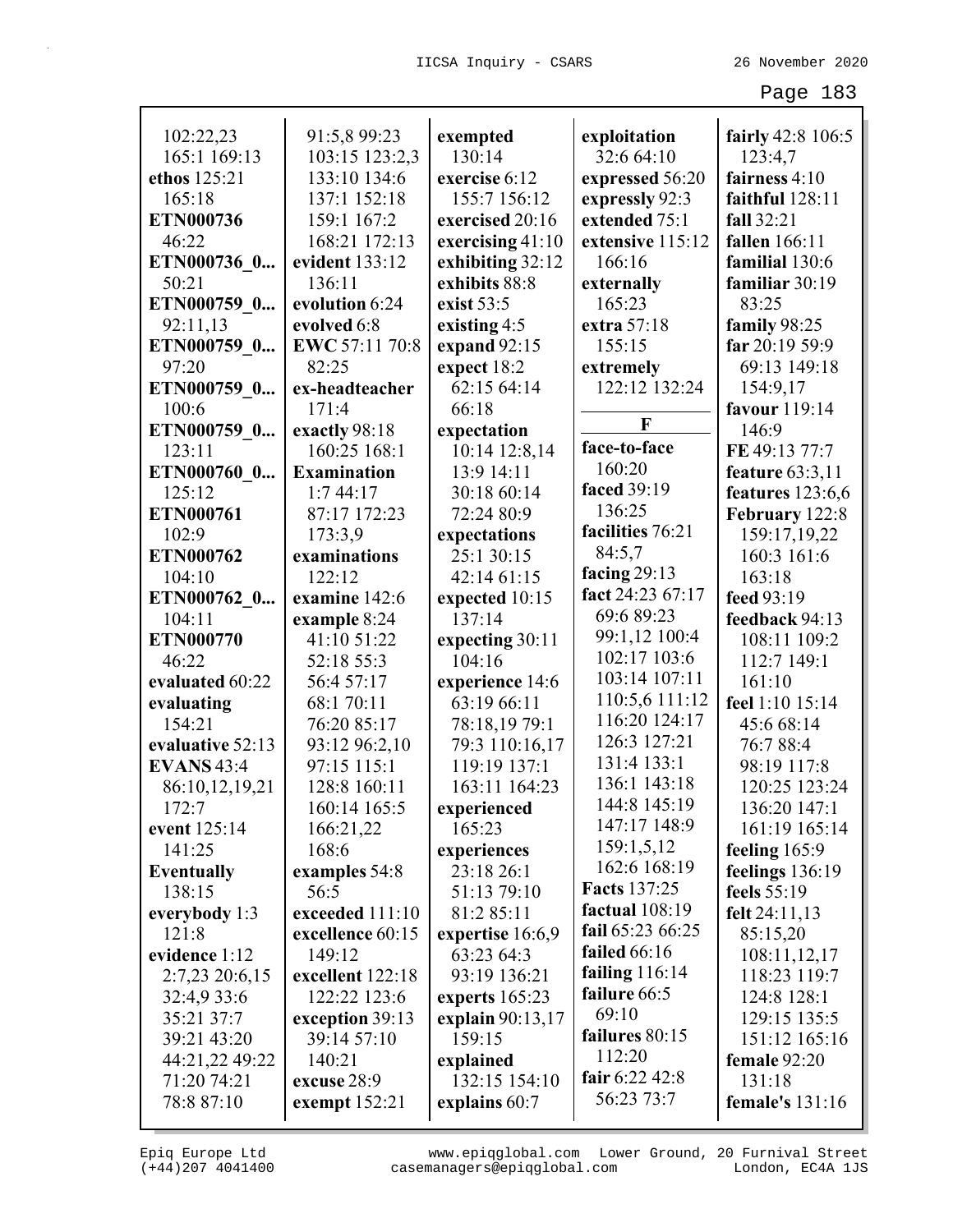| fewer 75:13 84:3   | 53:22 60:5            | formers $149:5$      | <b>Friday 161:12</b> | 124:7 133:12                   |
|--------------------|-----------------------|----------------------|----------------------|--------------------------------|
| 84:3               | 67:10 104:1           | forming $15:20$      | 172:18               | gather 81:21                   |
| figures $15:23$    | 157:6, 15, 24         | forum $70:25$        | front $1:102:1,4$    | gathering 55:14                |
| 16:7               | 158:9                 | forward 6:7          | 35:13 44:22          | 74:22                          |
| final 87:8         | focused 40:23         | 7:13 12:25           | 45:15 88:7           | general 7:4                    |
| 171:22             | 40:23 55:3,4          | 13:6 24:12           | 121:13               | 66:15 71:2                     |
| financial $171:15$ | 55:14 69:7            | 27:25 31:22,24       | frozen 95:6          | 113:24 127:25                  |
| find 13:23 65:22   | 74:4 76:12            | 35:5 60:3            | frustrations         | 140:6 150:4                    |
| 66:1 67:14         | 77:24 81:18,20        | 66:22 71:23          | 20:11                | generally 50:2,6               |
| 69:21 80:11        | 102:15 103:25         | 77:24 119:3          | full 2:13 46:19      | 59:15 71:1                     |
| 110:9,14 113:9     | 104:6 106:17          | 121:20 123:17        | 67:22 92:6           | 106:23 141:1                   |
| 113:13 118:9       | 122:24 153:9          | 145:2 151:11         | 123:19 131:18        | 162:25 168:8                   |
| 120:16 147:7       | 154:13,14             | 167:22 169:24        | 134:17 154:11        | generic 68:8                   |
| 150:14,17          | 156:3 162:1           | forwards 129:17      | 160:14,23            | getting 69:18                  |
| 158:18             | focuses 26:12         | found 22:5 35:8      | 171:12               | 75:19,20 113:9                 |
| finding $158:16$   | 31:8                  | 66:16 77:22          | fully 5:19 6:3       | 131:10 138:4                   |
| findings 23:6      | focusing 1:25         | 84:10 130:21         | function 101:24      | 138:23 140:10                  |
| 102:13 156:17      | 58:5 144:23           | 140:16 144:21        | functions 7:10       | 156:16 159:4                   |
| fine 95:5 104:10   | <b>follow</b> 49:24   | 156:20               | 18:1 116:13          | 161:9 167:4,10                 |
| 154:19             | 56:12 79:19,19        | foundation 6:10      | fundamental          | <b>Gillick 149:9</b>           |
| finish $61:2$      | 82:3 143:11           | four 45:3 54:18      | 106:11 107:8         | girl 128:12                    |
| finished 1:21      | 151:8                 | 55:7,7 83:13         | 108:9 115:22         | 132:9,20                       |
| 45:10              | follow-up 85:5        | 84:21 87:18,23       | fundamentally        | 133:14 134:1                   |
| first $29:1,17$    | followed 35:24        | frame 42:18          | 64:16                | girls $128:9$                  |
| 45:15 46:25        | 118:8,11              | 157:9 158:2          | <b>funded</b> 114:11 | give 3:3,9,14                  |
| 89:22,24,24        | following 90:16       | framework 7:2        | funding 74:3         | 19:8 39:21                     |
| 92:10,16,23        | 91:23 118:9           | 22:9 49:16           | 136:18               | 43:22 48:17                    |
| 97:5 107:8         | 141:19 161:18         | 50:15,1960:6         | further 13:16        | 53:22 59:24                    |
| 132:19 133:3       | 163:1 164:12          | 62:10 66:1           | 42:21 52:11          | 63:8 66:1                      |
| 136:3 147:8        | <b>follows</b> 101:13 | 74:5 77:14           | 68:14 86:2           | 78:19 83:25                    |
| 153:3 162:16       | force 6:18 13:25      | 81:23 91:11          | 94:14,18 97:19       | 101:21 102:5                   |
| 163:14 165:12      | fore 118:1            | 107:10               | 98:21 100:2          | 105:1 115:8                    |
| 170:21             | 120:21                | <b>Frank 43:1,2</b>  | 121:22 122:7         | 123:22 141:23                  |
| firstly $100:17$   | form $52:19$          | 86:7,8 172:4,5       | 127:11,12,13         | 158:22 168:21                  |
| 113:1 158:15       | 53:12 64:12           | <b>Fraser</b> 149:9  | 127:17 134:18        | given 1:23 2:22                |
| fit 116:10,11      | 71:798:5              | free $1:11\,4:2,4,6$ | 138:17 159:5         | 32:4 46:2                      |
| 152:14,15          | 127:12 128:17         | 45:649:9             | 159:21 168:10        | 73:16 88:17                    |
| fitness 8:20       | 129:2,3 141:15        | 84:13 88:4           | future 23:20         | 94:13 98:6,24                  |
| 170:8              | 149:15                | freer $151:13$       | 75:12                | 98:25 99:23                    |
| five $3:14\,40:25$ | formal $11:9$         | frequency 77:12      | G                    | 109:2 110:13                   |
| 76:22              | 116:15                | 77:15,17             | gain 85:15           | 121:14 122:19                  |
| flavour 124:1      | formally $10:10$      | 127:14               | gained $23:17$       | 125:8 131:5                    |
| flaws 135:4        | 11:12 60:22           | frequent $75:12$     | $gap\,42:2,8$        | 133:10 147:16                  |
| flexible $81:25$   | 96:4                  | 75:14 78:1           | 119:22 120:5         | 148:9 149:10                   |
| focus 7:25 12:12   | formed 91:8           | frequently 74:6      | 121:2,3 147:2        | 155:1,8 171:12                 |
| 32:25 33:20        | <b>former</b> 168:17  | 74:25 76:15,17       | gaps 119:4,8         | gives 16:25 22:9<br>30:9 52:20 |
| 51:21 52:2,17      | 171:16                | 76:25 155:5,17       |                      |                                |

(+44)207 4041400 casemanagers@epiqglobal.com London, EC4A 1JS www.epiqglobal.com Lower Ground, 20 Furnival Street

┚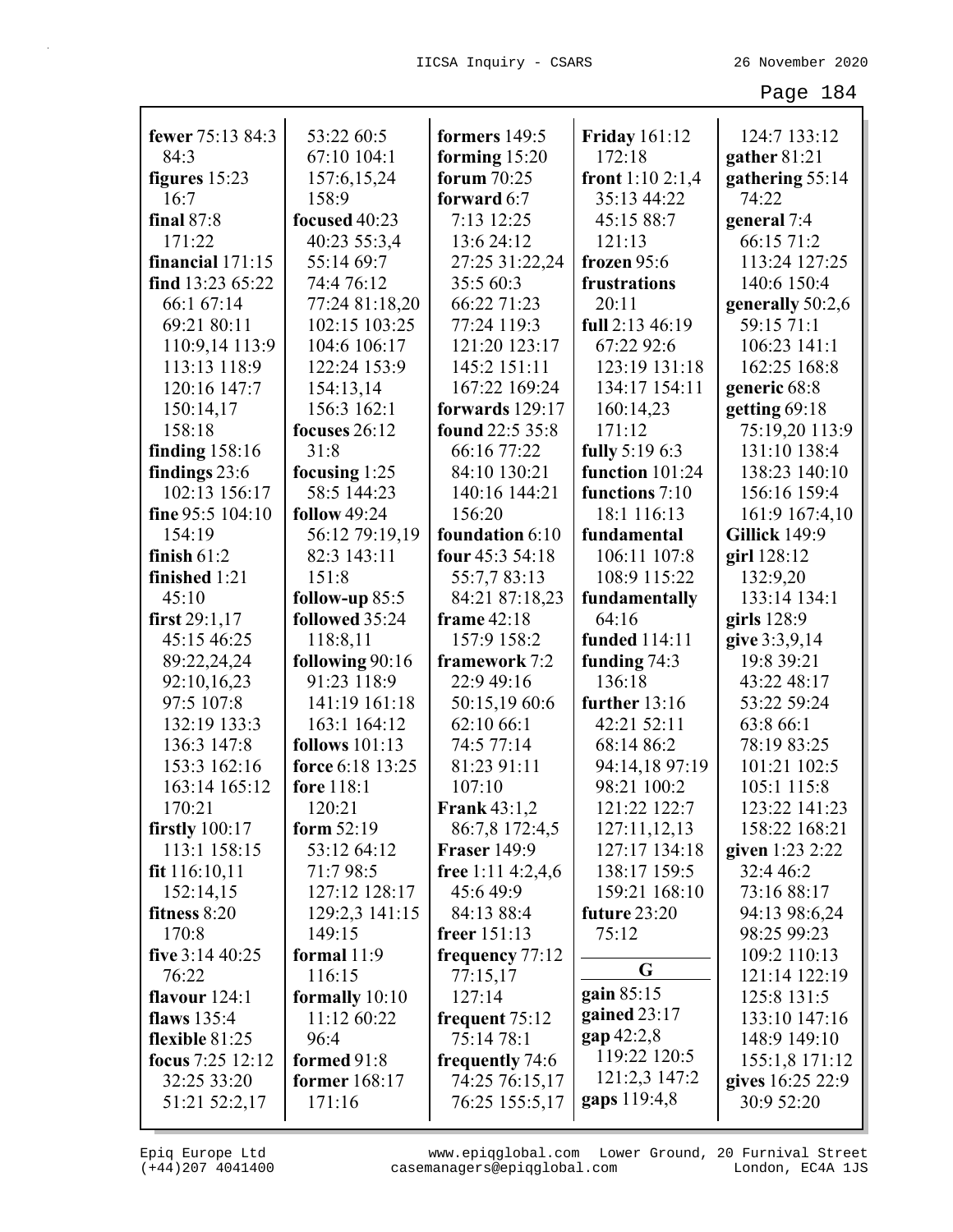| 123:2 124:1      | 147:24,24       | 39:12 40:12,17     | grip $166:25$  | guide $25:22$        |
|------------------|-----------------|--------------------|----------------|----------------------|
| 135:11 158:10    | 149:20 157:20   | 40:21 41:1,2       | grooming       | gulf 119:13          |
| giving $44:21$   | 160:4,19        | 57:2 59:9,15       | 103:10 124:22  | $\bf H$              |
| 151:2            | 161:22 162:15   | 66:4,971:17        | 137:2          | half 25:10 76:1      |
| glad 57:13       | 162:20,21       | 75:22 84:17        | group 70:24,25 |                      |
| glitches 88:13   | 163:1,9 166:24  | 89:9 90:22         | 132:2 155:23   | 108:3 142:20         |
| glowing $122:11$ | 167:22 169:24   | 95:1 98:23         | 155:23         | hand $45:10$         |
| go 6:10 8:10     | 172:9           | 99:1,2,6           | groups $13:4$  | 87:22 96:16          |
| 14:21 20:7       | good 1:3 12:1   | 101:11 102:4       | 15:25 17:1     | 97:8 131:1           |
| 21:23 22:12      | 15:22 17:4      | 102:20 103:5       | guarantee      | 133:15 166:12        |
| 24:13 25:10      | 22:13,15 23:8   | 103:12,21          | 158:23         | 168:24               |
| 27:9 29:25       | 24:24,25 30:16  | 104:25 105:2,3     | guaranteed     | handbook             |
| 40:22 49:14      | 30:22 36:6      | 114:8,18           | 113:16         | 109:23 127:20        |
| 54:4 55:4        | 42:19,19 43:11  | 115:10,17          | guardian 130:5 | 152:8                |
| 56:12 62:5,22    | 43:22 44:2,4,6  | 117:2,21           | 130:13 135:2   | handled 98:2         |
| 63:11 64:11      | 44:10 53:17     | 118:13 119:11      | 140:13,24,25   | handler $1:13$       |
| 65:2 68:14       | 60:12,13,14     | 120:9,10 136:1     | 141:7,8,11,13  | 44:22                |
| 77:5 85:8        | 70:11 73:11     | 136:12,13,18       | 142:20,22      | handling 7:5         |
| 92:13 99:8       | 76:7 79:11      | 139:3 148:14       | 144:13,22      | 98:4                 |
| 102:1,11         | 87:7,9,9 93:12  | 155:19 156:3       | 145:2,4 146:1  | happen 28:2          |
| 103:22 109:17    | 94:6 106:7      | 159:2 162:17       | 146:14,21      | 57:13 66:3           |
| 109:17 114:21    | 123:6 128:21    | 169:9 170:11       | 149:14 150:17  | 73:6,974:6           |
| 126:22 128:6     | 156:7,19,19     | Government's       | guardians 79:8 | 88:18 119:12         |
| 133:13 137:16    | 168:6           | 13:5 20:22         | 143:3,23 144:1 | 120:8 121:14         |
| 144:9 146:4      | gotten 122:21   | 33:20 38:10        | 146:10         | happened 58:20       |
| 151:24 152:3     | governance      | 41:11 117:3        | guardianship   | 93:22 94:4           |
| 156:3 162:23     | 37:11,11 64:18  | governments        | 135:1 140:6    | 118:10 120:18        |
| 170:1            | 77:14 162:5     | 21:15              | 142:6,8 143:8  | 126:22               |
| goals 132:18     | 163:12 165:25   | governor 27:2      | 143:14,15      | happening            |
| goes 62:17       | 166:3           | 52:22 129:15       | 145:12 146:16  | 85:20,22             |
| 103:13 143:8     | governing 18:12 | governors 41:9     | guardianships  | 118:25 150:21        |
| 159:5            | 25:18 26:24     | 54:8,10 65:23      | 145:16         | happens $66:11$      |
| going 1:20,24    | 105:17 114:22   | 68:1,12 69:4       | guess 75:21    | 71:12,24             |
| 3:28:10,11       | 119:17          | 124:15             | guidance 7:3,4 | happy $13:15$        |
| 18:17 19:19      | government      | gradually 69:1     | 9:9 10:10,11   | 129:6 157:2          |
| 28:2 31:10       | 2:19,25 3:3 4:8 | <b>Grail 78:11</b> | 11:12,22 12:4  | hard $80:5$          |
| 32:7 33:6,8      | 4:165:11,11     | grammar $3:23$     | 13:13 23:22,24 | harm $8:5,6$ 10:3    |
| 40:8,9 43:19     | 5:20,25 7:14    | 3:25               | 23:25 24:7,9   | 96:8 98:20           |
| 45:9,12,12       | 10:11 11:20     | gravity $159:15$   | 25:14,16,19,21 | 112:15,15            |
| 46:4 62:7        | 13:23 15:15,21  | 160:16             | 26:18 27:1,13  | 130:17,20,20         |
| 78:12 85:14      | 17:5 19:20      | great $30:17$      | 30:6 31:8,21   | 130:23 137:23        |
| 99:11 100:6      | 20:17 21:8,11   | 46:1751:1          | 31:22 32:23    | 138:1 151:19         |
| 106:19 107:7     | 21:17 22:7,21   | 135:11             | 42:15 51:15    | <b>harmed</b> 137:21 |
| 111:1 112:25     | 23:4,14 27:15   | greater $22:2,10$  | 52:9 60:7,10   | 137:21               |
| 115:7 121:23     | 27:18 28:8      | 30:9 72:25         | 60:11 62:2     | harmful 25:6         |
| 121:24 125:24    | 31:10 33:5,10   | 75:18 143:7        | 82:10 105:13   | 26:5,13 32:12        |
| 126:6 129:14     | 35:4 37:24      | 146:9 157:6        | 152:21 161:17  | 32:20                |
|                  |                 |                    |                |                      |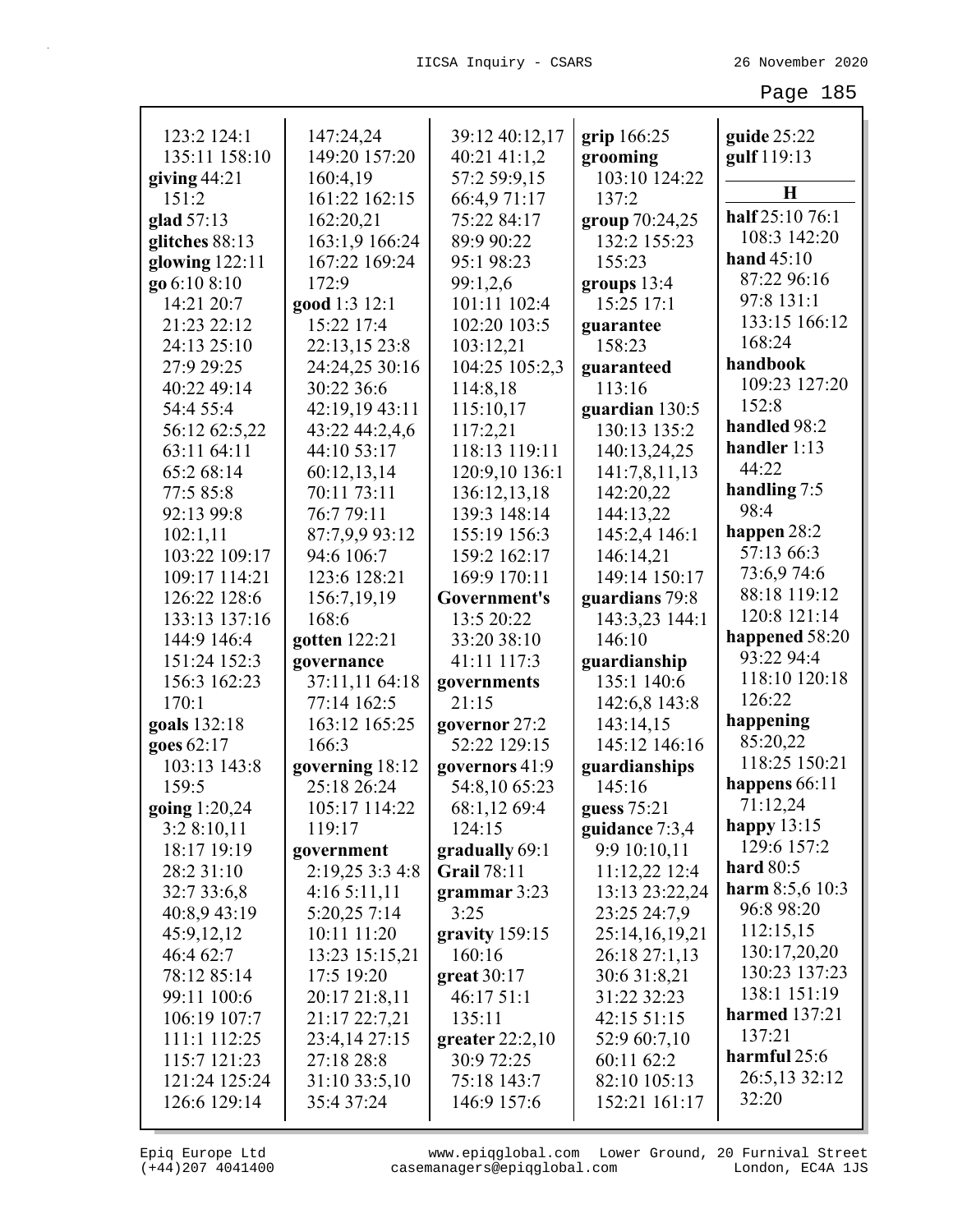|                                       | 43:6,9 49:8       |                                  | 146:20 149:16          | 153:8                      |
|---------------------------------------|-------------------|----------------------------------|------------------------|----------------------------|
| harming $113:22$<br>harms 112:14      | 57:1 59:7         | helpfully 91:9<br>137:5          | 149:19 163:17          | identifies 76:5            |
| harsh $108:8$                         | 89:17 91:10       |                                  | 163:20 168:24          | 109:9                      |
| head 48:23                            |                   | helps $165:5$                    | 168:25 171:10          |                            |
|                                       | 113:3 143:9       | <b>hide</b> 80:5                 |                        | identify 80:6              |
| 65:23 113:18                          | 172:22            | hidebound                        | 173:5                  | 105:11 133:12              |
| 125:2,5,25                            | hear 13:21        | 77:18                            | <b>Holy</b> 78:11      | 142:17,23,24               |
| 135:1 140:22                          | 78:17 79:10       | hierarchical                     | home 39:9 58:20        | 151:16 155:23              |
| 144:14 145:6                          | 87:10,11 142:9    | 15:3                             | 58:23,23 62:1          | 156:24                     |
| 147:25 149:17                         | 160:25            | high $122:13$                    | 62:1 64:9              | identifying 51:5           |
| 149:21 150:15                         | heard $20:11$     | high-achieving                   | 72:23 80:15,16         | 106:25 110:3               |
| 150:23 153:18                         | 35:21 37:7        | 149:11                           | 94:21 95:11,13         | 159:22                     |
| 154:24 163:23                         | 46:25 49:8        | high-water 23:2                  | 96:18 107:14           | imagine $46:17$            |
| 165:8 167:16                          | 56:25 59:7        | higher $3:15$                    | 111:9 134:24           | 134:2                      |
| head's 124:12                         | 78:9 81:12        | 146:23                           | 146:5 155:9            | immediately                |
| 135:12 147:10                         | 89:17 91:9        | highlight 9:6                    | 169:6                  | 79:18 119:24               |
| headline 108:15                       | 100:25 101:1      | 10:18 50:25                      | homes 58:21,21         | 132:10 171:18              |
| heads $72:18$                         | 102:18 110:9      | 92:15 123:12                     | 59:15 77:4             | <b>impact</b> 19:12,15     |
| headteacher                           | 124:13 125:17     | 140:12                           | 83:10 115:13           | 20:19 21:7,15              |
| 103:7 118:7                           | 135:4 165:12      | highlighted                      | 115:16                 | 22:6 28:13                 |
| 120:1 133:1,22                        | hearing $1:433:6$ | 117:25 119:8                     | <b>honest</b> 112:19   | 35:23 52:7                 |
| 135:14 145:19                         | 43:20 51:12       | 145:14,15                        | hopeful 71:22          | 74:2,13,19,22              |
| 158:1 159:20                          | 88:19 118:14      | highlights 22:1                  | hopefully 45:7         | 74:24 75:13                |
| 166:6,25 169:1                        | 147:18 169:21     | hindsight                        | hoping $88:13$         | 80:17 122:14               |
| 171:4,17                              | 172:17            | 111:19 145:8                     | hour $1:16$            | 132:23                     |
| headteachers                          | hearings 6:6      | 157:21                           | <b>house 84:23</b>     | implement                  |
| 27:2                                  | heart 33:2 124:9  | historic 104:24                  | 107:23                 | 111:16                     |
| health 2:20 9:18                      | heavily 138:14    | history 48:17                    | housekeeping           | implementation             |
| 9:22 16:5                             | 139:9 159:2       | 120:16 121:1                     | 88:3                   | 12:13 62:16                |
| 18:19 21:3                            | heighten 53:21    | <b>HMI</b> 154:13                | huge 118:18            | 103:18                     |
| 34:5 127:22,23                        | held 13:2 48:22   | hoc 69:22                        | 119:21 120:12          | implemented                |
| 134:21,23                             | 119:6 120:6       | hold 11:19 59:14                 | 164:5                  | 53:7 63:10<br>80:24 82:23  |
| 135:6,9 147:10                        | help $24:547:11$  | 59:16 66:23                      | hugely $117:23$        |                            |
| 147:11 149:2                          | 51:10 71:7        | 71:20                            | 151:14                 | 153:11,19                  |
| 150:6,8                               | 85:21 96:16       | holidays $142:1$                 | human $21:24$          | implementing               |
| Healthcare<br>114:13                  | 97:8 122:15       | <b>Holland 87:11</b>             | 164:25<br>hundreds     | 154:20                     |
|                                       | 126:13 148:24     | 87:13 89:20                      |                        | importance                 |
| <b>Heaney</b> 1:6,8,23<br>2:17,185:18 | 168:19            | 90:1,2,5,9,12                    | 118:18                 | 25:23 52:24                |
|                                       | helped 50:9       | 90:14,19,24                      | I                      | important 4:17             |
| 8:12 9:3,8 10:8                       | helpful $24:16$   | 95:9,9,14 96:9<br>97:1,14 112:25 | <b>idea</b> 19:17      | 16:8 18:3,12               |
| 12:18 14:18<br>15:18 19:23            | 27:21 31:23       |                                  | 130:24                 | 21:21 23:5,11              |
|                                       | 70:4,25 71:5,7    | 117:18,23                        | <b>ideation</b> 150:11 | 24:11,22 29:22             |
| 21:2 23:2,21                          | 72:7 82:21        | 121:17 122:4,5                   | identified 80:20       | 30:4 39:16                 |
| 25:9,13 26:22                         | 86:15 97:16       | 131:1,24 132:1                   | 81:8 82:3              | 41:6,20 42:12              |
| 32:4 33:4 35:2                        | 110:15 122:6      | 133:19,25                        | 102:19 124:7           | 50:4 53:12                 |
| 36:23 38:9                            | 123:11,13         | 136:8 137:14                     | 126:8 128:4            | 67:10,21 68:2              |
| 39:14 40:8                            | 125:13 137:4      | 138:4,13                         | 129:2 142:16           | 68:971:16<br>102:12 160:20 |
| 42:3,20,22                            | 167:23 170:4      | 145:11,13,25                     |                        |                            |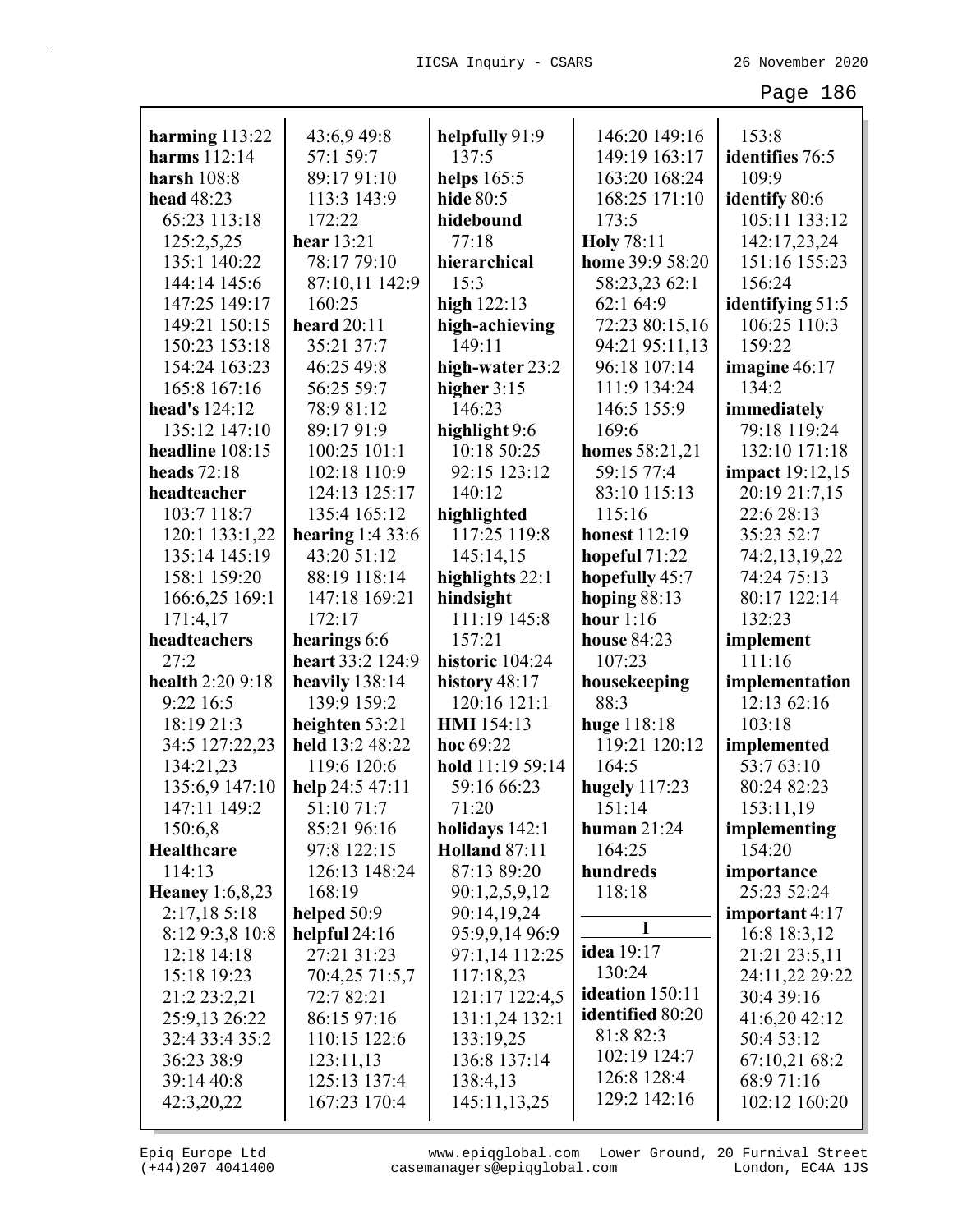| 163:16 164:22          | inclusion 82:20  | 145:18 149:20    | 159:1 171:12           | 58:8 59:3 61:3     |
|------------------------|------------------|------------------|------------------------|--------------------|
| 165:2,16 166:1         | incorporated     | 150:19 151:16    | 171:20,24              | 63:10 65:22        |
| Importantly            | 21:13            | 155:21 157:9     | informed 28:17         | 72:12 74:12,24     |
| 22:7                   | incorporates     | 157:13 160:6     | 28:18 67:19            | 75:22 77:2,18      |
| impression             | 19:5             | 160:14 162:3,5   | 78:16 91:18            | 79:16 82:12        |
| 110:13                 | increase 14:1    | 170:1,23 171:1   | 99:10,15,22            | 98:12 101:16       |
| <b>improve</b> 106:6,9 | increased 22:16  | independently    | 148:13 171:17          | 115:23 123:4       |
| 109:9,13               | increasing 77:11 | 16:1 121:4       | 171:18                 | 125:7 126:4,5      |
| improved 15:11         | 131:15           | 155:3            | initial 127:8          | 155:5,17 171:6     |
| 37:13 57:8             | independence     | indicate 87:19   | 129:12                 | inspected 47:21    |
| 61:18 93:11            | 129:13,18        | 103:16 108:1     | initially 108:20       | 51:3 58:16         |
| 106:5,15               | independent 3:8  | 125:4 138:1,2    | 129:18 134:8           | 61:10 169:12       |
| 156:25                 | 3:14,18,22,22    | 151:18           | innocent 103:8         | inspecting $61:12$ |
| improvement            | 4:12 7:8,22      | indicated        | INQ004965 003          | 65:9 78:12         |
| 67:17 109:7            | 10:12,13 13:10   | 151:20           | 122:10                 | 79:3 157:13        |
| 110:6 116:16           | 14:17,23 15:12   | indicates 137:23 | <b>INQ004966</b>       | 163:1 168:9        |
| 119:16 157:3           | 15:19 33:23      | indication       | 106:3                  | inspection 27:24   |
| 164:5                  | 34:1 37:18       | 124:24           | INQ004966 003          | 33:5,22 38:13      |
| improvements           | 40:13,18 41:9    | individual 7:5   | 144:9                  | 40:1 48:10,12      |
| 41:21 112:8            | 41:15,16 42:3    | 30:5 56:10,13    | INQ004966 006          | 48:15 49:4,16      |
| 153:8 161:25           | 42:5,9,16        | 73:13 79:20      | 109:17                 | 50:14,19,23        |
| improves 66:13         | 47:18 49:10,15   | 84:19 116:9      | INQ004967 004          | 51:6,10,12,14      |
| in-depth $57:17$       | 49:17,20,24      | individuals      | 156:16                 | 52:1,3,8,11,20     |
| 84:8,8 158:11          | 54:16,19,25      | 62:21 116:22     | INQ004968 0            | 52:23 53:8,10      |
| inadequate             | 55:1 56:18,21    | induction        | 152:4                  | 53:13,23 54:6      |
| 117:23 152:25          | 68:18 71:12,13   | 109:22 110:7     | INQ006367 001          | 54:15 55:9,17      |
| inappropriate          | 71:16 72:21      | inevitably 88:19 | 19:22                  | 58:18 60:17,21     |
| 85:18 127:4,14         | 75:15 76:1,1,8   | influenced       | INQ006375_0            | 64:14 65:18        |
| inasmuch 98:24         | 76:10,20,23      | 20:12            | 9:3                    | 67:14,15 70:14     |
| inaudible              | 82:24 86:18      | inform $9:14$    | INQ006375_042          | 71:4,25 74:4,5     |
| 120:14 161:9           | 89:15 90:19,22   | 23:19 51:11      | 25:8                   | 74:10,25 75:23     |
| incident 70:12         | 91:19,25 98:14   | 86:17 94:17      | inquiry $2:21,23$      | 77:25 81:4,18      |
| 93:24 94:10,25         | 101:2,17,20,25   | 116:14 148:25    | 3:1 6:23,25            | 81:20,22,25        |
| 98:3 106:21            | 103:17 107:1     | information      | 7:14,18 12:10          | 82:1 84:18         |
| 153:16                 | 109:19,20        | 27:23 29:11,13   | 13:1,2 20:9            | 85:3 94:9,16       |
| incidents 27:17        | 110:4,6,10,12    | 34:22 38:6       | 21:18 23:6             | 94:17 98:6,16      |
| 93:13 94:21            | 110:13 114:10    | 44:23 55:24      | 24:15 32:5,15          | 103:23 104:1,4     |
| include 9:17           | 117:22 125:8     | 69:11,18,21,22   | 34:16 35:21            | 104:14,19          |
| 15:17 68:1             | 125:11 129:2,3   | 70:4,5,10,20     | 39:17,20 42:12         | 105:25 106:15      |
| 95:11 107:24           | 129:16 133:16    | 71:4,6 73:17     | 43:7 63:4 70:3         | 106:17,18,23       |
| included $71:10$       | 133:17,19        | 74:13 75:19,20   | 80:20 82:7             | 109:4 116:7,12     |
| includes 72:16         | 135:1,3,13,17    | 75:24 81:21      | 88:17 136:8,13         | 122:8 123:17       |
| 83:1 89:11,14          | 135:23 136:10    | 85:24 86:13      | <b>Insisted</b> 131:19 | 123:19 144:11      |
| including 48:23        | 136:14,22,24     | 88:20 94:6       | 131:21                 | 148:7,25 151:5     |
| 122:17 124:15          | 137:6,8,12       | 100:24 101:19    | inspect $33:25$        | 151:10,12          |
| 125:4 160:23           | 139:5 140:16     | 102:3 105:8      | 40:22 49:12,15         | 153:14,14,25       |
| 164:24 171:13          | 143:4,13,15      | 134:11 138:25    | 49:17 57:22            | 154:7,9,10,11      |
|                        |                  |                  |                        |                    |

(+44)207 4041400 casemanagers@epiqglobal.com London, EC4A 1JS www.epiqglobal.com Lower Ground, 20 Furnival Street

J.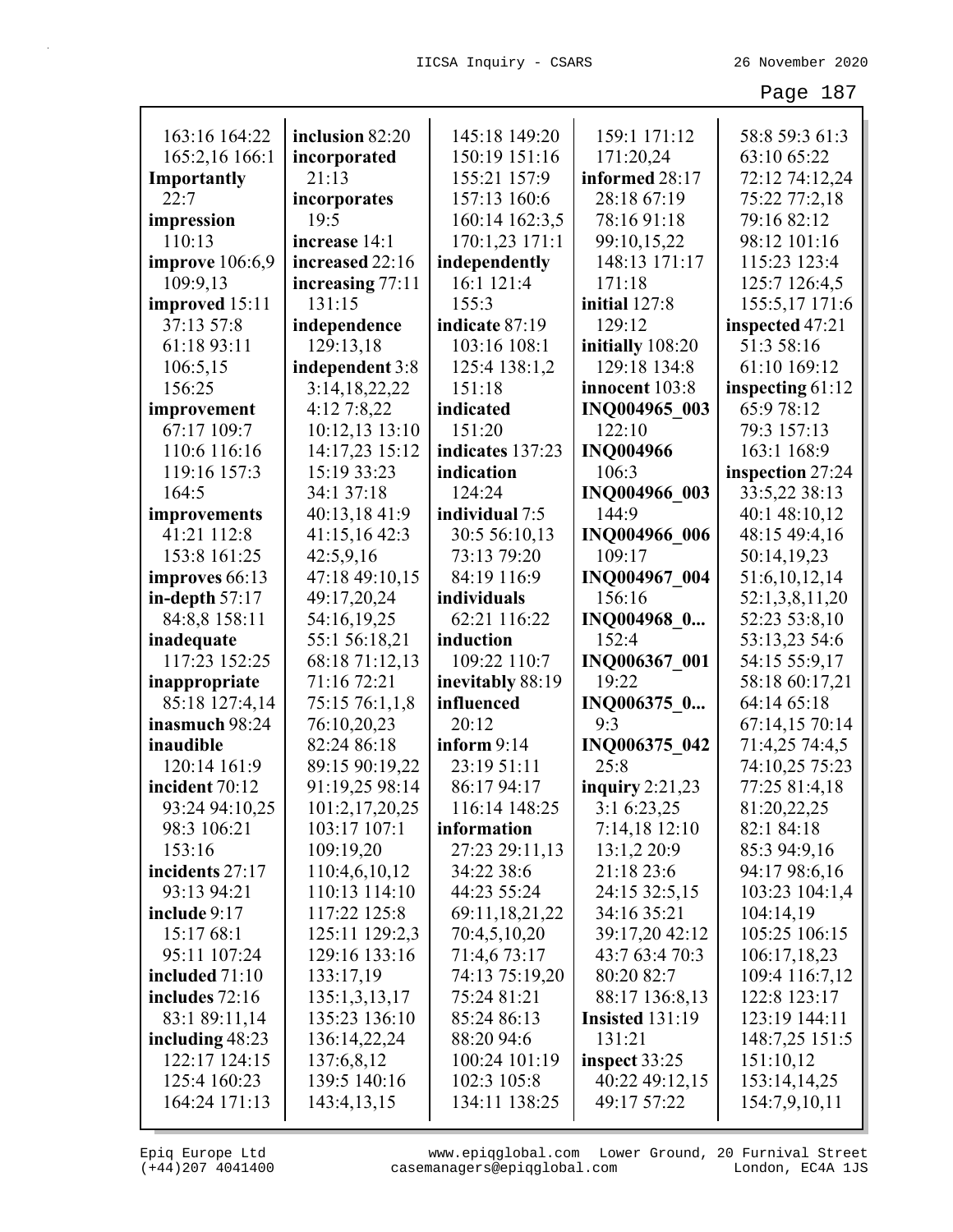| 154:11,14,25              | 111:3 162:1         | intervene 96:12 | 156:10 160:6,7 | 109:8,10               |
|---------------------------|---------------------|-----------------|----------------|------------------------|
| 155:18 156:14             | inspectors 48:9     | 96:13           | 170:14         | 114:10 117:13          |
| 156:21,25                 | 54:13,18 55:11      | intervened      | investigative  | 120:20 124:4           |
|                           | 55:15 60:23         | 40:17           | 70:9 101:24    | 124:21 126:5           |
| 157:4,5,8<br>158:10,11,12 |                     |                 |                | 127:22 134:23          |
|                           | 64:2 78:18,20       | intervention    | investigator   |                        |
| 158:15,20,22              | 78:21,24 79:17      | 40:21           | 140:16         | 135:6 137:1            |
| 164:10 167:3              | 80:12,21 81:12      | introduced 7:12 | investigators  | 140:4,6,6,11           |
| 167:19                    | 81:17 123:8         | 52:18 69:1      | 135:17         | 145:14 147:5           |
| inspections 47:6          | 126:8 154:4,15      | 114:16 141:13   | invited 34:21  | 148:23 152:12          |
| 56:14 74:6                | 166:21              | 146:12          | 71:11          | 153:21 157:21          |
| 75:12,17 76:25            | inspects 33:11      | introducing     | inviting 43:8  | 157:23 159:17          |
| 76:25 77:12,23            | 33:16               | 6:20            | involve 94:4   | iterations 164:2       |
| 77:24 78:1                | Instagram           | introductory    | involved 16:4  | IV 93:18 94:2,13       |
| 83:6,8 84:11              | 131:14              | 1:944:19        | 22:18 47:6     | 94:14 118:22           |
| 84:25 85:4,5              | instance 99:25      | investigate     | 88:22 91:16    | 138:16                 |
| 94:1 104:6                | institution 95:24   | 133:7 138:17    | 93:5,18 97:5,9 | $\bf J$                |
| 147:8,16                  | 96:7                | investigated    | 98:23 118:3,6  |                        |
| 162:11,25                 | institutional       | 95:20           | 118:9 128:19   | January 21:8           |
| 165:7 167:14              | 32:5                | investigating   | 131:3 159:2    | 159:16 161:15          |
| inspector 26:11           | institutions 63:5   | 118:21 139:22   | involvement    | <b>Jassa</b> 44:1,14   |
| 31:5 32:10                | 92:4 96:10          | 171:21          | 97:11          | <b>Jay</b> 43:7 168:11 |
| 34:12 37:8                | 116:23 164:24       | investigation   | involving      | 168:13                 |
| 43:24 44:7                | insufficient        | 1:247:20        | 105:22         | job 2:18 43:23         |
| 47:1,25 48:25             | 20:14               | 25:13 32:5,9    | irrelevant     | 78:20                  |
| 54:21 55:7,10             | intelligence        | 58:6 94:3,13    | 131:23 141:22  | joined 47:5            |
| 63:13 94:2                | 84:16 85:13,17      | 95:17 97:7      | issue $23:24$  | jointly 84:19          |
| 117:4                     | 99:2 170:19         | 101:14 102:1    | 27:20 55:8     | 106:18                 |
| inspectorate              | <b>intend</b> 27:25 | 126:24 127:11   | 75:23 77:15,17 | <b>Jones 87:11,14</b>  |
| 27:14 33:7,16             | intended 20:23      | 127:12 129:3    | 96:1 112:22    | 88:24 89:1,4,7         |
| 38:6,22 39:5              | intention 38:12     | 129:15,23       | 115:6 130:4    | 89:10 94:24            |
| 40:10,22 43:21            | 40:2                | 133:17,20       | 139:12 142:25  | 95:3,6,7 98:13         |
| 44:2,7,12 48:1            | intentions 38:10    | 134:8 135:14    | 144:20,23      | 98:22 99:8,10          |
| 48:9 57:22                | 41:24               | 135:22 136:10   | 145:12,16      | 99:15,22 100:1         |
| 65:21 66:2,6              |                     |                 |                |                        |
|                           | inter-agency        | 136:14 137:8    | 146:1 147:21   | 100:5,8,10             |
| 66:21 67:4                | 17:16               | 138:8 139:25    | 150:12 151:8   | 101:15,19              |
| 68:2 69:18                | interesting         | 140:9 145:18    | 152:7 156:8    | 102:3 110:23           |
| 71:17 72:8                | 27:20               | 149:21 150:19   | 157:24 164:10  | 110:25 111:25          |
| 75:3,11 83:7              | interface 17:22     | 159:10 160:6    | 169:16         | 112:13,23              |
| 84:19 95:25               | interfere 118:22    | 160:15          | issued 10:11   | 113:1,2,9              |
| 96:3 100:15               | interfering         | investigation's | 11:12 23:25    | 114:17 115:2           |
| 115:11 116:21             | 114:25              | 29:14           | 159:16         | 116:20 130:11          |
| 117:12,16                 | interim $41:22$     | investigations  | issues $21:10$ | 139:3,8,14             |
| 151:23                    | 119:15 163:22       | 2:22 93:18      | 25:19 28:6     | 140:2 143:6,9          |
| inspectorates             | international       | 100:23 115:5    | 30:8 72:12,19  | 147:3 151:21           |
| 27:15 28:17               | 140:8,23            | 127:17 133:6    | 77:22 80:5     | 156:4,6,8              |
| 69:10 81:9                | 146:17              | 135:24 136:17   | 91:14 92:7,9   | 158:25 159:8           |
| 93:9 101:21               | interrupt $81:11$   | 136:23 137:6    | 107:4 108:9    | 160:3,5 161:8          |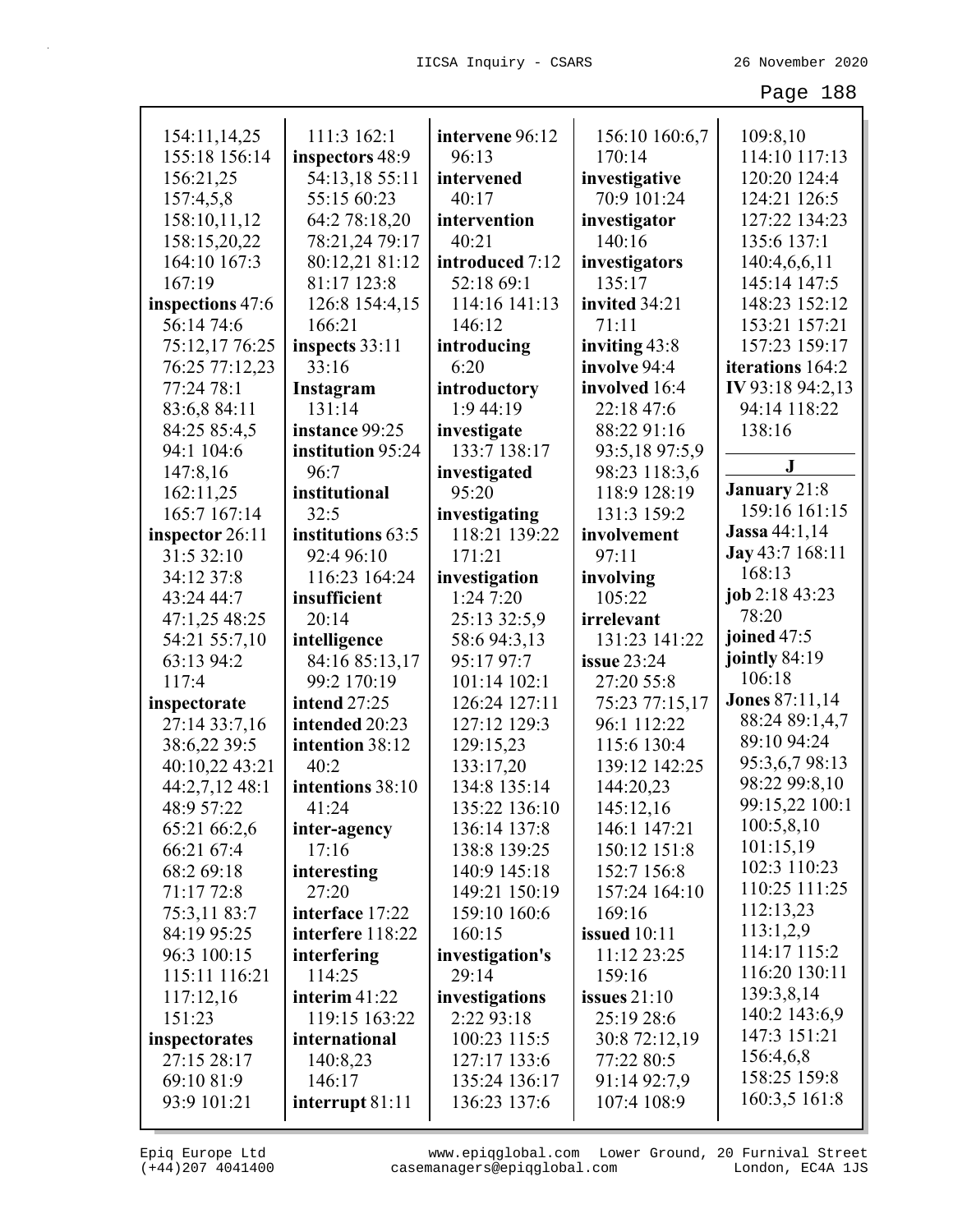| 161:24 162:20               | knew 154:24     | 146:11 147:24     | latest 3:17          | 166:20                 |
|-----------------------------|-----------------|-------------------|----------------------|------------------------|
| 164:9 168:19                | 170:12          | 148:5 149:21      | launched 28:24       | leave 67:4 120:9       |
| 168:22 170:10               | know $2:213:5$  | 149:24 150:7      | law 19:6 23:1        | 127:23 145:1           |
| 170:13,16                   | 10:10 11:12     | 151:9 152:5       | 77:13                | led 14:1,4 16:9        |
| 173:6                       | 12:5,8,9,12,24  | 153:8 154:8       | laws $6:10$          | 20:9 118:7             |
| <b>Jones' 121:22</b>        | 13:25 14:11,13  | 155:14 158:19     | lay 90:15            | left 2:4 30:5          |
| journey $6:5,6$             | 14:24 16:3,16   | 162:22 165:3      | layers 63:12,13      | legal 7:2 11:25        |
| 21:16,23 22:11              | 16:17,18,20     | 165:13,18         | lead 2:24 8:25       | 12:7 100:14            |
| 22:13                       | 17:15 18:5,8    | 166:5 168:2,20    | 15:23 53:24          | 114:23 130:5           |
| judgment 79:15              | 18:17 19:23     | 170:16 171:8      | 70:23 124:6          | 134:9,11               |
| 123:18                      | 21:5,20,22,23   | 171:22            | 152:23               | 144:12 145:2           |
| justice 119:2               | 22:5,8 23:5,7,7 | knowing 79:14     | leaders 52:13,24     | 145:16,20,22           |
|                             | 23:15,16 24:5   | 134:3             | 153:23               | 149:14                 |
| K                           | 24:15,21,22,23  | knowledge 2:9     | leadership           | legally 150:1          |
| keen 71:9                   | 25:24 26:6      | 18:10 30:17       | 35:19,22 36:3        | legislation 6:9        |
| keep 51:20 64:8             | 27:19 28:4,18   | 45:20,25 46:9     | 36:9 37:9            | 8:14,17 11:15          |
| 77:12 105:23                | 29:8,25,25      | 46:15 51:20       | 49:22,23 50:7        | 19:17 20:23            |
| 106:12 162:15               | 30:2,6,16,20    | 89:5 90:3,10      | 50:10 52:4,7         | 22:14 33:22            |
| keeping $9:4,5$             | 30:20,22 31:14  | 99:11,17,18,19    | 53:4 82:11           | 36:7 39:22,25          |
| 10:9 13:12,20               | 32:4 35:1 36:8  | 150:20            | 122:16 124:20        | 40:3 57:18             |
| 23:22 24:17,23              | 36:10 37:2,3    | knowledgeable     | 125:20 152:23        | 65:12 113:6,12         |
| 25:9 26:19                  | 39:2,17,19,19   | 30:17 80:13       | 163:15 165:25        | 114:6,15               |
| 29:16,21 30:14              | 39:20,23 41:3   | known $70:12$     | 166:4                | 121:15 133:7           |
| 42:15 69:3                  | 41:19 42:21     | 120:5 121:3       | leading $16:7$       | 169:16                 |
| 105:18 158:21               | 47:14 50:4      | 144:8 148:10      | learn 23:6 39:21     | legislative 19:13      |
| <b>kept</b> 111:18          | 53:6,17,18      |                   | 91:17                | 35:11 107:10           |
| 160:5                       | 55:18,23 56:13  | L                 | learner $51:7$       | length $34:10$         |
| key 6:13 20:14              | 56:25 57:7,12   | LA 99:10          | learners 3:11        | 121:14                 |
| 42:17 82:2                  | 57:15 58:3      | lack 20:13 75:24  | 9:4 10:9 13:12       | lengthier 106:6        |
| 84:11 109:22                | 59:7,19 68:16   | 103:9 105:19      | 13:21 23:22          | lens 81:4 157:10       |
| 146:1 152:7                 | 68:22 69:21     | 106:20 111:15     | 24:17,23 25:9        | <b>Lesley</b> 44:10,16 |
| kicks 12:20                 | 71:2 75:21      | 119:22 132:25     | 26:19 29:17,21       | 173:2                  |
| <b>kind</b> $5:9,15$ $10:3$ | 76:16 79:17     | 136:10 138:24     | 30:14 42:15          | lesser $12:3$          |
| 15:3 51:25                  | 81:4,23 88:12   | 152:21 165:8,9    | 51:8,11 69:3         | lessons $91:17$        |
| 53:8 55:6 68:8              | 91:18,20 92:16  | lacked $103:7$    | 74:16 89:10          | 156:11                 |
| 70:9 78:4,11                | 96:15 99:4      | <b>LADO</b> 70:15 | 167:18               | <b>Let's</b> 145:1     |
| 93:8 94:9                   | 104:16 109:24   | language 34:13    | learning $6:24,25$   | letter $76:4,4$        |
| 95:10,12 96:19              | 114:14,15       | 38:21 165:3       | 7:14 12:10           | 132:9,24               |
| 96:21 97:12                 | 115:12 117:9    | large 42:8 123:5  | 13:1 17:23           | 155:20                 |
| 108:14,16                   | 118:17 119:3,5  | 136:4 142:18      | 23:17 24:15          | level 5:11 14:10       |
| 112:22,22                   | 120:4 121:25    | 149:2 162:7       | 37:5 38:24           | 17:13 18:11            |
| 117:14 122:20               | 123:24 124:24   | largely 9:24      | 75:11 89:12          | 23:7 24:8              |
| 141:21 149:8                | 125:1,21,22     | 51:689:16         | 104:22 122:13        | 31:15 52:22            |
| 154:9 155:6                 | 126:12 132:6    | 96:17 144:4       | 122:18,22            | 54:9 68:7              |
| 164:16                      | 133:20 134:5    | larger $84:6$     | 167:20               | 124:18 129:13          |
| <b>kinds</b> $8:6$ 112:20   | 134:23 138:18   | lastly $41:14$    | <b>learnt</b> 104:22 | 145:6 159:22           |
| 171:5                       |                 |                   |                      |                        |
|                             | 144:19 146:4,6  | late 20:19        | 109:21 156:11        | levels $57:15$         |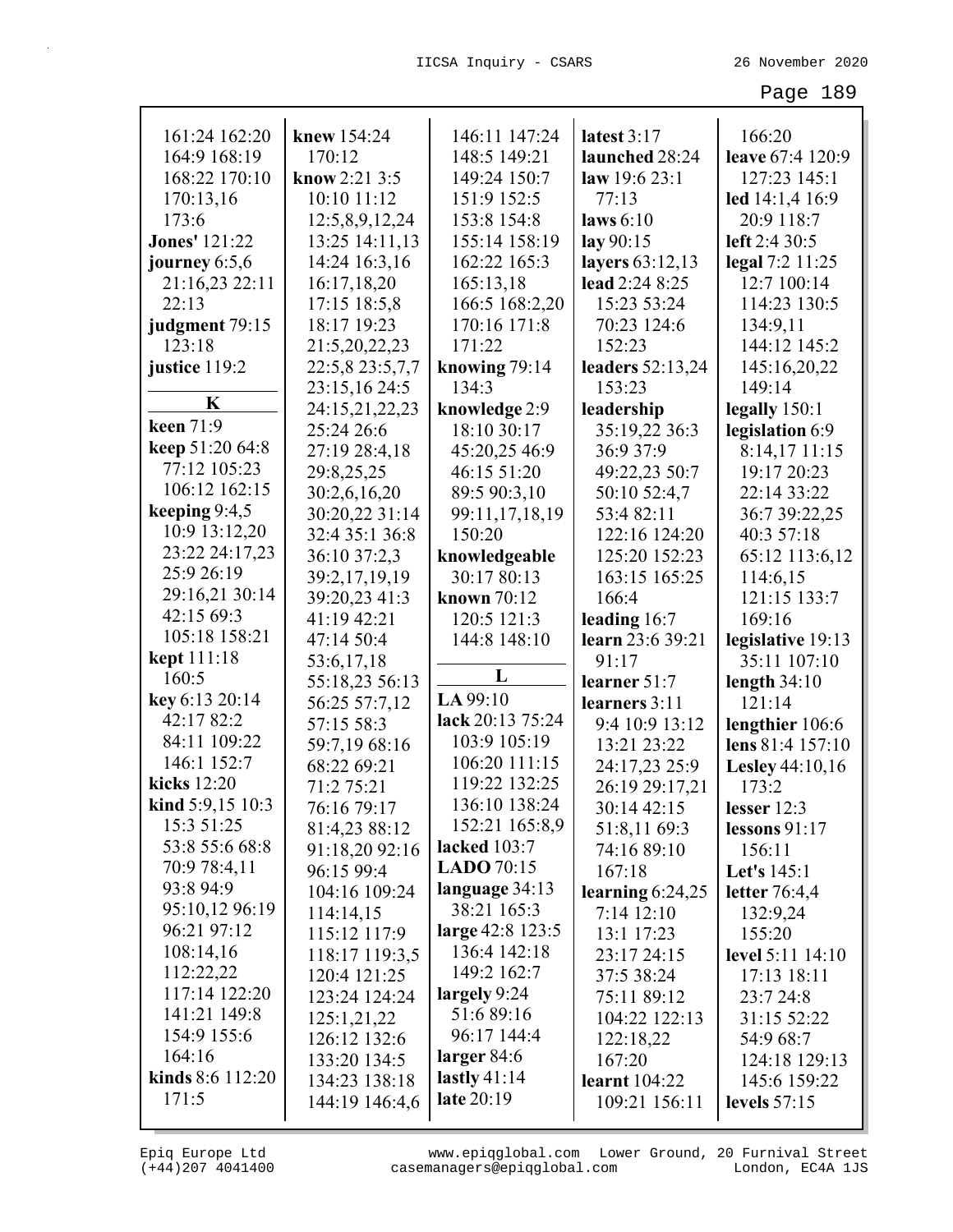| 85:19 122:13          | litigation 139:12  | 119:3 121:1             | 25:12 30:14      | 49:10 71:14           |
|-----------------------|--------------------|-------------------------|------------------|-----------------------|
| 124:5                 | little 5:14,17     | 122:25 123:14           | 36:18 37:10      | 75:16 113:25          |
| lever $67:17$         | 7:22 24:4          | 123:22 132:9            | 40:2,9 42:4      | 114:21 120:1          |
| 109:7                 | 28:22 51:2         | 133:14 134:24           | 46:4 51:7,12     | 136:9 137:15          |
| levers 113:14,21      | 55:11 59:25        | 161:13 172:12           | 54:22,23 55:8    | 166:25                |
| 113:24 114:19         | 63:3 85:8          | longer $57:19$          | 58:6 59:14,15    | Majesty's 26:10       |
| 115:7 116:6           | 90:18 100:7        | 75:23 81:21             | 59:16 62:9       | 31:4 32:10            |
| 117:20                | 102:10 104:13      | 106:10                  | 80:13,22 81:3    | 34:12 37:7            |
| liaised 169:8         | 105:8,9 164:7      | longstanding            | 81:19 82:7       | 43:24 47:1            |
| liaising $162:17$     | live 88:20 95:13   | 127:24                  | 87:1 91:2,15     | major $7:13$          |
| licensing 143:2       | 96:18 97:3         | look $5:14,16$          | 105:22 113:5     | 12:24 14:24           |
| 143:5                 | living $31:195:10$ | 7:19,21 8:11            | 115:2,3 132:16   | 28:6 153:16           |
| lie 50:12             | 96:22,24 97:2      | 8:13 9:8 14:15          | 140:7 142:5      | majority 32:24        |
| lies 66:24            | 155:9              | 15:7 19:2 20:5          | 154:7,13 158:5   | 68:19 73:7            |
| life 50:8 165:1       | Llewellyn 101:1    | 23:8 25:7 26:9          | looks 12:18      | 149:9                 |
| light 7:16 12:25      | local 4:14,18 5:8  | 26:15,20 27:22          | 50:19 51:7       | making $17:23$        |
| 126:25                | 5:9,10,10,11       | 28:16 29:16,17          | loophole 170:23  | 19:10 21:13           |
| likelihood 126:1      | 5:12,13,15 8:7     | 33:8,9 38:2,14          | 171:5            | 38:18 63:22           |
| limitation 151:5      | 9:9,11,14,22       | 40:20 45:14,22          | lose 1:17 24:22  | 85:11 93:7            |
| <b>limited</b> 114:19 | 9:22,24 10:1,5     | 49:16,20 50:15          | 45:1             | 112:5,8 127:21        |
| limits $49:23$        | 10:21 11:4         | 51:6,15,17,18           | lost 61:1967:12  | <b>Malcolm 43:3,4</b> |
| line 10:15 15:3       | 12:20 16:12,16     | 52:1 54:6,7,11          | lot 20:25 28:8   | 86:9,10,12,19         |
| 27:12 45:13,13        | 16:20 18:6,9       | 58:4,9 61:21            | 34:23 35:21      | 86:21 172:6,7         |
| 78:3 96:19            | 18:11 25:18        | 61:23 63:13,19          | 39:17 41:18      | male-dominat          |
| 107:10 124:25         | 27:11 30:2,23      | 74:1,19 79:9            | 44:20 70:13      | 168:4                 |
| 151:9                 | 47:18,23 48:12     | 79:11,20,21             | 104:17 107:6     | malicious 94:11       |
| lines 64:1 80:13      | 48:24 56:11,15     | 82:2 85:14              | 108:10,20        | manage $31:8$         |
| 82:2                  | 69:20,24 70:7      | 92:8 100:17             | 110:9 159:1      | management            |
| link 38:18            | 70:17 71:15        | 104:1,2 106:19          | 162:3            | 15:4 35:19,22         |
| <b>linked</b> 36:22   | 72:4,12,14,21      | 113:9 115:7             | lots 50:2 76:15  | 36:3 37:9             |
| linking $17:25$       | 73:3,9,10 79:2     | 123:3 125:10            | 134:17 138:23    | 49:23 50:11           |
| list 8:10 41:12       | 86:14 92:19        | 142:12,12               | 138:23 165:3     | 52:4,7 53:4           |
| 71:10 72:13,16        | 93:4 94:25         | 143:10,13               | loud $121:7$     | 74:19 82:11           |
| 104:15 106:5,6        | 100:3 114:3        | 146:2 147:5,22          | lower-level      | 101:6 105:16          |
| 122:20,25             | 116:11,17          | 158:12                  | 18:22            | 107:18 124:21         |
| 123:15,22             | 118:13 126:24      | <b>looked</b> 14:3,16   | lunch 78:13 87:2 | 125:20 129:1,1        |
| 124:1,11              | 127:2 132:13       | 21:24 23:22             |                  | 131:19 152:12         |
| 157:17 163:3          | 134:13 136:16      | 24:3 31:17              | M                | 152:14,19             |
| Listener 109:19       | 136:20 139:22      | 56:22 70:6              | main 14:18       | 153:5 159:15          |
| 109:20 110:4,6        | 148:14,21          | 73:24 96:17             | 35:17 36:17      | 159:19,23             |
| 110:10,12,14          | localism 5:8       | 104:19 122:19           | 95:15 98:1       | 160:1 161:2,4         |
| 135:3                 | $log$ 148:24       | 132:21 144:17           | 102:12 133:5     | 162:8 163:12          |
| listening $23:17$     | $\log 48:854:13$   | 153:25 154:4            | mainstream       | 163:15,24             |
| 147:18 156:4          | 54:14 56:22        | 163:6                   | 3:19 76:9,21     | 164:6,21 166:7        |
| 165:4                 | 61:14 74:8         | <b>looking 3:6 7:15</b> | maintain 4:21    | 170:6 171:17          |
| literally 114:21      | 81:11,13,13        | 16:3 17:11              | maintained 4:13  | manager 44:11         |
| literature 168:2      | 84:22 104:15       | 21:19 24:19             | 8:24 13:10       | 48:14                 |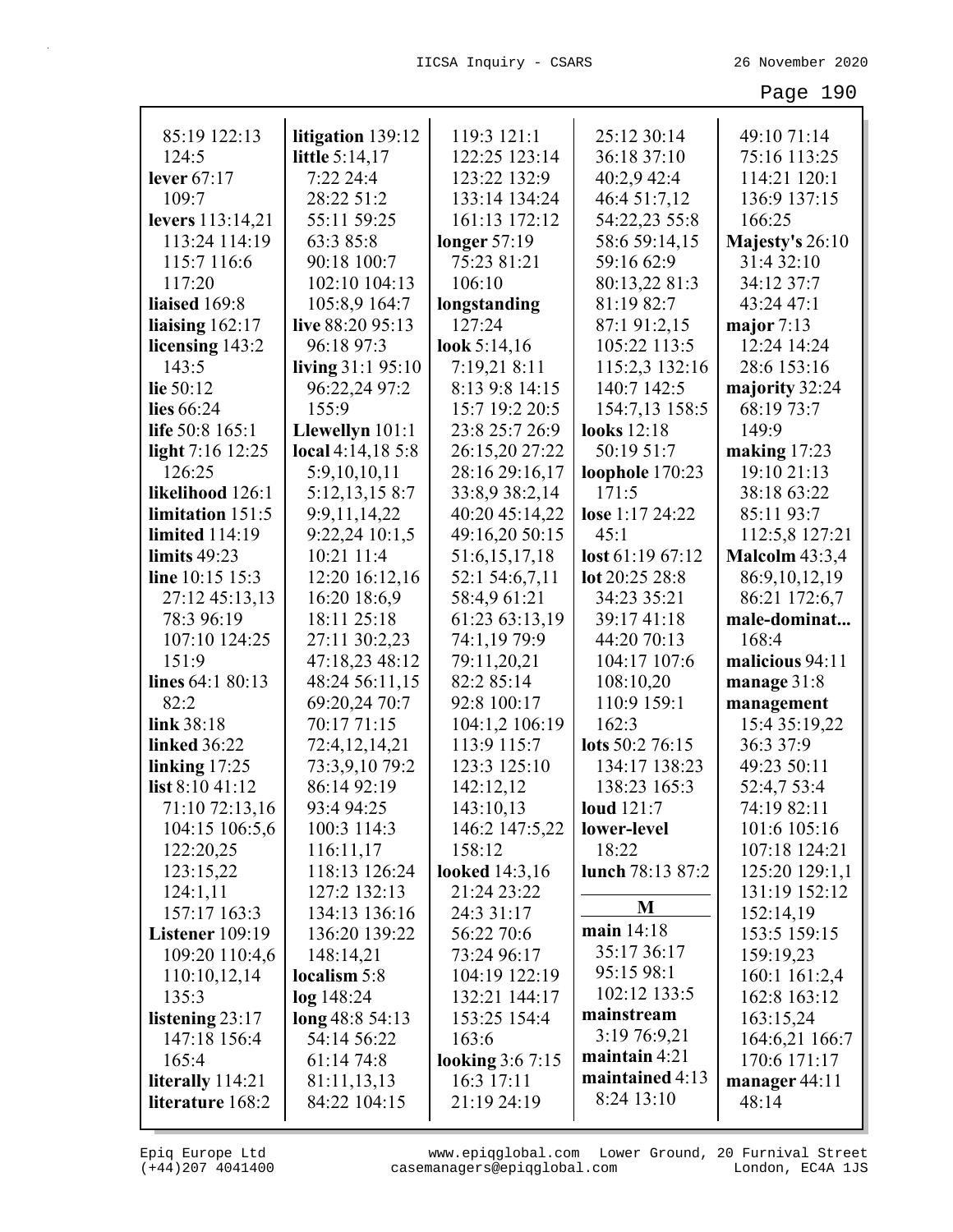| managers 18:9      | 150:14              | 36:9 55:16       | 126:15           | 57:1 89:18       |
|--------------------|---------------------|------------------|------------------|------------------|
| 52:13,25           | medical 149:7       | 76:2 86:12       | minutes 1:16     | 91:5,8,10,21     |
| managing 25:23     | 150:6 152:17        | 93:13,15         | 44:24            | 100:25 102:18    |
| 117:21             | medication          | 119:20 132:2     | missing $64:12$  | 109:5 113:4      |
| mandate 11:16      | 127:20 131:21       | 136:6 162:4      | misunderstan     | 121:8 127:17     |
| mandatory 7:21     | 135:8 149:24        | 167:1            | 70:1             | 143:9 147:17     |
| 8:1,3,15 11:4,9    | 150:2 153:1         | merited 85:14    | mix 16:10        | 154:10 155:14    |
| 12:19,22 14:16     | meet 17:4 60:8      | messages 126:23  | 142:13           | move 19:2 31:22  |
| 67:25 68:12        | 64:4 66:5           | 126:25 127:16    | mobile 29:6      | 59:23 123:16     |
| 69:15              | 70:23 103:16        | 130:3 131:13     | mode 28:6        | 151:2            |
| <b>March 34:22</b> | 105:18 159:14       | 134:5            | model 128:12     | moved 16:11,21   |
| mark $23:2$        | meeting $35:1,3$    | messaging        | models 38:8      | 32:14 61:16      |
| marked 151:11      | 66:10 71:12         | 131:14 141:2     | moderate 34:13   | 83:18 123:20     |
| matter 8:6 69:25   | 94:7,14 118:1       | met 36:12,24     | modernise        | 156:21,23        |
| 85:195:23          | 118:2,20 119:6      | 132:1            | 38:16            | moving $16:13$   |
| 132:8 139:17       | 139:15 159:21       | method 118:8     | moment 8:19      | 60:12 162:9      |
| matters 88:3       | 160:20              | methodology      | 12:19 13:17      | multi-discipli   |
| 126:7 136:22       | meetings 128:19     | 81:24            | 24:16 36:3       | 118:20           |
| 150:16 171:15      | 128:25 159:25       | mid-afternoon    | 37:25 42:2,8     | mustn't 22:24    |
| mean 4:24 55:6     | 160:24              | 126:7            | 56:7 58:11       | mute 80:8 90:1   |
| 59:25 72:9         | meets 122:17        | mind 57:3 87:21  | 59:2 62:6 69:2   |                  |
| 76:16 95:1         | <b>Meilyr 43:24</b> | 131:10,12        | 73:14 94:22,23   | N                |
| 107:3 114:11       | 44:13 87:15         | 140:10 156:15    | 95:8 112:1       | N 172:21         |
| 123:4 126:12       | 172:24 173:7        | 159:3 172:10     | 117:24 126:16    | name 43:22       |
| 129:20 139:11      | member 53:19        | minds $34:24$    | 139:7,20 143:1   | 88:17,22         |
| 142:21 148:9       | 55:12 100:22        | minimum $38:2,3$ | 162:24 163:2,3   | narrative 92:8   |
| 158:3 168:1        | 101:10 105:23       | 38:11,12,20,23   | 169:25           | narrower         |
| meanings $47:12$   | 137:9               | 39:11 42:4       | moments 1:14     | 158:11           |
| means 19:7         | members 16:1        | 59:4,23 60:13    | money 76:19      | nation 5:5       |
| 47:10,11 68:22     | 105:16 107:17       | 60:18,25 61:5    | monitor 76:24    | national 5:3,3,3 |
| 74:14 79:8         | 107:19 119:17       | 61:11 65:1,4     | monitored        | 5:4,6,22 7:8,22  |
| 136:16             | 128:5 130:9         | 65:10 66:5,11    | 153:12           | 14:17,23 15:12   |
| meant 54:12        | 140:7 155:17        | 67:7 68:4        | monitoring       | 15:19 26:9,15    |
| 73:3 74:4,5        | 170:5               | 73:15,18,22      | 17:13 33:5,22    | 31:25 32:8,17    |
| 115:4 130:17       | memo 102:18         | 77:19,20         | 55:1 76:3        | 32:25 38:2,3     |
| 144:20 153:9       | memory 1:9          | 109:24 110:11    | 77:14 85:5       | 38:11,12,20      |
| 155:4 165:11       | 44:19 88:4          | 111:13 123:21    | 155:20 167:16    | 39:10 42:4       |
| measure 19:5       | 135:16 138:5        | 142:4,11         | monitorings      | 59:3,23 60:5     |
| 20:3,12,15         | mental $18:19$      | minister 21:3    | 76:6             | 60:18,25 61:4    |
| 22:2,18 23:1       | 48:7 127:22,23      | 120:9,11         | monitors 144:3   | 61:11 64:25      |
| 112:2              | 130:22 134:20       | 121:18,25        | months $60:19$   | 65:4,10 66:5     |
| measures 67:1      | 134:22 135:6,9      | minister's 76:4  | 123:21           | 66:10 67:7       |
| mechanism          | 147:9,11 150:8      | ministers $7:10$ | moral 34:4       | 68:4 73:14,18    |
| 96:22              | mention 69:4        | 15:10 19:8,14    | morning $1:3,24$ | 73:22 77:19      |
| mechanisms         | 133:16              | 22:4,12,17       | 2:4 3:2 43:22    | 109:24 110:11    |
| 30:22              | mentioned           | 116:14           | 44:3,4,6,10      | 142:4,8,11       |
| media 140:12,17    | 11:11 18:16         | minute 8:4       | 45:17 49:8       | nationally 70:25 |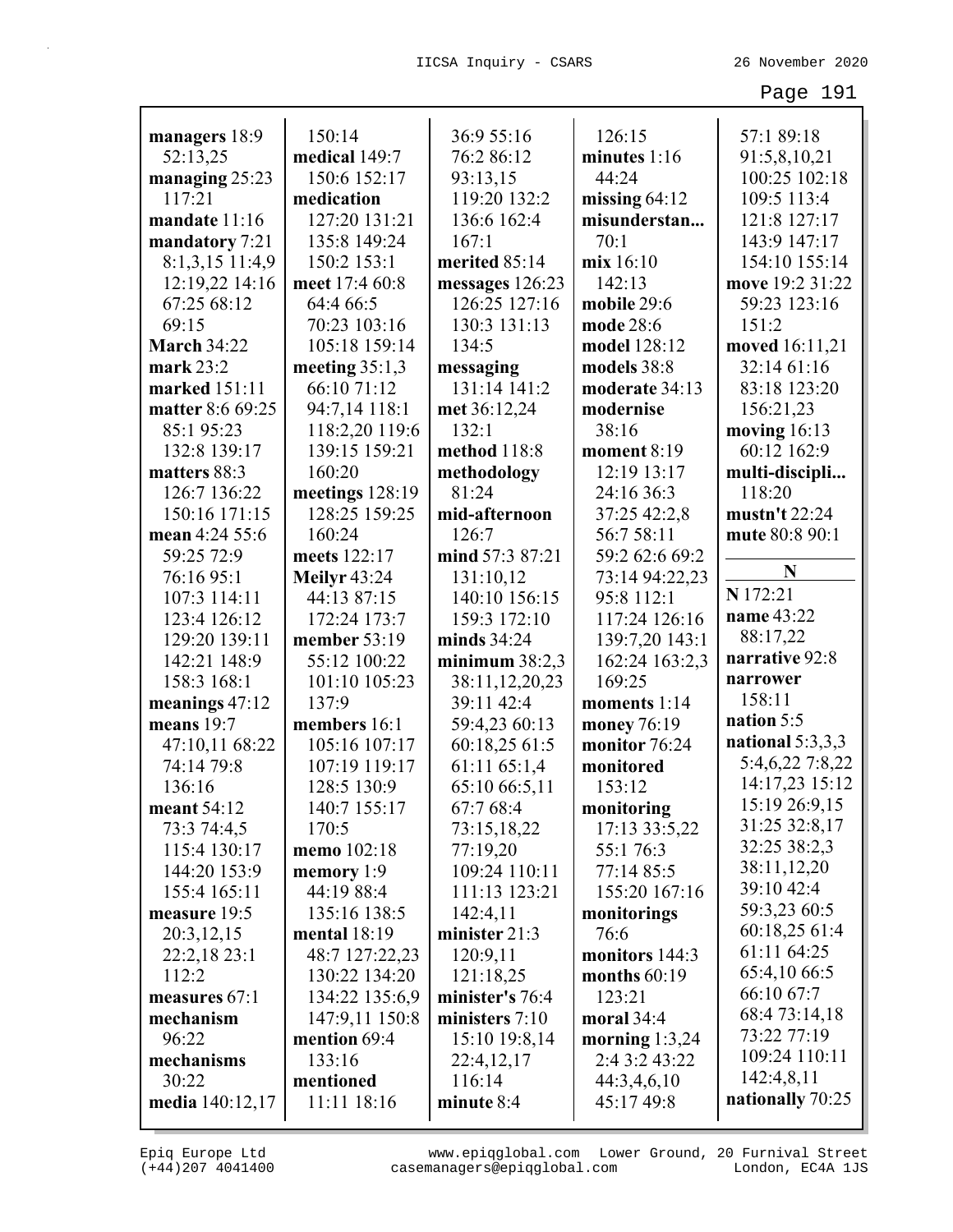| <b>Nations</b> 19:3,9         | 52:21 57:3,5<br>59:6 62:13         | notes 1:11 88:5                   | 103:7                         | ones 37:4 58:5           |
|-------------------------------|------------------------------------|-----------------------------------|-------------------------------|--------------------------|
| natural 38:18                 |                                    | 105:19                            | obligation 94:20              | ongoing 118:23<br>168:25 |
| naturally 39:18               | 64:1,4,5 70:6<br>78:5,6 89:12      | notice 85:2                       | obliged 123:7<br>168:17       |                          |
| nature 36:1                   |                                    | 116:15                            |                               | online 169:3,10          |
| 103:9 106:11                  | 106:6                              | noticed 82:4<br>142:16            | obvious 68:13                 | 170:23,25                |
| 127:4,8 131:9                 | negative 79:13<br>80:17            |                                   | 112:23 113:25<br>153:4        | 171:1<br>onward 6:5      |
| 132:11 134:3<br>134:20 138:10 |                                    | notified 27:22<br>notify 27:11,14 |                               | onwards 159:9            |
| 155:4 158:23                  | negatives 81:6<br>neglect 8:6 10:3 | 72:11 73:3                        | obviously 8:15<br>12:10 25:13 | open 37:11               |
| 159:25 165:7                  | negotiation                        | November 1:1                      | 33:21 34:23                   | 80:10 97:3               |
| nearly 20:3                   | 138:9                              | 28:24 89:2                        | 53:5 54:11                    | 112:18 113:12            |
| necessarily                   | neither 162:10                     | 118:2 121:2,17                    | 55:2 56:14                    | 171:19                   |
| 77:12 105:12                  | 166:10                             | 151:25 160:12                     | 62:12 67:21                   | opened 71:21             |
| 112:21 113:22                 | networks 32:7                      | 172:18                            | 78:15 93:4,24                 | openly $42:11$           |
| 129:23 152:16                 | never 93:22                        | <b>NSPCC 25:21</b>                | 99:12,19                      | openness 82:14           |
| 158:16 171:14                 | 158:23                             | 31:12,23                          | 106:14 107:1                  | operate 113:20           |
| necessary 35:17               | new 6:9,10 22:9                    | nuanced 112:17                    | 110:3 114:5,10                | 140:20 168:18            |
| 53:6 63:16                    | 32:23 37:4                         | nuances 64:12                     | 114:20 117:8                  | operated 63:1            |
| 137:13                        | 39:25 40:3                         | nuclear $112:12$                  | 118:17 121:21                 | 73:8                     |
| need 12:11                    | 75:3 119:17                        | 118:16                            | 123:4 125:7                   | operates 96:21           |
| 14:14 23:19                   | 120:20 124:5                       | number $2:21$                     | 149:6 151:19                  | 107:9 111:23             |
| 31:15,17 34:18                | 134:18 161:4                       | 3:15 4:8 7:9                      | 155:7 161:6                   | operation 80:15          |
| 35:15 36:7,10                 | 161:10,15                          | 14:7,10 17:14                     | 162:11 169:11                 | operational              |
| 37:3,8,18,19                  | 163:22,23                          | 18:16 28:3,4                      | 169:20                        | 14:10                    |
| 38:14,25 42:3                 | night 127:16                       | 28:10,13 37:13                    | Occasionally                  | operations 64:9          |
| 42:4 44:23                    | nine 123:21                        | 38:15 40:21,23                    | 1:12                          | opinion 71:7             |
| 51:24 52:24                   | NMS 65:12,15                       | 50:19 53:25                       | occasions 40:22               | 101:22                   |
| 56:21 60:8                    | 66:1 73:2 81:5                     | 55:22 56:4                        | occurred 153:17               | opinions 91:15           |
| 61:17 66:2                    | 157:7,12                           | 72:2 78:5                         | offences 129:21               | opportunities            |
| 67:25 71:4                    | nodding $112:24$                   | 106:3,7,9                         | offered 164:18                | 22:17                    |
| 73:22,24 82:3                 | 112:24 113:18                      | 108:2 111:11                      | office 2:5 136:15             | opportunity              |
| 86:13 88:6,11                 | 149:17                             | 111:11 112:5                      | 145:14 164:14                 | 13:3 30:8                |
| 92:7 93:7                     | non-compliance                     | 123:5 129:5                       | 169:1                         | 160:24                   |
| 105:13,13                     | 106:25                             | 140:11 142:18                     | officer 70:23                 | opposed 29:20            |
| 106:9 107:13                  | non-disclosure                     | 147:20 149:4                      | officials 19:12               | 54:23 65:22              |
| 108:24 109:9                  | 167:5,6                            | 152:4 155:9                       | 22:4                          | 143:15                   |
| 113:6 114:8                   | non-overseas                       | 156:24 161:24                     | <b>Ofsted 115:13</b>          | opposition               |
| 125:16 128:6                  | 144:22                             | 166:14                            | 115:23 117:6                  | 127:24                   |
| 130:23 140:14                 | non-qualified                      | nurse 48:7 78:23                  | 151:24                        | option 112:12            |
| 142:14 143:7                  | 169:11,18                          | nurses 152:25                     | <b>Okay</b> 26:17             | 156:1                    |
| 143:13 146:6                  | non-RISCA                          |                                   | 45:18 124:3                   | options 112:18           |
| needed 108:12                 | 80:7                               | $\mathbf 0$                       | 154:16,22                     | 155:16                   |
| 108:17 113:12                 | normal 100:13                      | object $68:20$                    | old 38:5                      | oral 2:23                |
| 116:17 121:9                  | <b>North 92:1</b>                  | objectively                       | omission 31:6                 | order 4:21 57:16         |
| 148:7 151:17                  | note 105:18                        | 123:5                             | once 1:20 157:5               | 60:8 75:2                |
| needs 18:23 26:3              | 126:14                             | objectives 32:21                  | 158:18 160:7                  | 84:23 92:7               |
| 31:8,16 52:19                 | noted 149:21                       | objectivity                       | 161:15                        | 111:17 136:22            |
|                               |                                    |                                   |                               |                          |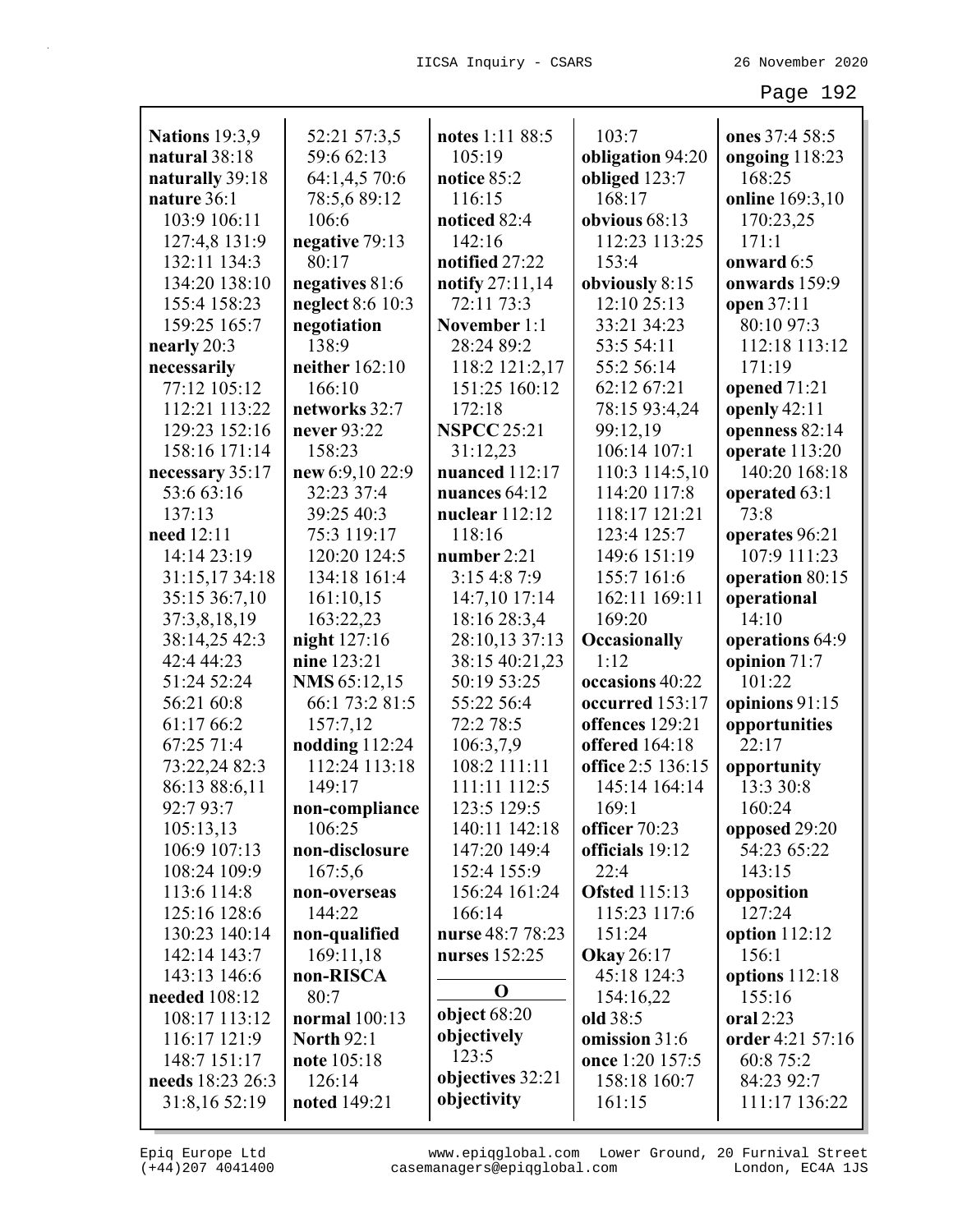| 139:12 145:24    | 5:15 107:5       | 159:4            | 104:4,14           | 31:3 67:18       |
|------------------|------------------|------------------|--------------------|------------------|
| orders 41:22     | 112:23 114:20    | paragraphs       | 105:22 108:11      | 79:15 80:9       |
| ordinary 154:11  | 115:10 139:11    | 92:15 97:20      | 115:5 116:23       | 81:2 84:11       |
| organisation     | 153:6 161:5      | 100:7            | 125:21 126:11      | 88:22 90:15,20   |
| 47:20            | overspeaking     | parallels 116:18 | 127:24 130:2       | 93:21 95:10      |
| organisations    | 13:21 148:2,3    | paramount 79:5   | 134:19,21          | 100:12 117:8     |
| 10:22 71:10      | overview 3:3,9   | paramountcy      | 137:17 149:3       | 118:6 119:7      |
| 162:11           | 25:17            | 65:13            | 154:23 165:9       | 121:13 124:15    |
| organised 32:7   | ownership        | parent 84:15     | 171:3              | 132:4,16         |
| 124:19 125:23    | 52:25            | 141:3,10         | particularly       | 134:22 135:5     |
| original 129:14  |                  | parental 141:15  | 54:22 83:6         | 139:10 143:4     |
| originally 74:25 | ${\bf P}$        | 144:24 145:20    | 86:13 91:19        | 147:20 150:24    |
| 123:24 129:13    | pace 20:12       | parents 26:3,7   | 92:21 117:25       | 151:1,10 154:1   |
| outcome 65:5,8   | 32:22 120:12     | 31:19 32:11      | 130:1 140:8        | 154:20 155:6     |
| 73:4 170:15      | package 115:24   | 54:2 56:2,3      | 145:17 147:16      | 165:4,14         |
| 171:8,10         | page 10:17       | 111:18 141:14    | 149:2 153:5        | 167:13           |
| outcome-focu     | 27:10 50:25      | 141:21 149:22    | 155:22,24          | people's 18:23   |
| 59:24 60:2       | 51:1 90:7        | Parliament 20:2  | partner 29:12      | 25:25 34:24      |
| outcomes 51:8    | 92:14 101:8      | part 7:2 9:19    | partners $8:10,11$ | 79:10            |
| 60:5,5 79:22     | 102:13 103:14    | 13:5,11 14:21    | 9:12,14,17         | perceived 11:5   |
| 79:22 122:12     | 143:19 153:2     | 18:13,21 20:7    | 12:14 13:13        | perfect 168:5    |
| 157:7            | 159:6            | 22:18 27:24      | 14:12 16:5,23      | period 47:7      |
| outdated 38:8    | pages $62:18$    | 31:20 36:13,13   | 25:25 31:2         | 124:2 125:4      |
| outgoing 120:9   | 159:6 161:13     | 51:1 52:22,23    | 37:3 38:13         | 142:2 159:25     |
| outline 91:22    | painfully 133:14 | 53:3,12,13       | parts 13:2 91:2    | 164:15           |
| outside 157:25   | pandemic 59:12   | 55:17 56:9       | 162:7 171:1        | permanent        |
| Outstanding      | 120:23 146:5     | 71:18 72:5       | pass 45:6 56:10    | 163:23           |
| 122:12           | 161:7            | 76:3 91:8        | 72:4 83:24         | permission 2:12  |
| overall 47:19    | panel 1:21 16:1  | 93:18 94:2,13    | 101:15,20          | 46:19 141:23     |
| 74:17,20 80:17   | 16:8 42:22       | 94:14 118:22     | 102:3 121:15       | permitted        |
| overarching      | 45:10 86:2,11    | 121:19 138:16    | passed 19:4 20:4   | 130:10 168:18    |
| 62:19            | 87:9 91:5        | 146:15,22        | 72:8               | perpetrator      |
| overhaul 73:22   | 168:11,15        | 149:19 156:11    | passing 100:1      | 26:13 31:9       |
| overlay 157:8    | 173:4,10         | 158:20           | <b>paste</b> 114:6 | person 8:3 29:24 |
| overlooked       | paper 164:12     | participation    | pastoral 152:5     | 45:5,8 70:12     |
| 168:16           | 165:11           | 165:4            | patchy 69:22       | 70:17,18,19      |
| overly 108:8     | papers 160:13    | particular 16:10 | patiently 117:19   | 87:21 97:13      |
| 125:18           | 171:7            | 16:19 25:11      | patterns 129:25    | 102:17 110:7     |
| overnight        | paperwork        | 27:25 31:20      | paying 92:21       | 118:3 119:2      |
| 141:24           | 163:6            | 33:9 38:24       | pays 26:2          | 134:19 135:7     |
| overseas 134:25  | paragraph 9:7    | 39:5 45:5 46:3   | peer 25:23         | 137:1 149:22     |
| 141:14,20        | 20:8 27:10       | 50:3 55:4 58:5   | peer-on-peer       | 149:23,25        |
| 144:13,22,25     | 92:12,13,21      | 63:11 65:15      | 25:4,11 31:6       | 152:8,22         |
| 145:2,5          | 100:21 101:7,9   | 69:24 73:24      | people 17:9        | 167:21           |
| oversee 108:4    | 109:18 123:1,9   | 74:11 81:18      | 18:20 22:15        | personal 69:23   |
| oversees 14:19   | 123:12 127:7     | 87:20 92:9       | 23:18 25:15        | 105:4 110:17     |
|                  |                  |                  |                    |                  |
| oversight 4:18   | 131:9 140:15     | 95:24 99:5       | 29:25 30:18        | 139:18           |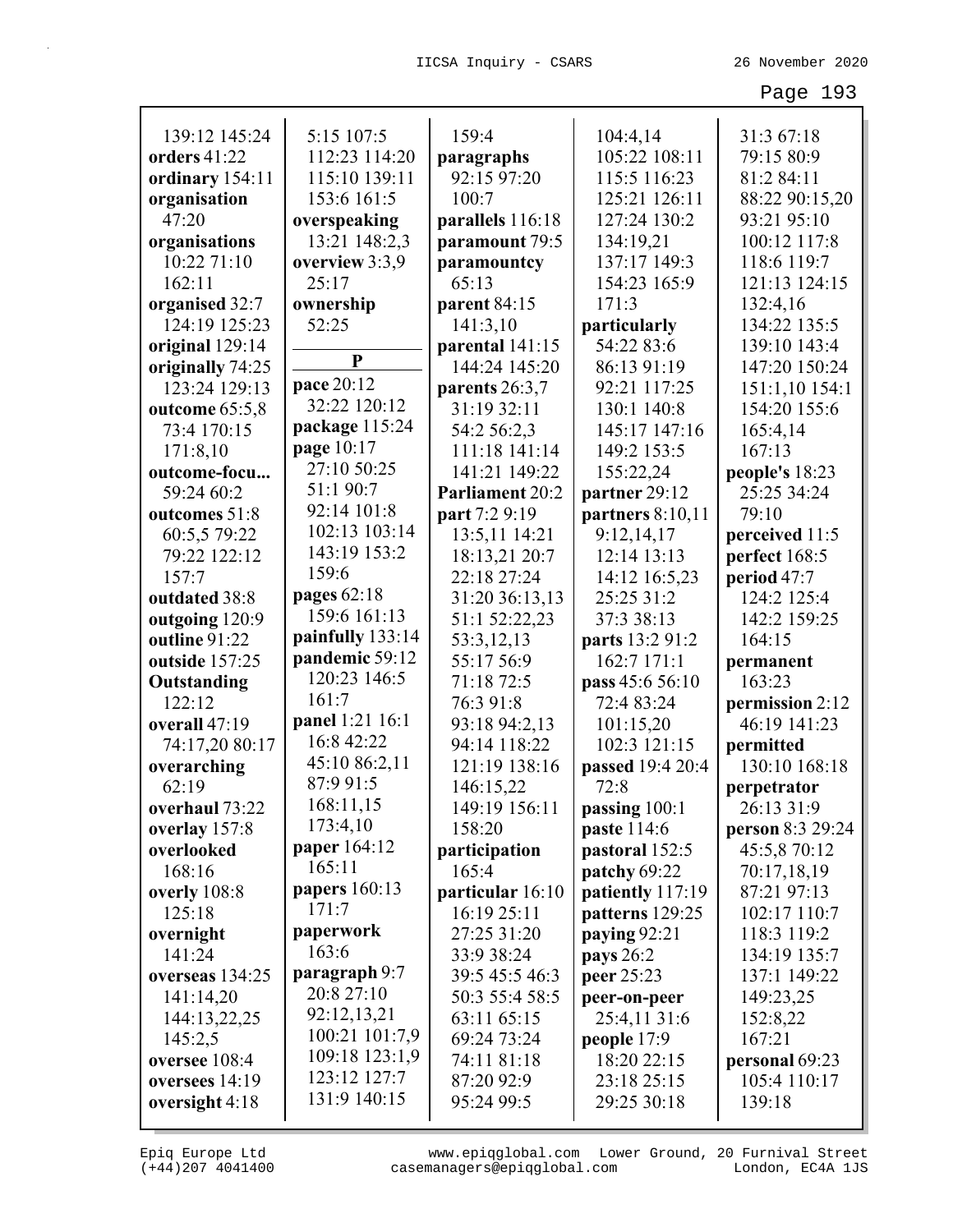| personally 95:2  | plan 26:9,16            | 41:6 63:14     | 68:4 72:1,9    | 160:18 166:8         |
|------------------|-------------------------|----------------|----------------|----------------------|
| 124:24 141:16    | 28:14 32:1,8            | 65:25 67:23    | 73:7,20,25     | positions 48:23      |
| 151:22 161:25    | 32:11,17,25             | 71:6,24 79:9   | 77:1,6,9,17    | positive 21:18       |
| Persons 19:5     | 34:19 110:25            | 79:10 84:23    | 78:14,21 80:12 | 22:6 79:13,22        |
| perspective 9:19 | 111:3,3,6,20            | 88:2,16 110:17 | 81:8 82:6,10   | 79:22 122:13         |
| 11:20 12:5       | 111:23 112:1,3          | 118:23 120:8   | 82:18 83:7,10  | 122:14               |
| 16:25 17:3       | 112:10,19               | 132:1,18       | 83:14,24 86:16 | positively 24:17     |
| 29:15 68:3       | 122:7 159:16            | 133:17 134:14  | 87:12,16 90:25 | positives 81:6       |
| 82:21 86:16      | 159:18 160:18           | 134:15 153:11  | 90:25 91:20    | possession           |
| 102:7 156:22     | 161:12 162:12           | 158:3 159:5    | 93:7,23 94:2   | 171:25               |
| 160:17           | 164:2,4                 | 167:20 169:4   | 94:12,23       |                      |
| phase $1:24$     |                         | points $6:13$  | 105:25 106:14  | possessions<br>115:1 |
|                  | planned 106:18          |                | 107:15 108:9   |                      |
| 25:12 46:3       | planning 17:17          | 26:23 86:12    |                | possibility          |
| 140:9            | 71:25 84:8              | 93:6 106:16    | 109:1,12,14,16 | 145:23               |
| phone 29:7       | 94:17 148:25            | 124:11         | 110:3,17       | possible 4:4         |
| 30:13 100:10     | 161:14                  | police 9:18,23 | 112:24 115:9   | 34:14 57:10          |
| 166:16,16        | plans 40:25             | policies 18:4  | 115:22 124:13  | 88:15 111:21         |
| physical 131:16  | 79:21 114:13            | 26:25 27:5     | 128:19 129:10  | 150:13 155:5         |
| 131:16 154:3     | 147:23 161:21           | 52:14 53:5     | 129:12 130:10  | possibly 21:1        |
| pick 151:7       | 162:18                  | 54:11 62:18,23 | 130:12 138:7   | 93:20,21             |
| picked 157:22    | play 48:11              | 63:1,5,9 65:17 | 138:20,22      | 123:21               |
| 157:23           | played 119:25           | 80:24 102:15   | 142:3,8,11,23  | post 49:1 163:23     |
| picture 28:7     | player 5:25             | 102:19 103:1,3 | 143:18 144:4,7 | potential 97:25      |
| 74:17 148:24     | please 1:10,16          | 103:15,19      | 144:19,20      | potentially          |
| piece 14:1 19:17 | 2:1,18 10:17            | 105:12 107:20  | 145:8 147:6,16 | 88:18 94:11          |
| 39:22 56:9       | 10:19 25:10             | 107:22,24      | 147:19 148:4   | 99:13 111:7          |
| 59:13            | 43:23 44:9              | 109:22 124:6   | 148:17 150:13  | 112:14 114:19        |
| pile 120:15      | 47:10 48:16             | 130:14 151:7   | 150:22 156:13  | 126:6                |
| pilot 83:14      | 51:4 58:2               | 153:7,9,10,18  | 156:17,23      | power 96:6,8,9       |
| 84:10            | 87:21 88:4,12           | 165:12         | 157:18,23      | 96:12,13 128:3       |
| place 4:17 5:22  | 88:16,20,21             | policy 19:13   | 158:20 162:10  | 167:21               |
| 7:17 12:9 13:8   | 92:13 97:21             | 20:12,20 21:13 | 162:16,17      | powerful 119:7       |
| 18:4,5,7,14,25   | 99:9 101:8              | 21:14 22:3,6,9 | 167:24 168:1   | powerless 119:6      |
| 23:9,13 26:25    | 104:11,14               | 62:14,16,16    | 173:1,8        | powers $6:7,8$       |
| 28:16 35:1,3     | 122:10 125:11           | 100:19 140:17  | Poole's 122:20 | 41:8 66:2 67:3       |
| 35:15 36:21      | 140:11,12,15            | 140:19 141:11  | poor 79:11     | 67:22 71:19          |
| 41:21 52:15      | 144:9 156:16            | 142:17 150:14  | 164:7          | 72:25 77:19          |
| 62:14,15 64:5    | pleased 39:20           | 151:8 152:6,17 | port 29:17     | 109:5,6 114:3        |
| 64:15,17 65:18   | plotted 48:17           | Poole 44:4,6,6 | pose 103:8     | 114:4,7 115:13       |
| 65:24 80:23      | plug 119:4              | 44:15 45:14,18 | 137:22 138:1   | 115:15,20            |
| 81:1 97:5        | plus 166:7              | 45:21 47:24    | position 35:8  | 116:12,18,21         |
| 104:17 128:1     | pm 87:3,4,6 88:5        | 48:3,6 57:21   | 39:15 67:5     | 117:7 134:9          |
| 146:23 153:10    | 126:15,17,19            | 57:25 58:2,12  | 69:2 70:15     | 138:24 139:2,4       |
| 163:14           | 126:21 172:16           | 58:18 59:5,12  | 98:11 101:13   | 139:5,7,20           |
| placed 8:9       | <b>point</b> 5:16 13:15 | 59:20 60:1,19  | 101:22 113:11  | 160:23               |
| 167:15           | 22:23 27:21             | 61:6,14,24     | 138:18 140:16  | practical 30:11      |
| places 8:2 9:10  | 29:20,22 36:17          | 62:4 67:6,12   | 150:25 154:2   | 85:9 117:11,13       |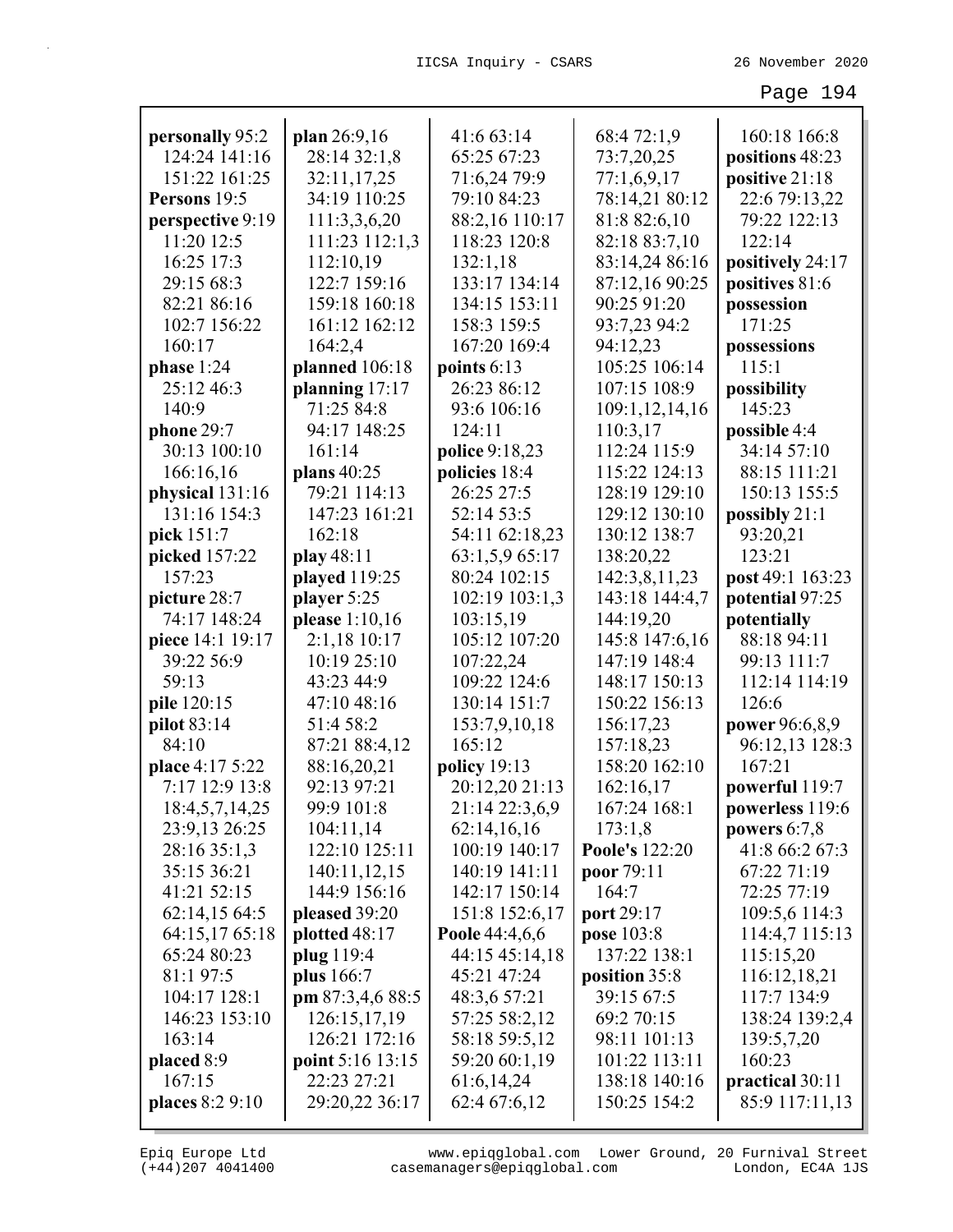| practically                  | 154:25 164:6            | 87:2 102:12                    | 35:24 52:13                        | progressed              |
|------------------------------|-------------------------|--------------------------------|------------------------------------|-------------------------|
| 17:10 53:16                  | 167:14 170:18           | 123:21 139:14                  | 64:7 65:24                         | 28:12                   |
| practice 10:25               | previously 6:11         | 139:15                         | 70:9                               | prohibits 140:17        |
| 11:6,13 12:3,3               | 12:6 14:3,5             | probation 9:18                 | produce 17:6                       | promote 82:15           |
| 12:6 14:5,10                 | 74:21 110:5             | 9:23                           | 40:24                              | 90:23                   |
| 16:18 18:1,5                 | 122:19 124:18           | problem 57:4                   | produced 20:19                     | promoted 65:5           |
| 19:7 23:9,12                 | 124:23 142:25           | 69:12 73:5                     | 161:21 170:7                       | promotes 51:18          |
| 23:14,14 24:7                | 154:18 160:5            | 75:21 80:3                     | produces 15:12<br><b>PROF 43:4</b> | promoting 71:1          |
| 24:9,20 25:22<br>42:19 80:24 | primarily 58:3<br>70:19 | 117:11 125:23<br>138:22 163:13 | 86:10,12,19,21                     | 79:12,13,22<br>100:20   |
| 82:25 106:7                  | primary $19:1,17$       | problems                       | 90:2,5,9,12,19                     | proof 154:23,25         |
| 108:7 148:21                 | 33:21 57:18             | 101:17 108:6                   | 95:14 96:9                         | proper $135:1$          |
| 165:19 166:9                 | 65:12 113:6,12          | 111:14,22                      | 97:1,14 117:23                     | properly 63:9           |
| practices 65:18              | principal 105:16        | 158:19                         | 121:17 122:4                       | 95:21 153:19            |
| 103:1 166:7                  | 107:17,19               | procedure 18:4                 | 132:1 133:19                       | proposals 19:14         |
| practise 8:20                | 122:15 124:16           | procedures 5:3                 | 133:25 136:8                       | 19:15                   |
| practitioners                | 124:18,24               | 10:23 11:18                    | 137:14 145:13                      | proprietor              |
| 29:8,10                      | 126:25 127:18           | 12:17 14:8,9,9                 | 145:25 146:20                      | 37:21,22                |
| pre 71:4                     | 128:2,4,10,17           | 16:18 23:8,9                   | 149:19 163:20                      | proprietor-led          |
| pre-empt                     | 130:4,15                | 26:25 27:5                     | 168:25 171:10                      | 37:12                   |
| 169:21                       | 140:22 141:4            | 28:21 29:2,18                  | 172:7                              | proprietors             |
| precise 141:17               | 144:12,14               | 30:12,20 31:7                  | professional                       | 10:12 37:18             |
| precisely 78:4               | 145:3 146:13            | 36:7,19 38:17                  | 8:21 15:25                         | protect 64:19           |
| 86:14                        | 148:1 151:18            | 42:14 52:15                    | 17:16 47:15                        | 65:25 66:17             |
| preclude 88:1                | 152:20 163:22           | 54:11 62:23                    | 48:5,6,16                          | 67:1                    |
| predicated                   | 168:18                  | 63:1 65:17                     | 71:11 78:17,19                     | protected 62:21         |
| 151:2,4                      | principal's             | 105:13,20,24                   | 78:22 79:15                        | 65:6 143:21             |
| preface 20:8                 | 92:20                   | 107:20,21                      | 101:21                             | protecting 32:18        |
| prescribed                   | principals 27:2         | 118:11 130:15                  | professionals                      | protection 12:16        |
| 135:8                        | 65:23                   | 151:7 153:7,10                 | 8:22 15:19,22                      | 16:8 27:4               |
| present 34:22                | principle 70:1          | 154:19 165:1                   | 16:4 26:2                          | 51:17 65:3              |
| 131:21 132:4                 | principles 60:4         | 165:24 166:8                   | 30:16 148:23                       | 73:4 91:11              |
| 134:12 164:16                | 80:22                   | proceed 120:23                 | Professor 43:7                     | 109:10 111:16           |
| presented 136:5              | prior $47:22$           | 120:25                         | 87:11,13 89:20                     | 126:5 158:17            |
| presenter<br>128:14          | 51:10 56:14<br>166:22   | proceedings<br>118:22 139:12   | 90:1,14,24                         | 165:23                  |
| press 118:16                 |                         | process $6:13,24$              | 95:9,9 112:25<br>117:18 122:5      | protection/saf<br>15:24 |
| presumably                   | prioritising<br>162:24  | 14:12 19:19                    | 131:1,24 138:4                     | provide 15:1            |
| 83:22 170:12                 | priority 163:3          | 20:20 22:18                    | 138:13 145:11                      | 33:24 62:20             |
| pretty 76:7                  | private 96:10           | 27:24 31:1                     | 149:16 163:17                      | 97:8 100:19             |
| 128:12                       | 116:23 130:8            | 50:10 52:23                    | 168:11,13,24                       | 111:17 112:22           |
| preventing 32:1              | 132:5                   | 55:17 108:19                   | 173:5                              | 139:1,5 140:3           |
| 32:18                        | proactively             | 114:14 132:15                  | programme                          | provided $2:7,21$       |
| prevention                   | 163:25 164:18           | 133:10,21                      | 13:6 75:10                         | 26:2 89:21              |
| 17:18                        | probably 38:20          | 166:20                         | progress $20:10$                   | 92:2 99:23              |
| previous 104:20              | 53:21,24 54:21          | processes 17:17                | 112:16 124:1                       | 134:11 139:16           |
| 147:7 153:8,25               | 55:971:17               | 22:3 30:22                     | 125:3 164:4                        | provider 52:19          |
|                              |                         |                                |                                    |                         |

(+44)207 4041400 casemanagers@epiqglobal.com London, EC4A 1JS www.epiqglobal.com Lower Ground, 20 Furnival Street

Л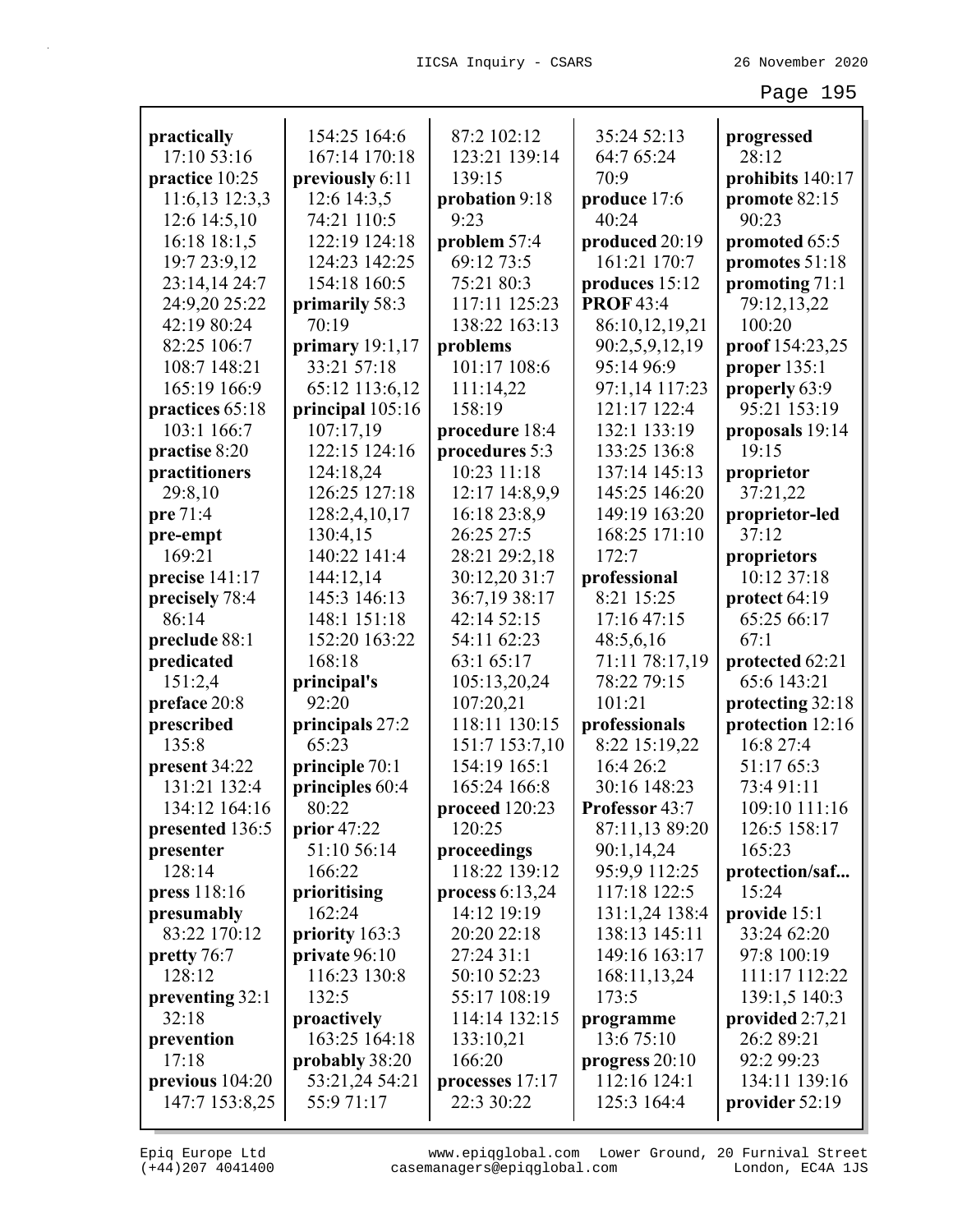| 60:10 62:25      | 145:20,21       | 156:2,5 168:20       | 169:9            | 30:4,7,11,13            |
|------------------|-----------------|----------------------|------------------|-------------------------|
| 64:16 73:16      | 148:10 149:4    | 170:5,10,22          | raised 84:15     | 39:16 41:6,20           |
| 80:4 82:15       | 152:5 155:9     | questionnaire        | 91:24 92:3       | 50:3 52:16              |
| providers 60:3,8 | 165:10          | 55:17,18 56:6        | 93:10 94:10      | 53:1 68:14,14           |
| 60:24 66:23,25   | purely 117:12   | questionnaires       | 98:7 106:2       | 70:4 78:11,11           |
| 71:8 80:10       | purpose 102:25  | 51:9 54:1            | 133:15 134:19    | 80:21 84:24             |
| provides 41:20   | 152:15          | 56:16                | 135:25 142:24    | 85:23 111:15            |
| 96:19 122:15     | purposeful      | questions 1:20       | 147:22,23        | 111:23,24               |
| 146:2            | 22:15           | $1:22$ 3:2 32:8      | 150:22 158:6     | 119:7,8,10              |
| providing 63:24  | purposes 9:24   | 42:21,22,24          | raises 53:18     | 122:10,23               |
| 111:1 161:9,17   | 60:18 149:6,7   | 43:5 44:18           | 103:18           | 123:19,20               |
| provision 3:19   | pursue 98:20    | 45:3,9 46:24         | raising $27:21$  | 132:18 134:6,6          |
| 3:20 81:6 84:5   | pushback        | 86:2,3,5,11,22       | 68:971:1         | 135:21,22               |
| 107:25           | 108:20 124:14   | 87:25 168:10         | 87:22 100:4      | 146:6 149:20            |
| prudent 34:13    | put 5:25 22:25  | 168:11,15            | range 15:22,25   | 157:19 158:8            |
| 38:7             | 25:14 32:11     | 172:2 173:4,10       | 16:2,3,6,9 41:8  | 163:21 164:22           |
| public 1:4 67:16 | 52:15 59:13     | quick 48:17          | 47:22 50:15      | 164:25 165:5            |
| 67:18 105:5,10   | 67:18 82:11     | 125:10               | 53:14 58:4       | 165:22,25               |
| 109:6 122:12     | 101:10 104:12   | quickly 57:3         | 67:22 100:11     | 166:11 170:25           |
| publication      | 104:17 105:8    | 58:888:15            | 111:11 112:17    | <b>reason</b> 12:1 78:1 |
| 159:17           | 113:14 116:15   | 123:20 127:12        | 114:4 142:13     | 78:482:18               |
| publicising 21:6 | 118:15 123:23   | 136:22               | 160:23 164:23    | 97:4,17 104:24          |
| 21:9             | 131:1 136:12    | quite 20:25 41:2     | 167:17           | 117:15 133:15           |
| publicly 29:13   | 136:13 153:10   | 41:19 56:18          | re-established   | 135:18                  |
| publish 67:14,15 | 155:17 165:18   | 85:699:13            | 138:17           | reasonable 8:4          |
| 104:6,21,23,25   | 167:9           | 104:15,17,17         | re-registered    | 9:12,15 10:2,6          |
| 105:3,6          | puts 51:23 60:3 | 107:8 108:6,19       | 60:20            | reasonably              |
| published 20:7   | 145:1           | 108:24,25            | reach 148:21     | 92:17                   |
| 30:6 104:5       | putting 109:6   | 109:10 110:9         | reached 103:1    | reassured               |
| 109:4 124:13     |                 | 111:14 115:12        | 150:4 170:17     | 121:21                  |
| 152:1,2          | O               | 115:15 118:16        | read 2:6 67:19   | recall 56:3 59:19       |
| publishing       | qualifications  | 119:5 122:21         | 131:17 134:16    | 129:8                   |
| 32:23            | 63:18           | 131:4 132:22         | 135:11 145:18    | receipt 110:23          |
| pupil 49:13 51:9 | qualified 68:17 | 134:9 140:19         | 168:2            | receive 70:20           |
| 55:16,19 89:14   | 169:14          | 150:20 153:16        | reading $105:10$ | 72:2 77:25              |
| 92:20 127:1,10   | quality 34:3    | 159:1,2              | 146:15           | received 24:18          |
| 127:12 131:18    | 35:18,22 49:5   | quoting $135:16$     | real 14:25 16:6  | 54:7 108:12             |
| 141:6 152:17     | 64:20 77:14     |                      | 35:23 74:9       | 109:21,23,25            |
| pupils $34:5,5$  | 105:20 107:5    | $\bf R$              | 95:23 136:21     | 111:2 132:8             |
| 39:6 51:10       | 107:22 133:16   | <b>Rachel 128:13</b> | 137:1 150:9      | 159:11 160:13           |
| 54:2,20 58:10    | 135:21 166:3    | raise 29:22          | 165:20,21        | 164:1,3 171:20          |
| 100:20 111:12    | question 15:22  | 51:24 54:2           | 166:21 167:20    | 171:23                  |
| 114:12 127:25    | 29:14 45:4,6    | 80:3 99:5            | 169:16           | receives 70:18          |
| 128:4 137:10     | 83:20,24 86:10  | 121:17 140:5,5       | real-time 74:2   | receiving $81:3$        |
| 142:20,21        | 87:20,25 92:23  | 147:21 148:6         | realise 2:3      | 147:11 149:7            |
| 144:13,22,23     | 103:18 104:20   | 148:19,23            | really 5:8 16:18 | 160:13                  |
| 144:25 145:2,4   |                 |                      |                  |                         |
|                  | 115:20 144:4    | 150:12 156:8         | 24:22,24,24      | recognise 21:22         |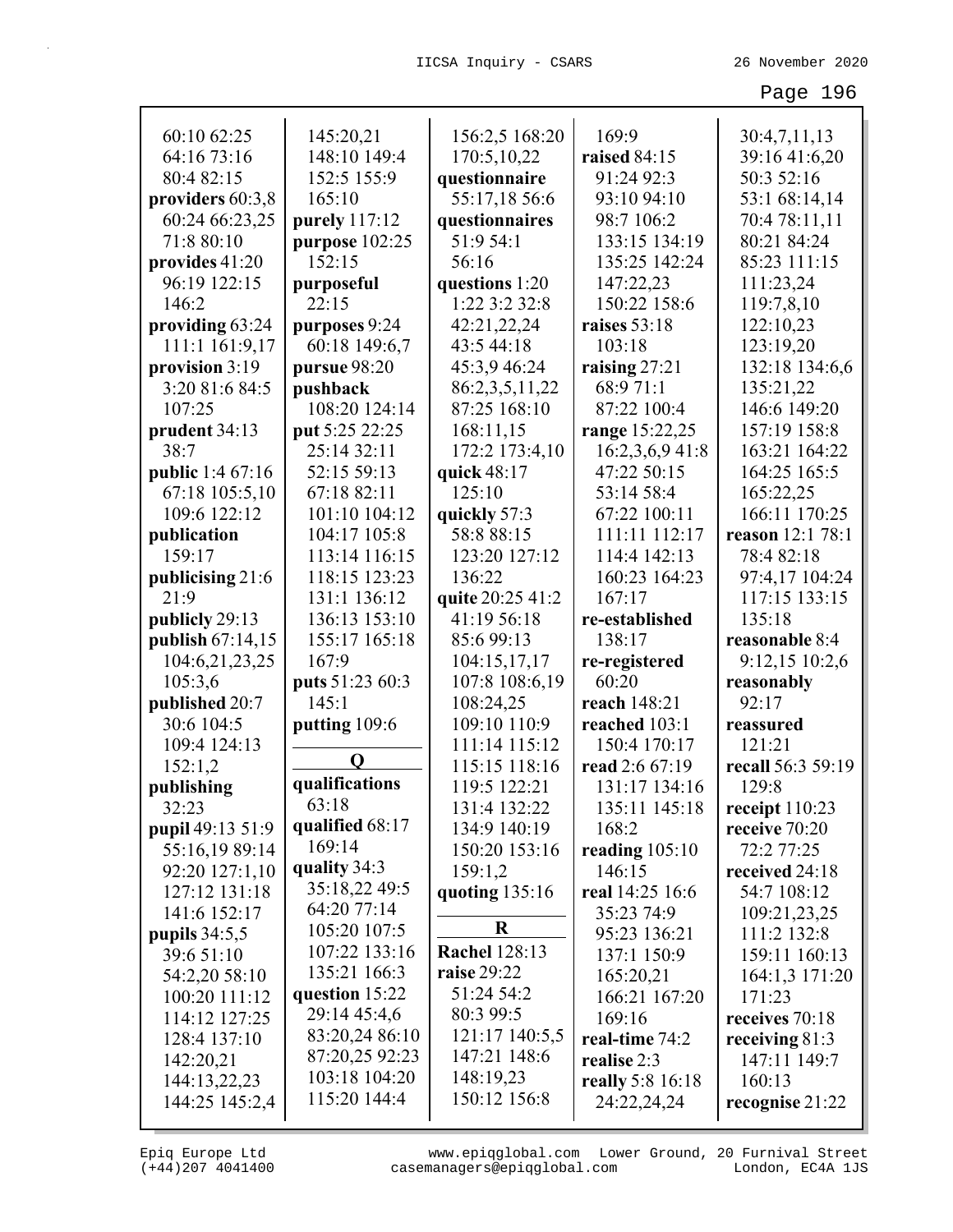| 21:25 22:2      | refers $35:18$        | 40:12 41:4,24    | 119:4             | 132:4                 |
|-----------------|-----------------------|------------------|-------------------|-----------------------|
| 27:8            | reflected 157:14      | 41:25 57:11      | reinforced        | remind 72:19          |
| recommend       | reflects 157:4,15     | 82:24 112:6      | 135:22            | reminded 72:23        |
| 103:4           | reform 89:12          | 119:12,22        | reinspect 162:22  | remit 12:17 76:4      |
| recommendat     | 120:14 121:5,5        | 143:2,5          | 162:24            | 76:4 155:20           |
| 70:3            | 121:9,10,12           | regularly 17:4   | related 50:6      | remove 40:3           |
| recommendat     | reforming             | 18:13 70:24      | relates 11:8      | 116:8                 |
| 15:10,14 21:5   | 120:24                | 144:3            | relating 55:5     | removed 39:14         |
| 21:6 106:4,7    | reforms $120:12$      | regulate 58:8    | relation 2:25     | 116:11                |
| 106:24 107:4    | refreshed 18:13       | 59:3 61:4        | 19:11 21:6        | removing 39:13        |
| 108:15,21       | 24:18                 | 63:10 65:22      | 23:23 24:1,4      | 119:12                |
| 136:11 153:2,3  | refresher             | 73:1 114:24      | 35:971:12         | replace 114:21        |
| reconvene       | 105:14                | 139:1            | 80:5 86:18        | 116:22                |
| 172:15          | refreshing 14:14      | regulated 40:5   | 106:21 141:6      | replaced 162:6        |
| record 169:23   | 29:21                 | 48:10 58:15,16   | relationship      | <b>report</b> 7:12,21 |
| 170:2           | refreshment           | 58:19,23 61:25   | 17:4,773:10       | 8:15 9:11 10:1        |
| recorded 148:4  | 38:25                 | 62:2 72:9,20     | 73:11,12 92:20    | 10:6,24 11:5          |
| records 54:6    | refusal 127:24        | 79:25            | $130:7$ $141:1,3$ | 13:3 15:13,13         |
| 79:9 83:16      | <b>Refused 131:20</b> | regulating 96:4  | 147:8,12 166:2    | 20:6 21:2,4,19        |
| recruitment     | regard 19:9,18        | regulation 39:25 | 171:15            | 22:1 27:17            |
| 63:14 143:24    | 22:8 26:2             | 42:9 58:18       | relationships     | 67:14,15 94:21        |
| redact 105:6    | 86:15                 | 60:21 91:19      | 69:23 73:13       | 102:8 105:11          |
| redacted 134:15 | regarded 141:11       | 116:7 117:7      | 128:22 165:5,8    | 106:2 108:18          |
| 138:14 139:9    | regarding 92:19       | 119:8 143:7      | 165:14            | 108:20 109:4,6        |
| 159:10          | 152:13 171:15         | 146:10           | relatively        | 109:9 123:7           |
| reduction 74:2  | regardless 78:6       | regulations      | 110:21 121:12     | 124:13 129:3          |
| refer 1:11 8:6  | 116:3 157:12          | 33:24 57:15      | 155:1,3           | 133:22 134:13         |
| 11:15,17,18     | regime 65:18          | 58:22 59:21      | release 75:2      | 134:16,17             |
| 12:15 13:11     | regimes 61:22         | 60:3,6,9,16      | relevant 8:9,11   | 135:11,11             |
| 73:3 88:4       | region $17:24$        | 62:13 68:5       | 9:11,1671:7       | 136:2,12              |
| reference 20:13 | regional 7:6,23       | 81:5 107:16      | 88:8 100:19       | 137:13,17             |
| 127:21 131:15   | 14:8,19 15:5          | 111:8 118:25     | 104:2 105:18      | 138:8,10,13           |
| 149:14 151:3    | 16:11,12 17:11        | 119:14 120:19    | 107:21 111:7      | 142:24 144:19         |
| 157:9 158:2     | 18:2                  | 120:24 125:18    | 111:17 119:19     | 145:18 150:3          |
| referenced      | regions 17:25         | 126:4 133:13     | 139:6 144:1       | 151:16,24             |
| 42:15           | register 41:16        | 147:1 157:13     | 149:8             | 154:19 156:15         |
| referral 49:13  | 42:7 101:2            | 169:12           | reliant 78:17     | 156:23 157:4,5        |
| 100:2 127:3,9   | 116:4 169:15          | regulator 40:13  | relies 73:12      | 157:19 159:10         |
| 127:9 141:5     | 169:23                | 71:18 115:25     | 89:16             | 160:8,11,14           |
| 148:2,18        | registered 39:8       | 117:4,12         | relook $13:4$     | 170:7                 |
| referrals 10:15 | 48:6 59:18            | 139:23 148:15    | rely 158:15       | reported 133:21       |
| 12:9 14:1,11    | 72:10 77:4            | regulatory       | remained 134:1    | reporting 9:6         |
| 56:15 93:8      | 94:20 107:2,13        | 36:11 40:17      | 134:1             | 11:9 119:11           |
| referred 28:21  | 111:8,14 116:9        | 48:25 77:13      | remains $115:18$  | 153:22                |
| 141:9           | 169:7,17,18           | 111:22 112:20    | remarks 1:9       | reports 17:6          |
| referring 99:1  | registrar $101:25$    | 113:21 117:7     | 44:19             | 54:8 106:24           |
| 99:20 131:19    | registration          | 117:17,20        | remember 45:4     | 110:21,24             |
|                 |                       |                  |                   |                       |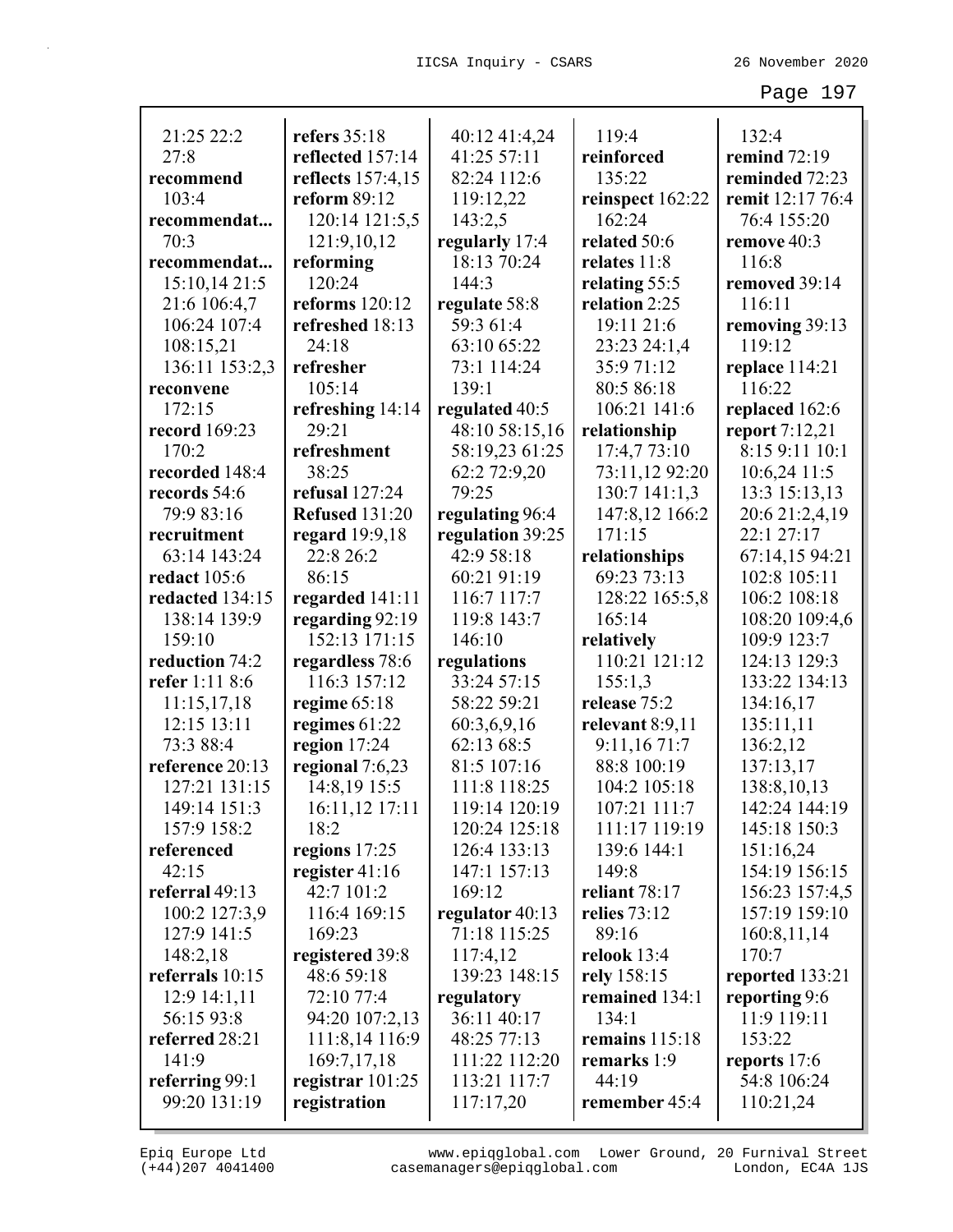|                   |                    | 141:15 144:25    |                                  | 157:10                 |
|-------------------|--------------------|------------------|----------------------------------|------------------------|
| 111:2 139:24      | 59:1,4,18 61:8     |                  | revising 42:4<br>revisions 38:25 |                        |
| 152:13,16,19      | 62:7 64:23         | 145:20           |                                  | <b>Riley 128:13</b>    |
| 153:4 154:2       | 65:1 66:10         | responsible 15:5 | <b>RI</b> 82:14                  | <b>RISCA 59:19,21</b>  |
| 162:5             | 72:10 73:1,8       | 15:6 17:13,14    | ridiculous                       | 60:1,17 63:8           |
| represent 59:23   | 73:15 77:3         | 33:21 49:4       | 128:15                           | 63:21 64:14,22         |
| 135:15            | 78:2 83:8,21       | 93:25 98:14      | right 3:12 4:19                  | 65:11 157:12           |
| representative    | 84:1 116:1,2       | 116:9 137:12     | 6:4,18 8:7,17                    | RISCA-regist           |
| 114:18            | 142:4              | 141:16 145:7     | 10:4,8,9 14:20                   | 82:8                   |
| representing      | residing $169:5,6$ | responsibly      | 15:6 19:6,12                     | RISCA-regul            |
| 95:16             | resource 75:3      | 51:21            | 23:2 24:13                       | 80:7                   |
| <b>Reputation</b> | 76:13 155:15       | rest 131:22      | 25:16 27:6                       | risk 8:5 9:7,13        |
| 109:14            | resources 28:8     | 140:14           | 29:7 31:15,18                    | 9:15 10:2,7            |
| reputational      | 39:17 155:14       | restraint 154:3  | 31:18 40:14,19                   | 29:3 71:8              |
| 109:8             | respect 4:25       | restrictions     | 41:19 45:8                       | 98:20 103:7,8          |
| request 134:10    | 7:20 31:6          | 34:25            | 46:23 47:3                       | 105:21 107:20          |
| 134:12 138:25     | 33:22 40:18        | result 56:1      | 48:2 49:6,11                     | 130:20 133:2           |
| 159:9 171:6       | 51:22 62:14        | 85:12 95:21      | 49:18,25 57:24                   | 135:15 137:22          |
| requested         | 65:14 115:15       | 98:25 103:13     | 58:11,1762:3                     | 138:1,2 150:10         |
| 101:11 104:25     | 115:16 129:4       | 122:7 127:3,9    | 62:11 66:7                       | 151:18                 |
| require 57:18     | 143:8 144:5        | 133:1,22         | 67:11 68:12                      | risk-based             |
| 110:12 142:5      | 152:14,25          | resulted 22:2,16 | 70:5 74:7 77:5                   | 156:9                  |
| 146:24            | 153:20             | results 120:7    | 77:10,16 79:18                   | <b>Roberts 44:8,10</b> |
| required 27:11    | respond 18:22      | retrospective    | 80:1,8 82:9,10                   | 44:10,16 45:22         |
| 27:13 36:11       | 39:18 121:19       | 112:6            | 83:9,13 87:2                     | 46:1 48:13,17          |
| 37:5 40:24        | responded 21:4     | return $43:13$   | 99:15,21,22                      | 49:3 61:21             |
| 41:16 42:6        | 31:12 92:4         | 75:687:3         | 103:19,24,25                     | 62:7,12 63:8           |
| 64:8 67:2,10      | 101:6 158:1        | 126:17 146:5     | 118:11 119:18                    | 63:12 64:25            |
| 69:14 141:23      | responding 18:5    | returned 133:25  | 126:10 128:20                    | 65:2,12 66:8           |
| 142:12            | 32:1 35:9          | revealed 127:13  | 130:10 132:17                    | 66:14 67:13            |
| requirement       | 103:11             | 127:18           | 133:6 140:1,2                    | 79:24 80:8,9           |
| 11:25 12:4,6      | responds 26:4      | review 35:7      | 142:22 155:22                    | 81:11,15 83:24         |
| 62:20 68:21       | response 17:19     | 36:14 37:16      | 156:18 162:9                     | 84:1,21 173:2          |
| 69:3,15 72:11     | 18:22 21:18        | 41:25 57:14,17   | 162:21,21                        | robust 63:15           |
| 86:17 119:22      | 28:7 39:16         | 107:21 116:13    | 163:9 168:6                      | 73:13 152:18           |
| requirements      | 65:7 101:10        | 136:4 152:18     | rightly $41:2$                   | 153:23 159:18          |
| 38:24 59:22,24    | 111:2              | 168:2            | 134:9                            | role 2:25 3:3 6:1      |
| 68:15 77:21       | responses 32:6     | reviewed 34:6,9  | rights $19:3,4,11$               | 33:4,9,20,20           |
| 103:17 105:18     | responsibilities   | 56:21 61:17      | 19:16,18,25                      | 41:10,21 47:2          |
| 108:16            | 5:24 27:9          | 107:20 124:6     | 20:9,14,19,21                    | 47:14 58:10            |
| requires 14:14    | 50:12 53:16        | reviewer 137:17  | 21:7,12,24                       | 63:17,21,22,23         |
| 84:8              | responsibility     | reviewing 7:15   | 22:3 51:22                       | 68:8 71:5              |
| research 21:25    | 4:185:186:1        | 8:19 11:16       | 61:15 90:23                      | 90:22 101:25           |
| 22:5              | 7:715:15           | 12:25 34:10,15   | 131:6 132:3,5                    | 132:3 133:5            |
| residential       | 26:19 27:3         | 36:13 103:3      | 132:7 164:19                     | 140:7 141:3,4          |
| 33:12,16,17       | 47:17,20 48:10     | 121:4 167:16     | 164:25 165:2                     | 143:4 150:16           |
| 38:3 39:6         | 66:24 68:7         | reviews 18:1     | 165:17                           | 152:7 153:6            |
| 57:23,24 58:9     | 82:14 89:11        | revised $161:12$ | rights-based                     | roles 7:9 26:19        |
|                   |                    |                  |                                  |                        |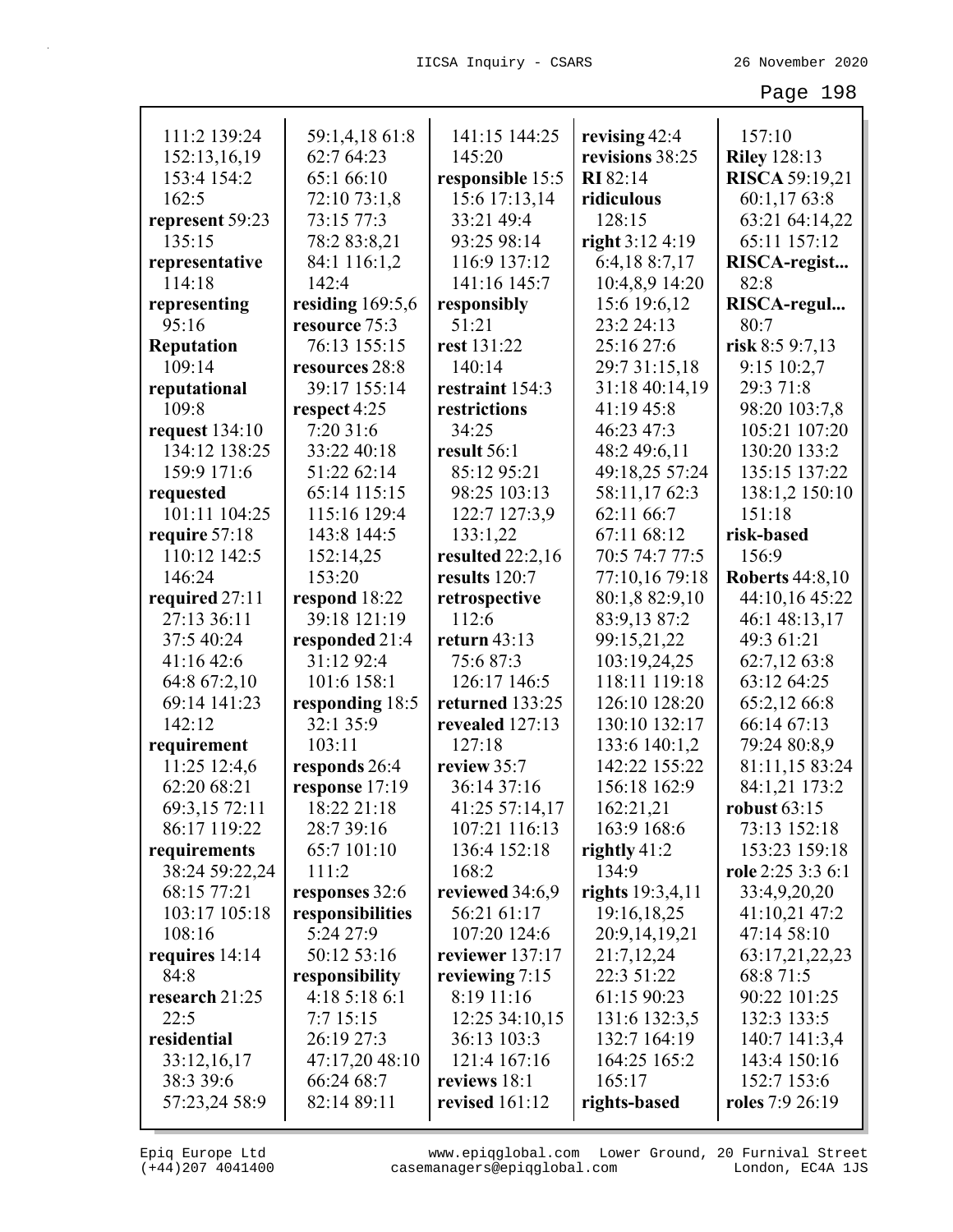| roll 111:11    | 155:11,13           | 7:23 8:23      | <b>Sally 87:13</b> | 74:18 76:21       |
|----------------|---------------------|----------------|--------------------|-------------------|
| root 79:12     | 158:8 162:10        | 10:16,23 11:18 | 90:14 173:5        | 78:10,14 82:17    |
| roughly 76:1   | 162:16 163:4,5      | 12:5 13:8,12   | sanction 8:14,17   | 84:10 91:25       |
| 159:24         | 163:17 166:1        | 14:7,8,17,23   | 8:19               | 92:4,17 93:10     |
| round 107:12   | 166:12,13           | 15:1,6,20 16:3 | sanctions 154:3    | 94:20,25 95:24    |
| route 95:15    | 167:9,23            | 16:12,17 17:5  | sat 128:12         | 96:14 97:6        |
| 167:11         | 170:21 171:9        | 17:9,11 18:2,8 | satisfied 95:21    | 98:2,4,12 99:3    |
| routinely 54:5 | 172:24 173:7        | 18:9 28:21     | 138:18             | 99:10,20 100:3    |
| 72:15 85:4     | Rowlands'           | 29:18 30:12    | saw 113:18         | 100:13,15,18      |
| Rowlands 26:11 | 50:22 98:22         | 35:23 36:7,20  | 123:8 130:12       | 100:18 101:2      |
| 31:5 43:22,24  | 100:5 101:7         | 39:3 47:20     | 131:22 138:15      | 103:2,5,16,17     |
| 43:24 44:13    | 151:22              | 48:24 50:5,19  | 144:16 164:5       | 105:17,19         |
| 46:2,6,7,10,25 | run 95:12 155:2     | 50:24 51:3,16  | 168:5              | 106:8,10          |
| 47:4,8,11 49:4 | 155:3 170:13        | 51:19 52:1,3   | saying 10:4        | 107:11 108:1,2    |
| 49:7,12,19     | runs 96:16          | 52:17,18,24    | 67:13 77:11        | 109:14 110:25     |
| 50:1,16 56:19  | 157:11              | 53:5,11,15,22  | 114:5 121:19       | 111:9,12 112:3    |
| 56:24 57:7,21  | <b>Ruthin 91:24</b> | 54:3,9,10,23   | 163:22             | 112:11,21         |
| 68:10,13 69:7  | 92:8,17 100:3       | 55:5 57:4      | says 9:10,13,20    | 114:21 117:24     |
| 69:8,12,16,20  | 142:14 144:14       | 61:16,23 62:10 | 10:19 20:8         | 119:10,11         |
| 74:1,8 75:25   | 157:2 166:15        | 62:14 63:1,12  | 27:13 34:13,21     | 120:1 122:17      |
| 82:19,22 86:20 | 166:23 168:5        | 64:7,13 67:1   | 55:19,20,21        | 122:21 123:5,7    |
| 87:12,15 90:25 |                     | 68:1,7,23      | 62:23 73:2         | 123:8, 19, 22     |
| 91:6,20 92:10  | S                   | 70:23,24 72:12 | 96:18 102:12       | 124:2 125:2,4     |
| 92:16,25 93:3  | sad 35:8            | 72:16,19 74:16 | 109:19 128:8       | 125:8,21 128:1    |
| 93:11,17 94:3  | sadly 28:5          | 74:20 75:23    | 137:25,25          | 128:17 129:17     |
| 97:19,22,24    | safe 9:4,5 10:10    | 79:8 80:2,5    | 144:11 152:9       | 129:25 131:19     |
| 98:1,8,17,18   | 13:12,21 23:22      | 86:17 89:13,19 | scale 17:1         | 133:25 134:7      |
| 102:10,13,24   | 24:17,23 25:9       | 91:11,15,24    | sceptical 147:14   | 136:10 137:10     |
| 103:3,20,24,25 | 26:19 29:17,21      | 94:7 99:14     | schedule 105:14    | 137:10 140:23     |
| 104:7,9,13,15  | 30:14 42:15         | 100:19 102:6   | scheduled          | 140:24,24         |
| 111:10 112:24  | 51:21 62:21         | 102:15 106:20  | 158:12             | 141:9,10,12,24    |
| 113:18,23      | 64:8 69:3           | 107:5,18 108:7 | school $3:8,10$    | 141:25 142:2      |
| 114:3 115:20   | 77:13 105:24        | 110:1,22 123:1 | $4:5,5,6$ 17:10    | 142:14,18         |
| 117:1,5 122:8  | 106:13 111:18       | 123:3,9,16,25  | 33:23 35:24        | 143:3, 13, 14, 25 |
| 122:11,23      | 132:20 146:8        | 124:5,9,18     | 37:19 40:18        | 144:14 145:21     |
| 123:10,13,14   | 158:21 164:15       | 132:12 137:18  | 41:10 42:3,5       | 146:2,11,12,21    |
| 124:4,23       | safeguard 15:8      | 148:18,20,22   | 47:23 48:19        | 146:24 147:9      |
| 125:13,17      | 18:14 31:2          | 150:10 152:6,8 | 49:15,16,17,21     | 149:11 150:7,9    |
| 126:10 128:3   | 64:6,15,19          | 152:13,14,16   | 50:6 51:13,18      | 151:7 154:12      |
| 128:18,20,21   | 65:25 66:17         | 152:19,20,22   | 52:25 53:13,14     | 156:21 157:2      |
| 129:6,8 130:1  | 67:1 71:14          | 152:23 153:6   | 54:16,17 55:19     | 157:20 158:1      |
| 130:10,16,19   | 90:22 146:23        | 153:17,22      | 56:10,12,14,18     | 158:17 159:3      |
| 138:7,12       | safeguarded         | 154:13,14      | 56:21 58:6         | 161:5,20,24       |
| 143:12,16      | 29:3 132:21         | 164:3 165:1    | 59:1 62:8          | 162:14 163:21     |
| 151:24 152:2   | safeguarding        | 166:7 171:14   | 63:11 64:23        | 164:14,19,23      |
| 153:7 154:9,17 | 3:4 5:4 6:21        | safety 34:5    | 66:12 67:20        | 165:7,21 166:4    |
| 154:23 155:1   | 7:2,4,6,9,11,23     | 158:24 165:10  | 72:3 74:14,15      | 166:10 167:8      |
|                |                     |                |                    |                   |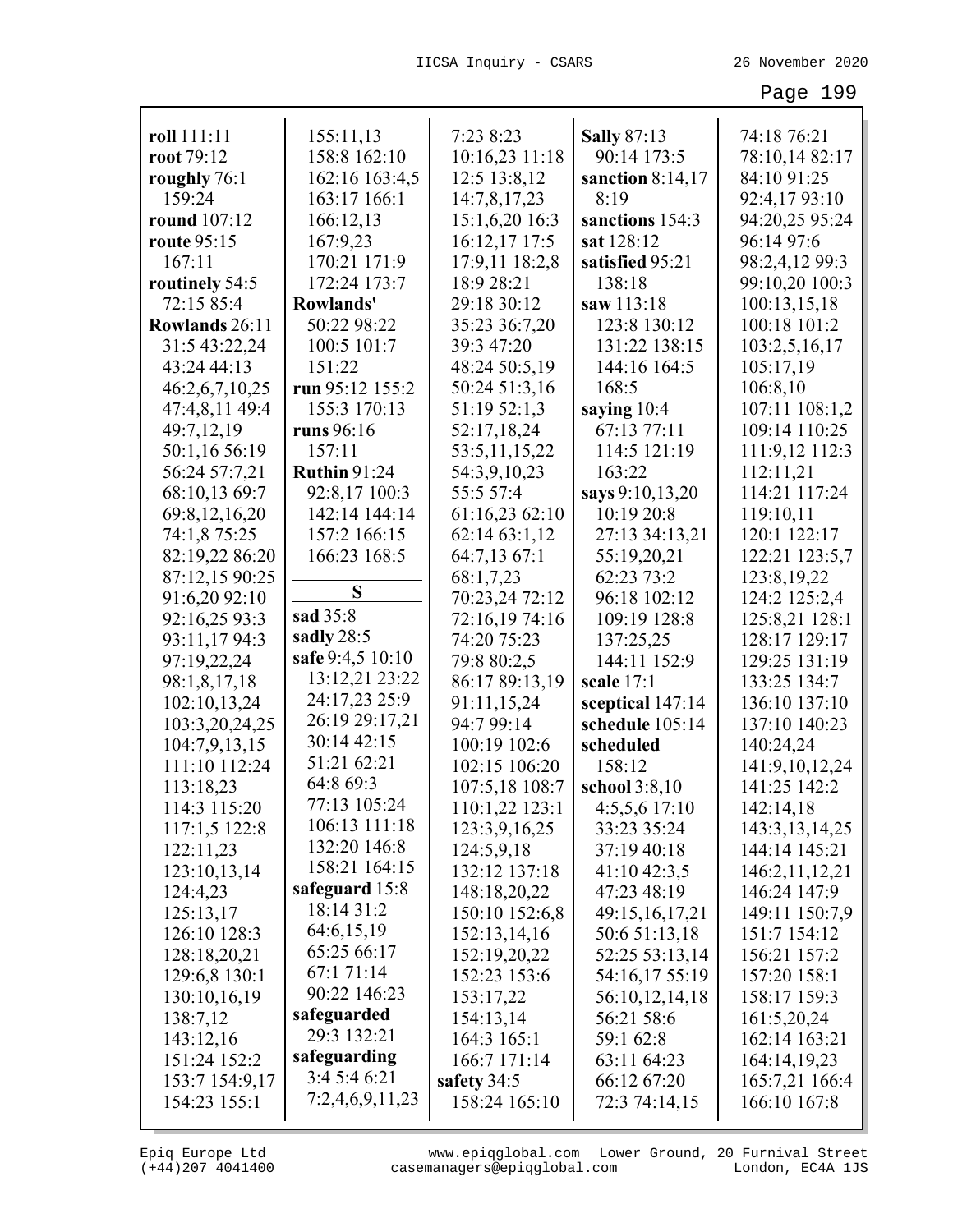| 167:15 169:2,3   | 137:15 139:5      | 151:15 152:3     | 76:8 77:23,23    | 22:17            |
|------------------|-------------------|------------------|------------------|------------------|
| 169:7 170:1      | 140:19 142:4      | 153:20 154:16    | 91:20 117:22     | senior 18:8      |
| 171:1,13,24      | 155:2,21,23       | 154:22 155:1     | sectors 47:19,22 | 29:24 44:11      |
| school's 18:24   | 157:9,14          | 156:4,7,13       | 49:12 79:4       | 48:14 150:20     |
| 106:12 108:6     | 164:24 166:14     | 157:16,19        | security 165:9   | 153:22 162:7     |
| 110:21 127:19    | 168:8 169:10      | 158:14,25        | see 5:8 8:21 9:2 | sense 25:22 92:8 |
| 127:20,23        | 170:23,24,24      | 160:4 161:2,19   | 9:3 10:18 11:1   | 105:9 152:6      |
| 140:17,22        | 170:25 171:5      | 162:10 163:4     | 13:3 18:21       | sensible 65:8    |
| schools 3:12,14  | Scolding 87:8,9   | 163:17 166:12    | 23:3,15 50:24    | 162:8            |
| 3:16,17,18,22    | 87:17,18 89:2     | 167:6,23         | 54:7,8 57:13     | sensitive 134:10 |
| 3:23,23,25 4:2   | 89:5,8,16 90:3    | 168:10,14,19     | 58:13,25 61:3    | sent 100:24      |
| 4:13,13,19,23    | 90:6,10,13,24     | 168:24 172:8,9   | 62:1,1,15,19     | 102:19 111:3     |
| 5:8,167:25       | 93:1,4,15,23      | 173:9            | 63:15 64:24      | 127:16 128:8,9   |
| 8:24 9:10,20     | 94:8,19,24        | scope $41:7$     | 67:16 70:21      | 128:16 151:21    |
| 10:12,13 13:11   | 95:5,7 96:5,15    | Scott 44:1,1,14  | 71:9,13 77:5     | 151:22,23        |
| 18:9,25 25:18    | 97:11,16,25       | 46:11,13,16      | 78:16 81:2,5     | separate 23:25   |
| 27:3,5,11,16     | 98:3,9,22 99:9    | 47:13,16 50:18   | 82:18 85:21      | 29:19 35:18      |
| 33:13,17,18      | 99:11,18 100:1    | 50:21 51:2,5     | 88:11 92:20      | 61:4 146:2       |
| 34:1 37:12       | 100:17 101:24     | 53:3,11 54:15    | 96:8 98:22       | separately 131:4 |
| 38:4,4 39:6      | 102:8 103:6,21    | 56:2 63:4        | 109:17 112:24    | separating       |
| 40:13,24 41:15   | 104:4,8,10        | 70:21,22 81:13   | 115:7 118:24     | 117:16           |
| 41:16 42:9,16    | 105:11 107:7      | 84:25 85:4,25    | 119:1,6 124:10   | September        |
| 47:18 49:6,9     | 107:17 108:23     | 102:17           | 124:17 131:20    | 52:10 118:4      |
| 49:10,11,24      | 109:8,13,16       | screen 1:13      | 139:23 149:16    | 141:13 159:8     |
| 54:19,25 55:2    | 110:9,20 111:5    | 44:23 88:10,15   | 150:9 151:5      | 160:3 164:18     |
| 57:23,24,24      | 112:12,14         | 90:25            | 153:2 154:5      | serious 99:14    |
| 58:9 59:4,18     | 113:8,18 114:2    | screenshots      | 159:8 162:1      | 111:7 118:7      |
| 61:3,5,8,12      | 114:9 115:9       | 134:5            | 165:18 166:12    | 132:11 139:21    |
| 65:1 66:10       | 116:20 117:18     | scrutinise       | seeing $93:17$   | seriously 53:1   |
| 70:19 71:13,13   | 121:7 122:2,5     | 142:15           | seek 170:1       | 123:25 125:5,6   |
| 71:14,16 72:10   | 123:10 124:3      | scrutiny 143:8   | seen 17:3 24:3   | 160:22,25        |
| 72:20,21 73:2    | 124:10 125:7      | second 1:25 2:16 | 38:15 75:8       | servants 117:9   |
| 73:8,15,19,23    | 126:3, 14, 18, 22 | 50:25 51:1       | 80:3 109:22      | service 9:23     |
| 75:14,15,16,20   | 128:24 129:10     | 90:6 109:18      | 124:19 134:5     | 40:5 48:24       |
| 76:1,2,10,14     | 129:20 130:18     | 133:4 170:5      | 138:8 150:20     | 55:24 62:20,25   |
| 76:23 77:3,7     | 131:1 133:18      | secondary 18:25  | 161:20 162:19    | 63:24 64:16,19   |
| 77:25 78:2       | 133:24 136:6      | 19:18 33:21      | 164:8,8 165:6    | 66:23,24,24      |
| 81:12 82:25      | 137:4,16          | secondly 158:18  | 165:20           | 72:5 79:16,17    |
| 83:8, 12, 21, 23 | 138:20 139:3      | section 7:21 8:2 | selection 63:15  | 80:18,23 81:7    |
| 84:2,6,22 85:2   | 139:10,20         | 9:7 11:10        | 128:7,16         | 81:16 84:3       |
| 85:2 86:18       | 140:4 142:10      | 12:23 13:24      | 131:17           | 95:13,18 96:16   |
| 89:15 91:19      | 142:16 143:1      | 23:23 24:4       | self-evaluation  | 97:1,6,7,8       |
| 97:4 101:18,20   | 143:12,18         | 25:3 42:6        | 52:19 53:9,12    | 107:9 110:10     |
| 102:1 107:2      | 144:8 145:1,11    | 51:16 72:6       | self-harm        | 110:14,18        |
| 114:1,10 116:1   | 145:24 146:19     | sector $16:5,10$ | 150:10           | 146:14,21,25     |
| 116:2,3 125:11   | 147:3 148:2,8     | 19:1 24:19       | send 111:5       | 147:10           |
| 132:5 136:24     | 149:3 150:12      | 58:6 68:18,20    | Senedd 20:2      | services 2:20    |

(+44)207 4041400 casemanagers@epiqglobal.com London, EC4A 1JS www.epiqglobal.com Lower Ground, 20 Furnival Street

┚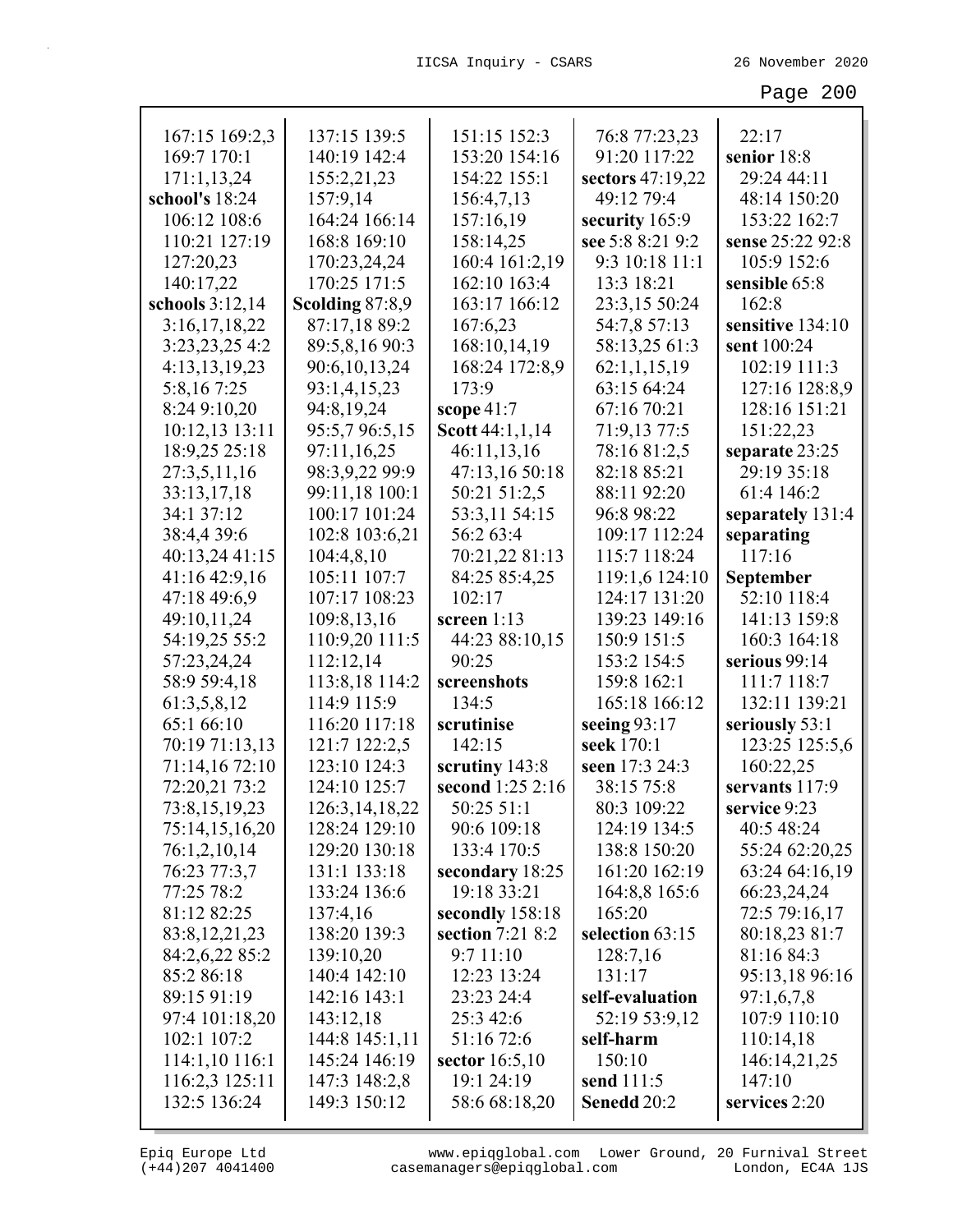| 6:16 11:10       | 71:2 85:24             | significant 5:25   | 16:11,21 54:18    | 162:24            |
|------------------|------------------------|--------------------|-------------------|-------------------|
| 12:23 16:2       | 86:13 94:6             | 6:1 34:23          | 75:1,5 76:11      | sophisticated     |
| 18:19 21:4       | 135:6 162:18           | 65:14 66:15,16     | six-year 75:6     | 112:17            |
| 38:16 44:11      | sharpen $12:11$        | 77:22 106:8        | sixth $127:11$    | sorry 40:8 81:11  |
| 48:8,10,11,15    | <b>Sharpling 42:23</b> | 107:15 108:2       | 128:17 149:4      | 95:3 98:10        |
| 58:3,4 60:1,4    | 42:25 86:4,6           | 108:18 110:4,8     | 149:15            | 100:12 135:16     |
| 60:20 62:1       | 172:2,3                | 124:14 147:20      | size 54:17 81:16  | 142:11 144:20     |
| 65:21 67:20      | she'd 119:3            | 161:25             | skill 16:10       | 170:18 172:9      |
| 72:9,13,18,20    | 131:14                 | significantly      | skilled 80:13     | sort 9:1 14:19    |
| 77:15 79:1       | shopping 122:20        | 106:14,16          | skills 16:2 63:22 | 15:20 21:1        |
| 80:1,782:8       | 123:15 157:17          | 109:13 116:14      | 64:3              | 22:24 24:8        |
| 93:5 100:11      | short 43:16 87:5       | signpost $25:15$   | skin 78:14        | 29:2 34:13        |
| 102:4,6 116:13   | 106:5 112:9            | 25:17              | 157:20            | 35:10 37:11       |
| 127:6 139:1      | 113:10,15              | similar $52:21$    | slightly 3:21     | 55:13 60:12       |
| 157:11 159:14    | 115:6 124:2            | 74:20 96:24        | 54:4 70:16        | 68:11 69:23       |
| session 40:11    | 125:3 126:20           | 97:1,7 107:3       | 131:7             | 74:2,9 80:4       |
| 87:8             | shortcoming            | 114:6 116:22       | slimmed 74:22     | 83:1 89:11,14     |
| set 29:2 58:21   | 153:17                 | 138:12 155:14      | small 156:24      | 91:22 93:19       |
| 60:10 61:4       | shortcomings           | 155:25 156:1       | 166:14            | 100:1 101:3       |
| 62:13 90:21      | 49:25 52:6             | similarly $85:10$  | smaller 5:6 74:4  | 105:4,6 106:9     |
| 101:6 117:11     | 123:15                 | 116:8              | 74:11 84:2        | 108:24 110:20     |
| 131:8 135:2      | shorter 81:20          | simplify $125:19$  | smallest 54:19    | 112:4,12 114:7    |
| 169:2            | 85:8                   | simply $77:11$     | social 2:20 6:16  | 125:23 138:4      |
| sets 10:23 50:22 | shortfall 110:4,8      | 154:1              | 11:10 12:23       | 139:12 147:13     |
| 58:3 67:15       | shortfalls 65:19       | single 29:2        | 16:2 21:4         | 153:15 154:6      |
| 122:16 127:7     | 66:16,20 67:14         | Sir 43:3,4 86:9    | 29:12 34:4        | 155:6,25          |
| setting 9:21     | 67:16                  | 86:10,12,19,21     | 38:16 40:1        | 157:15 163:7      |
| 18:21 60:13      | shortly 32:23          | 172:6,7            | 48:7,21,21,22     | 168:3             |
| 77:2 132:2       | 101:9 162:12           | sister 60:1        | 48:23 58:16,19    | sorts 104:18      |
| settings 10:20   | should/must            | sit 15:19 17:21    | 60:1,4,21         | 114:7 137:7       |
| 11:17 13:10      | 12:15                  | 139:21             | 78:23 79:3,25     | 146:12 163:11     |
| 82:17 95:11      | show $93:6$            | site 54:14,15      | 102:4,6 115:25    | sought $114:23$   |
| 96:25 101:2      | showed 124:9           | 81:14 141:24       | 116:7,13 127:6    | sounds 116:20     |
| seven $76:11$    | 129:24                 | sites 84:7         | 131:22 140:12     | sources 69:11,19  |
| severely 150:8   | showing $164:4$        | sitting $121:13$   | 140:17 150:14     | 72:2 112:7        |
| sexual $25:6$    | shows $97:11,12$       | situation 40:4     | 157:11 159:14     | sparse $164:7$    |
| 26:13 27:12      | 148:8                  | 91:22 93:21        | solid 134:6       | speak 88:9 94:4   |
| 31:1432:1,6      | side 93:25 166:2       | 99:14 111:6        | solves 163:13     | 97:25 117:3       |
| 32:12,24 64:9    | 171:2                  | 114:5 132:19       | somebody 45:7     | 121:6 124:21      |
| 103:10 136:8     | sight $24:23$          | 133:13 138:12      | 88:9 126:8        | 130:7 147:20      |
| 137:2            | sighted $31:10$        | 142:19 145:10      | 147:25 159:10     | 150:24 151:4      |
| share 39:1,21    | sign $46:5,12$         | 146:4 151:15       | somebody's        | 165:15            |
| 72:17 159:9      | 106:8 141:15           | 159:15 160:16      | 114:25            | speaking $81:1$   |
| shared $42:12$   | 167:5,6                | $160:19$ $161:1$   | somewhat          | 151:11 165:10     |
| 70:2 85:18       | signed $52:21$         | situations 146:9   | 147:13            | speaks $138:24$   |
| 134:14           | 89:3,25 90:8           | 163:11             | soon 34:14        | 150:23            |
| sharing $70:4,5$ | 141:19,21              | $\sin 7:6,23$ 16:1 | sooner 121:14     | special $3:16,19$ |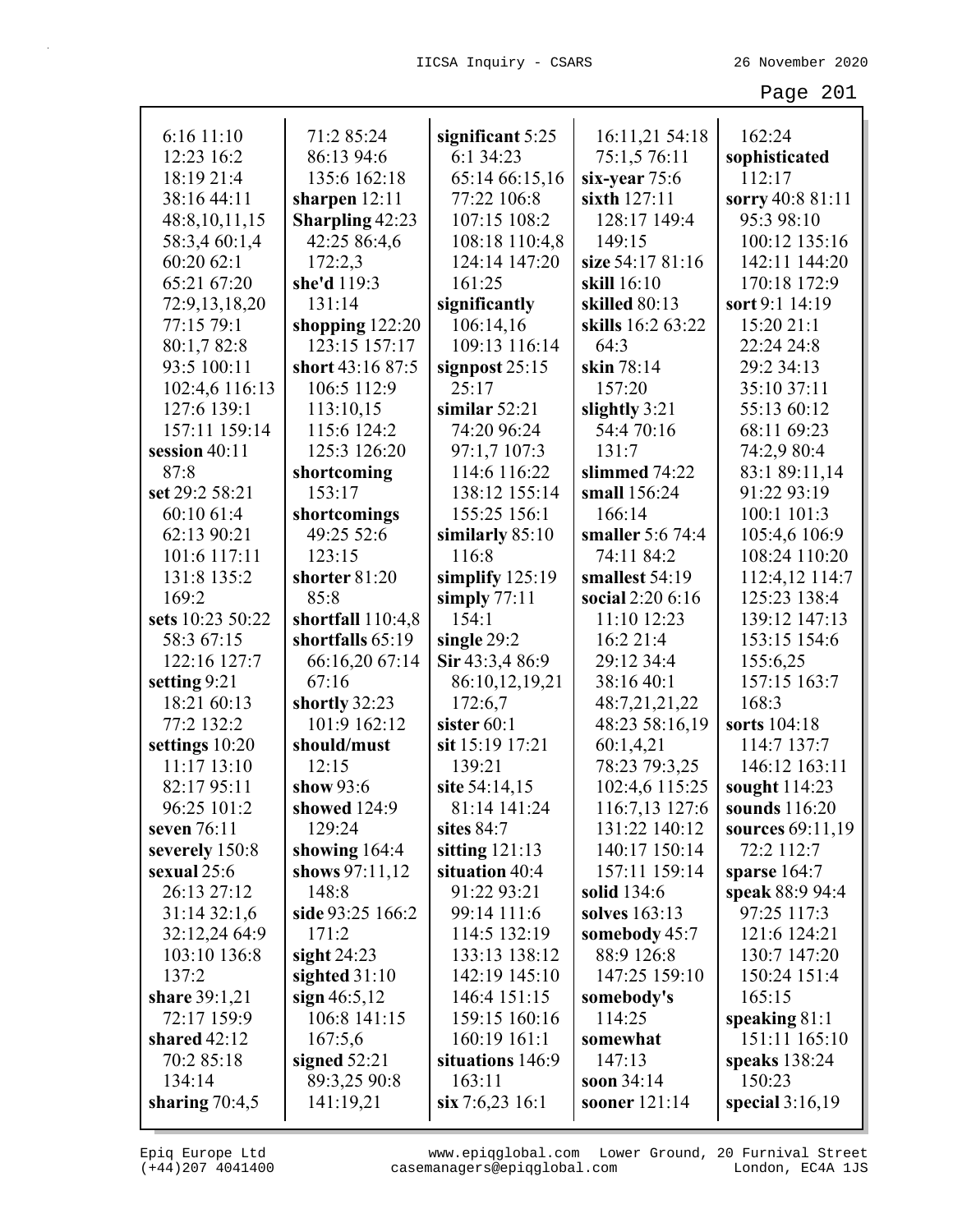| 33:17 38:3         | 74:17 80:4,25    | 73:15,18,22      | 68:17 130:13      | 128:19,25        |
|--------------------|------------------|------------------|-------------------|------------------|
| 39:6 48:18         | 84:4,9 100:22    | 77:20,20         | 169:14            | streams 28:14    |
| 55:2 57:24         | 101:10 102:21    | 103:17 104:2     | statutory 7:3,4   | strength 14:24   |
| 58:9 59:1,4,18     | 105:23 107:23    | 109:24 110:11    | 8:1,16 10:6,10    | strengthen 7:16  |
| 61:8 62:8          | 126:1 128:4      | 122:17 125:8,9   | 11:12 13:13,18    | 13:3 21:19       |
| 64:23 65:1         | 130:9 135:12     | 125:11 126:13    | 13:20 15:5        | 28:14 34:17      |
| 66:10 72:10        | 135:25 137:10    | 142:4,11         | 25:1 42:15        | 36:8,19 37:4     |
| 73:1,8,15 76:2     | 140:7,17         | 143:13 170:24    | 60:7,9,11 62:2    | 42:13,18 52:17   |
| 76:8,23 77:3       | 143:24 150:20    | standing 15:23   | 68:6,673:11       | strengthened     |
| 78:283:8,21        | 152:5,8 153:14   | start 1:8 44:18  | 82:10 90:21       | 6:21 34:18       |
| 84:2 116:1,2       | 153:20 164:14    | 46:23 75:4       | 114:20            | 37:19 52:2,5     |
| 155:21             | 164:17,20        | 80:21 87:24      | stay 1:17 $62:6$  | 105:14 110:19    |
| specific $3:725:3$ | 165:9 167:1,4    | 118:21           | 86:3 88:14        | 119:15           |
| 25:15,19 33:24     | 167:6,9,11,18    | started 48:18    | 141:23,25         | strengthening    |
| 55:8 59:17         | 168:7            | 131:14 162:5     | 142:1 146:4       | 7:1 15:15 39:3   |
| 68:8 76:12         | staffing $85:19$ | starting $63:14$ | stayed 163:20     | 41:25 126:12     |
| 82:12 88:21        | stage 52:17 98:6 | 67:23 79:9,10    | 163:24            | strengthens      |
| 104:1 106:19       | stages 75:5      | 115:3            | steal 117:2,5     | 16:22,23         |
| 107:4,4 151:8      | 165:6            | state 114:11     | step 7:13 12:24   | strengths        |
| 151:8              | stakeholders     | 155:2            | 31:24 41:9        | 104:12 152:4     |
| specifically       | 20:11 113:13     | statement 1:25   | 52:11 108:16      | stressed 147:17  |
| 63:20,21           | standard 35:18   | 2:2,8,12,16      | 108:17 118:19     | stretch 47:11    |
| 107:24             | 35:25 36:1,14    | 3:10,22 6:3,20   | 164:22 165:16     | strikes 83:20    |
| specified 87:20    | 36:24 37:9,10    | 26:18,21 29:1    | stepping $22:13$  | strong $4:95:2$  |
| specify 81:24      | 49:22,23 57:18   | 32:15 34:20      | 122:1,2           | 13:8 36:6        |
| spell 108:12,23    | 65:11 69:5       | 39:11 40:16      | steps 41:5 94:8   | 136:19 152:6     |
| 108:24 109:3       | 104:3 125:9,12   | 45:16,16,19,23   | 101:23 107:9      | stronger $57:12$ |
| spelling $108:10$  | 125:13,15,15     | 46:4,5,12,12     | 111:20 118:5      | strongly 31:19   |
| spend 74:14        | 140:19 143:18    | 50:22 55:18,23   | 119:15 121:20     | 34:16 39:24      |
| 155:15             | 163:16           | 59:5 60:16       | stigmatised       | 117:8 119:14     |
| spending $20:13$   | standards 5:3    | 68:10 69:13      | 150:8             | struck $115:4$   |
| 55:681:12          | 33:23,25 34:3    | 77:10 80:1       | stone 22:14       | 169:15,22        |
| 131:15 154:12      | 34:6,15 35:7     | 82:6,20 83:5     | stood 108:22      | structure 16:13  |
| sphere $64:13$     | 36:8, 12, 13, 21 | 88:25 89:16,25   | 161:3             | struggled        |
| spill 153:15       | 36:23 37:1,2,4   | 90:6 92:11       | stop $15:1840:8$  | 138:13           |
| spilling 153:20    | 37:16,19 38:2    | 98:23 100:5      | 40:11             | struggling 95:6  |
| spiritual 34:4     | 38:3,11,12,19    | 101:7 123:1      | stopped 136:18    | Stubbins 127:5   |
| spoke 91:21        | 38:20 39:11      | 127:5 131:10     | stopping $148:10$ | stuck 118:14     |
| 132:16             | 42:3,4 49:5,18   | 136:6 161:3      | 149:23            | student 128:17   |
| staff 10:20 17:1   | 49:21 50:1,7,8   | statements 1:23  | story $154:1$     | students 92:1    |
| 18:11 26:20        | 50:9,17,23       | 2:22 45:12       | straight $120:3$  | 112:14 140:8     |
| 27:4 53:6,14       | 56:18,21 57:16   | 46:3,18,21       | strategic 20:14   | 140:18 141:1     |
| 53:19 54:2,7       | 59:4,23 60:18    | 56:5 88:8        | 44:1 47:16,17     | 146:17 150:15    |
| 55:12 63:15,17     | 60:21,25,25      | 89:17,22 91:1    | 122:16            | style 152:23     |
| 63:20,22 64:1      | 61:5,11,11       | 91:3,4,7 92:2,6  | strategically     | subject $39:10$  |
| 64:3 71:12         | 65:1,4 66:5,11   | 114:14           | 167:15            | 42:6 143:23      |
| 72:3 73:16         | 67:8 68:4        | status 19:2      | strategy $71:11$  | 144:1            |
|                    |                  |                  |                   |                  |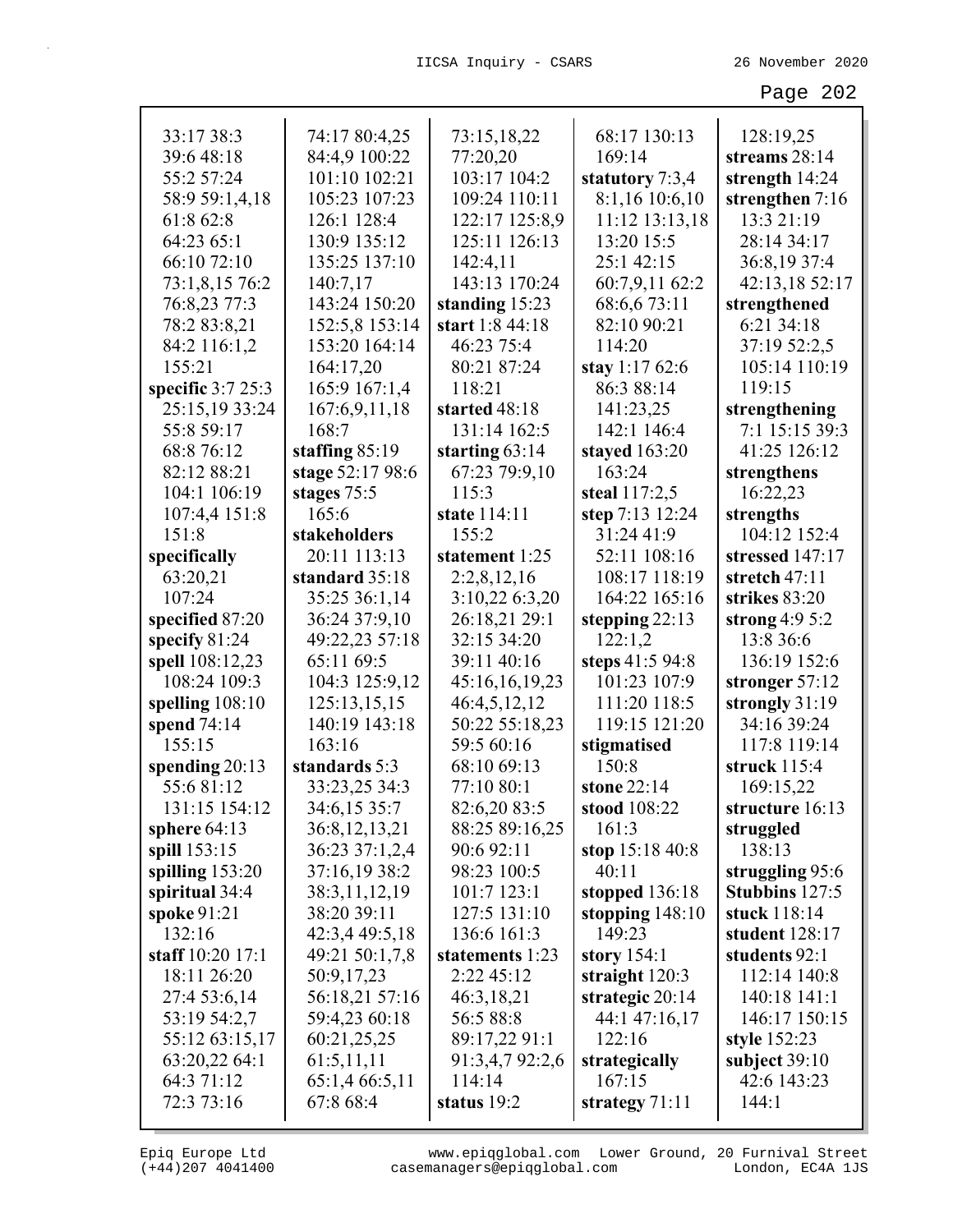| subjects 74:12    | 26:2,3,3,6 30:4 | 173:5            | 40:17 41:5       | 42:5 48:18         |
|-------------------|-----------------|------------------|------------------|--------------------|
| submissions       | 30:7,9,21       | system $3:54:12$ | 52:10 99:25      | 68:17 78:23        |
| 75:9              | 31:14,15 38:9   | 4:18 57:8,12     | 106:21 109:2     | 103:8 119:25       |
| submit 110:25     | 47:11 51:14,23  | 68:17,25 70:5    | 111:21 118:5     | 127:10 136:9       |
| subscribes        | 75:3 78:6       | 71:14 78:15      | 119:15 127:18    | 137:3 157:25       |
| 21:17             | 79:21 89:10     | 89:13,19 93:8    | 133:1 150:8      | 168:18 169:11      |
| subsection        | 95:18 115:25    | 95:6 101:4       | 151:17 160:7     | 169:14             |
| 51:17             | 147:11 150:6,6  | 111:22,25        | 170:7            | teachers 8:24      |
| subsequent        | 161:17 167:11   | 112:9 113:3,14   | takes 23:13      | 9:19 12:20         |
| 93:13 94:16       | supported 31:18 | 113:16,20        | 31:23 119:4      | 13:18 30:10,12     |
| subsequently      | 79:7 149:23     | 125:25 135:1     | talk 4:21 6:16   | 41:15 68:16,16     |
| 104:19            | supporting 26:7 | 136:13 143:2     | 27:2 38:13       | 68:22 70:8         |
| substantive 14:4  | 32:17,18 89:13  | 158:20           | 52:12 53:14      | 79:7 82:24         |
| suddenly 121:2    | supportively    | systematic       | 55:20,21 62:18   | 101:1 119:23       |
| suffers $85:10$   | 26:5            | 80:14            | 67:25 69:10      | 140:7 150:24       |
| sufficient 111:5  | suppose $21:1$  | systems 64:20    | 74:2,8 77:13     | 151:12 169:18      |
| sufficiently      | 29:14 36:22     | 65:24 97:12      | 78:9 79:4        | teaching 18:11     |
| 103:4 123:17      | 73:24 78:15     |                  | 82:20 83:16      | 169:15             |
| 159:18            | 80:6 82:22      | T                | 88:22 101:16     | team 48:15         |
| suggest 29:19     | 83:20 84:21     | tab 2:1 45:14    | 126:6 131:5      | 54:18 59:14,14     |
| 42:2 76:19        | 92:23 97:11     | 46:5,11 88:25    | 146:3 151:13     | 78:25 79:24        |
| 162:8             | 104:24 108:4    | 89:24 92:11      | 167:7            | 155:17 156:14      |
| suggested 59:8    | 124:10 148:19   | 102:9 106:3      | talked 27:10     | 164:20 167:19      |
| 112:4             | supposed 75:6   | 122:9 125:14     | 54:9 109:4       | teams 74:4,11      |
| suggestion        | sure 12:12 17:8 | 144:10 151:25    | 132:3            | 76:16              |
| 76:13 129:14      | 17:17,23 18:10  | 156:15           | talking 50:4     | teasing $91:10$    |
| suggestions       | 29:21 38:18     | table 58:2       | 51:11 61:25      | technical 88:13    |
| 22:20,22 57:8     | 63:17,22 64:18  | tabs 89:20 91:2  | 63:474:15        | technology 29:9    |
| suggests 11:3     | 65:17 66:12     | 91:7             | 79:6,882:4       | telephone 96:19    |
| 75:11             | 78:12 82:1      | take 1:14,16     | 84:1,2,3,6       | 97:9               |
| suicidal 150:11   | 95:3 107:22     | 10:22 12:9,10    | 88:21 134:23     | television         |
| suitability 144:3 | 113:15 119:1    | 13:16,21,22      | 137:5 142:21     | 128:14             |
| suitable 63:17    | 130:12 132:17   | 15:15 24:14      | 149:4 157:1      | tell 2:18 3:9 4:23 |
| 105:19 135:18     | 133:4,6,8       | 27:25 37:2       | talks 9:16 11:22 | 5:18 26:18         |
| 137:3 153:9       | 146:7 160:21    | 38:14 44:24      | 52:12 161:4      | 29:1 37:22         |
| suite 116:2       | 168:23 170:17   | 52:25,25 57:19   | tapes $167:16$   | 38:10 47:10,14     |
| summarise         | 171:3,23        | 60:3 66:7 79:4   | targeted 76:18   | 48:15 51:2         |
| 152:11            | survey $56:9$   | 91:3 94:8,12     | 155:18           | 53:9 59:22         |
| summarises        | suspect 9:12    | 94:15 100:14     | taste 78:19      | 66:4,9 69:13       |
| 156:17,18         | 169:20,21       | 107:9 111:2      | taught $142:14$  | 69:15,1772:1       |
| summary 33:11     | suspended       | 116:24 118:1     | TB 137:20        | 72:14,19 74:3      |
| summer 126:23     | 100:22 102:21   | 120:10 121:15    | 140:21,24        | 78:18 82:6         |
| supervision       | 102:22 162:12   | 121:20 131:21    | 141:8,9,11,15    | 83:5 89:8          |
| 152:25            | suspension      | 143:4 145:23     | 141:23           | 94:24 100:7        |
| supplied 171:8    | 41:22           | takeaway $21:1$  | teacher 10:4     | 102:10,24          |
| support $15:1$    | suspicion 65:7  | taken 7:17 24:11 | 11:3 17:10       | 104:13 159:24      |
| 18:19 24:20       | sworn 87:13     | 35:1,3,5,15      | 29:15 30:1       | 167:14             |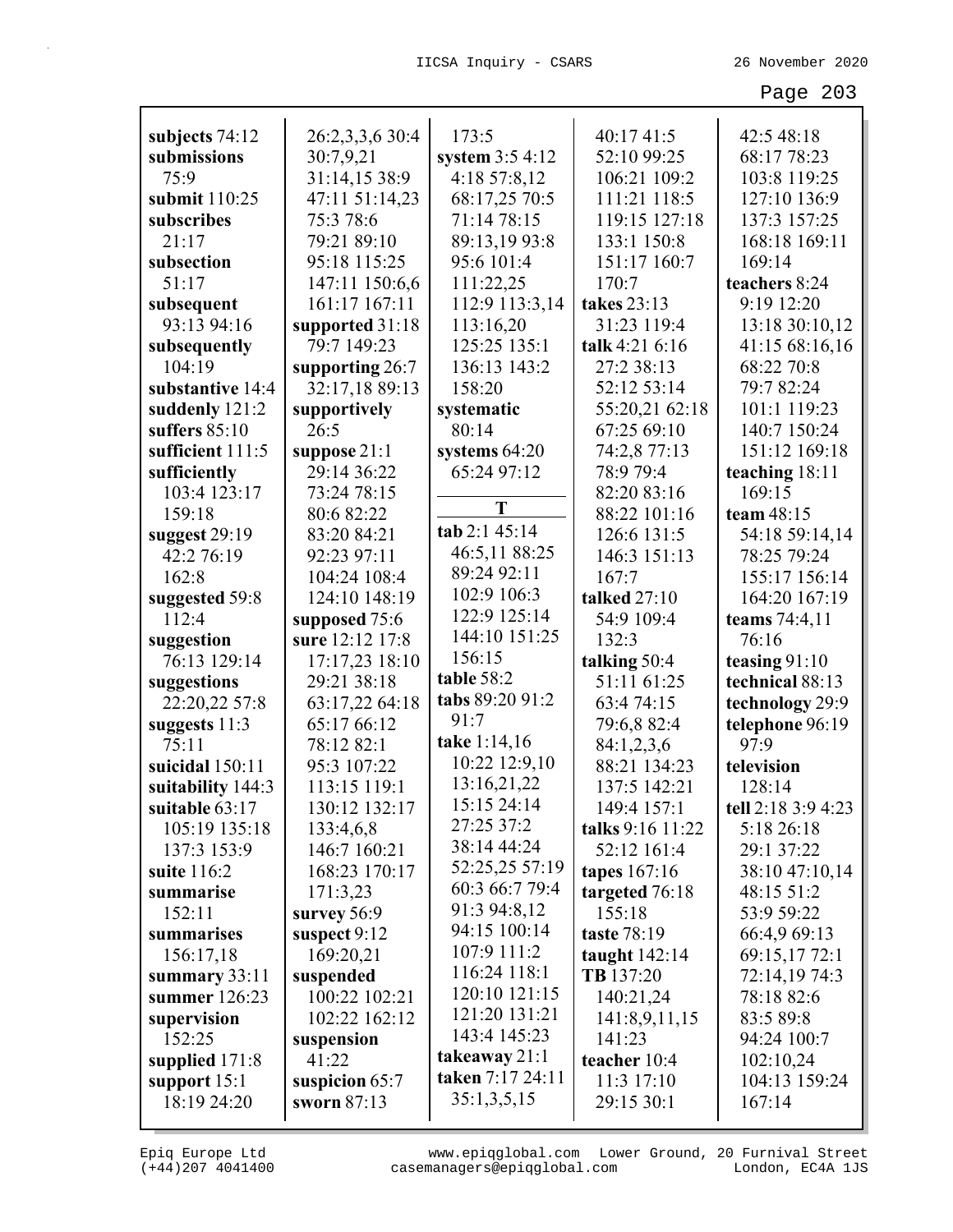| telling 79:6     | texts 127:4,10     | 114:7 119:20     | 39:23 40:6,16   | 121:7,9 123:11    |
|------------------|--------------------|------------------|-----------------|-------------------|
| 167:13           | 127:15 128:6       | 120:4 133:11     | 40:20,20 41:1   | 123:20 124:1      |
| tells 9:17 151:6 | 128:16 129:24      | 139:19 158:22    | 41:7 42:11      | 125:1,3,17,19     |
| temporary        | thank $1:52:10$    | 164:16 166:19    | 46:11 47:2      | 128:6,12 129:8    |
| 119:16           | 2:15,16 11:21      | 166:19           | 48:1 49:21      | 129:9, 10, 12, 13 |
| ten 20:3 32:21   | 11:21 13:17        | things $5:2,5,7$ | 50:1,1,2,3,7,20 | 129:22 130:1      |
| 40:18 74:9       | 16:14,14 19:22     | $11:7$ 17:14     | 50:21,24 53:9   | 130:16,23         |
| 75:1 85:7        | 20:24 23:21        | 23:5 36:6        | 55:20 56:17,19  | 134:9 135:16      |
| tends 56:2 73:9  | 26:23 28:20        | 37:13 38:19,21   | 57:3,5,7,9,12   | 137:6,13          |
| tens 142:21      | 33:4 42:20,23      | 41:14 50:15      | 57:14,15,19,23  | 138:12,22         |
| term 113:10      | 42:25 43:2,4,5     | 51:23,25 53:25   | 58:7 59:6       | 139:13,14,18      |
| 141:24           | 43:7,8,9,14,19     | 54:5 55:13       | 60:17 61:8,11   | 142:13 143:6,9    |
| terminology      | 44:8 45:11,11      | 64:17 68:14,24   | 61:13,14,16,24  | 143:17,18         |
| 12:13            | 46:2,20 47:13      | 69:1 72:13       | 62:17,22 65:8   | 144:8,9 145:13    |
| terms $3:174:10$ | 47:24 48:4,13      | 83:17 84:12      | 66:14,15 67:6   | 147:3 148:8,12    |
| 5:1,11,12 7:25   | 49:3 50:13,18      | 93:11 100:22     | 67:12,21 68:4   | 150:22 151:25     |
| 8:21 9:19        | 53:2 56:17         | 104:15,17,18     | 68:10,13,19,24  | 154:18 155:3,8    |
| 12:11 13:2       | 57:21 58:1         | 109:13 120:17    | 69:2,9,11,12    | 155:22 156:8      |
| 18:13 19:15      | 61:20 64:22        | 122:25 123:23    | 69:20 70:1,2    | 156:17 157:19     |
| 23:19 24:25      | 67:6 86:1,4,6,8    | 124:8 133:5,9    | 70:15,20,22     | 159:8,12 160:9    |
| 30:11 31:24      | 86:19,21,22,23     | 142:13 152:16    | 71:2,3,5,6,16   | 160:19 161:20     |
| 37:14 38:11,21   | 86:24 87:3         | 154:2 156:19     | 72:1 73:1,14    | 161:24 162:6      |
| 39:23 40:7       | 88:23 89:19        | 156:23 158:18    | 73:19,21 74:5   | 162:20 163:9      |
| 41:23 51:8       | 90:24 117:18       | 163:8 164:11     | 75:25 76:7,18   | 163:15 164:22     |
| 56:11 61:22      | 117:22 122:5       | 164:12 166:11    | 77:1,8,10,11    | 165:6 166:21      |
| 62:14,15 64:8    | 123:14 126:18      | 167:1,4          | 77:16 79:24     | 168:2,20 169:6    |
| 66:21 67:3       | 126:18 140:4       | think 2:23 3:11  | 80:2,8 82:5,16  | 170:10,22         |
| 69:18 71:15      | 140:15 152:3       | 3:14,16,21       | 82:19,23 83:7   | thinking 16:13    |
| 77:2 78:5,23     | 158:25 163:17      | 4:16,215:1,14    | 83:12 85:1,8    | 16:14 91:18       |
| 79:6 80:15,22    | 167:23 168:12      | 6:3,177:12,24    | 86:14,16 87:1   | 156:18 168:8      |
| 80:24 81:6       | 168:14 170:4       | 8:11 9:18,24     | 90:1 93:1,3,11  | thinks $35:17$    |
| 84:4 96:11       | 170:15 171:9       | 11:7 12:16       | 93:20 94:3,5    | 37:17 41:7        |
| 104:20 106:12    | 172:1,3,5,7,12     | 13:19 14:19,24   | 98:9,10,19      | third $12:2 20:8$ |
| 107:1,8 112:6    | 172:13,15          | 20:4,18,25       | 102:11,17       | 24:8 133:11       |
| 114:19,20        | theoretical        | 21:20,21,22      | 103:11,22       | 136:4             |
| 116:1,17,18      | 117:15             | 22:13,14,20,23   | 104:7 105:25    | thought $114:23$  |
| 119:13 123:1,9   | therapeutic        | 23:2,5,7 24:2    | 107:10 108:9    | 144:20 151:3      |
| 123:16 124:9     | 31:16              | 24:10,21,21,24   | 108:10,20       | three 7:19,24     |
| 127:8 143:16     | therapist $131:20$ | 24:24 25:3,9     | 110:18 111:5    | 14:15 37:20       |
| 151:10 157:5     | they'd 102:21      | 25:15 26:9       | 111:19 112:16   | 49:1 51:3,6       |
| 166:24 168:7     | 120:20 124:5,6     | 28:24 29:6       | 113:2,23,23,25  | 54:15,18 55:7     |
| 170:8            | 124:6,8 156:24     | 30:13 31:7,11    | 114:9,13        | 62:17 77:8        |
| test 1:9 44:19   | thick 128:13       | 31:22,23 33:1    | 115:22 116:6    | 81:17 85:4        |
| 88:4 149:8       | thing 16:8 18:3    | 33:23 35:14,17   | 116:10,13,17    | 106:16 132:18     |
| text 126:22,24   | 35:17 65:14        | 35:25 36:5,13    | 116:18 117:10   | 154:15            |
| 127:16 128:7,8   | 69:9 82:12,21      | 37:7,13,17       | 117:14,15,23    | threshold         |
| 130:3,7 131:3    | 83:1,3 104:22      | 38:19,22 39:16   | 119:5 120:5     | 148:19,22         |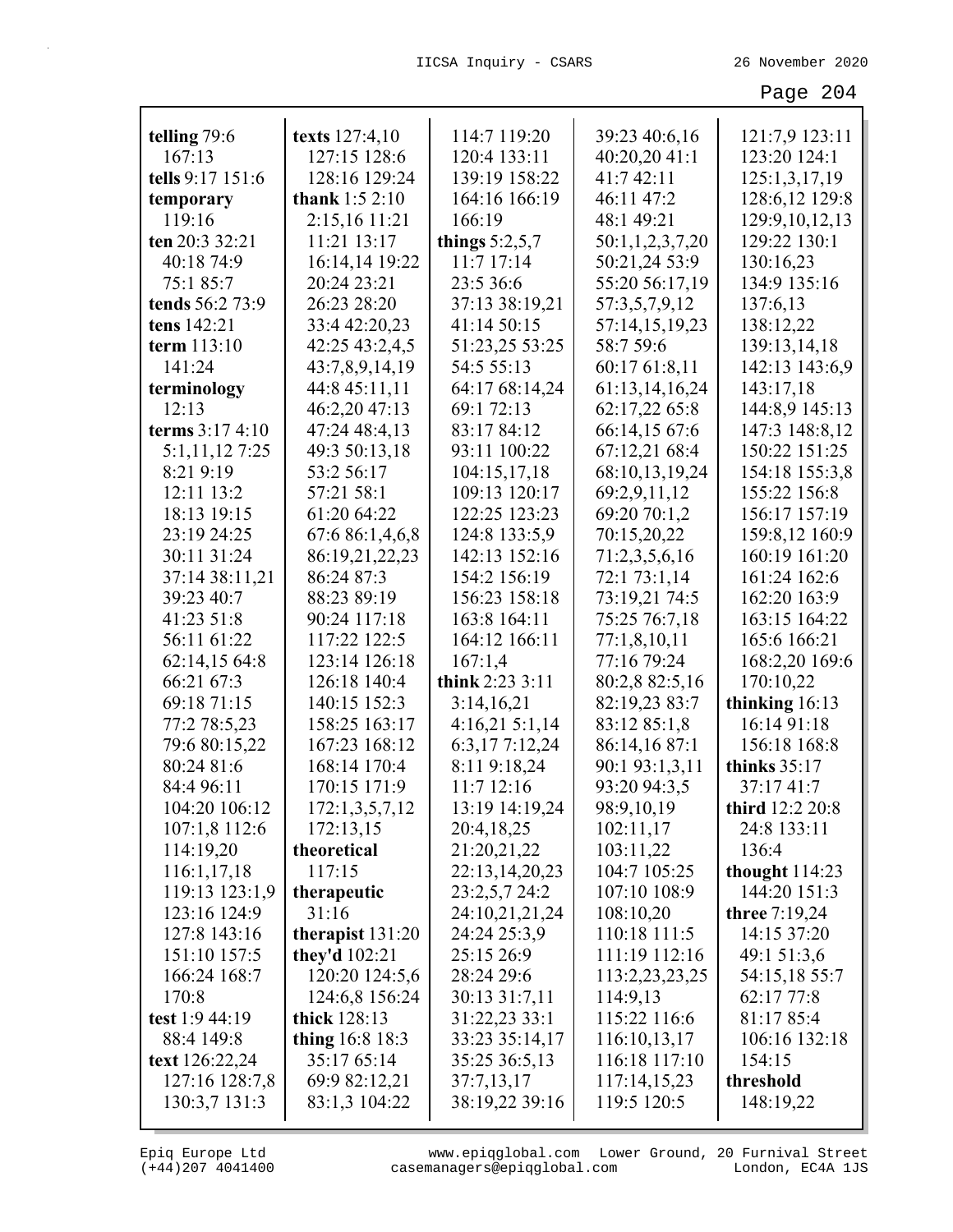| Thursday 1:1     | tolerance 51:22      | 155:24           | 154:15 159:6     | 51:20 53:15,17       |
|------------------|----------------------|------------------|------------------|----------------------|
| tighten 68:25    | tomorrow             | treated 76:23    | 162:1 164:14     | 62:9 64:5,7,10       |
| time 8:19 13:7   | 172:15               | 150:7            | type 63:24 69:5  | 64:11 71:1           |
| 15:16,16 16:15   | tone 165:20          | treatment        | 77:1 128:15      | 77:3 80:25           |
| 26:8 29:1 34:8   | tools 20:17 63:8     | 102:21 147:11    | types $15:19$    | 103:9 108:7          |
| 34:10 40:9       | top 26:22,23         | 148:11,11        | typically 54:13  | 111:15 121:22        |
| 41:3 43:11       | 51:1 58:14           | 149:7,8,13       | 54:17,20 55:6    | 163:19 164:25        |
| 47:7 48:8        | 102:13               | 152:17           | 81:14 85:2       | 170:22               |
| 54:21 55:10      | topics $91:14$       | tried 38:16 71:3 |                  | understands          |
| 56:22 57:5       | touch 50:24          | 139:19           | U                | 140:25               |
| 61:14 74:8,14    | 67:24 83:3           | trigger 54:3     | UK 141:10,19     | understood           |
| 75:17 83:18      | 134:1,2 139:18       | 148:7            | 141:21 169:9     | 14:12 63:7           |
| 84:22 85:1,12    | 160:5 163:18         | triggered        | ultimately       | 160:22               |
| 87:1,293:12      | 163:20,25            | 148:17           | 139:11 148:17    | undertake 63:23      |
| 94:1,5,15,18     | 167:10               | triggers 53:23   | <b>UN</b> 131:6  | 84:18 94:9           |
| 99:6 103:2,14    | touched 56:19        | true 2:8 45:19   | unannounced      | 98:16 101:14         |
| 103:23 106:1     | <b>traced</b> 141:22 | 45:25 46:8,14    | 83:6,9,11,14     | 165:17               |
| 110:22 121:3     | track 79:20,21       | 80:6 89:5 90:3   | 84:11,18,25      | undertaken           |
| 121:15,20        | trail 79:19          | 90:10 136:23     | 85:10,13,15,16   | 22:4,7 63:16         |
| 124:2 125:4      | train 166:20         | trust 9:22 55:21 | 85:21            | 166:14               |
| 126:14 131:3     | trained 48:21        | 165:8            | uncontroversial  | undertaking          |
| 131:15 132:17    | training $14:13$     | trustees 119:18  | 121:12           | 37:15                |
| 133:8,14         | 16:18 17:1,12        | 162:7 170:9      | uncover 80:14    | unfortunately        |
| 141:25 142:2     | 17:13,23 24:19       | try 1:18 14:22   | 81:9             | 28:5 80:11           |
| 144:13 145:10    | 30:7,21 43:25        | 45:478:13        | undergo $107:18$ | 115:4 120:13         |
| 148:5 150:18     | 44:2 47:1 49:5       | 87:23 88:14,16   | undergoing 70:8  | 120:14 161:12        |
| 155:16 159:3,7   | 54:6,7 55:13         | 113:9,13         | underpin 59:22   | 166:4                |
| 159:25 161:16    | 63:20 67:25          | trying $52:22$   | understand 8:2   | unions 167:10        |
| timeline 81:24   | 68:7,12,15,24        | 91:17 108:4      | 13:15 27:20      | unique $16:19$       |
| timeliness 21:11 | 69:4,5,5 80:2        | 144:24           | 31:21 40:16      | 155:11               |
| timely $113:7$   | 104:18 105:13        | turn 1:25 23:21  | 63:9 79:7        | <b>United 19:2,9</b> |
| times 81:10      | 105:15,15            | 30:3 33:4        | 90:16 92:7       | units 49:13          |
| timing $127:15$  | 107:18 110:2         | 89:20,24 92:10   | 94:19 97:19      | university 151:2     |
| title 2:18 43:23 | 124:4 164:17         | 118:12 138:7     | 100:17 101:5,9   | unnecessarily        |
| Toby 144:12      | 164:20 165:17        | turned 83:15     | 103:23 106:12    | 114:25               |
| today 28:6 36:17 | 168:7                | turning 57:22    | 111:10 122:11    | unpick $80:20$       |
| 42:11 43:8       | transferred 5:19     | 85:21 88:24      | 127:16 128:18    | unredacted           |
| 116:25 121:13    | 6:4                  | 158:25           | 128:25 129:20    | 134:13 138:23        |
| 168:12 172:13    | translate 23:12      | two 1:23 11:7    | 130:2 139:24     | 139:4,8,13,23        |
| told 20:5 22:15  | transparency         | 46:3 47:16       | 143:5 147:12     | unregulated          |
| 26:10 27:15      | 21:10 82:14          | 48:8 56:3        | 151:21 153:20    | 169:10               |
| 47:14,25 48:14   | transparent          | 61:22 74:10      | 153:21 161:2     | unsafe $55:19$       |
| 53:3 67:9        | 37:11 80:10          | 75:5 81:17,17    | 167:2,10         | unsuitable           |
| 72:23 75:22      | travel 4:7           | 85:6 89:17,22    | understandable   | 137:24 138:3         |
| 92:24 93:1,23    | 161:19 162:2         | 91:1,6,9,16      | 120:22           | unvarnished          |
| 94:24 132:23     | travelled 159:14     | 95:15 110:20     | understanding    | 139:24,25            |
| 154:1            | <b>treat 83:10</b>   | 140:4 147:5      | 23:18 31:16      | up-to-date           |
|                  |                      |                  |                  |                      |

L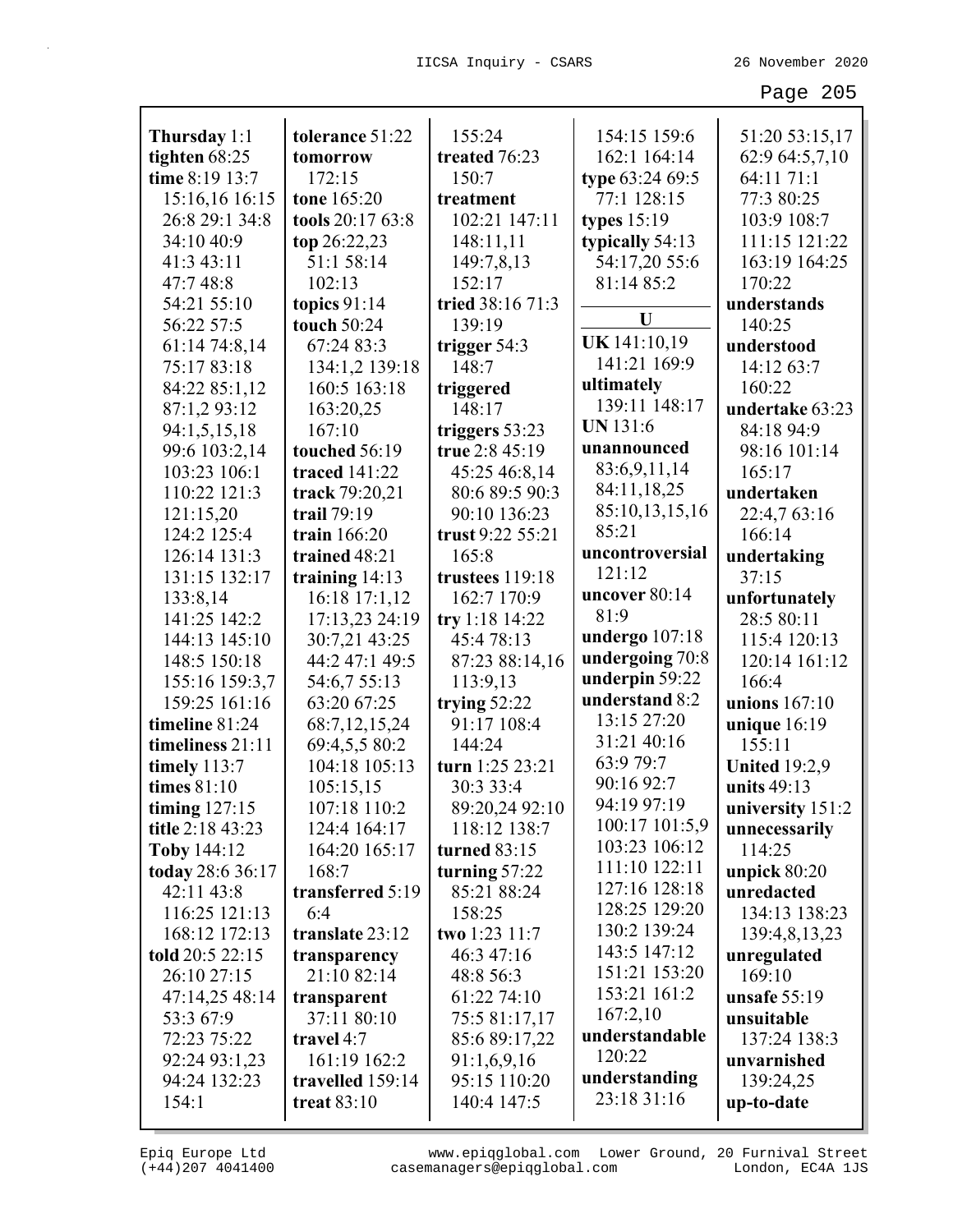| 162:18                          | <b>Vicky</b> 44:6,15                  | 155:22,24              | want 7:20 27:22           | 113:9 120:22                  |
|---------------------------------|---------------------------------------|------------------------|---------------------------|-------------------------------|
| update $39:13$                  | 87:16 173:1,8                         | W                      | 30:15,25 31:1             | 167:17                        |
| 159:12 163:25                   | victim $26:14$                        | wait 118:24            | 33:2 36:5 39:1            | we'll 50:4                    |
| updated 18:13                   | victims $31:14$                       | waited 117:18          | 67:20 83:5                | we're 55:6                    |
| 50:2                            | 32:13,19,25                           | <b>Wales</b> 3:4,12,16 | 87:21,24 98:11            | we've 76:7                    |
| updates 164:2                   | victims' 26:3                         | 3:18,23,254:1          | 105:5 112:21              | 125:17,19                     |
| updating $14:13$                | view 4:16 11:19                       | 4:6,7 5:2,16,19        | 112:21 116:1              | weakness                      |
| 39:2                            | 15:2,7 32:24                          | 5:23 6:2,17,21         | 117:5 118:22              | 111:25 113:2                  |
| urgency $85:1$                  | 41:25 56:19                           | 9:6 10:5,23            | 139:23 156:10             | weaknesses                    |
| 121:18                          | 60:23,23 70:21                        | 12:2, 17, 23, 25       | 166:17 167:13             | 106:8 124:7                   |
| urging $121:10$                 | 82:16 110:13                          | 14:9,25 15:9           | 168:21 169:20             | websites 29:13                |
| use 30:15,20,21                 | 110:18 112:23                         | 16:17 17:9,10          | wanted $29:10$            | weedy 112:19                  |
| 49:15 50:16                     | 115:17 117:1                          | 18:17 19:3,4           | 87:19 92:23               | week 101:1                    |
| 51:9 52:14,19                   | 133:17 161:22                         | 19:25 20:5             | 96:1 109:3                | 161:13 164:4                  |
| 52:20 67:20                     | viewed 113:15                         | 22:25 23:9             | 117:19 118:25             | weeks 83:13                   |
| 71:24 76:19                     | 150:16                                | 27:6,14,16             | 133:16 140:5              | 84:21 85:4,6                  |
| 83:18 85:11,13<br>110:15 146:21 | viewpoint 38:22<br>views 37:2 91:14   | 28:20 29:4,12          | 147:5 150:12              | 132:8                         |
|                                 |                                       | 29:15 30:1,12          | 163:25 168:12             | weighing $19:10$              |
| 146:24 148:6                    | 102:5 145:11                          | 31:25 33:3,7           | warning 112:22            | welcome 1:3<br>87:7           |
| 168:7<br>useful $27:16$         | 155:12                                | 33:13,16,24            | 116:15                    |                               |
|                                 | visibility $22:3,10$<br>vision 122:17 | 34:6,21 36:3           | wasn't 83:17              | welfare 34:5                  |
| 69:17,21 154:8<br>usual 106:7   | visit 55:4 76:12                      | 36:15 37:17            | 93:14 95:20<br>98:3 104:5 | 65:5,14 90:23<br>93:25 100:20 |
|                                 | 76:14,17,24                           | 38:6,17,17             | 111:8 126:3               | 112:15 127:25                 |
| 118:5,5,8<br>usually $53:16$    | 100:15 103:5                          | 39:5 40:1,10           | 130:20,20                 | 141:16 142:5                  |
| 85:13 106:10                    | 122:24 153:9                          | 40:14 42:10            | 134:25 135:18             | 143:21 145:7                  |
| 121:16 163:13                   | 156:3 159:11                          | 43:21,25 44:2          | 144:16 145:16             | 146:3 147:23                  |
|                                 | 160:9,19                              | 44:7,12 47:2,6         | 150:22 152:12             | well-being 6:17               |
| V                               | 161:11,14                             | 48:1,9 49:6,9          | 156:25 158:6              | 11:10 12:23                   |
| valuable 122:15                 | 163:5 166:14                          | 57:22,23 58:17         | 159:18 166:15             | 18:20 38:16                   |
| values 80:22                    | 166:17                                | 58:19 60:6             | way 6:1 11:8              | 51:7,9 60:2,4                 |
| 149:11                          | visited 164:14                        | 66:6 68:3              | 22:6 24:13                | 80:17 89:14                   |
| varies $81:15$                  | visiting $76:9,10$                    | 70:15 72:8             | 28:14 58:7,7              | 118:18 122:14                 |
| various 48:23                   | 128:11                                | 73:8 75:4              | 61:10 62:20               | 122:18,22                     |
| 69:11 71:3                      | visits $40:23,24$                     | 76:22 83:7             | 66:17 70:13               | 132:21 157:7                  |
| 84:9 86:12                      | 55:1,385:5                            | 89:19 90:15,20         | 71:23 74:20               | 157:11                        |
| 88:10 100:21                    | 162:1                                 | 91:12 92:1             | 83:2 85:20                | well-known                    |
| 102:19 118:9                    | voice 79:5 121:7                      | 96:3,25 97:2           | 88:12 92:18               | 128:14                        |
| 124:5,15                        | 147:18                                | 97:13 98:17            | 95:22 98:16               | Welsh 2:19,25                 |
| 155:16 169:4                    | <b>Volumes</b> 7:3                    | 114:16 115:12          | 106:24 108:11             | 3:3 4:8,16 5:20               |
| vast 68:19                      | voluntary 16:5                        | 116:21 117:6           | 120:20 130:9              | 5:24 7:10                     |
| vein 107:3                      | 146:20,21                             | 120:13 135:24          | 134:24 137:20             | 10:11 11:20                   |
| verbal 109:1                    | vulnerabilities                       | 137:15 143:1           | 137:22,23                 | 13:5,23 14:6                  |
| versed 152:12                   | 155:11                                | 151:23 155:2           | 150:7 155:25              | 15:10,14,21                   |
| version 9:4 24:2                | vulnerability                         | 169:17 171:5           | 167:8,21                  | 17:5 19:6,8,19                |
| 24:3 25:8                       | 155:8                                 | <b>Wales'</b> 11:17    | ways 50:2 51:15           | 20:1,16,22                    |
| vice 144:14                     | vulnerable 67:4                       | walk 79:16,17          | 71:3 76:15                | 21:8,11,17                    |
|                                 |                                       |                        |                           |                               |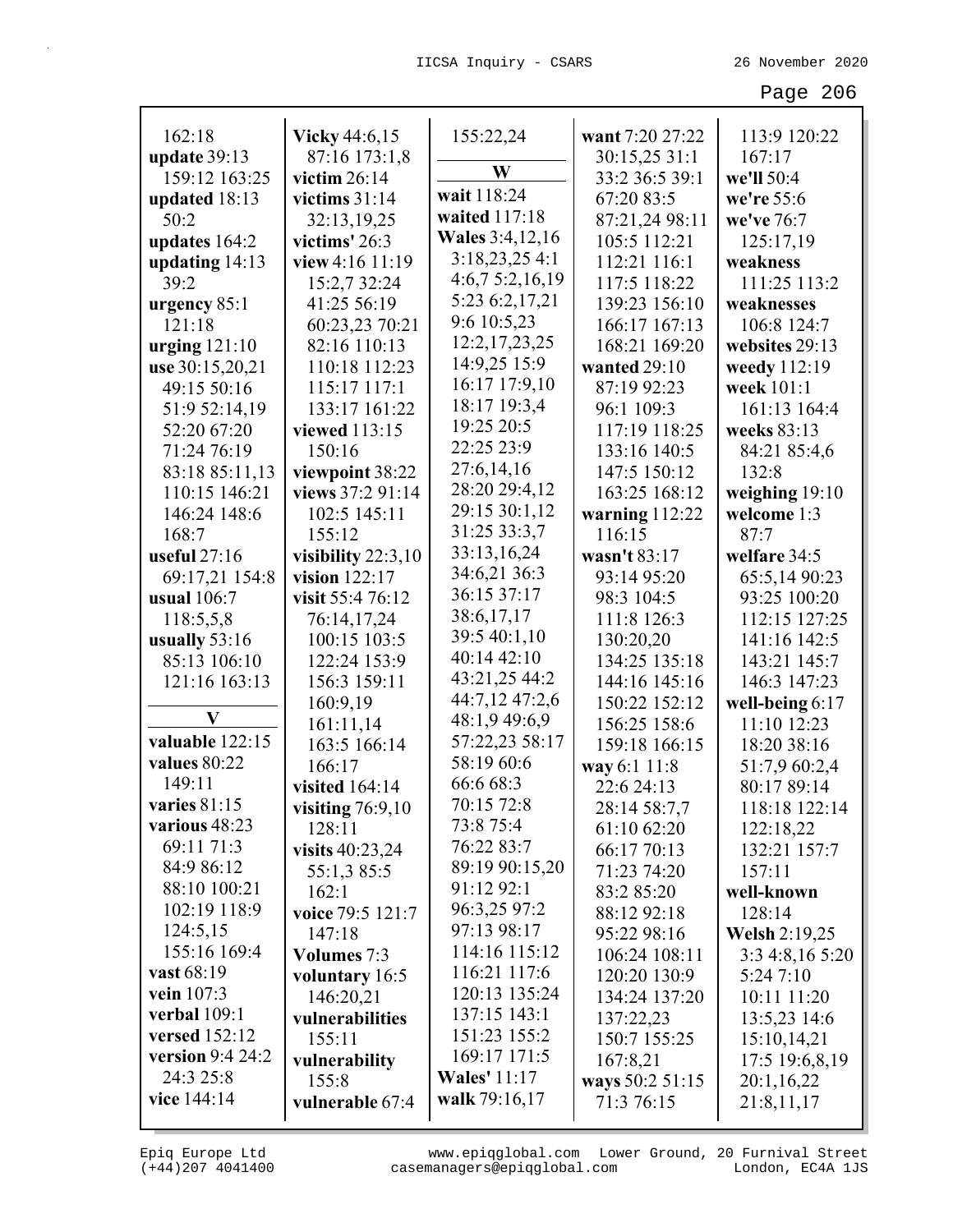| 22:7,12,21      | whichever 87:24  | word 168:6     | 123:15 132:25     | 22:15 23:17      |
|-----------------|------------------|----------------|-------------------|------------------|
| 23:3,13 24:12   | whilst 21:22,25  | work 2:19 13:5 | worry 1:17 45:1   | 25:25 30:18      |
| 27:14,18 28:8   | 22:11 36:6       | 13:23 14:1     | worth 57:20       | 31:2 81:1        |
| 29:18 31:9      | 65:16 81:23      | 16:24 17:15    | wouldn't 6:11     | 88:22 90:20      |
| 33:5,10,20      | 109:5 137:4      | 18:9 25:20,21  | 29:19 66:6        | 95:10 97:13      |
| 35:4 37:24      | 147:22 149:5     | 25:24 28:1,4,6 | 69:25 77:21       | 118:3 119:2      |
| 38:10 39:12     | 157:7            | 28:13 30:24    | 95:14 99:24       | 131:4 132:1,4    |
| 40:12,16,21     | whistle 126:9    | 31:12 32:18    | 102:1 105:5       | 132:6,9,20       |
| 41:1,2,11 57:2  | whistleblower    | 33:1 47:18     | 112:20 116:5      | 134:19,21        |
| 59:8,15 66:4,9  | 171:18           | 48:20 50:7,13  | 126:13 151:4      | 135:5,7 147:20   |
| 71:17 75:22     | white 109:3      | 51:12 52:15    | 169:20            | 149:22,23,25     |
| 84:16 89:9      | whole-school     | 53:8 56:9      | write 116:15      | 151:1 165:4      |
| 95:1 98:23      | 18:18            | 59:13 71:19    | 148:1             | younger 44:11    |
| 99:1,2,6        | wholly 31:8      | 79:3 83:15,21  | writing $100:21$  | 48:15 78:25      |
| 101:11 102:4    | wide 16:20       | 83:22 113:17   | 109:3 121:18      | 79:25            |
| 102:20 103:4    | wide-ranging     | 121:23 125:5,6 | written 20:1      | yourselves'      |
| 103:12,21       | 127:13           | 127:25 135:18  | 72:18 100:4       | 122:20           |
| 104:25 105:2,3  | wider 16:25      | 137:3 138:3    | wrong $28:19$     | youth 89:15      |
| 114:7,12,18     | 41:8 56:9        | 157:8 163:19   | 38:20 45:5        |                  |
| 115:10,17       | 68:15 135:23     | 165:13,24      | 79:18 152:1       | $\mathbf{Z}$     |
| 117:1,2,21      | wife 128:11      | worked 47:22   | wrote 100:18      |                  |
| 122:3 136:12    | willing $153:15$ | 48:7,19,22,25  | 102:17 134:16     | $\bf{0}$         |
| 139:3 155:19    | wish $42:13$     | worker 48:21   |                   | 002 102:11       |
| 156:2 159:2     | 87:19 128:7      | 78:23 131:22   | $\mathbf X$       | 003 102:11       |
| 162:17 170:11   | 138:20           | workforce 8:25 | X 172:21          | 103:14           |
| went 14:8 48:20 | wishes $128:2$   | 41:17,20 42:1  |                   | 004 106:4        |
| 106:1 156:13    | withdrawn 41:4   | 42:7 100:24    | Y                 | 005 92:14 106:5  |
| 156:14 157:16   | withdrew 43:10   | 101:3 119:23   | year 3:10 18:25   | 153:2            |
| 157:24 159:11   | 86:25 172:14     | 120:2 121:5    | 21:8 34:8         | 00697:21         |
| 169:2           | witness 2:2      | 169:19 170:3   | 77:18 97:14       | 007 140:11       |
| weren't 16:19   | 26:21 39:11      | working 9:21   | 107:12 118:2      | 008 20:7         |
| 72:23 83:16,17  | 43:10 45:12,16   | 10:20 17:4,7   | 120:25 121:16     | 013 156:16       |
| 84:11 92:25     | 45:16,19,23      | 18:18 20:3     | 121:19 122:19     | 019 65:2         |
| 95:21 97:18     | 46:18 50:22      | 24:10 25:25    | 161:15 164:6      | 020 65:2         |
| 102:22 104:16   | 55:23 88:8,24    | 39:3 60:14     | years 6:8 14:11   | 031 10:18        |
| 109:1 120:20    | 89:16,17,22,25   | 63:6 72:3      | 20:3 37:20        | 036 143:19       |
| 126:3 138:18    | 90:6 91:1,3,4,6  | 73:12 79:1     | 38:5 40:19,25     | 046 62:5         |
| 148:11 150:17   | 92:2,5,11        | 84:9 107:23    | 48:11,20 49:2     | 047 62:22        |
| 153:18 154:20   | 98:22 100:5      | 113:13 149:1   | 52:2 56:3 71:3    |                  |
| 157:22,23       | 101:7 127:5      | 161:13         | 74:9 75:1,2,2,5   |                  |
| 158:2,5 160:12  | 131:10 136:6     | works 25:17    | 75:6 76:11        | 125:12 140:9     |
| WGT000473       | 161:3            | 31:1 98:17,18  | 77:8 85:7         | 172:22,23        |
| 159:4           | witnesses 86:23  | workshop 34:22 | 91:17 120:6       | 1.45 87:3,6      |
| WGT000476       | 86:25 135:19     | 35:14          | 158:4,5           | 1089:2,21        |
| 2:16            | 172:14           | world 13:12    | years/nine 158:4  | 10.30 1:2 172:18 |
| WGT000476       | woman $131:4$    | 15:24 155:10   | <b>young</b> 17:9 | 100 95:3 168:22  |
| 26:21           | 132:1,6,9        | worried 29:16  | 18:20,23 19:5     | 11.3043:15       |
|                 |                  |                |                   |                  |